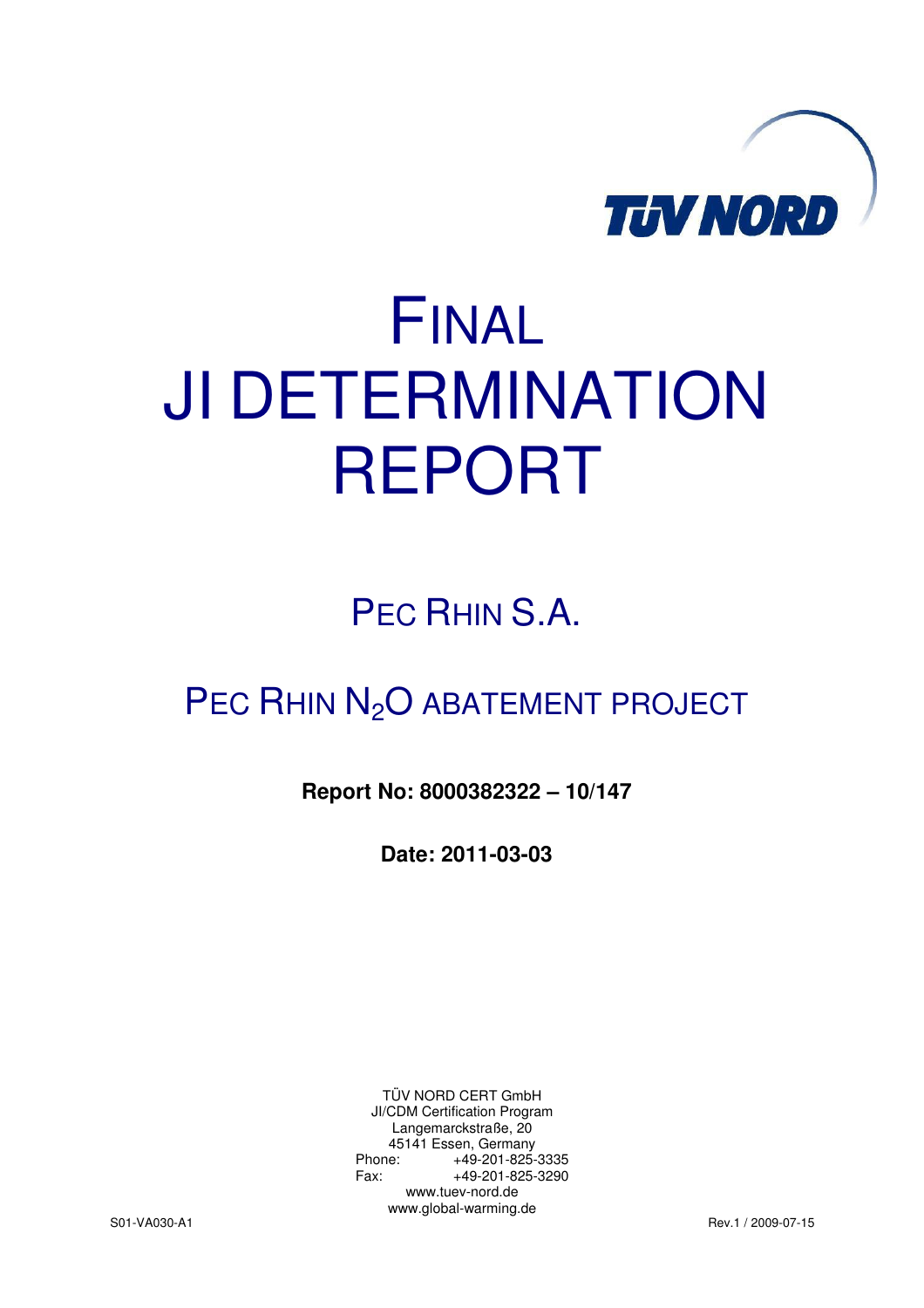

| Date of first issue:<br>Project No.:<br>Report No: 8000382322 - 10/147<br>2010-06-21<br>Project Type:<br>Organisational unit:<br>JI Track 1 (Projet Domestique)<br>$\times$<br><b>TÜV NORD JI/CDM Certification Program</b><br>JI Track 2<br>Client ref.:<br>Client:<br>Pec Rhin S.A.<br>Jean-Marc Bastian<br>$\boxtimes$ positive determination opinion $\Box$ negative determination opinion<br>Summary:                                                                                                                                                   |  |  |  |  |  |
|--------------------------------------------------------------------------------------------------------------------------------------------------------------------------------------------------------------------------------------------------------------------------------------------------------------------------------------------------------------------------------------------------------------------------------------------------------------------------------------------------------------------------------------------------------------|--|--|--|--|--|
|                                                                                                                                                                                                                                                                                                                                                                                                                                                                                                                                                              |  |  |  |  |  |
|                                                                                                                                                                                                                                                                                                                                                                                                                                                                                                                                                              |  |  |  |  |  |
|                                                                                                                                                                                                                                                                                                                                                                                                                                                                                                                                                              |  |  |  |  |  |
|                                                                                                                                                                                                                                                                                                                                                                                                                                                                                                                                                              |  |  |  |  |  |
|                                                                                                                                                                                                                                                                                                                                                                                                                                                                                                                                                              |  |  |  |  |  |
|                                                                                                                                                                                                                                                                                                                                                                                                                                                                                                                                                              |  |  |  |  |  |
|                                                                                                                                                                                                                                                                                                                                                                                                                                                                                                                                                              |  |  |  |  |  |
| Pec Rhin S.A. has commissioned the TÜV NORD JI/CDM Certification Program (CP) as a Third Party to<br>determinate the project: "Pec Rhin $N_2O$ abatement project" with regard to the relevant requirements of the host<br>country France and of the UNFCCC for JI project activities, as well as criteria for consistent project operations,<br>monitoring and reporting. UNFCCC criteria refer to the Kyoto Protocol Article 6 criteria and the Guidelines for the<br>implementation of Article 6 of the Kyoto Protocol as agreed in the Marrakech Accords. |  |  |  |  |  |
| The project applies to the Projet Domestique Methodology: "Catalytic reduction of $N_2O$ at nitric acid plants",<br>approved and published by the MEEDDAT in July 2009.                                                                                                                                                                                                                                                                                                                                                                                      |  |  |  |  |  |
| The review of the project design documentation and additional documents related to baseline and monitoring<br>methodology have provided TÜV NORD JI/CDM CP with sufficient evidence to determinate the fulfilment of the<br>stated criteria.                                                                                                                                                                                                                                                                                                                 |  |  |  |  |  |
| In detail the conclusions can be summarised as follows:                                                                                                                                                                                                                                                                                                                                                                                                                                                                                                      |  |  |  |  |  |
| The project is in line with all relevant host country criteria (France) and all relevant UNFCCC<br>requirements for JI.                                                                                                                                                                                                                                                                                                                                                                                                                                      |  |  |  |  |  |
| The project additionality is sufficiently justified in the PDD, the monitoring plan is transparent and<br>adequate.                                                                                                                                                                                                                                                                                                                                                                                                                                          |  |  |  |  |  |
| The calculation of the project emission reductions is carried out in a transparent and conservative<br>manner, so that the calculated emission reductions of 316,296 tCO <sub>2</sub> e (between 2010 and 2012) are most<br>likely to be achieved within the crediting period.                                                                                                                                                                                                                                                                               |  |  |  |  |  |
| The conclusions of this report show, that the project, as it was described in the project documentation, is in line<br>with all criteria applicable for the determination PDD.                                                                                                                                                                                                                                                                                                                                                                               |  |  |  |  |  |
| The LoA was issued after registration of the project at the DFP, CAR A1 was closed after submission of the LoA to<br>the DOE.                                                                                                                                                                                                                                                                                                                                                                                                                                |  |  |  |  |  |
|                                                                                                                                                                                                                                                                                                                                                                                                                                                                                                                                                              |  |  |  |  |  |
| Report No.:<br>Subject Group:<br>8000382322-10/147<br><b>Climate Protection</b><br><b>Indexing terms</b>                                                                                                                                                                                                                                                                                                                                                                                                                                                     |  |  |  |  |  |
| Report title:                                                                                                                                                                                                                                                                                                                                                                                                                                                                                                                                                |  |  |  |  |  |
| Pec Rhin $N_2O$ abatement project<br><b>Projet Domestique</b>                                                                                                                                                                                                                                                                                                                                                                                                                                                                                                |  |  |  |  |  |
| $JI - Track 1$                                                                                                                                                                                                                                                                                                                                                                                                                                                                                                                                               |  |  |  |  |  |
|                                                                                                                                                                                                                                                                                                                                                                                                                                                                                                                                                              |  |  |  |  |  |
| <b>Determination PDD</b>                                                                                                                                                                                                                                                                                                                                                                                                                                                                                                                                     |  |  |  |  |  |
| Work carried out by:                                                                                                                                                                                                                                                                                                                                                                                                                                                                                                                                         |  |  |  |  |  |
| Mrs. Alex Nebel<br>$\bowtie$<br>No distribution without permission from                                                                                                                                                                                                                                                                                                                                                                                                                                                                                      |  |  |  |  |  |
| Mr. Ulrich Walter<br>the client or responsible organisational                                                                                                                                                                                                                                                                                                                                                                                                                                                                                                |  |  |  |  |  |
| Mrs. Sabine Meyer<br>unit                                                                                                                                                                                                                                                                                                                                                                                                                                                                                                                                    |  |  |  |  |  |
| Technical review by:<br>Final approval by                                                                                                                                                                                                                                                                                                                                                                                                                                                                                                                    |  |  |  |  |  |
| Mr. Rainer Winter<br>Mr. Eric Krupp<br>Limited distribution                                                                                                                                                                                                                                                                                                                                                                                                                                                                                                  |  |  |  |  |  |
| Mr. Evgeni Sud<br>Date of this revision:<br>Rev. No.:<br>Number of pages:                                                                                                                                                                                                                                                                                                                                                                                                                                                                                    |  |  |  |  |  |
| 2011-03-03<br>1<br>84                                                                                                                                                                                                                                                                                                                                                                                                                                                                                                                                        |  |  |  |  |  |
| Unrestricted distribution                                                                                                                                                                                                                                                                                                                                                                                                                                                                                                                                    |  |  |  |  |  |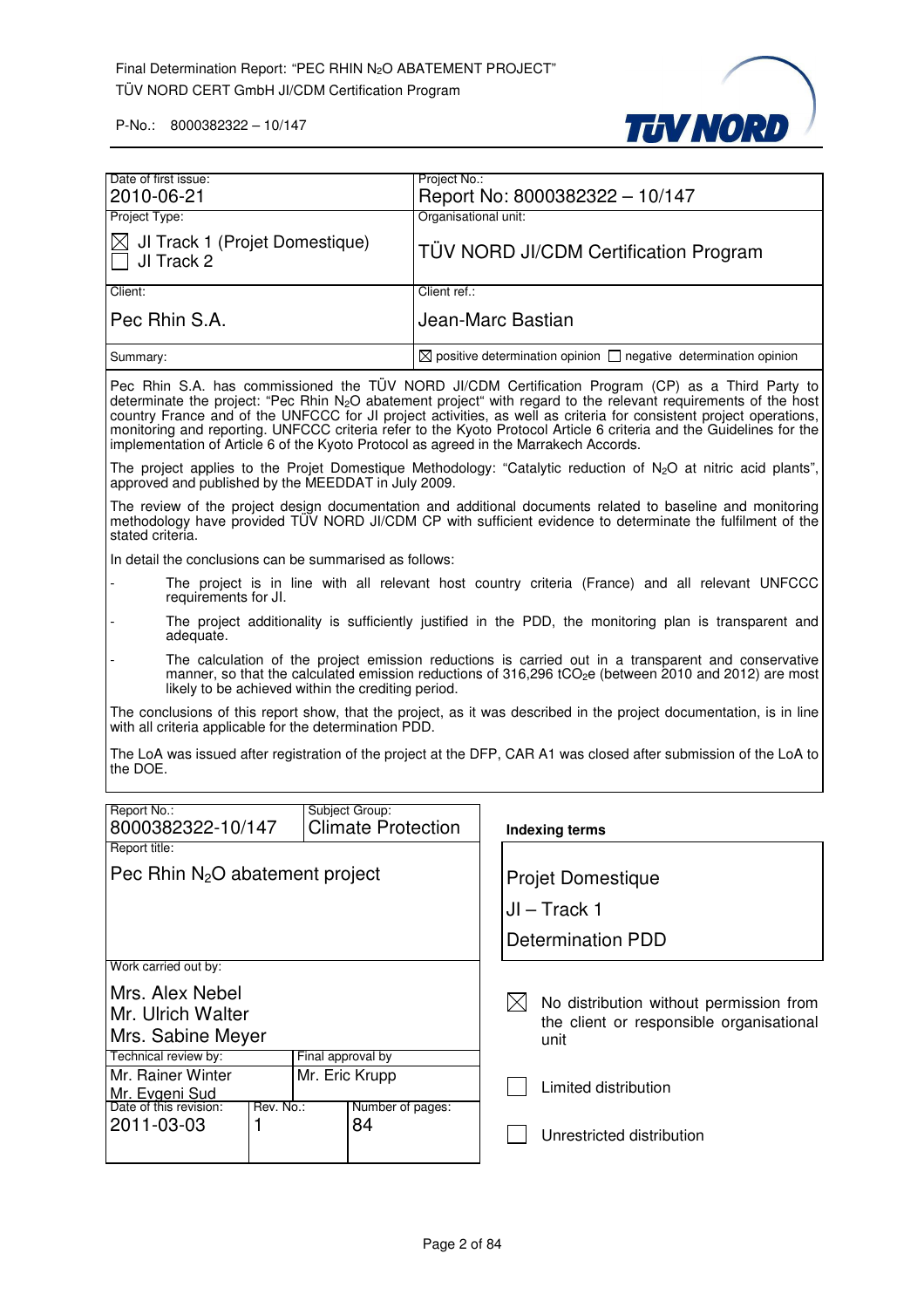

#### **Abbreviations**

| <b>AMS</b>       | <b>Automated Monitoring System</b>                                                      |
|------------------|-----------------------------------------------------------------------------------------|
| <b>BAT</b>       | Best available technology                                                               |
| <b>BAU</b>       | Business as usual                                                                       |
| <b>CA</b>        | <b>Corrective Action</b>                                                                |
| <b>CAR</b>       | <b>Corrective Action Request</b>                                                        |
| <b>CDM</b>       | Clean Development Mechanism                                                             |
| CH <sub>4</sub>  | Methane                                                                                 |
| <b>CL</b>        | <b>Clarification Request</b>                                                            |
| CO <sub>2</sub>  | Carbon dioxide                                                                          |
| CO <sub>2e</sub> | Carbon dioxide equivalent                                                               |
| CP               | <b>Certification Program</b>                                                            |
| <b>DFP</b>       | <b>Designated Focal Point</b>                                                           |
| <b>DRIRE</b>     | Directions Régionales de l'Industrie de la Recherche et de<br>l'Environnement           |
| <b>DVM</b>       | Determination and Verification Manual /Draft)                                           |
| <b>EB</b>        | <b>CDM Executive Board</b>                                                              |
| <b>EIA</b>       | <b>Environmental Impact Assessment</b>                                                  |
| <b>ERU</b>       | <b>Emission Reduction Unit</b>                                                          |
| <b>EU ETS</b>    | <b>European Union Emissions Trading Scheme</b>                                          |
| <b>FAR</b>       | <b>Forward Action Request</b>                                                           |
| <b>GHG</b>       | Greenhouse gas(es)                                                                      |
| <b>IPCC</b>      | Intergovernmental Panel on Climate Change                                               |
| JI               | Joint Implementation                                                                    |
| <b>JISC</b>      | Joint Implementation Supervisory Committee                                              |
| <b>MEEDDAT</b>   | Ministère de l'Ecologie, de l'Energie, du Développement durable et<br>de la Mer, France |
| $N_2O$           | <b>Nitrous Oxide</b>                                                                    |
| <b>NCV</b>       | Net Calorific Value of Fuel                                                             |
| <b>PDD</b>       | <b>Project Design Document</b>                                                          |
| QC/QA            | Quality control/Quality assurance                                                       |
| <b>UNFCCC</b>    | United Nations Framework Convention on Climate Change                                   |
| <b>VVM</b>       | <b>Validation and Verification Manual</b>                                               |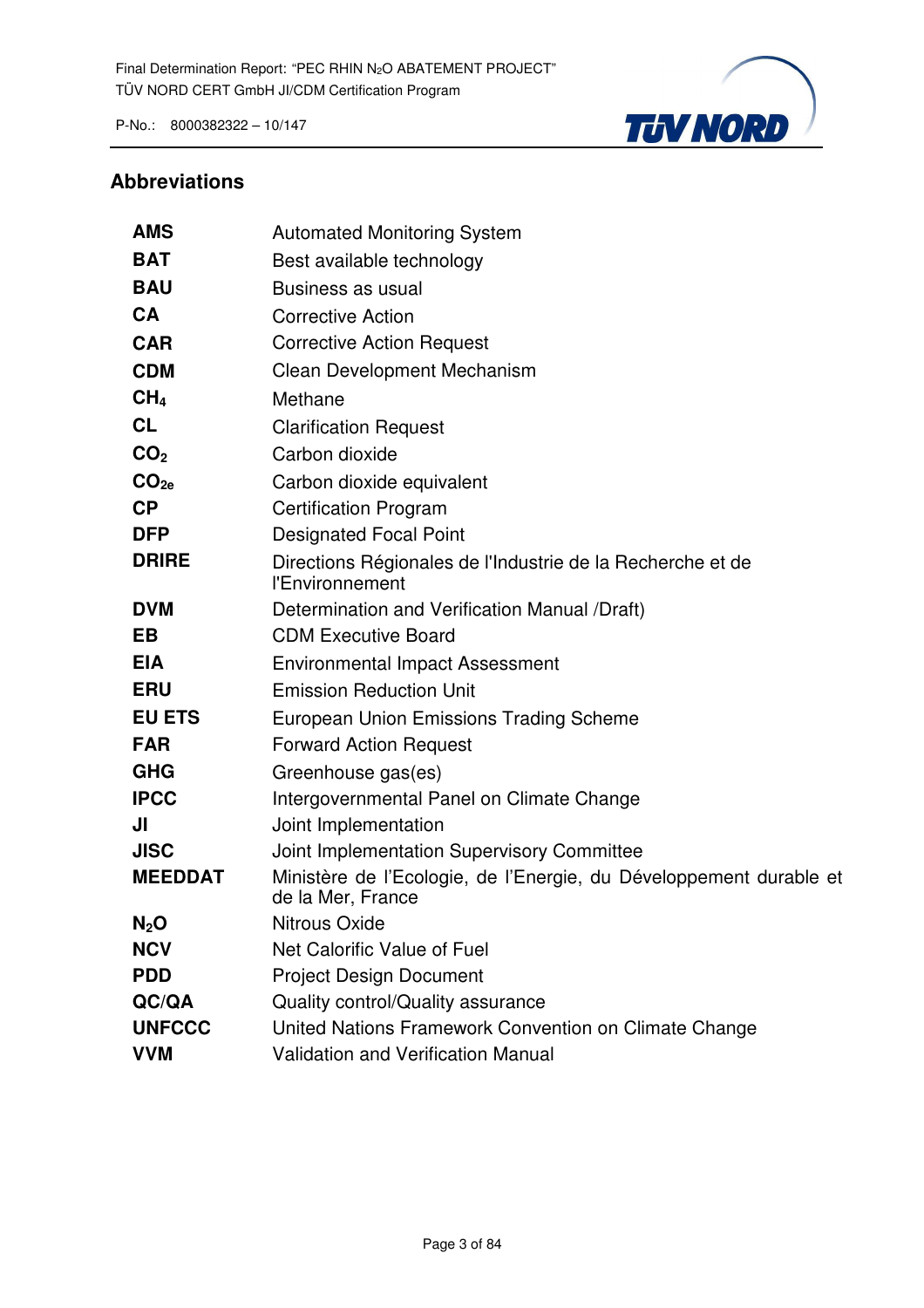

### **Table of Contents Page 2018**

| 1                                                                                |                                                                                                                                                                                                                                                                                                                                                                                                                                           |                                                                     |
|----------------------------------------------------------------------------------|-------------------------------------------------------------------------------------------------------------------------------------------------------------------------------------------------------------------------------------------------------------------------------------------------------------------------------------------------------------------------------------------------------------------------------------------|---------------------------------------------------------------------|
| 2<br>2.1<br>2.2<br>2.3<br>2.4                                                    | <b>Project Characteristics</b><br><b>Involved Parties and Project Participants</b><br><b>Project Location</b><br><b>Technical Project Description</b>                                                                                                                                                                                                                                                                                     | 5<br>6<br>6<br>7                                                    |
| 3<br>3.1<br>3.2<br>3.3<br>3.4<br>3.5<br>3.6<br>3.7<br>3.8<br>3.9<br>3.10<br>3.11 | METHODOLOGY AND DETERMINATION PDD SEQUENCE<br><b>Determination PDD Steps</b><br>Contract review<br>Appointment of team members and technical reviewers<br><b>Consideration of Public Stakeholder Comments</b><br><b>Determination PDD Protocol</b><br><b>Review of Documents</b><br>Follow-up Interviews<br>Project comparison<br>Resolution of Clarification and Corrective Action Requests<br><b>Technical review</b><br>Final approval | .9<br>9<br>10<br>10<br>11<br>11<br>12<br>12<br>13<br>13<br>14<br>15 |
| 4                                                                                |                                                                                                                                                                                                                                                                                                                                                                                                                                           |                                                                     |
| 5<br>5.1<br>5.2                                                                  | General Description of the Project Activity<br>Project Baseline, Additionality and Monitoring Plan                                                                                                                                                                                                                                                                                                                                        | 26<br>27                                                            |
| 6                                                                                |                                                                                                                                                                                                                                                                                                                                                                                                                                           | .36                                                                 |
| 7                                                                                |                                                                                                                                                                                                                                                                                                                                                                                                                                           |                                                                     |
|                                                                                  |                                                                                                                                                                                                                                                                                                                                                                                                                                           |                                                                     |
|                                                                                  | ANNEX 2: ASSESSMENT OF BASELINE IDENTIFICATION75                                                                                                                                                                                                                                                                                                                                                                                          |                                                                     |
|                                                                                  |                                                                                                                                                                                                                                                                                                                                                                                                                                           |                                                                     |
|                                                                                  |                                                                                                                                                                                                                                                                                                                                                                                                                                           |                                                                     |
|                                                                                  |                                                                                                                                                                                                                                                                                                                                                                                                                                           |                                                                     |
|                                                                                  | ANNEX 6: APPLICATION OF NON APPROVED METHODOLOGIES                                                                                                                                                                                                                                                                                                                                                                                        |                                                                     |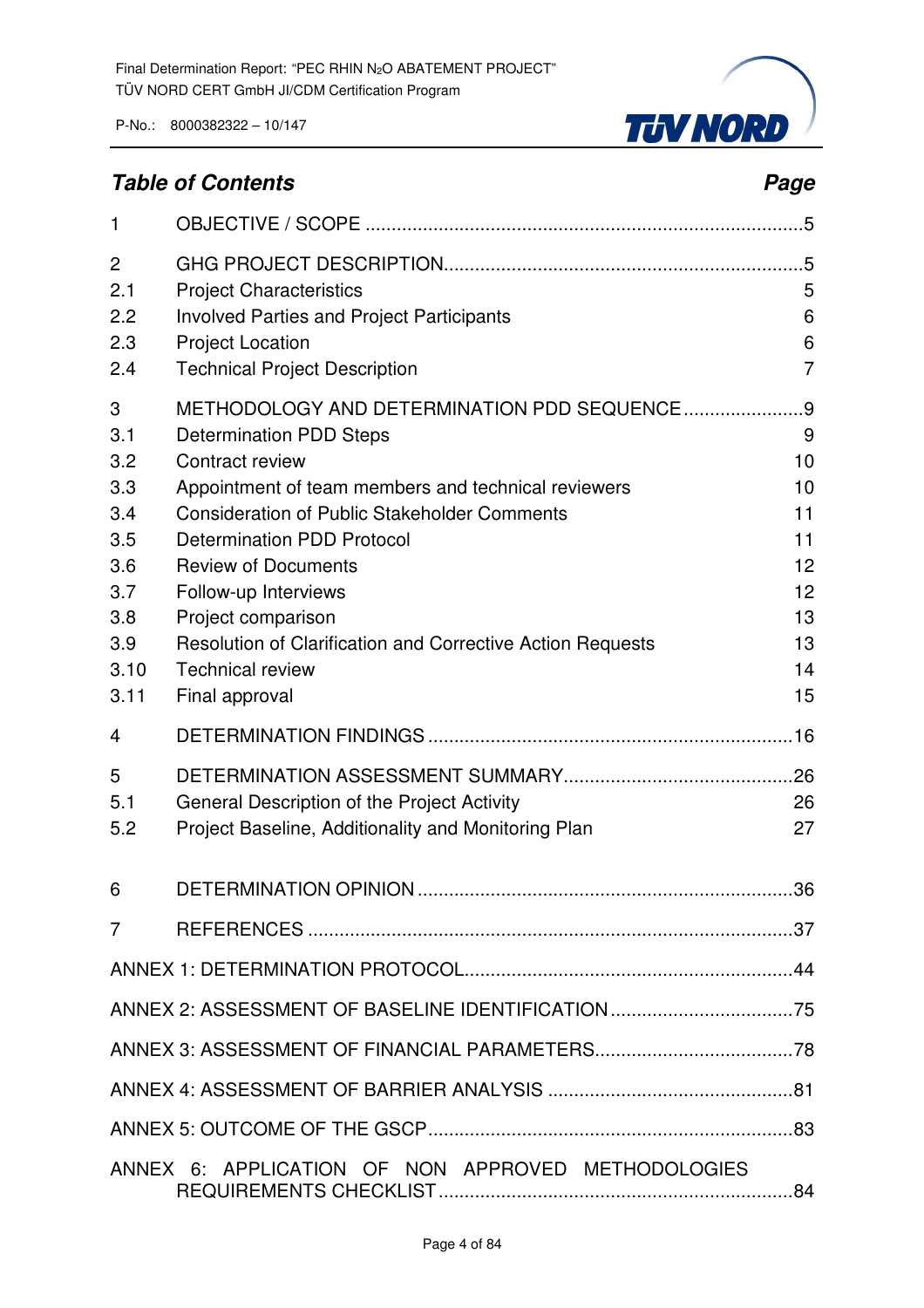

#### **1 OBJECTIVE / SCOPE**

PecRhin S.A. has commissioned the TÜV NORD JI/CDM Certification Program (CP) to carry out a determination of the:

"Pec Rhin N2O abatement project"

with regard to the relevant requirements for JI project activities.

The purpose of a determination is to have an independent third party assess of the project design. In particular, the project's baseline, the monitoring plan (MP), and the project's compliance with relevant host country and UNFCCC criteria are determinated in order to confirm that the project design as documented is sound and reasonable and meets the stated requirements and identified criteria. Determination is seen as necessary to provide assurance to stakeholders of the quality of the project and its intended generation of emission reduction units (ERUs).

UNFCCC criteria refer to the Kyoto Protocol Article 6 criteria and the Guidelines for the implementation of Article 6 of the Kyoto Protocol as agreed in the Marrakech Accords with regard to Track 1 JI project activities.

#### **2 GHG PROJECT DESCRIPTION**

#### **2.1 Project Characteristics**

Essential data of the project is presented in the following Table 2-1.

| Item                                               | Data |                                     |                                                                                             |  |  |  |  |
|----------------------------------------------------|------|-------------------------------------|---------------------------------------------------------------------------------------------|--|--|--|--|
| Project title                                      |      | "Pec Rhin $N_2O$ abatement project" |                                                                                             |  |  |  |  |
| Project size                                       |      | <b>Small Scale</b><br>Large Scale   |                                                                                             |  |  |  |  |
|                                                    |      |                                     | Energy Industries (renewable-/non-renewable sources)                                        |  |  |  |  |
|                                                    |      | 2                                   | Energy distribution                                                                         |  |  |  |  |
|                                                    |      | 3                                   | Energy demand                                                                               |  |  |  |  |
|                                                    |      | 4                                   | Manufacturing industries                                                                    |  |  |  |  |
|                                                    | ⊠    | 5                                   | Chemical industry                                                                           |  |  |  |  |
| <b>Project Scope</b>                               |      | 6                                   | Construction                                                                                |  |  |  |  |
| (according to UNFCCC<br>sectoral scope numbers for |      |                                     | Transport                                                                                   |  |  |  |  |
| JI)                                                |      | 8                                   | Mining/Mineral production                                                                   |  |  |  |  |
|                                                    |      | 9                                   | Metal production                                                                            |  |  |  |  |
|                                                    |      | 10                                  | Fugitive emissions from fuels (solid, oil and gas)                                          |  |  |  |  |
|                                                    |      | 11                                  | Fugitive emissions from production and<br>of<br>consumption<br>halocarbons and hexafluoride |  |  |  |  |
|                                                    |      | 12                                  | Solvents use                                                                                |  |  |  |  |

**Table 2-1:** Project Characteristics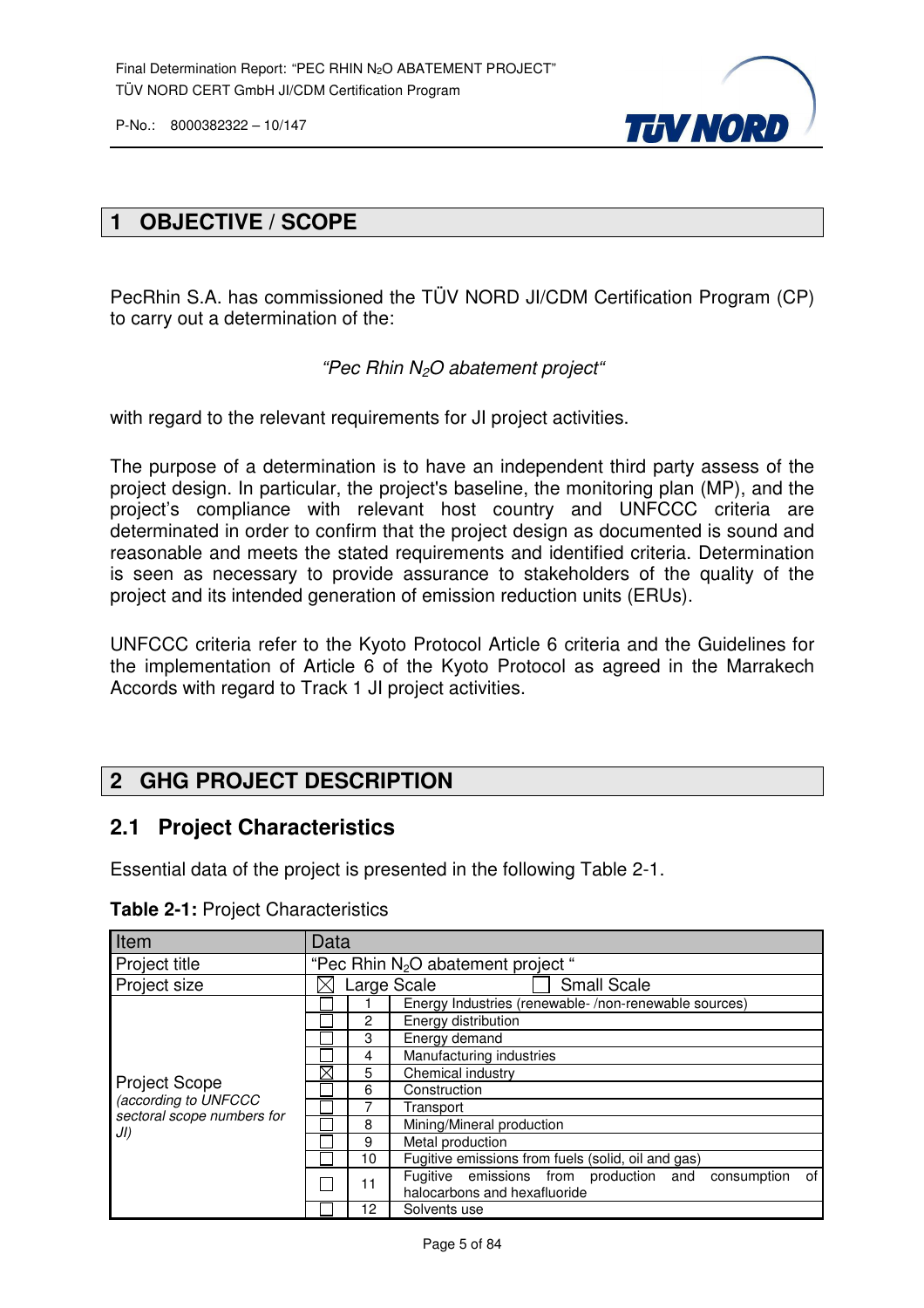

| Item                                                | Data                                                         |  |  |  |  |  |
|-----------------------------------------------------|--------------------------------------------------------------|--|--|--|--|--|
|                                                     | Waste handling and disposal<br>13                            |  |  |  |  |  |
|                                                     | Afforestation and Reforestation<br>14                        |  |  |  |  |  |
|                                                     | Agriculture<br>15                                            |  |  |  |  |  |
| Applied Methodology                                 | Project specific methodology (Projet Domestique Methodology) |  |  |  |  |  |
| Track                                               |                                                              |  |  |  |  |  |
| Crediting period                                    | Renewable Crediting Period (7 y)                             |  |  |  |  |  |
|                                                     | $\boxtimes$<br>Fixed Crediting Period (10 y)                 |  |  |  |  |  |
|                                                     | 2010-08-01 - 2012-12-31 as per PDD Version 2 submitted for   |  |  |  |  |  |
|                                                     | registration                                                 |  |  |  |  |  |
|                                                     | 2011-09-01 - 2012-12-31 as per LoA which was issued after    |  |  |  |  |  |
|                                                     | submission of the draft version of the determination report  |  |  |  |  |  |
| Start of crediting period <sup>1</sup>   2010-09-01 |                                                              |  |  |  |  |  |

#### **2.2 Involved Parties and Project Participants**

The following parties to the Kyoto Protocol and project participants are involved in this project activity (Table 2-2).

**Table 2-2:** Project Parties and project participants

| Characteristic<br>Party  |         | <b>Project Participant</b>          |  |  |  |
|--------------------------|---------|-------------------------------------|--|--|--|
| France<br>Host party     |         | Pec Rhin S.A.                       |  |  |  |
| Other involved party/ies | Germany | N.serve Environmental Services GmbH |  |  |  |

#### **2.3 Project Location**

The details of the project location are given in table 2-3:

**Table 2-3:** Project Location

| No.                      | <b>Project Location</b>                           |  |  |  |  |
|--------------------------|---------------------------------------------------|--|--|--|--|
| <b>Host Country</b>      | France                                            |  |  |  |  |
| Region                   | North Eastern (Alsace), Département: Haut Rhin    |  |  |  |  |
| Project location address | Usine de Pec Rhin S.A, Zone industrielle Mulhouse |  |  |  |  |
|                          | Rhin, 68490 Ottmarsheim, France                   |  |  |  |  |
| <b>Plant coordinates</b> | Plant tail gas stack:                             |  |  |  |  |
|                          | Lat: 47°47'30.27"N                                |  |  |  |  |
|                          | Long: 7°31'20.90"E                                |  |  |  |  |
|                          | Ammonia burner:                                   |  |  |  |  |
|                          | Lat: 47°47'30.49"N                                |  |  |  |  |
|                          | Long: 7°31'19.91"E                                |  |  |  |  |

l  $<sup>1</sup>$  As per the published PDD (version 1)</sup>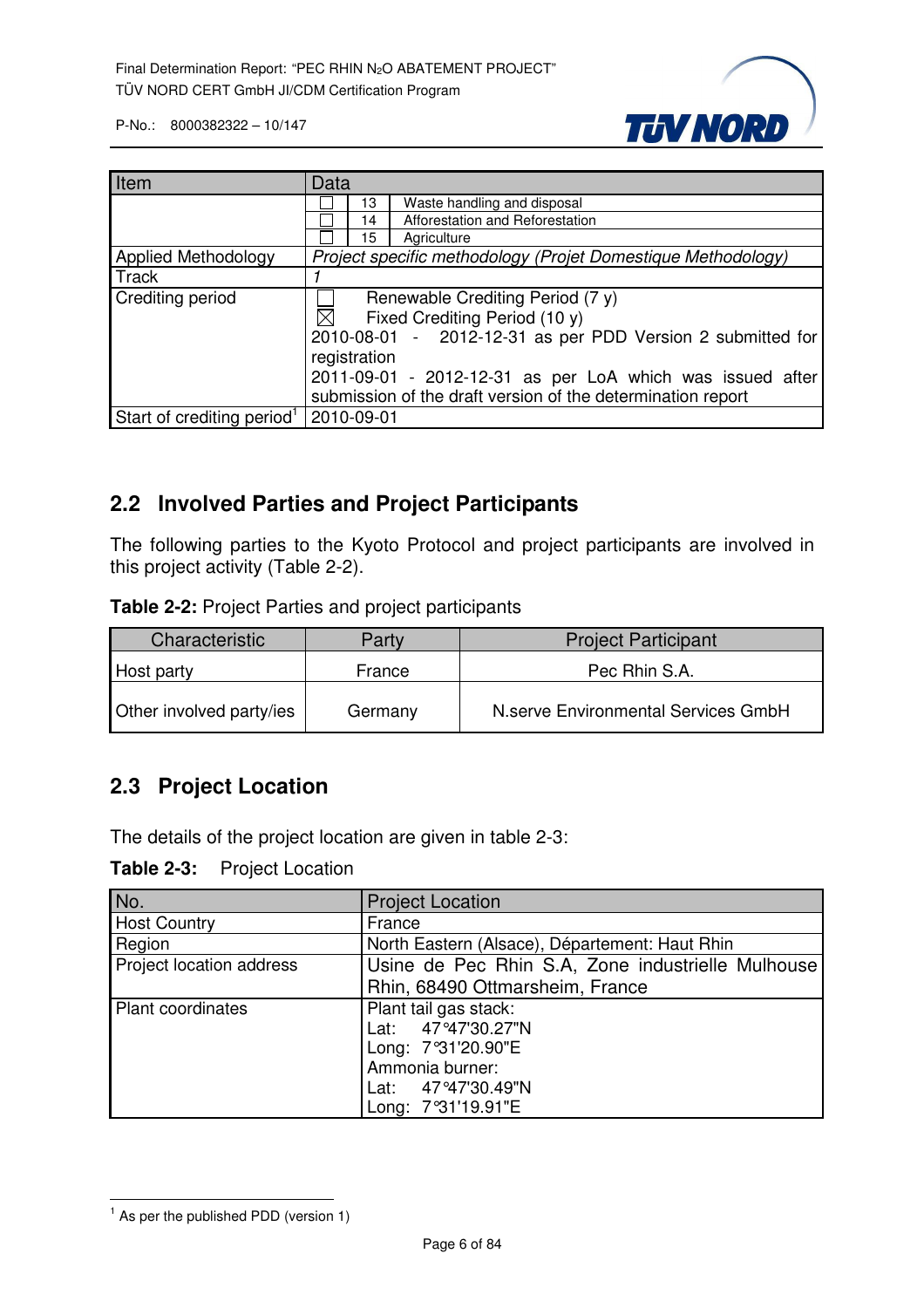

#### **2.4 Technical Project Description**

The project involves the installation of a secondary  $N<sub>2</sub>O$  reduction catalyst of the nitric acid production plant of Pec Rhin. The emission reductions are a result of the catalytic decomposition of nitrous oxide. Nitrous oxide which is formed as by-product of the nitric acid production will be removed by the catalyst installed below the ammonia oxidation gauze pack in the ammonia burner. The nitrous oxide would otherwise be emitted through the gas stack into the atmosphere.

The key parameters of the project are given in table 2-4:

| Parameter                                                                  | Unit                     | Value                                                                                                             |
|----------------------------------------------------------------------------|--------------------------|-------------------------------------------------------------------------------------------------------------------|
| <b>Ammonia Oxidation Reactor</b>                                           |                          |                                                                                                                   |
| Manufacturer                                                               | $\overline{a}$           | <b>OSCHATZ</b>                                                                                                    |
| Diameter                                                                   | mm                       | 3960                                                                                                              |
| Start of commercial production                                             |                          | 2005 (1970 first installation)                                                                                    |
| conditions<br>Operating<br>as<br>per<br>specifications (trip point values) |                          |                                                                                                                   |
| - Temperature (min/max):                                                   | $\mathrm{C}$             | 740 - 920                                                                                                         |
| - Pressure (max):                                                          | Bar abs                  | 4.6                                                                                                               |
| - Ammonia to Air ratio (max)                                               | $Vol.-%$                 | >11.8                                                                                                             |
| <b>Ammonia Oxidation Catalyst</b>                                          |                          |                                                                                                                   |
| Manufacturer                                                               | $\frac{1}{2}$            | Johnson Matthey Plc                                                                                               |
| Type                                                                       |                          | Eco-Cat-Pack                                                                                                      |
| Composition:                                                               | $\overline{a}$           | Pt/Rh/Pd                                                                                                          |
| <b>Absorber</b>                                                            |                          |                                                                                                                   |
| Design capacity per day (100 %)                                            | t/d                      | 1,100                                                                                                             |
| Design capacity per day (legal)                                            | t/d                      | 1,100                                                                                                             |
| Annual production (design)                                                 | t/year                   | 393,800                                                                                                           |
| Annual production (practice)                                               | t/year                   | 345,000                                                                                                           |
| <b>Secondary Catalyst</b>                                                  |                          |                                                                                                                   |
| Start of operation                                                         | $\overline{\phantom{a}}$ | Expected 15 <sup>th</sup> June                                                                                    |
| Manufacturer                                                               | $\overline{a}$           | YARA, supplied Johnson Matthey Plc                                                                                |
| Type                                                                       | $\overline{\phantom{0}}$ | YARA abatement catalyst                                                                                           |
| Composition:                                                               | $\overline{a}$           | Cobalt with CeO <sub>2</sub> as support material                                                                  |
| Design efficiency N <sub>2</sub> O reduction                               | $\%$                     | 85-95                                                                                                             |
| N <sub>2</sub> O Analyzer (stack)                                          |                          |                                                                                                                   |
| Manufacturer                                                               | $\overline{\phantom{0}}$ | If the installed analyser (Thermo Nicolet 6700                                                                    |
| Type                                                                       | $\overline{a}$           | FT-IR) will pass the QAL2 test and<br>appropriateness for project issues is certified,                            |
| <b>Measurement Principle</b>                                               |                          | this analyser will be used. Otherwise a new<br>QAL1 certified analyser will be installed before<br>project start. |
| volume<br>flow<br><b>Stack</b><br>rate                                     |                          |                                                                                                                   |
| measurement                                                                |                          |                                                                                                                   |
| Manufacturer                                                               | $\overline{\phantom{0}}$ | Endress+Hauser                                                                                                    |
| <b>Type</b>                                                                | $\overline{a}$           | Deltatop measuring probe with                                                                                     |
|                                                                            |                          | Deltabar difference pressure meter                                                                                |
|                                                                            |                          | (purchased but not installed at date of on-                                                                       |

#### **Table 2-4:** Technical data of the project \*)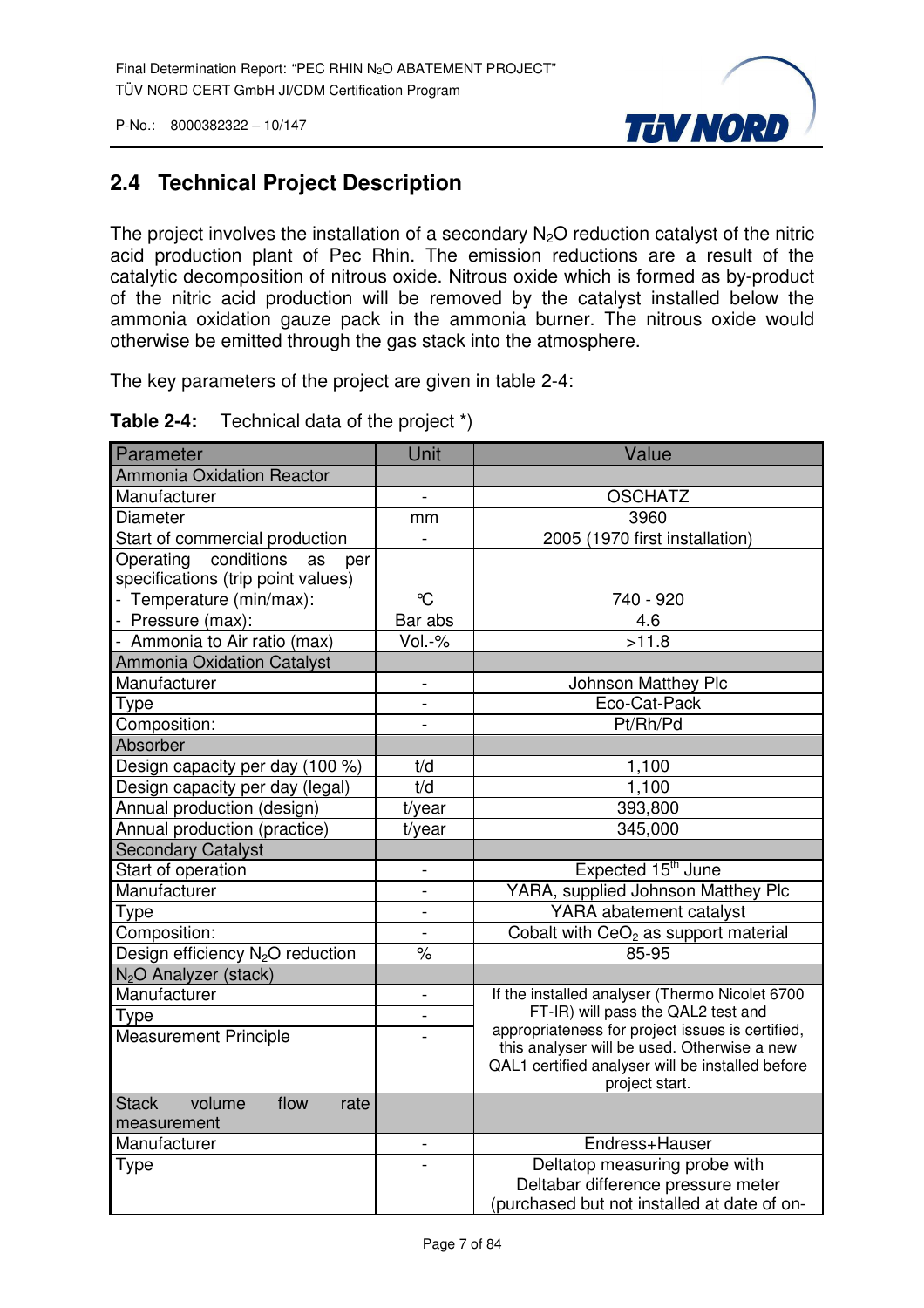

| Parameter                    | Jnit | Value                                  |
|------------------------------|------|----------------------------------------|
|                              |      | site audit)                            |
| <b>Measurement Principle</b> |      | Difference pressure (dynamic pressure) |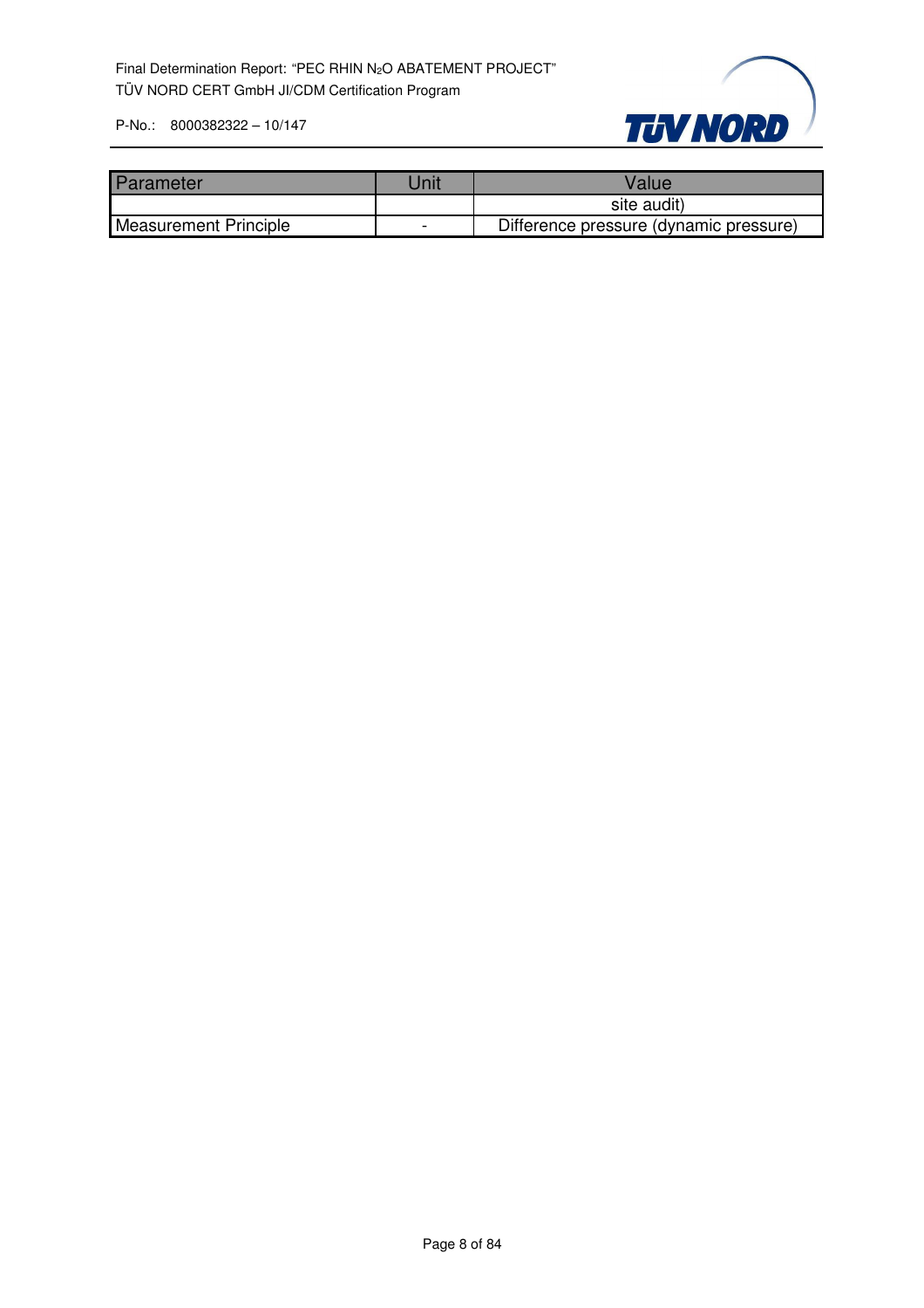

#### **3 METHODOLOGY AND DETERMINATION PDD SEQUENCE**

#### **3.1 Determination PDD Steps**

The determination of the project consisted of the following steps:

- Contract review
- Appointment of team members and technical reviewers
- Publication of the project design document (PDD)
- A desk review of the PDD<sup>/PDD/</sup> submitted by the client and additional supporting documents
- Determination planning
- On-Site assessment
- Background investigation and follow-up interviews with personnel of the project developer and its contractors,
- Draft determination reporting
- Resolution of corrective actions (if any)
- Final determination reporting
- Technical review
- Final approval of the determination.

The sequence of the determination is given in the table 3.1 below:

#### **Table 3.1:** Determination PDD sequence

| <b>Topic</b>                                                | <b>Time</b>    |
|-------------------------------------------------------------|----------------|
| Assignment of determination                                 | 2010-03-18     |
| Submission of PDD for global stakeholder commenting process | 2010-04-14     |
| On-site visit                                               | 2010-04-19 to  |
|                                                             | 2010-04-20     |
| Draft reporting finalised                                   | 2010-04-29     |
| Final reporting finalised                                   | 2010-05-21     |
|                                                             | (draft status) |
|                                                             | 2011-03-03     |
|                                                             | (final status) |
| Technical review on final reporting finalised               | 2010-06-21     |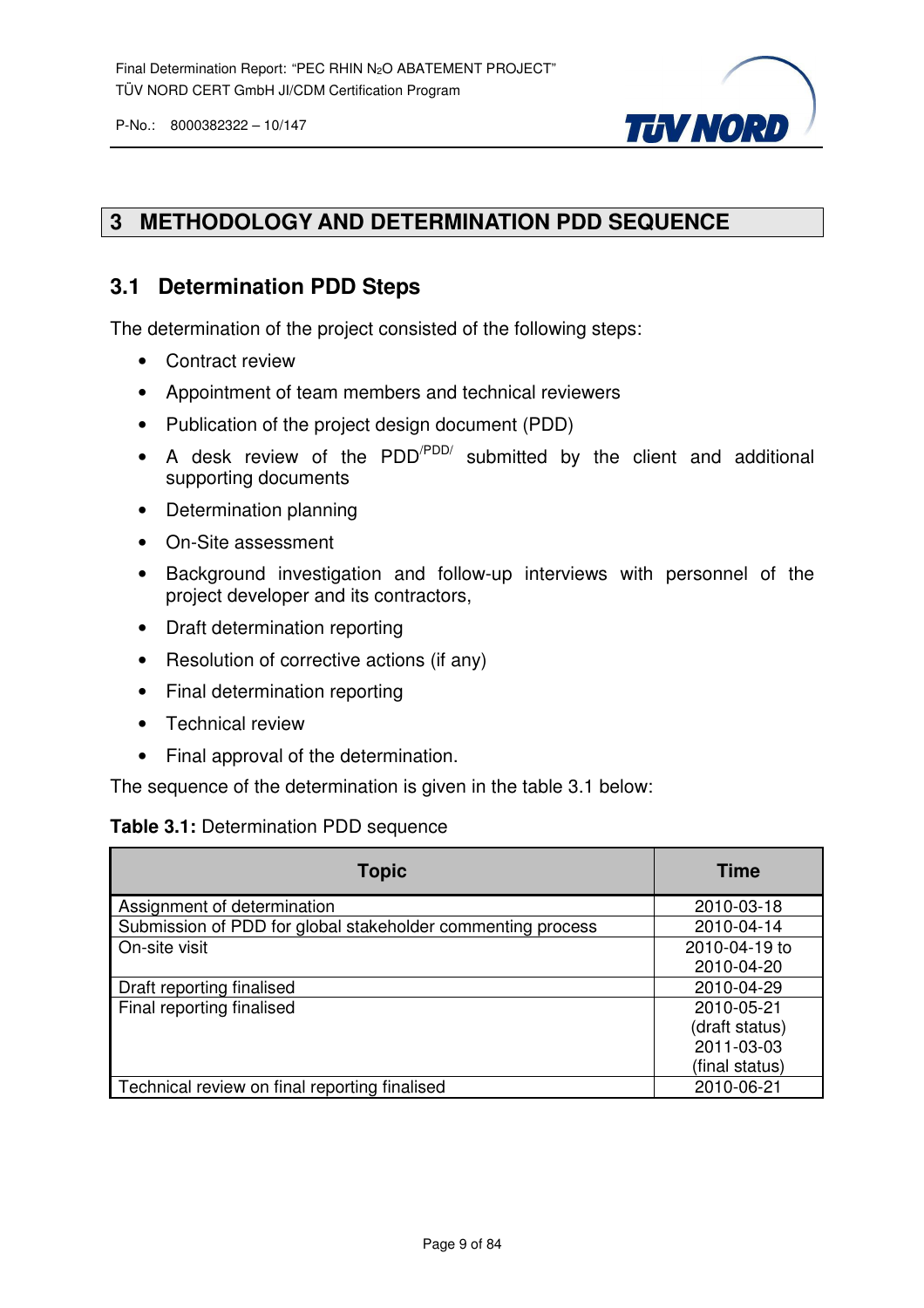**TUV NORD** 

P-No.: 8000382322 – 10/147

#### **3.2 Contract review**

To assure that

- the project falls within the scopes for which accreditation is held,
- the necessary competences to carry out the verification can be provided,
- Impartiality issues are clear and in line with the JI accreditation requirements

a contract review was carried out before the contract was signed.

#### **3.3 Appointment of team members and technical reviewers**

On the basis of a competence analysis and individual availabilities a determination team, consistent of one team leader and 3 additional team members, were appointed. Furthermore also the personnel for the technical review and the final approval were determined.

The list of involved personnel, the tasks assigned and the qualification status are summarized in the table 3-2 below.

| <b>Table 3-2:</b> | <b>Involved Personnel</b> |
|-------------------|---------------------------|
|-------------------|---------------------------|

|                                                       | <b>Name</b> | Company        | Function <sup>1)</sup> | Qualification<br>status <sup>2)</sup><br><b>Status</b> | competence<br>Scheme | competence <sup>4)</sup><br><b>Technical</b> | Host country<br>Competence | Team leading<br>competence |
|-------------------------------------------------------|-------------|----------------|------------------------|--------------------------------------------------------|----------------------|----------------------------------------------|----------------------------|----------------------------|
| $\Box$ Mr.<br>$\boxtimes$ Ms.                         | A. Nebel    | <b>TN Cert</b> | TL                     | A                                                      | $\boxtimes$          |                                              |                            | $\boxtimes$                |
| $\Box$ Mr.<br>$\boxtimes$ Ms.                         | S. Meyer    | <b>TN Cert</b> | <b>TM</b>              | Τ                                                      |                      |                                              | $\boxtimes$                |                            |
| Mr.<br>Ms.                                            | U. Walter   | <b>TN Cert</b> | <b>TM</b>              | Τ                                                      |                      | Q                                            |                            |                            |
| $\mathbb{\underline{\boxtimes}}$ Mr.<br>Ms.<br>$\Box$ | Evgeni Sud  | <b>TN Cert</b> | TR <sup>3</sup>        | E                                                      | $\boxtimes$          |                                              |                            |                            |
| $\underline{\boxtimes}$ Mr.<br>Ms.<br>$\Box$          | R. Winter   | <b>TN Cert</b> | TR <sup>3</sup>        | <b>SA</b>                                              | $\boxtimes$          | Q                                            |                            |                            |
| $\boxtimes$ Mr.<br>Ms.<br>$\Box$                      | E. Krupp    | <b>TN Cert</b> | <b>FA</b>              | <b>SA</b>                                              | $\boxtimes$          |                                              |                            |                            |

<sup>1)</sup> TL: Team Leader; TM: Team Member, TR: Technical review; FA: Final approval

<sup>2)</sup> GHG Auditor Status: A: Assessor; E: Expert; SA: Senior Assessor; T: Trainee; TE: Technical Expert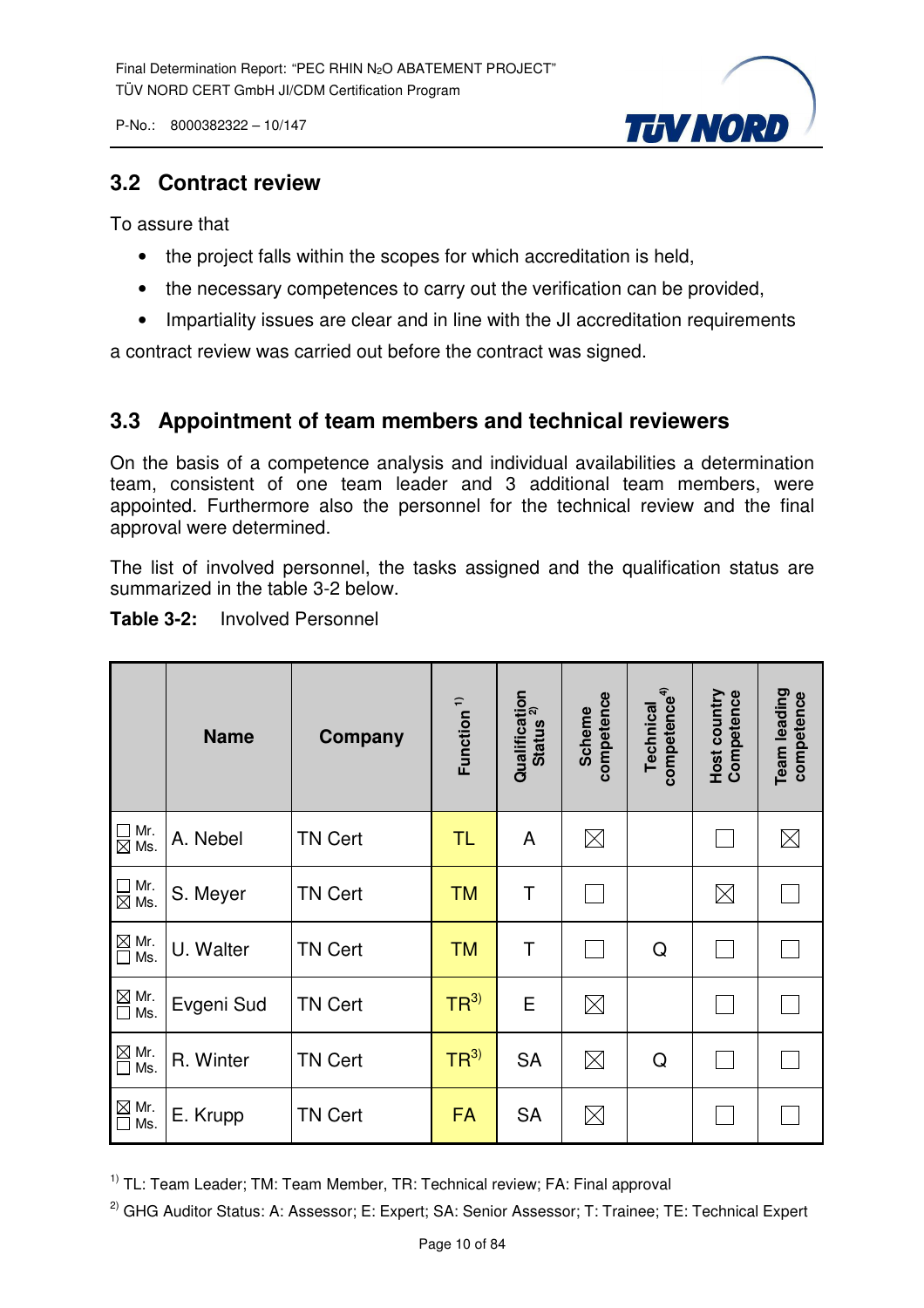

#### $3)$  No team member

<sup>4)</sup> As per S01-MU03 or S01-VA070 A2 (such as A, B, C.....)

#### **3.4 Consideration of Public Stakeholder Comments**

The draft PDD, as received from the project participants, has been made publicly available on TÜV NORD Website www.global-warming.de during a 30 days period from 2010-04-15 to 2010-05-15.

In case comments were received, they are taken into account during the determination process. The comments and the discussion of the same are documented in annex 5 of this report.

#### **3.5 Determination PDD Protocol**

In order to ensure consideration of all relevant assessment criteria, a determination protocol is used. The protocol shows, in a transparent manner, criteria and requirements, means of determination and the results from pre-determination of the identified criteria. The determination protocol reflects the generic JI – Track 1 requirements projects have to meet as well as project specific issues as applicable. The determination protocol serves the following purposes:

- It organises, details and clarifies the requirements that a JI project is expected to meet;
- It ensures a transparent determination PDD process where the independent entity will document how a particular requirement has been validated and the result of the determination.

The determination protocol as described in Figure 1.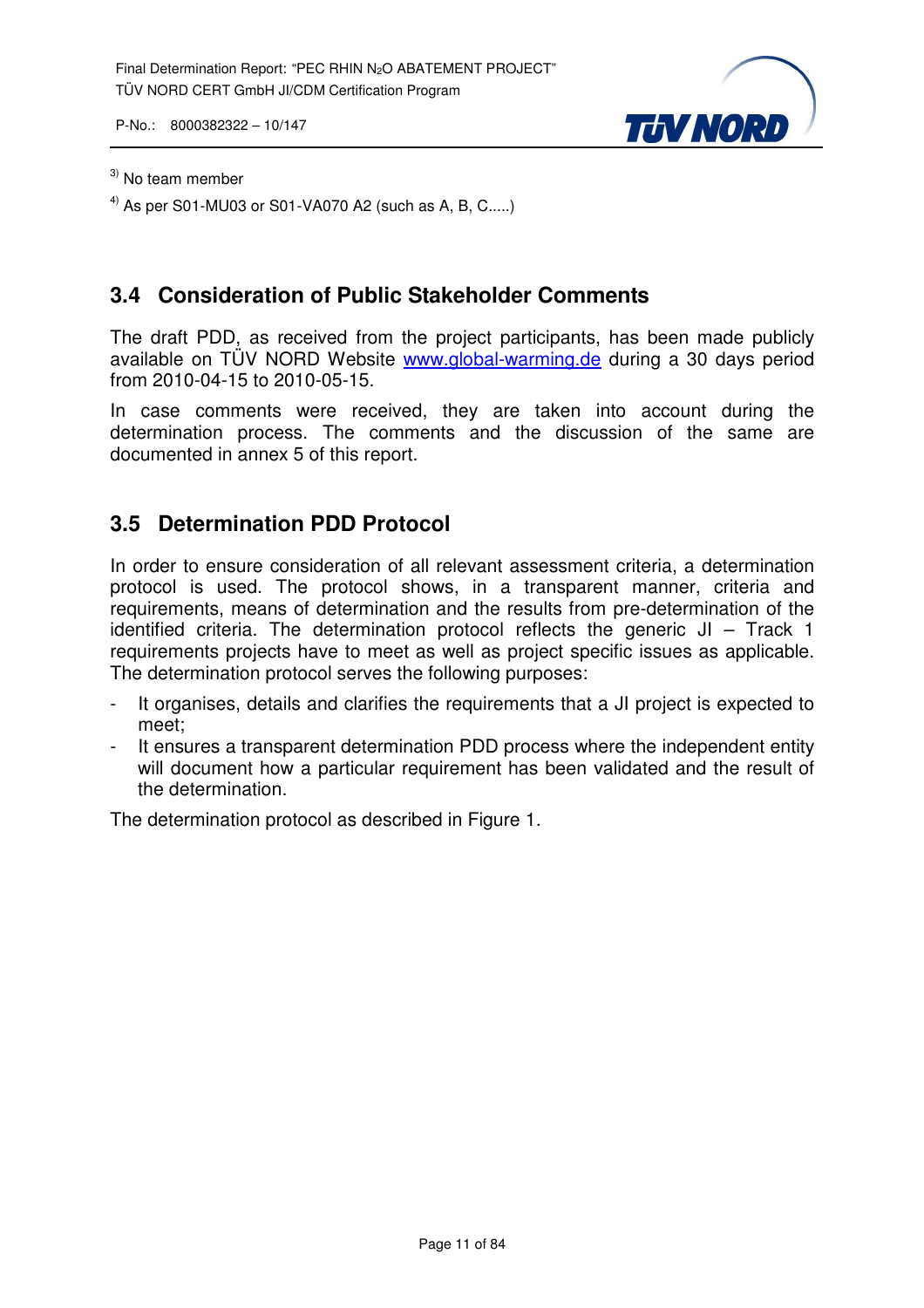

| <b>Determination Protocol Table A-1: Requirement checklist</b>                                                                                                                                                                                                                                           |                                                                                                                                                                                           |                                                                                                        |                                                                                                                                                                                                                        |                                                                                                                                           |
|----------------------------------------------------------------------------------------------------------------------------------------------------------------------------------------------------------------------------------------------------------------------------------------------------------|-------------------------------------------------------------------------------------------------------------------------------------------------------------------------------------------|--------------------------------------------------------------------------------------------------------|------------------------------------------------------------------------------------------------------------------------------------------------------------------------------------------------------------------------|-------------------------------------------------------------------------------------------------------------------------------------------|
| <b>Checklist Item</b>                                                                                                                                                                                                                                                                                    | <b>Determination PDD</b><br><b>Team Comment</b>                                                                                                                                           | <b>Reference</b>                                                                                       | Draft<br><b>Conclusion</b>                                                                                                                                                                                             | <b>Final</b><br><b>Conclusion</b>                                                                                                         |
| The checklist items in<br>Table A-1 are linked to<br>the various<br>requirements the<br>project should meet.<br>The checklist is<br>organised in various<br>sections. Each section<br>is then further sub-<br>divided as per the<br>requirements of the<br>topic and the individual<br>project activity. | The section is used to<br>elaborate and discuss the<br>checklist item in detail. It<br>includes the assessment<br>of the determination team<br>and how the assessment<br>was carried out. | Gives<br>reference<br>to the<br>information<br>source on<br>which the<br>assessmen<br>t is based<br>on | Assessment<br>based on<br>evidence<br>provided if the<br>criterion is<br>fulfilled (OK), or<br>a CAR, CL or<br>FAR (see<br>below) is<br>raised. The<br>assessment<br>refers to the<br>draft<br>determination<br>stage. | In case a<br>corrective<br>action or a<br>clarification<br>the final<br>assessment<br>at the final<br>determination<br>stage is<br>given. |

**Figure 1:** Determination protocol tables

The completed determination protocol is enclosed in Annex 1 to this report.

#### **3.6 Review of Documents**

The published PDD (version 01) and supporting background documents related to the project design and baseline were reviewed.

Furthermore, the determination team used additional documentation by third parties like host party legislation, technical reports referring to the project design or to the basic conditions and technical data.

#### **3.7 Follow-up Interviews**

The determination team has carried out interviews in order to assess the information included in the project documentation and to gain additional information regarding the compliance of the project with the relevant criteria applicable for JI (Projet Domestique).

During determination the determination team has performed interviews to confirm the provided information and to resolve issues identified in the document review. The main topics of the interviews are summarized in table 3-3.

| <b>Table 3-3:</b> | Interviewed persons and interview topics |  |
|-------------------|------------------------------------------|--|
|-------------------|------------------------------------------|--|

| <b>Interviewed Persons / Entities</b> | <b>Interview topics</b>                                |
|---------------------------------------|--------------------------------------------------------|
| Project proponent representatives     | Chronological description of the project activity with |
| $($ Pec Rhin $)$                      | documents of key steps of the implementation.          |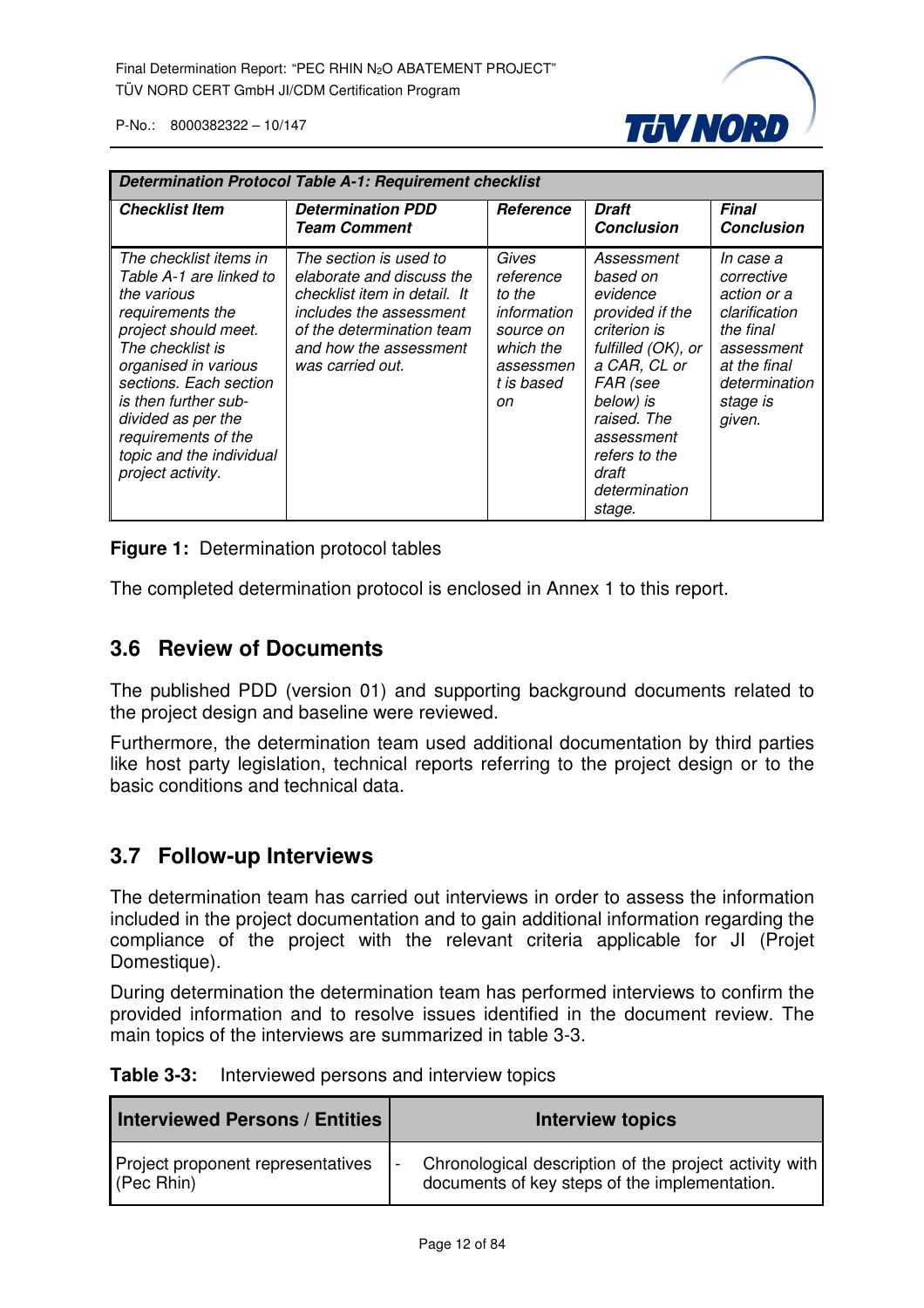

| <b>Interviewed Persons / Entities</b>                                                    | <b>Interview topics</b>                                                                                                                                                                                                                                                                                                                                                                                                                                                                                                                                                                                                                                                                   |
|------------------------------------------------------------------------------------------|-------------------------------------------------------------------------------------------------------------------------------------------------------------------------------------------------------------------------------------------------------------------------------------------------------------------------------------------------------------------------------------------------------------------------------------------------------------------------------------------------------------------------------------------------------------------------------------------------------------------------------------------------------------------------------------------|
| Project consultant (N.serve)<br>Maintenance staff for<br>measurement equipment (Cegelec) | Implementation status<br>Technical details of the project realization, project<br>feasibility, designing, operational<br>life<br>time,<br>monitoring of the project<br><b>Host Government Approval</b><br>Approval procedures and status<br>Monitoring and measurement equipment<br>and<br>system.<br><b>Financial aspects</b><br>Crediting period<br>Project activity starting date<br>ERU allocation / ownership<br><b>Baseline assumptions</b><br>Additionality<br>Monitoring<br>$\overline{\phantom{0}}$<br>Roles & responsibilities of the project participants<br>w.r.t. project management, monitoring and reporting<br><b>National Legislation</b><br>Editorial issues of the PDD |

A comprehensive list of all interviewed persons is part of section 7 'References'.

#### **3.8 Project comparison**

The determination team has compared the proposed JI project activity with similar projects or technology that have similar or comparable characteristics and with similar projects in the host country in order to achieve additional information esp. regarding:

- Project technology
- Additionality issues
- Reasons for reviews, requests for reviews and rejections within the JI registration process.

#### **3.9 Resolution of Clarification and Corrective Action Requests**

#### **3.9.1 Definition**

A **Corrective Action Request (CAR)** will be established where:

• mistakes have been made in assumptions, application of the methodology or the project documentation which will have a direct influence the project results,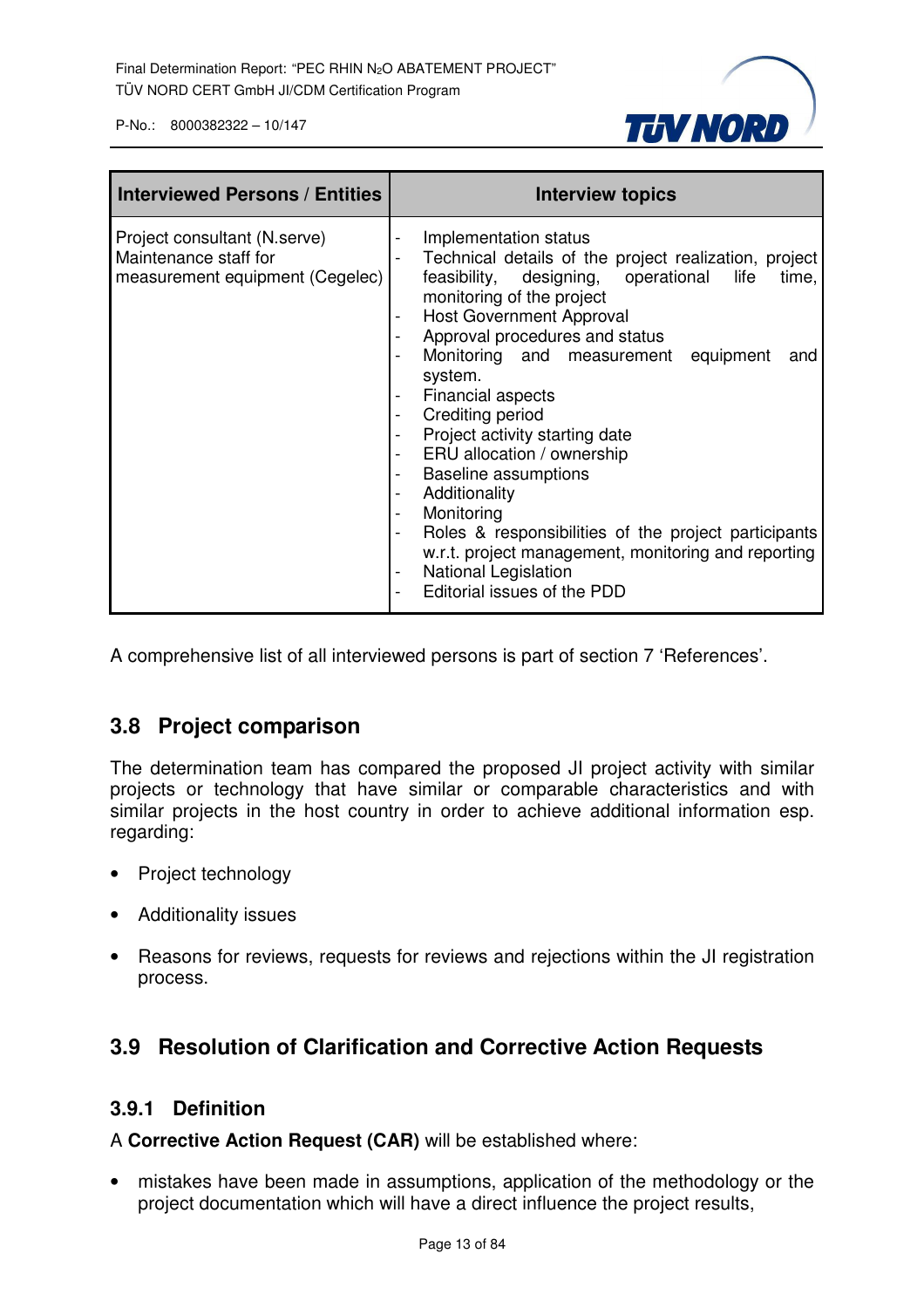

- the requirements deemed relevant for determination of the project with certain characteristics have not been met or
- there is a risk that the project would not be registered by the UNFCCC or that emission reductions would not be able to be verified and certified.

A **Clarification Request (CL)** will be issued where information is insufficient, unclear or not transparent enough to establish whether a requirement is met.

A **Forward Action Request (FAR)** will be issued when certain issues related to project implementation should be reviewed during the first determination ERU.

#### **3.9.2 Draft Determination PDD**

After reviewing all relevant documents and taken all other relevant information into account, the determination team issues all findings in the course of a draft determination report and hands this report over to the project proponent in order to respond on the issues raised and to revise the project documentation accordingly.

#### **3.9.3 Final Determination PDD**

The final determination starts after issuance of the proposed corrective action (CA) of the CARs CLs and FARs by the project proponent. The project proponent has to reply on those and the requests are "closed out" by the determination team in case the response is assessed as sufficient. In case of raised FARs, in which action from the project personnel is requested, the project proponent has to respond on this, identifying the necessary actions to ensure that the topics raised in this finding are likely to be resolved at the latest during the first verification. The determination team has to assess whether the proposed action is adequate or not.

In case the findings from CARs and CLs cannot be resolved by the project proponent or the proposed action related to the FARs raised cannot be assessed as adequate, no positive determination opinion can be issued by the determination team.

The CAR(s) / CL(s) / FAR(s) are documented in chapter 4.

#### **3.10 Technical review**

Before submission of the final determination report a technical review of the whole determination procedure is carried out. The technical reviewer is a competent GHG auditor being appointed for the scope this project falls under. The technical reviewer is not considered to be part of the verification team and thus not involved in the decision making process up to the technical review.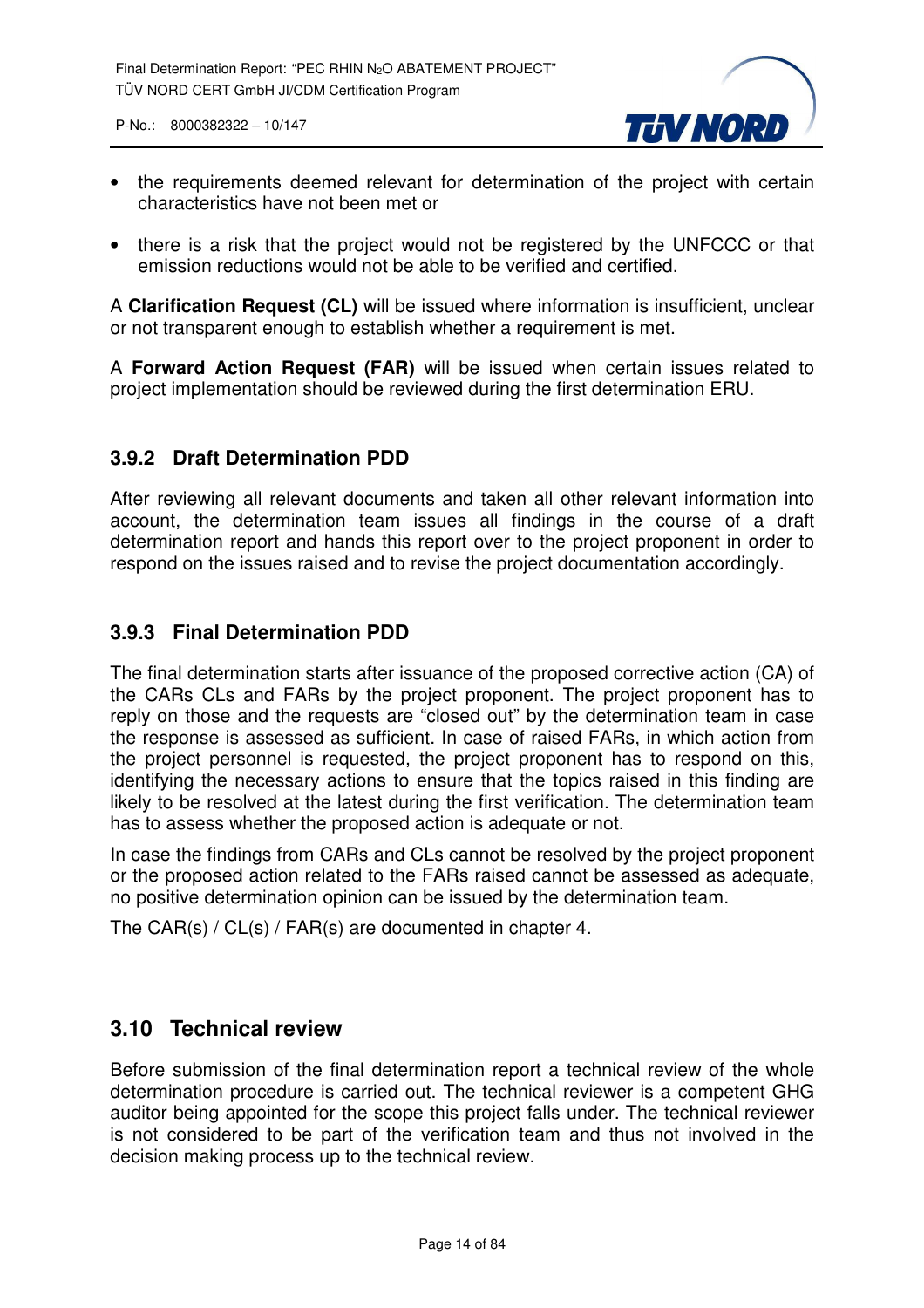

As a result of the technical review process the determination opinion and the topic specific assessments as prepared by the determination team leader may be confirmed or revised. Furthermore reporting improvements might be achieved.

#### **3.11 Final approval**

After successful technical review of the final report an overall (esp. procedural) assessment of the complete determination will be carried out by a senior assessor located in the accredited premises of TÜV NORD.

Only after this step the request for registration can be started (in case of a positive determination opinion).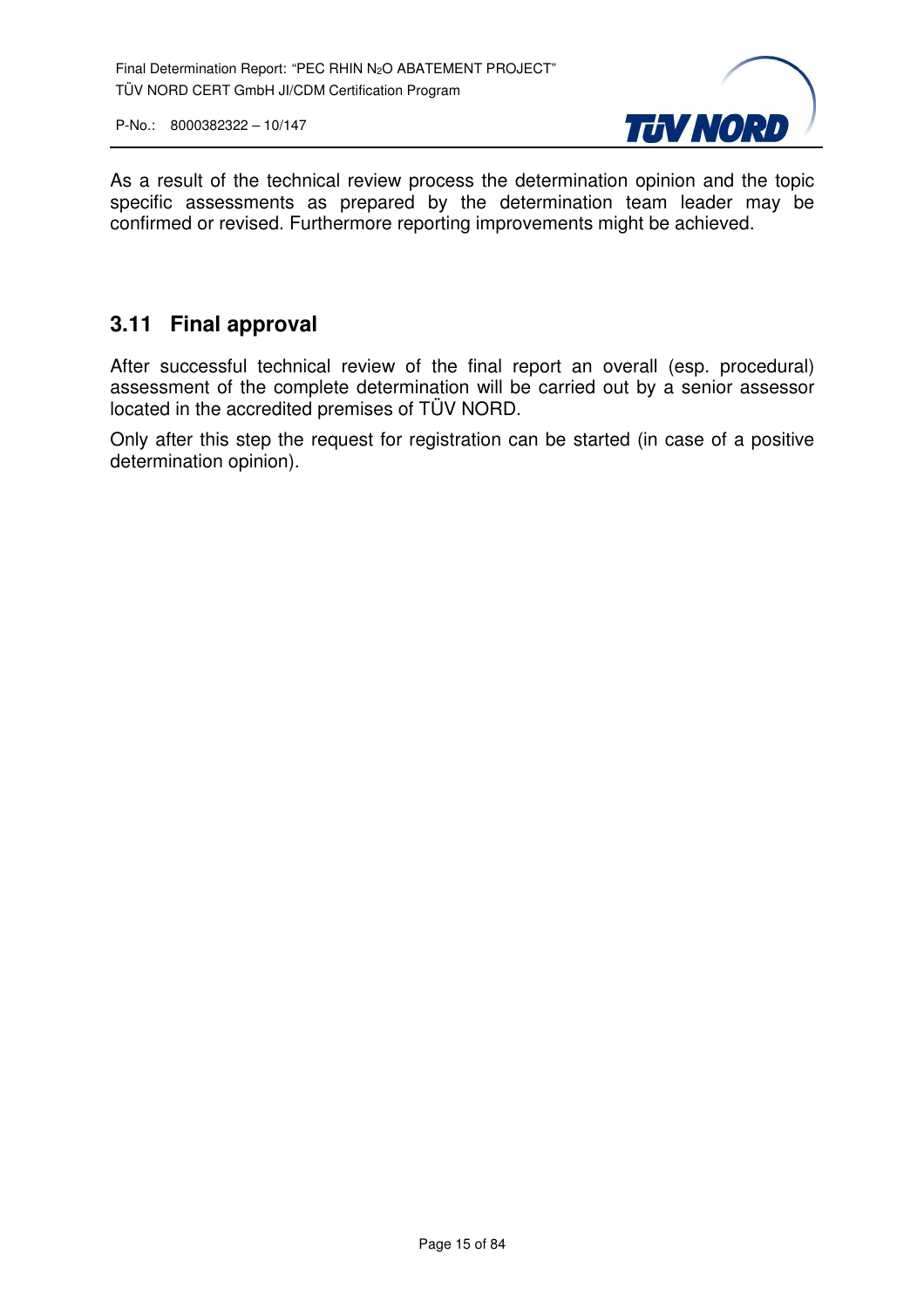



#### **4 DETERMINATION FINDINGS**

In the following table the findings from the desk review of the published PDD, visits, interviews and supporting documents are summarised**:**

|  |  |  | <b>Table 4-1:</b> Summary of CARs, CLs and FARs issued |
|--|--|--|--------------------------------------------------------|
|--|--|--|--------------------------------------------------------|

| Determination topic <sup>1)</sup>                                                                                                                                                                                                 | No. of<br><b>CAR</b> | No. of<br><b>CL</b> | No. of<br><b>FAR</b> |
|-----------------------------------------------------------------------------------------------------------------------------------------------------------------------------------------------------------------------------------|----------------------|---------------------|----------------------|
| General description of project activity (A)<br>Project boundaries<br>Participation requirements<br>Technology to be employed<br>-<br>Contribution to sustainable development                                                      | $\overline{2}$       | $\overline{2}$      |                      |
| Project baseline (B)<br><b>Baseline Methodology</b><br>Baseline scenario determination<br>Additionality determination<br>-<br>Calculation of GHG emission reductions<br>Project emissions<br><b>Baseline emissions</b><br>Leakage | $\overline{2}$       | 1                   |                      |
| Duration of the Project / Crediting Period (C)                                                                                                                                                                                    | 1                    |                     |                      |
| Monitoring Methodology (D)<br>Monitoring of<br>Project emissions<br><b>Baseline emissions</b><br>Leakage<br>Sustainable development indicators /<br>environmental impacts<br>Project management planning                          | 1                    | 6                   |                      |
| Estimation of greenhouse gas emission reductions<br>(E)                                                                                                                                                                           |                      |                     |                      |
| Environmental impacts (F)                                                                                                                                                                                                         |                      |                     |                      |
| Stakeholder Comments (G)                                                                                                                                                                                                          |                      |                     |                      |
| <b>SUM</b>                                                                                                                                                                                                                        | 6                    | 9                   | 1                    |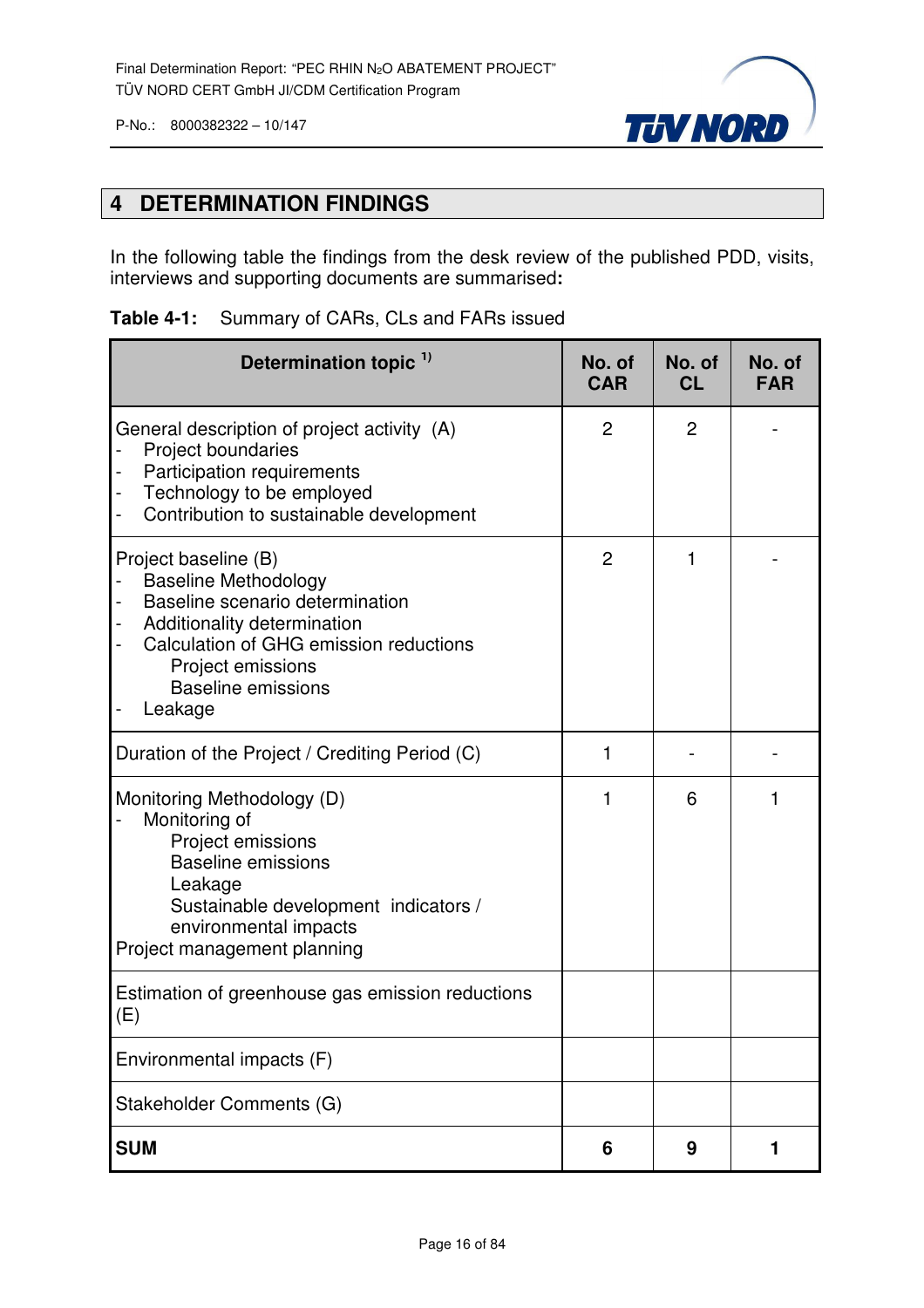

The following tables include all raised CARs, CLs and FARs. For an in depth evaluation of all determination items it should be referred to the determination protocols (see Annex 1).

| <b>Finding:</b>                                                                                                                                                                     |                                   | $\mathbf{A}$ 1                                                      |            |
|-------------------------------------------------------------------------------------------------------------------------------------------------------------------------------------|-----------------------------------|---------------------------------------------------------------------|------------|
| <b>Classification</b>                                                                                                                                                               | <b>CAR</b>                        | <b>CL</b>                                                           | <b>FAR</b> |
| <b>Description of finding</b>                                                                                                                                                       |                                   |                                                                     |            |
| Describe the finding in unam-<br>biguous style; address<br>the<br>context (e.g. section)                                                                                            |                                   | No letters of approval have been provided so far.                   |            |
| <b>Corrective Action #1</b>                                                                                                                                                         |                                   | The Letter of Approval cannot be issued by the DFP until receipt of |            |
| This section shall be filled by<br>the PP. It shall address the cor-                                                                                                                |                                   | the full application, which includes the preliminary determination  |            |
| rective action taken in details.                                                                                                                                                    | becomes available.                | report. The LoA will be provided to TUEV Nord as soon as it         |            |
| DOE Assessment #1                                                                                                                                                                   |                                   |                                                                     |            |
| The assessment shall encom-<br>pass all open issues in annex A-<br>In case of non-closure.<br>additional corrective action and<br>DOE assessments (#2, #3, etc.)<br>shall be added. |                                   |                                                                     |            |
| <b>Conclusion</b>                                                                                                                                                                   |                                   | To be checked during the first periodic verification                |            |
| Tick the appropriate checkbox                                                                                                                                                       | Appropriate action was taken      |                                                                     |            |
|                                                                                                                                                                                     |                                   | Project documentation was corrected correspondingly                 |            |
|                                                                                                                                                                                     | Additional action should be taken |                                                                     |            |
|                                                                                                                                                                                     |                                   | The project complies with the requirements                          |            |

| <b>Finding:</b>                                                                                                                                                                                                 |                                                                                  | A <sub>2</sub>                                                                                                                                            |                                                                                                                                                                                                             |
|-----------------------------------------------------------------------------------------------------------------------------------------------------------------------------------------------------------------|----------------------------------------------------------------------------------|-----------------------------------------------------------------------------------------------------------------------------------------------------------|-------------------------------------------------------------------------------------------------------------------------------------------------------------------------------------------------------------|
| <b>Classification</b>                                                                                                                                                                                           | <b>CAR</b>                                                                       | <b>CL</b>                                                                                                                                                 | <b>FAR</b>                                                                                                                                                                                                  |
| <b>Description of finding</b><br>Describe the finding in unam-<br>biguous style; address the<br>context (e.g. section)                                                                                          | the PDD.                                                                         | $HNO3/a$ ) to 2011 and 2012 should be explained and mentioned in                                                                                          | The difference of the budgeted capacity of 2010 (330.000 tonnes                                                                                                                                             |
| <b>Corrective Action #1</b><br>This section shall be filled by<br>the PP. It shall address the cor-<br>rective action taken in details.                                                                         | the PDD, directly underneath table 6.                                            |                                                                                                                                                           | The difference in production capacity between 2010 and all<br>subsequent years is mentioned and explained in section B.6.3 of                                                                               |
| <b>DOE Assessment #1</b><br>The assessment shall encom-<br>pass all open issues in annex A-<br>In case of non-closure.<br>additional corrective action and<br>DOE assessments (#2, #3, etc.)<br>shall be added. | month in May/June.<br>OK.                                                        |                                                                                                                                                           | The PP explained, that the expected total production figure for the<br>whole of 2010 is only 330,000 $tHNO3$ , as opposed to 345,000 for<br>the subsequent years, since the plant will be shut down for one |
| <b>Conclusion</b><br>Tick the appropriate checkbox                                                                                                                                                              | Appropriate action was taken<br>$\boxtimes$<br>Additional action should be taken | To be checked during the first periodic verification<br>Project documentation was corrected correspondingly<br>The project complies with the requirements |                                                                                                                                                                                                             |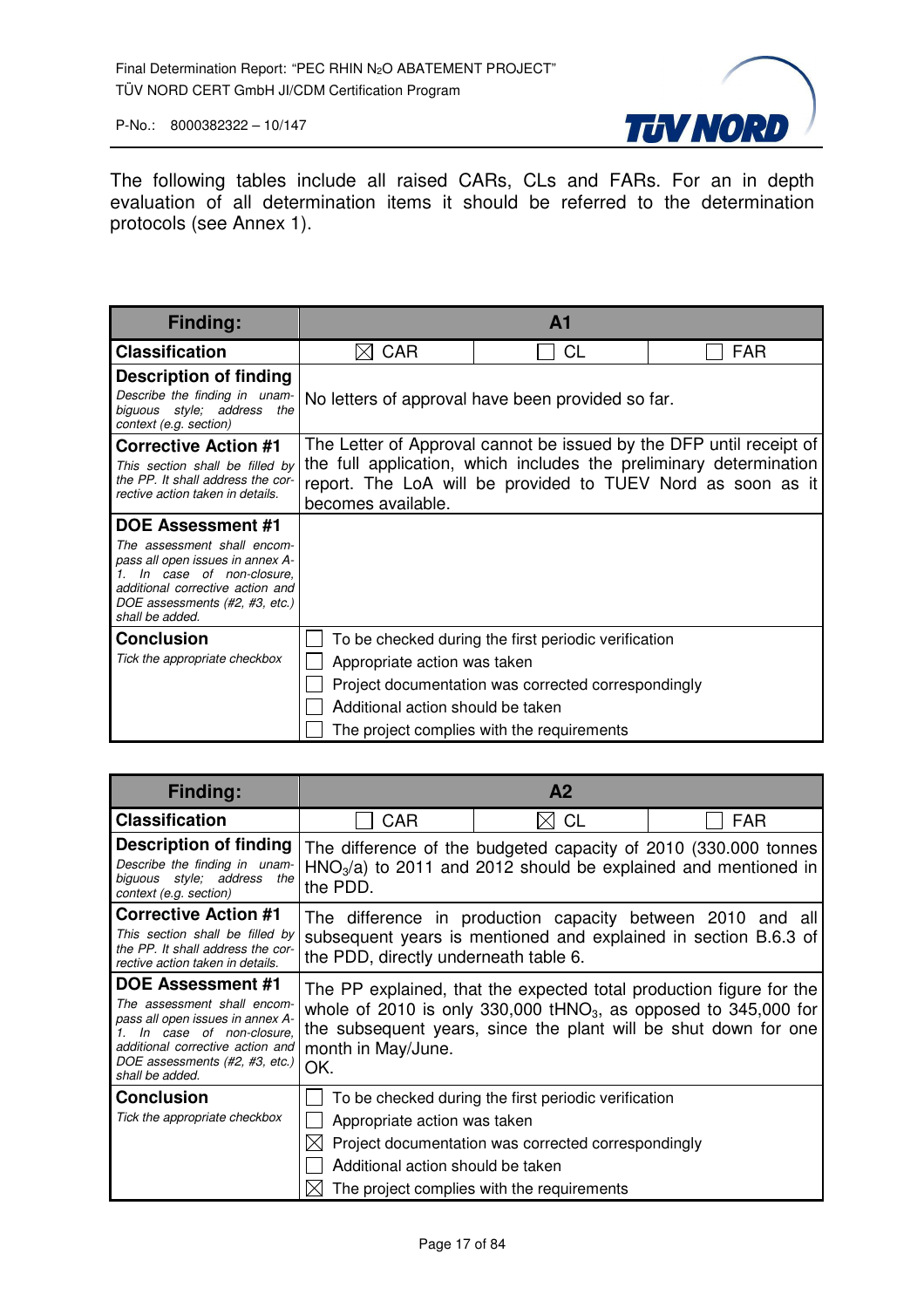

| Finding:                                                                                                                                                                                                              |                                                                                           | A <sub>3</sub>                                                                                                                                            |                                                                   |
|-----------------------------------------------------------------------------------------------------------------------------------------------------------------------------------------------------------------------|-------------------------------------------------------------------------------------------|-----------------------------------------------------------------------------------------------------------------------------------------------------------|-------------------------------------------------------------------|
| <b>Classification</b>                                                                                                                                                                                                 | <b>CAR</b>                                                                                | <b>CL</b>                                                                                                                                                 | FAR                                                               |
| <b>Description of finding</b><br>Describe the finding in unam-<br>biguous style; address the<br>context (e.g. section)                                                                                                |                                                                                           | The information in Annex 1 has to be consistent to A.3.                                                                                                   |                                                                   |
| <b>Corrective Action #1</b><br>This section shall be filled by<br>the PP. It shall address the cor-<br>rective action taken in details.                                                                               | section A.3.                                                                              |                                                                                                                                                           | The information in Annex 1 is now consistent with the table in    |
| <b>DOE Assessment #1</b><br>The assessment shall encom-<br>pass all open issues in annex A-<br>In case of non-closure,<br>1.<br>additional corrective action and<br>DOE assessments (#2, #3, etc.)<br>shall be added. | The names of the project participants<br>Pec Rhin S.A.<br>$\bullet$<br>section A.3.<br>ОK | N.serve Environmental Services GmbH                                                                                                                       | are listed as per official documents and consistent with table in |
| <b>Conclusion</b><br>Tick the appropriate checkbox                                                                                                                                                                    | Appropriate action was taken<br>Additional action should be taken                         | To be checked during the first periodic verification<br>Project documentation was corrected correspondingly<br>The project complies with the requirements |                                                                   |

| Finding:                                                                                                                                                                                                        |                                                                   | Α4                                                                                                                                                        |                                                                                                                                                                                                 |
|-----------------------------------------------------------------------------------------------------------------------------------------------------------------------------------------------------------------|-------------------------------------------------------------------|-----------------------------------------------------------------------------------------------------------------------------------------------------------|-------------------------------------------------------------------------------------------------------------------------------------------------------------------------------------------------|
| <b>Classification</b>                                                                                                                                                                                           | <b>CAR</b>                                                        | <b>CL</b>                                                                                                                                                 | FAR                                                                                                                                                                                             |
| <b>Description of finding</b><br>Describe the finding in unam-<br>biguous style; address the<br>context (e.g. section)                                                                                          | mentioned in the PDD.                                             | Replacement of burners in 2005 and of hoods in 2007 should be                                                                                             |                                                                                                                                                                                                 |
| <b>Corrective Action #1</b><br>This section shall be filled by<br>the PP. It shall address the cor-<br>rective action taken in details.                                                                         | first paragraph of section A.4.2 of the PDD.                      | The replacement of the burners and hoods is now explained in the                                                                                          |                                                                                                                                                                                                 |
| <b>DOE Assessment #1</b><br>The assessment shall encom-<br>pass all open issues in annex A-<br>In case of non-closure.<br>additional corrective action and<br>DOE assessments (#2, #3, etc.)<br>shall be added. | increase of capacity has not taken place.<br>OK                   |                                                                                                                                                           | Additional information was given to explain the replacement of<br>burners in recent years. The reason for replacement was not<br>repairable leaks between body and hoods of the old boilers. An |
| <b>Conclusion</b><br>Tick the appropriate checkbox                                                                                                                                                              | Appropriate action was taken<br>Additional action should be taken | To be checked during the first periodic verification<br>Project documentation was corrected correspondingly<br>The project complies with the requirements |                                                                                                                                                                                                 |

| <b>Finding:</b>       |          |   |
|-----------------------|----------|---|
| <b>Classification</b> | ∩ΔΓ<br>∧ | - |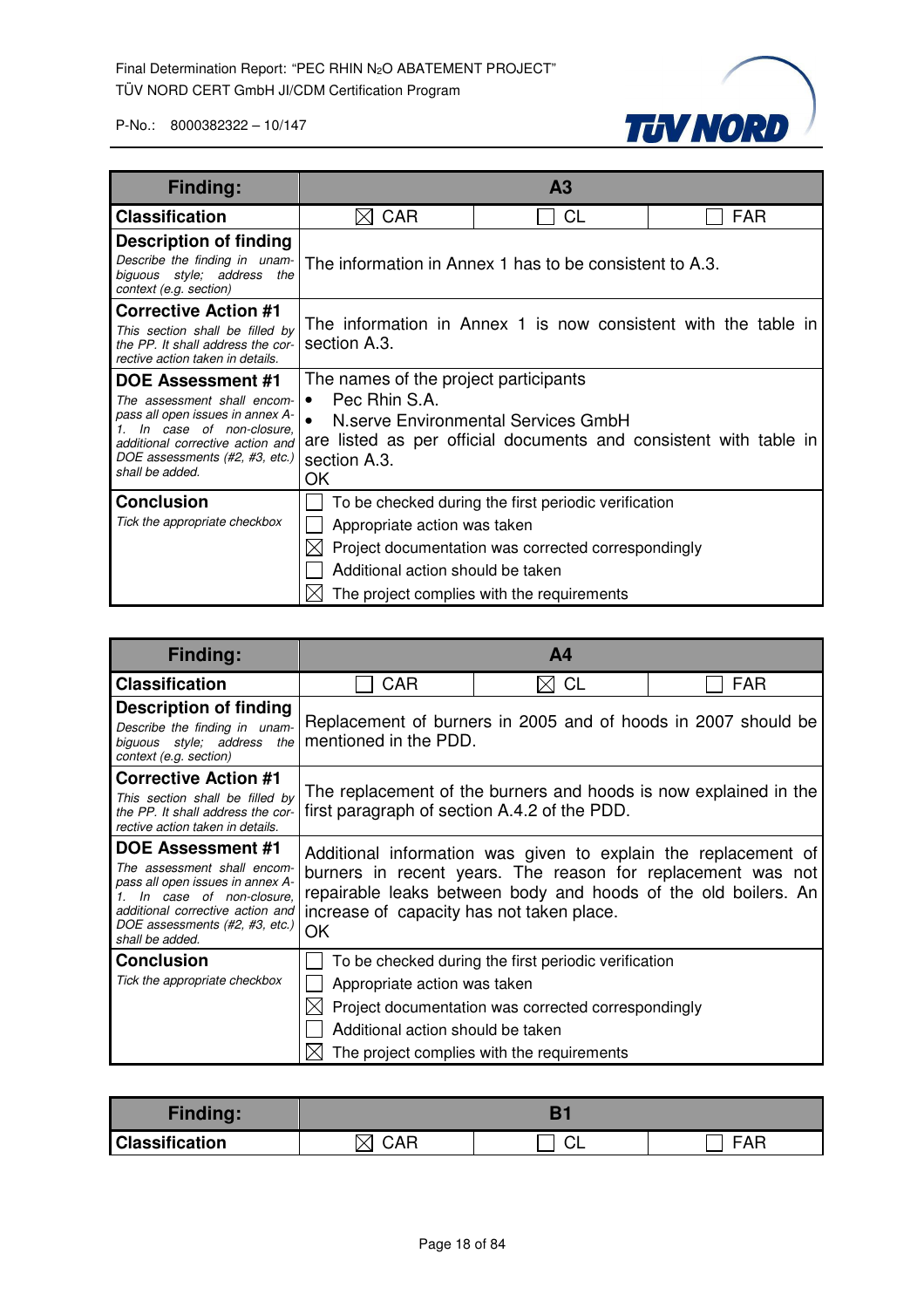

| <b>Finding:</b>                                                                                                                                                                                                    | <b>B1</b>                                                                                                                                                                                                                                                                                                                                                                                                                                                                                                                                                                                                                                                                                       |
|--------------------------------------------------------------------------------------------------------------------------------------------------------------------------------------------------------------------|-------------------------------------------------------------------------------------------------------------------------------------------------------------------------------------------------------------------------------------------------------------------------------------------------------------------------------------------------------------------------------------------------------------------------------------------------------------------------------------------------------------------------------------------------------------------------------------------------------------------------------------------------------------------------------------------------|
| <b>Description of finding</b><br>Describe the finding in unam-<br>biguous style; address the<br>context (e.g. section)                                                                                             | The Investment Cost Sheet is still pending                                                                                                                                                                                                                                                                                                                                                                                                                                                                                                                                                                                                                                                      |
| <b>Corrective Action #1</b><br>This section shall be filled by<br>the PP. It shall address the cor-<br>rective action taken in details.                                                                            | The Investment Cost Sheet was provided on 2010-05-04.                                                                                                                                                                                                                                                                                                                                                                                                                                                                                                                                                                                                                                           |
| <b>DOE Assessment #1</b><br>The assessment shall encom-<br>pass all open issues in annex A-<br>1. In case of non-closure.<br>additional corrective action and<br>DOE assessments (#2, #3, etc.)<br>shall be added. | A clear, viewable and unprotected Excel spreadsheet was<br>$\bullet$<br>available for the investment calculation <sup>/EXCEL/</sup> .<br>The technical live time of the project activity corresponds to the<br>$\bullet$<br>crediting period since the lifetime of the catalyst is guaranteed<br>over the period which is technical appropriate.<br>Taxation (pre-taxes) was not included in the calculation.<br>$\bullet$<br>The main input value of financial analysis are<br>$\bullet$<br>investment costs for catalyst (negotiated with supplier<br>$\circ$<br>before project start) and<br>revenues from ERUs issued (estimated for time after<br>$\circ$<br>first completed verification) |
| <b>Corrective Action #2</b><br>This section shall be filled by<br>the PP. It shall address the cor-<br>rective action taken in details.                                                                            | The sheet doesn't use actual $N_2O$ -taxes.                                                                                                                                                                                                                                                                                                                                                                                                                                                                                                                                                                                                                                                     |
| <b>DOE Assessment #2</b><br>The assessment shall encom-<br>pass all open issues in annex A-<br>1. In case of non-closure.<br>additional corrective action and<br>DOE assessments (#2, #3, etc.)<br>shall be added. | The PP includes updated values from the official web page of the<br>French customs <sup>/douane/</sup> which are 67.01 $\epsilon$ per tN <sub>2</sub> O.<br>OK                                                                                                                                                                                                                                                                                                                                                                                                                                                                                                                                  |
| <b>Conclusion</b><br>Tick the appropriate checkbox                                                                                                                                                                 | To be checked during the first periodic verification<br>Appropriate action was taken<br>$\boxtimes$<br>Project documentation was corrected correspondingly<br>Additional action should be taken<br>$\times$<br>The project complies with the requirements                                                                                                                                                                                                                                                                                                                                                                                                                                       |

| <b>Finding:</b>                                                                                                                                                                                          | B <sub>2</sub>                                                                                                                                                                                                                            |                                                                                                                                           |            |
|----------------------------------------------------------------------------------------------------------------------------------------------------------------------------------------------------------|-------------------------------------------------------------------------------------------------------------------------------------------------------------------------------------------------------------------------------------------|-------------------------------------------------------------------------------------------------------------------------------------------|------------|
| <b>Classification</b>                                                                                                                                                                                    | <b>CAR</b>                                                                                                                                                                                                                                | $\boxtimes$ CL                                                                                                                            | <b>FAR</b> |
| <b>Description of finding</b><br>biguous style; address the<br>context (e.g. section)                                                                                                                    | Available emission and production data from recent years and not<br>Describe the finding in unam- the empirical correlation factor as 160 (ppmv $N_2O/kg$ $N_2O^*tHNO_3$ )<br>should be used to calculate the historical emission factor. |                                                                                                                                           |            |
| <b>Corrective Action #1</b><br>This section shall be filled by $N_2O$ emissions and production data from 2008 and not using the<br>the PP. It shall address the cor-<br>rective action taken in details. | document of 2006.                                                                                                                                                                                                                         | The historical pre-project emissions factor is now calculated using<br>empirical correlation factor of 160ppmv stated in the IPPC BAT ref |            |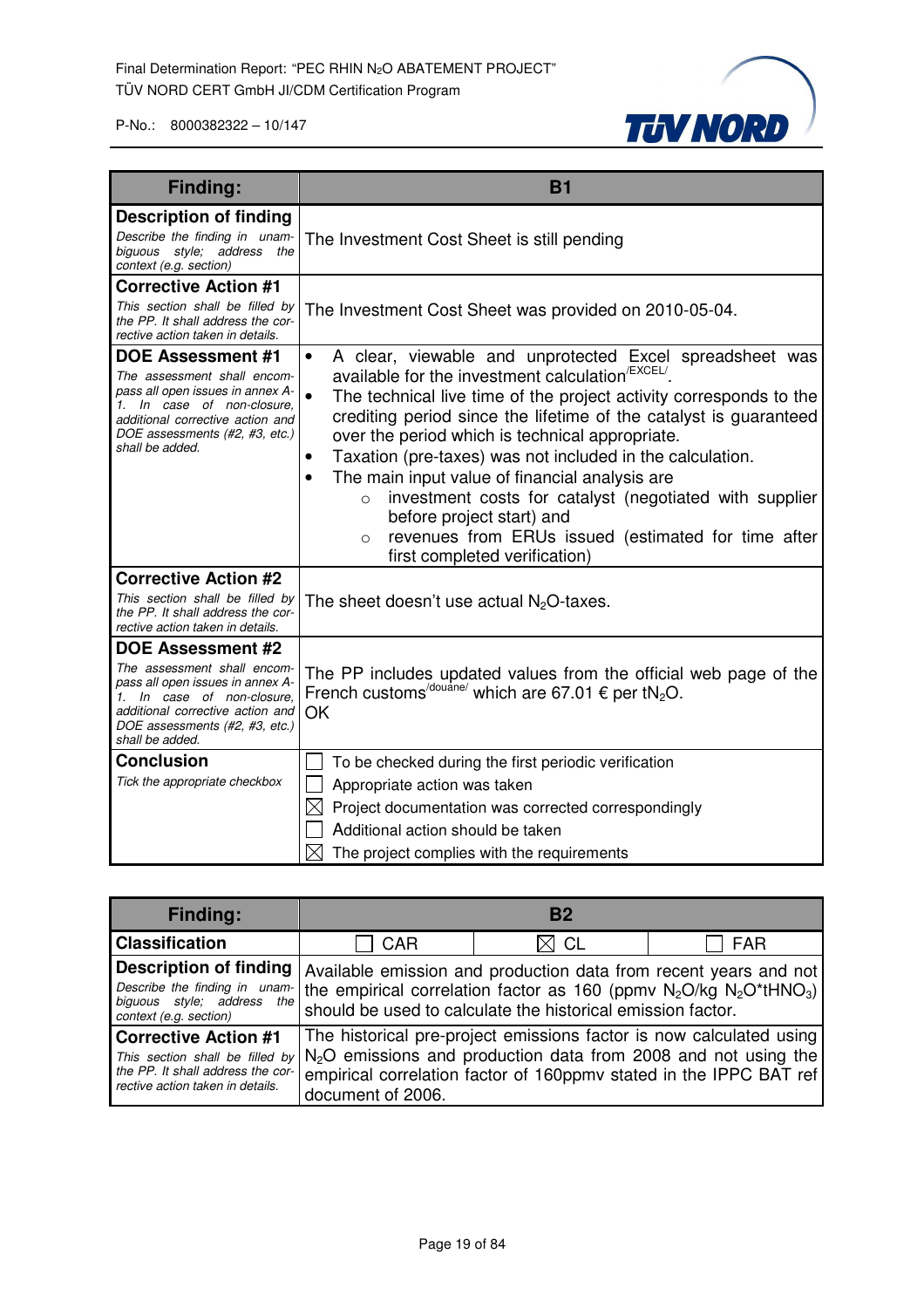

| <b>Finding:</b>                                                                                                                                                                                                 | B <sub>2</sub>                                                                                                                                                                                                                                                                                                                                                                                                                                       |
|-----------------------------------------------------------------------------------------------------------------------------------------------------------------------------------------------------------------|------------------------------------------------------------------------------------------------------------------------------------------------------------------------------------------------------------------------------------------------------------------------------------------------------------------------------------------------------------------------------------------------------------------------------------------------------|
| <b>DOE Assessment #1</b><br>The assessment shall encom-<br>pass all open issues in annex A-<br>In case of non-closure,<br>additional corrective action and<br>DOE assessments (#2, #3, etc.)<br>shall be added. | The PP calculated the pre-project emission factor (5.41 kg)<br>N <sub>2</sub> O/tHNO <sub>3</sub> ) using data provided in official emission declaration<br>(Annual emissions summary table 2008 <sup>/LAB08, REA08/</sup> )<br>local<br>to<br>authorities. The determination team checked that data from 2009<br>are not representative since the amount of produced nitric acid was<br>lower due to the financial crisis of the recent year.<br>ΟK |
| <b>Conclusion</b><br>Tick the appropriate checkbox                                                                                                                                                              | To be checked during the first periodic verification<br>Appropriate action was taken<br>$\boxtimes$ Project documentation was corrected correspondingly<br>Additional action should be taken<br>The project complies with the requirements                                                                                                                                                                                                           |

| Finding:                                                                                                                                |                                                                                                                                                                                                                                                                                                                                                                                                                                                                                                                                                                                                                                      | <b>B3</b>                               |                                                                                                                                                                                                                                                                                                                                                                                                                                                                                                                                                                                                                                                                                                                                                                                                                                                                                                                       |  |
|-----------------------------------------------------------------------------------------------------------------------------------------|--------------------------------------------------------------------------------------------------------------------------------------------------------------------------------------------------------------------------------------------------------------------------------------------------------------------------------------------------------------------------------------------------------------------------------------------------------------------------------------------------------------------------------------------------------------------------------------------------------------------------------------|-----------------------------------------|-----------------------------------------------------------------------------------------------------------------------------------------------------------------------------------------------------------------------------------------------------------------------------------------------------------------------------------------------------------------------------------------------------------------------------------------------------------------------------------------------------------------------------------------------------------------------------------------------------------------------------------------------------------------------------------------------------------------------------------------------------------------------------------------------------------------------------------------------------------------------------------------------------------------------|--|
| <b>Classification</b>                                                                                                                   | <b>CL</b><br>$\boxtimes$ CAR<br><b>FAR</b>                                                                                                                                                                                                                                                                                                                                                                                                                                                                                                                                                                                           |                                         |                                                                                                                                                                                                                                                                                                                                                                                                                                                                                                                                                                                                                                                                                                                                                                                                                                                                                                                       |  |
| <b>Description of finding</b><br>Describe the finding in unam-<br>biguous style; address the<br>context (e.g. section)                  | The PP intents not to use the guaranteed (as in the published PDD)<br>but the maximum abatement efficiency of the YARA catalyst to<br>calculate the estimation of emission reductions from 90 to 95 %. 90<br>% was estimated at the date of preparing the PDD without<br>experiences from other projects. 95 % is the basis of the contract<br>between the plant and Johnson Matthey and -basing on actual<br>experiences from other projects- it is most likely, that the maximum<br>efficiency will be achieved in the project activity. The PP is<br>requested to provide supporting information to substantiate the<br>approach. |                                         |                                                                                                                                                                                                                                                                                                                                                                                                                                                                                                                                                                                                                                                                                                                                                                                                                                                                                                                       |  |
| <b>Corrective Action #1</b><br>This section shall be filled by<br>the PP. It shall address the cor-<br>rective action taken in details. | The PP provided<br>$\bullet$<br>$\bullet$<br>ppm $N_2O$ current average <sup><math>YARA</math></sup><br>Haifa Chemicals Ltd., Israel." <sup>MON/</sup><br>$\bullet$<br>Haifa Chemicals Ltd., Israel." <sup>/VER/</sup><br>$\bullet$<br>European plants. <sup>/JMEFF/</sup>                                                                                                                                                                                                                                                                                                                                                           | burner, based on a 3 year installation* | the confidential project proposal between Johnson Matthey and<br>Pec Rhin stating 95 % $N_2O$ reduction across the ammonia<br>ER-calculation of a comparable plant (Sept. 2009 – Jan. 2010),<br>running with the same abatement catalyst, showing an<br>abatement efficiency of 95.09 % (1186 ppm $N_2O$ pre project, 58<br>CDM Monitoring Report No. 2 by N.serve: "Project for the<br>catalytic reduction of $N_2O$ emissions with a secondary catalyst<br>inside the ammonia reactor of the N1 & N2 nitric acid plants at<br>Verification/Certification Report by DNV: "Project for the<br>catalytic reduction of $N_2O$ emissions with a secondary catalyst<br>inside the ammonia reactor of the N1 & N2 nitric acid plants at<br>Statement from Johnson Matthey with estimation of an<br>efficiency of around 95 % during the production campaign,<br>based on collected experiences during operation of similar |  |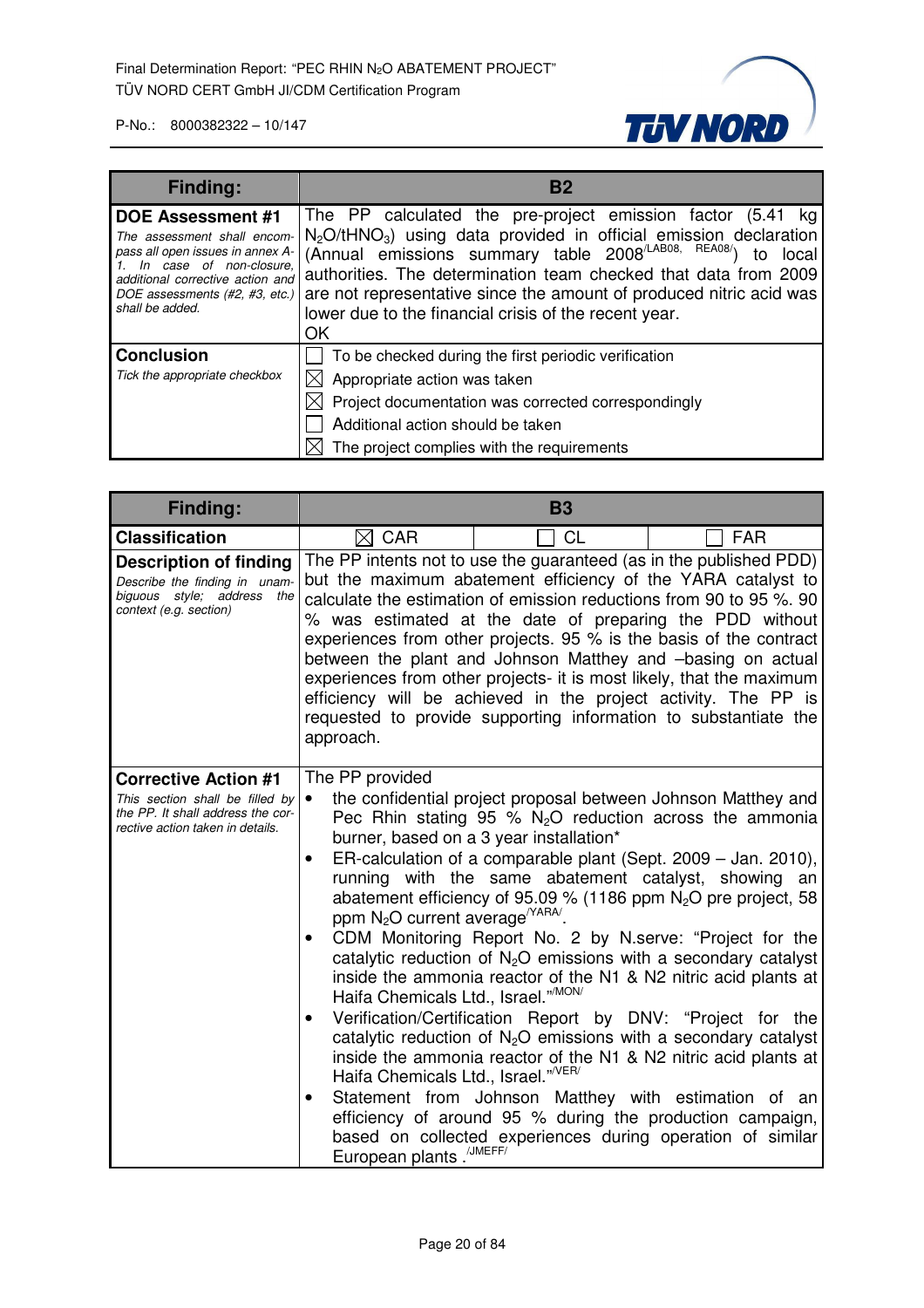

| <b>Finding:</b>                                                                                                                                                                                                 | B3                                                                                                                                                                                                                                                                                                           |
|-----------------------------------------------------------------------------------------------------------------------------------------------------------------------------------------------------------------|--------------------------------------------------------------------------------------------------------------------------------------------------------------------------------------------------------------------------------------------------------------------------------------------------------------|
| <b>DOE Assessment #1</b><br>The assessment shall encom-<br>pass all open issues in annex A-<br>In case of non-closure,<br>additional corrective action and<br>DOE assessments (#2, #3, etc.)<br>shall be added. | OK.<br>The determination team checked the substantiating documents<br>/JMEFF/, /MON/, /VER/, /YARA/<br>regarding efficiency estimation of the<br>abatement catalyst and came to the conclusion, that an $N_2O$ -<br>abatement efficiency of 95% in the PecRhin plant is realistic and<br>technical feasible. |
| <b>Conclusion</b><br>Tick the appropriate checkbox                                                                                                                                                              | To be checked during the first periodic verification<br>Appropriate action was taken<br>Project documentation was corrected correspondingly<br>Additional action should be taken<br>The project complies with the requirements                                                                               |

| Finding:                                                                                                                                                                            |                                                                                               |                                                                                                                                                                                                                             |            |
|-------------------------------------------------------------------------------------------------------------------------------------------------------------------------------------|-----------------------------------------------------------------------------------------------|-----------------------------------------------------------------------------------------------------------------------------------------------------------------------------------------------------------------------------|------------|
| <b>Classification</b>                                                                                                                                                               | <b>CAR</b>                                                                                    | CL                                                                                                                                                                                                                          | <b>FAR</b> |
| <b>Description of finding</b>                                                                                                                                                       |                                                                                               |                                                                                                                                                                                                                             |            |
| Describe the finding in unam-<br>biguous style; address<br>the<br>context (e.g. section)                                                                                            | The project starting date should be clearly referenced in the PDD.                            |                                                                                                                                                                                                                             |            |
| <b>Corrective Action #1</b>                                                                                                                                                         |                                                                                               |                                                                                                                                                                                                                             |            |
| This section shall be filled by<br>the PP. It shall address the cor-<br>rective action taken in details.                                                                            | The project starting date has now been added to section A.4.2,<br>under 'Catalyst technology' |                                                                                                                                                                                                                             |            |
| DOE Assessment #1                                                                                                                                                                   | The PP stated, that the starting date of the project is expected to be                        |                                                                                                                                                                                                                             |            |
| The assessment shall encom-<br>pass all open issues in annex A-<br>In case of non-closure.<br>additional corrective action and<br>DOE assessments (#2, #3, etc.)<br>shall be added. | during on-site visit on the plant site.<br>OK                                                 | the 15/06/2010 (or the date when the plant restarts production with<br>the catalyst installed, following the planned May shutdown). This is<br>in line with evidences $/EMAIL$ , $JMM$ , $/LETTER$ and statements presented |            |
| <b>Conclusion</b>                                                                                                                                                                   |                                                                                               | To be checked during the first periodic verification                                                                                                                                                                        |            |
| Tick the appropriate checkbox                                                                                                                                                       | Appropriate action was taken                                                                  |                                                                                                                                                                                                                             |            |
|                                                                                                                                                                                     |                                                                                               | Project documentation was corrected correspondingly                                                                                                                                                                         |            |
|                                                                                                                                                                                     | Additional action should be taken                                                             |                                                                                                                                                                                                                             |            |
|                                                                                                                                                                                     |                                                                                               | The project complies with the requirements                                                                                                                                                                                  |            |

| <b>Finding:</b>                                                                                                                                               |                                            | Df |                                                          |
|---------------------------------------------------------------------------------------------------------------------------------------------------------------|--------------------------------------------|----|----------------------------------------------------------|
| <b>Classification</b>                                                                                                                                         | <b>CAR</b><br>$\boxtimes$ CL<br><b>FAR</b> |    |                                                          |
| <b>Description of finding</b><br>Describe the finding in unam-<br>biguous style; address the frequency for all relevant parameters.<br>context (e.g. section) |                                            |    | Table 10 in section B.7.1 should include the measurement |
| <b>Corrective Action #1</b><br>This section shall be filled by<br>the PP. It shall address the cor-<br>rective action taken in details.                       | frequencies for the relevant parameters.   |    | Table 10 in section B.7.1 now includes the measurements  |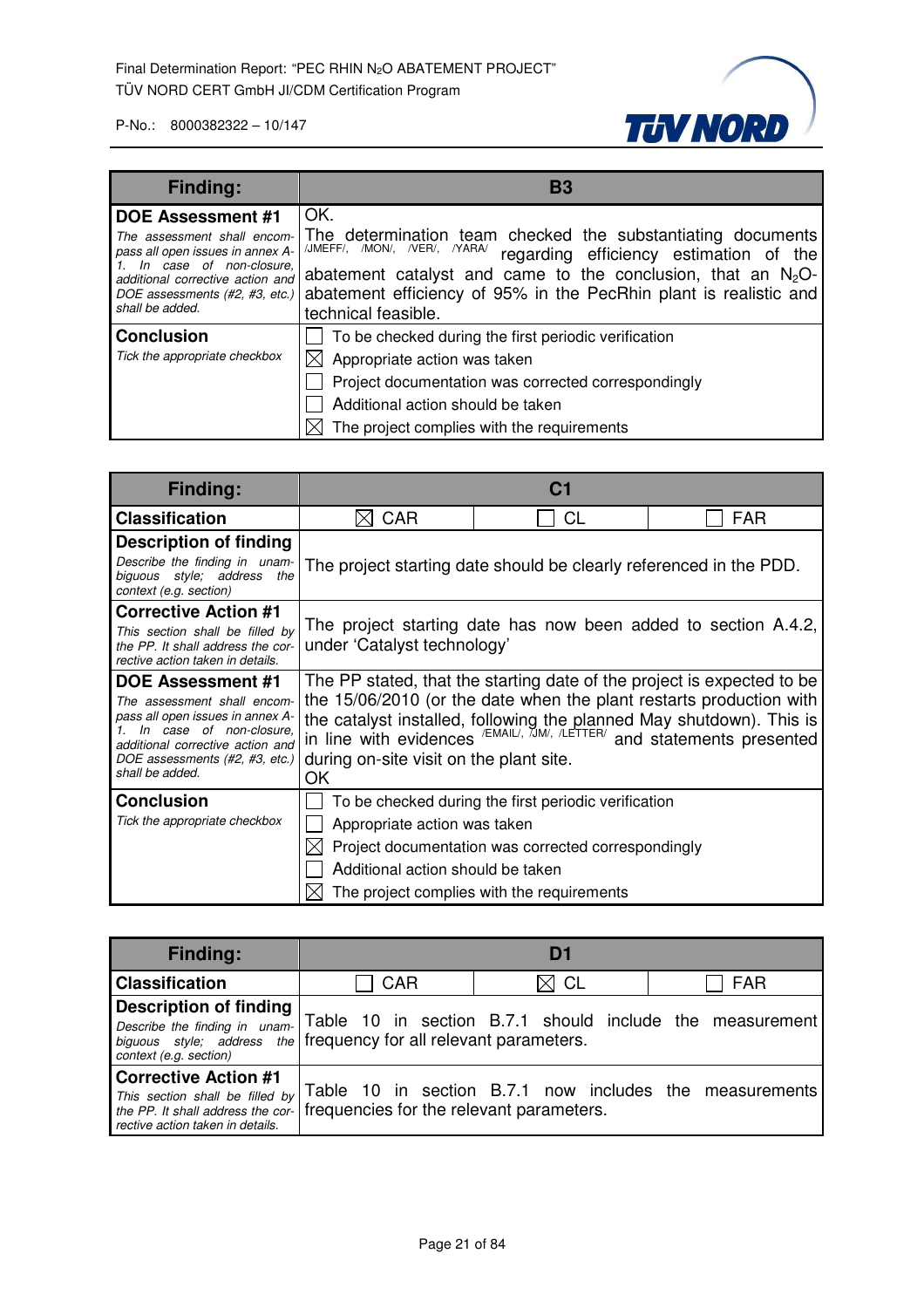

| <b>Finding:</b>                                                                                                                                                                                                    | Di                                                                                                                                                                 |
|--------------------------------------------------------------------------------------------------------------------------------------------------------------------------------------------------------------------|--------------------------------------------------------------------------------------------------------------------------------------------------------------------|
| <b>DOE Assessment #1</b><br>The assessment shall encom-<br>pass all open issues in annex A-<br>1. In case of non-closure,<br>additional corrective action and<br>DOE assessments (#2, #3, etc.)<br>shall be added. | Data are included in Table 10 of section B.7.1. Consistency with<br>local conditions should be checked during first verification. This was<br>included in FAR D 5. |
| <b>Conclusion</b>                                                                                                                                                                                                  | To be checked during the first periodic verification                                                                                                               |
| Tick the appropriate checkbox                                                                                                                                                                                      | Appropriate action was taken                                                                                                                                       |
|                                                                                                                                                                                                                    | $\boxtimes$ Project documentation was corrected correspondingly                                                                                                    |
|                                                                                                                                                                                                                    | Additional action should be taken                                                                                                                                  |
|                                                                                                                                                                                                                    | The project complies with the requirements                                                                                                                         |

| Finding:                                                                                                                                                                                                 | D <sub>2</sub>                                                           |                                                                                                                                                                                                              |                                                              |
|----------------------------------------------------------------------------------------------------------------------------------------------------------------------------------------------------------|--------------------------------------------------------------------------|--------------------------------------------------------------------------------------------------------------------------------------------------------------------------------------------------------------|--------------------------------------------------------------|
| <b>Classification</b>                                                                                                                                                                                    | CAR                                                                      | CL                                                                                                                                                                                                           | <b>FAR</b>                                                   |
| <b>Description of finding</b><br>Describe the finding in unam-<br>biguous style; address<br>the<br>context (e.g. section)                                                                                | detail in section B.6.1.<br>explained.                                   | $NAP_n$ (P.5) in Table 10 in section B.7.1 should be described in<br>Also the separation of the output of Nitric Acid into two streams (60)<br>% and 69 %) and the calculation of the total output should be | The measurement/calculation and cross check of the parameter |
| <b>Corrective Action #1</b><br>This section shall be filled by<br>the PP. It shall address the cor-<br>rective action taken in details.                                                                  |                                                                          | The measurement and calculation of NAP is now explained in more<br>detail in section B.6.1 under the section 'Measurement of NAP'.                                                                           |                                                              |
| DOE Assessment #1<br>The assessment shall encom-<br>pass all open issues in annex A-<br>In case of non-closure.<br>additional corrective action and<br>DOE assessments (#2, #3, etc.)<br>shall be added. | and manual cross check in the lab.<br>OK                                 | A paragraph "measurement of NAP" was included in the section<br>"Estimation of Verification Period specific project emissions" to<br>describe the automatic calculation of 100% $HNO3$ in the PI system      |                                                              |
| <b>Conclusion</b><br>Tick the appropriate checkbox                                                                                                                                                       | Appropriate action was taken<br>IХI<br>Additional action should be taken | To be checked during the first periodic verification<br>Project documentation was corrected correspondingly<br>The project complies with the requirements                                                    |                                                              |

| <b>Finding:</b>                                                                                                                         |                                                                                                                                                                         | D <sub>3</sub>                                                 |                                                                        |
|-----------------------------------------------------------------------------------------------------------------------------------------|-------------------------------------------------------------------------------------------------------------------------------------------------------------------------|----------------------------------------------------------------|------------------------------------------------------------------------|
| <b>Classification</b>                                                                                                                   | $\boxtimes$ CL<br>CAR<br>FAR                                                                                                                                            |                                                                |                                                                        |
| <b>Description of finding</b><br>Describe the finding in unam-<br>biguous style; address<br>the<br>context (e.g. section)               | Since the methodology requires full compliance with EN 14181 or<br>an appropriate French standard, the PP should reference the<br>chosen standard for QA/QC of the AMS. |                                                                |                                                                        |
| <b>Corrective Action #1</b><br>This section shall be filled by<br>the PP. It shall address the cor-<br>rective action taken in details. | the flow meter.                                                                                                                                                         | conducted in accordance with EN14181 for both the analyser and | It is stated in section B.7.2 (point 3) of the PDD that a QAL2 will be |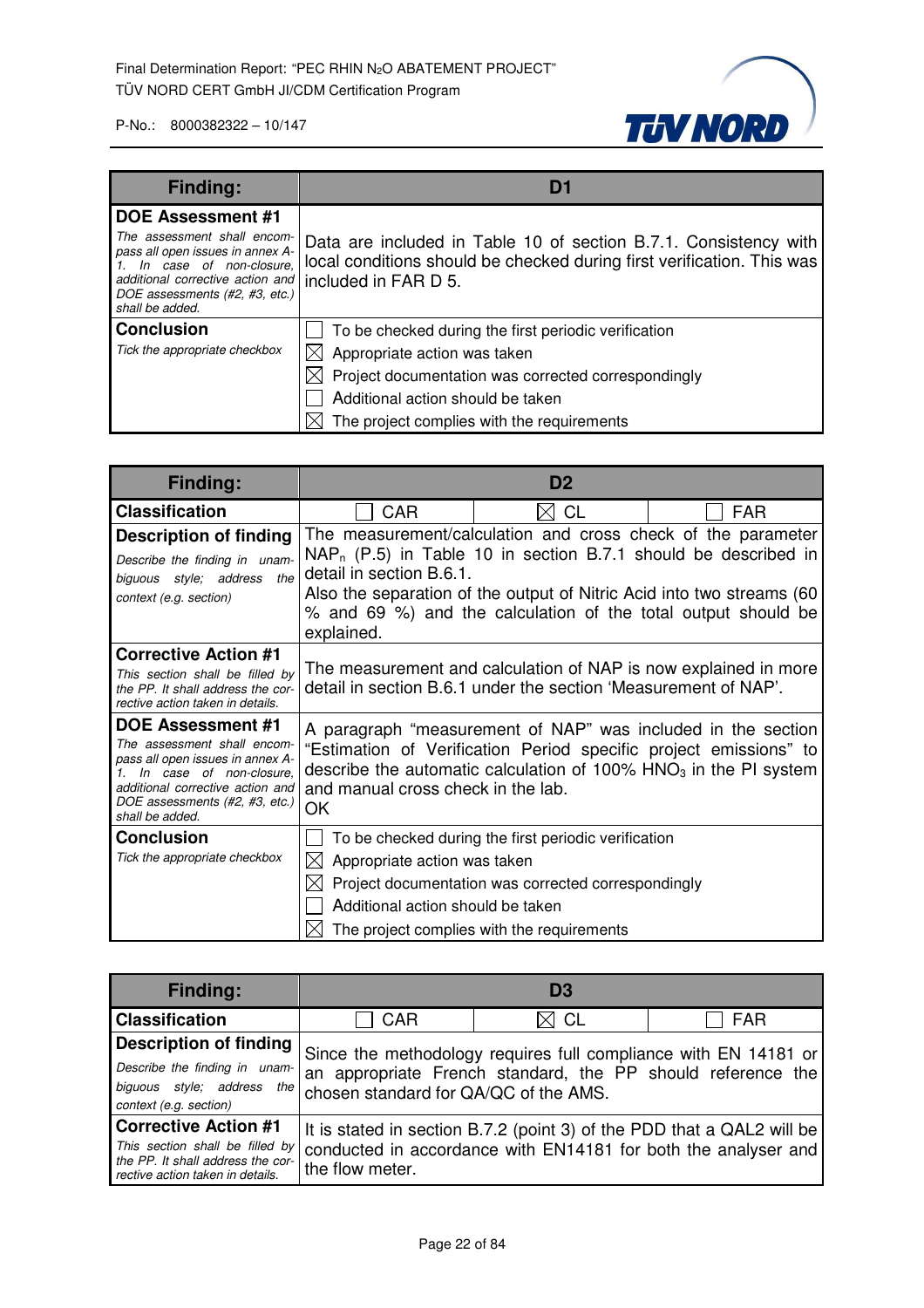

| <b>Finding:</b>                                                                                                                                                                                                    | D3                                                                                                                                                                                                                                                     |
|--------------------------------------------------------------------------------------------------------------------------------------------------------------------------------------------------------------------|--------------------------------------------------------------------------------------------------------------------------------------------------------------------------------------------------------------------------------------------------------|
| <b>DOE Assessment #1</b><br>The assessment shall encom-<br>pass all open issues in annex A-<br>1. In case of non-closure,<br>additional corrective action and<br>DOE assessments (#2, #3, etc.)<br>shall be added. | The quality of measurements of the AMS will be assured using<br>standard 14181. The implementation of relevant procedures should<br>be inspected during verification. A corresponding CAR was raised.                                                  |
| <b>Conclusion</b><br>Tick the appropriate checkbox                                                                                                                                                                 | To be checked during the first periodic verification<br>$\boxtimes$ Appropriate action was taken<br>$\boxtimes$ Project documentation was corrected correspondingly<br>Additional action should be taken<br>The project complies with the requirements |

| <b>Finding:</b>                                                                                                                                                                                                    | D4                                                                                                                 |                                                                                                                                                           |                                                                                                                                                                                                                                                                                                                                                              |
|--------------------------------------------------------------------------------------------------------------------------------------------------------------------------------------------------------------------|--------------------------------------------------------------------------------------------------------------------|-----------------------------------------------------------------------------------------------------------------------------------------------------------|--------------------------------------------------------------------------------------------------------------------------------------------------------------------------------------------------------------------------------------------------------------------------------------------------------------------------------------------------------------|
| <b>Classification</b>                                                                                                                                                                                              | <b>CAR</b>                                                                                                         | $\boxtimes$ CL                                                                                                                                            | <b>FAR</b>                                                                                                                                                                                                                                                                                                                                                   |
| <b>Description of finding</b><br>Describe the finding in unam-<br>biguous style; address the<br>context (e.g. section)                                                                                             | It<br>should<br>be<br>trip points are excluded from the ER-calculation.                                            | clarified, how operation                                                                                                                                  | hours OH <sub>n</sub> will<br>be<br>recorded/calculated and OH in which the plant operates outside the                                                                                                                                                                                                                                                       |
| <b>Corrective Action #1</b><br>This section shall be filled by<br>the PP. It shall address the cor-<br>rective action taken in details.                                                                            | operational hours will be defined.                                                                                 |                                                                                                                                                           | It is now explained in more detail in section B.6.1 of the PDD, under<br>'Measurement during standard plant operation', how the plant's                                                                                                                                                                                                                      |
| <b>DOE Assessment #1</b><br>The assessment shall encom-<br>pass all open issues in annex A-<br>1. In case of non-closure,<br>additional corrective action and<br>DOE assessments (#2, #3, etc.)<br>shall be added. | any reason the plant should:<br>if the ammonia valve should close, or<br>if the plant is stopped on purpose.<br>OK | exceed any one of its pre-defined trip point parameters,<br>as indicator, if the plant is in operation or not.                                            | The PP explains in the PDD that the plant's operational status can<br>be determined by the status of the signal 'UN1000', which indicates<br>whether or not the plant is shut down. This signal will show '0' if for<br>The determination team checked P&I schemes, logic charts and the<br>PI-system and can confirm, that status signal UN1000 can be used |
| <b>Conclusion</b><br>Tick the appropriate checkbox                                                                                                                                                                 | Appropriate action was taken<br>⊠<br>Additional action should be taken                                             | To be checked during the first periodic verification<br>Project documentation was corrected correspondingly<br>The project complies with the requirements |                                                                                                                                                                                                                                                                                                                                                              |

| <b>Finding:</b>       |            |    |     |
|-----------------------|------------|----|-----|
| <b>Classification</b> | <b>CAR</b> | ◡∟ | FAR |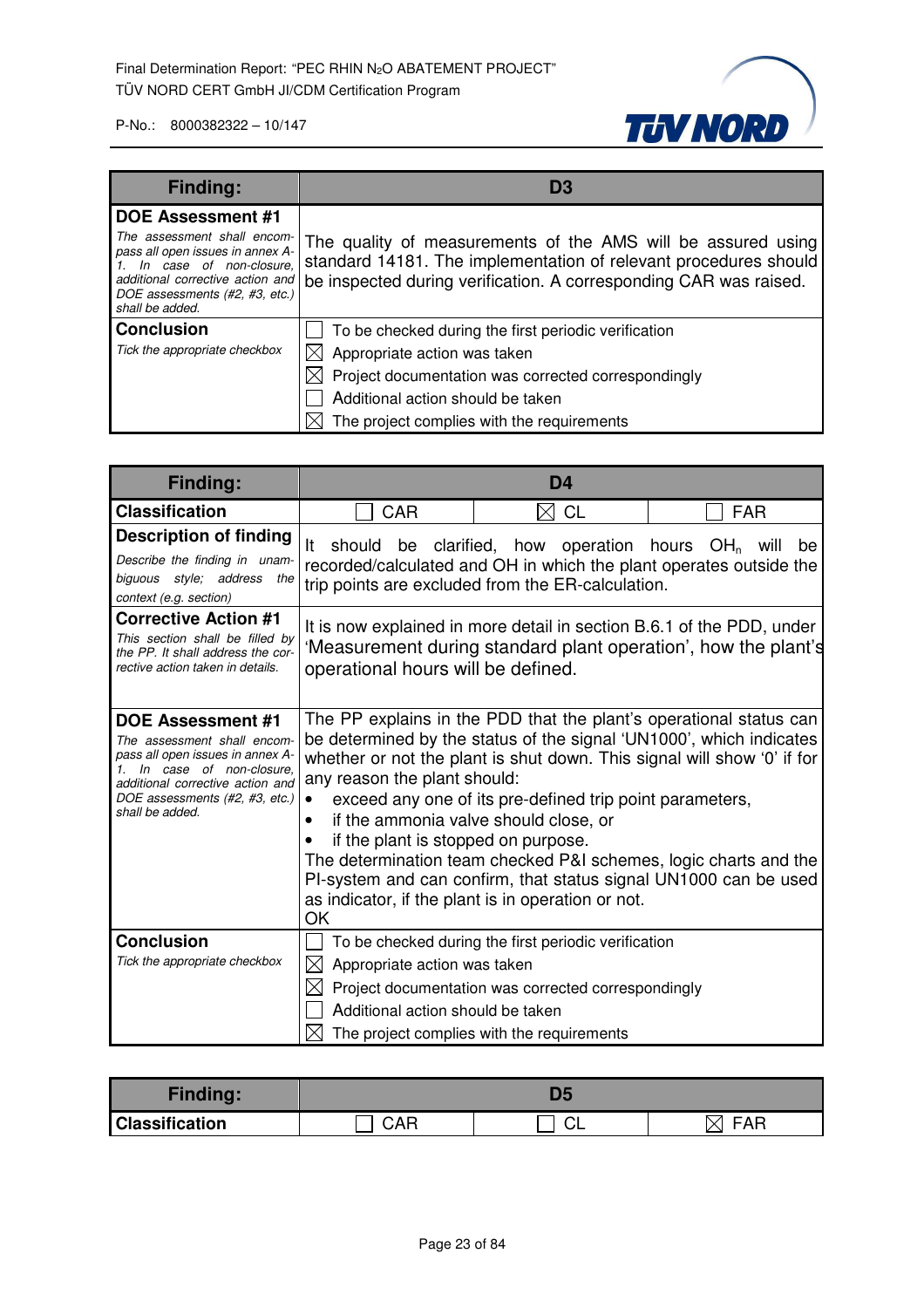

| Finding:                                                                                                                                                                                                           | D <sub>5</sub>                                                                                                                                                                                                                                                                                                                                                                                                                                                                                               |  |
|--------------------------------------------------------------------------------------------------------------------------------------------------------------------------------------------------------------------|--------------------------------------------------------------------------------------------------------------------------------------------------------------------------------------------------------------------------------------------------------------------------------------------------------------------------------------------------------------------------------------------------------------------------------------------------------------------------------------------------------------|--|
| <b>Description of finding</b><br>Describe the finding in unam-<br>biguous style; address the<br>context (e.g. section)                                                                                             | The verifier has to check the appropriateness of<br>the AMS (with regard to e.g. location of the sampling point,<br>QAL1, QAL 2, uncertainty assessment).<br>the gas volume flow meter<br>٠<br>since these devices are not installed at the date of on site visit,<br>the implemented QA/QS procedures in accordance with ISO<br>9001 or a related standard<br>measurements frequencies for the relevant parameters<br>ISO 9001 accreditation and scope of contract of the external<br>contractor 'Cegelec'. |  |
| <b>Corrective Action #1</b><br>This section shall be filled by<br>the PP. It shall address the cor-<br>rective action taken in details.                                                                            | These devices will be installed during the shutdown in May/June<br>2010 and can be checked during the first verification.                                                                                                                                                                                                                                                                                                                                                                                    |  |
| <b>DOE Assessment #1</b><br>The assessment shall encom-<br>pass all open issues in annex A-<br>1. In case of non-closure,<br>additional corrective action and<br>DOE assessments (#2, #3, etc.)<br>shall be added. |                                                                                                                                                                                                                                                                                                                                                                                                                                                                                                              |  |
| <b>Conclusion</b><br>Tick the appropriate checkbox                                                                                                                                                                 | To be checked during the first periodic verification<br>IХI<br>Appropriate action was taken<br>Project documentation was corrected correspondingly<br>Additional action should be taken<br>The project complies with the requirements                                                                                                                                                                                                                                                                        |  |

| Finding:                                                                                                                                                                                                        | D6                                                                                                                                                                                                                              |                                                                                                                                                           |     |
|-----------------------------------------------------------------------------------------------------------------------------------------------------------------------------------------------------------------|---------------------------------------------------------------------------------------------------------------------------------------------------------------------------------------------------------------------------------|-----------------------------------------------------------------------------------------------------------------------------------------------------------|-----|
| <b>Classification</b>                                                                                                                                                                                           | <b>CAR</b>                                                                                                                                                                                                                      | CL                                                                                                                                                        | FAR |
| Description of finding<br>Describe the finding in unam-<br>biguous style; address<br>the<br>context (e.g. section)                                                                                              | Since ISO 9001 is not implemented at the plant, the PDD should<br>not reference to this standard.                                                                                                                               |                                                                                                                                                           |     |
| <b>Corrective Action #1</b><br>This section shall be filled by<br>the PP. It shall address the cor-<br>rective action taken in details.                                                                         |                                                                                                                                                                                                                                 | The reference to ISO 9001 in section B.7.2 (under 'AMS calibration<br>and QA/QC procedures') has now been removed.                                        |     |
| <b>DOE Assessment #1</b><br>The assessment shall encom-<br>pass all open issues in annex A-<br>In case of non-closure.<br>additional corrective action and<br>DOE assessments (#2, #3, etc.)<br>shall be added. | The PP now explains in the PDD that the only quality assurance<br>standard the plant is reefing to is the "Product Stewardship"<br>standard", established by the European Fertilizer Manufacturers<br>Association (EFMA).<br>ОK |                                                                                                                                                           |     |
| <b>Conclusion</b><br>Tick the appropriate checkbox                                                                                                                                                              | Appropriate action was taken<br>Additional action should be taken                                                                                                                                                               | To be checked during the first periodic verification<br>Project documentation was corrected correspondingly<br>The project complies with the requirements |     |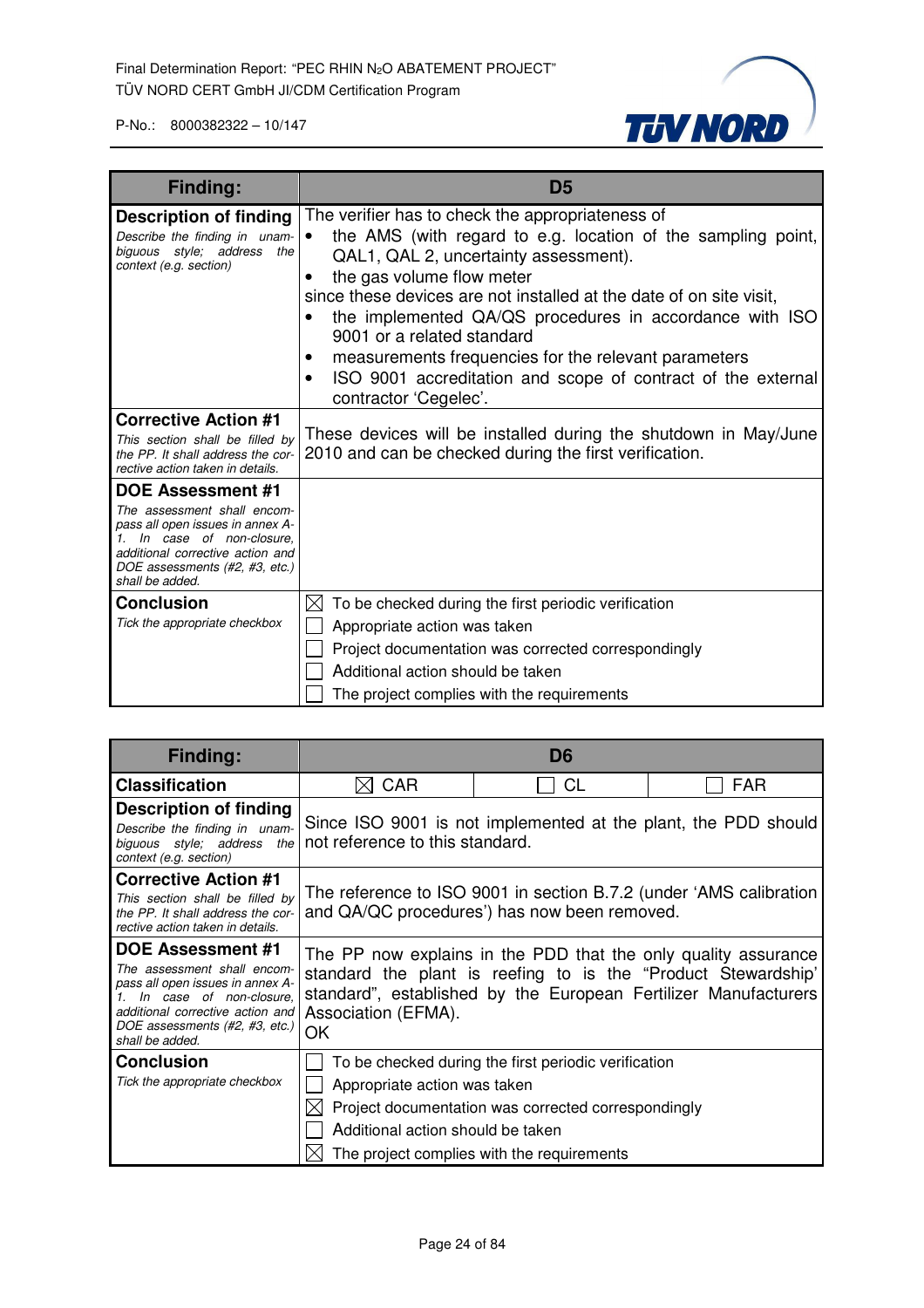

| Finding:                                                                                                                                                                                                        |                                                                                                                                                                                                                | D7                                                                                                                                                        |            |
|-----------------------------------------------------------------------------------------------------------------------------------------------------------------------------------------------------------------|----------------------------------------------------------------------------------------------------------------------------------------------------------------------------------------------------------------|-----------------------------------------------------------------------------------------------------------------------------------------------------------|------------|
| <b>Classification</b>                                                                                                                                                                                           | CAR                                                                                                                                                                                                            | CL<br>M                                                                                                                                                   | <b>FAR</b> |
| <b>Description of finding</b><br>Describe the finding in unam-<br>biguous style; address<br>the<br>context (e.g. section)                                                                                       | The responsibilities of plant management and QA/QC should be<br>provided under B.7.2. This should include departments and<br>responsible persons and external contractors involved in the project<br>activity. |                                                                                                                                                           |            |
| <b>Corrective Action #1</b><br>This section shall be filled by<br>the PP. It shall address the cor-<br>rective action taken in details.                                                                         | Details on the responsibilities of all people involved in the project,<br>and their names, have now been included in section B.7.2 of the<br>monitoring plan (point 1).                                        |                                                                                                                                                           |            |
| <b>DOE Assessment #1</b><br>The assessment shall encom-<br>pass all open issues in annex A-<br>In case of non-closure.<br>additional corrective action and<br>DOE assessments (#2, #3, etc.)<br>shall be added. | The PP provided organisational sheets showing responsibilities in<br>plant and JI-project management. This information was included in<br>the PDD.<br>ΟK                                                       |                                                                                                                                                           |            |
| <b>Conclusion</b><br>Tick the appropriate checkbox                                                                                                                                                              | Appropriate action was taken<br>IХ<br>Additional action should be taken                                                                                                                                        | To be checked during the first periodic verification<br>Project documentation was corrected correspondingly<br>The project complies with the requirements |            |

| <b>Finding:</b>                                                                                                                                                                     |                                                                                                                               | D8                                                                                                                                     |                 |
|-------------------------------------------------------------------------------------------------------------------------------------------------------------------------------------|-------------------------------------------------------------------------------------------------------------------------------|----------------------------------------------------------------------------------------------------------------------------------------|-----------------|
| <b>Classification</b>                                                                                                                                                               | CAR                                                                                                                           | <b>CL</b>                                                                                                                              | <b>FAR</b>      |
| <b>Description of finding</b>                                                                                                                                                       | The PDD should reflect in                                                                                                     |                                                                                                                                        |                 |
| Describe the finding in unam-                                                                                                                                                       | the description of the project activity                                                                                       |                                                                                                                                        |                 |
| biguous style; address the                                                                                                                                                          |                                                                                                                               | the measurement/calculation of NAP and                                                                                                 |                 |
| context (e.g. section)                                                                                                                                                              | the description of the monitoring plan                                                                                        |                                                                                                                                        |                 |
|                                                                                                                                                                                     |                                                                                                                               | the fact, that NAP is taken from the absorption tower in two lines<br>(concentrations of 60 and 69 % $HNO3$ ) and measured separately. |                 |
| <b>Corrective Action #1</b>                                                                                                                                                         | measurement of NAP<br>The.                                                                                                    | from two streams                                                                                                                       | different<br>ot |
| This section shall be filled by<br>the PP. It shall address the cor-<br>rective action taken in details.                                                                            | the PDD.                                                                                                                      | concentrations is now described in sections A.2, B.6.1 and B.7.2 of                                                                    |                 |
| DOE Assessment #1                                                                                                                                                                   |                                                                                                                               |                                                                                                                                        |                 |
| The assessment shall encom-<br>pass all open issues in annex A-<br>In case of non-closure.<br>additional corrective action and<br>DOE assessments (#2, #3, etc.)<br>shall be added. | The PDD reflects the fact that two output streams of $HNO3$ (NAP)<br>need to be monitored in order to calculate the EF.<br>OK |                                                                                                                                        |                 |
| <b>Conclusion</b>                                                                                                                                                                   |                                                                                                                               | To be checked during the first periodic verification                                                                                   |                 |
| Tick the appropriate checkbox                                                                                                                                                       | Appropriate action was taken                                                                                                  |                                                                                                                                        |                 |
|                                                                                                                                                                                     | Project documentation was corrected correspondingly                                                                           |                                                                                                                                        |                 |
|                                                                                                                                                                                     | Additional action should be taken                                                                                             |                                                                                                                                        |                 |
|                                                                                                                                                                                     |                                                                                                                               | The project complies with the requirements                                                                                             |                 |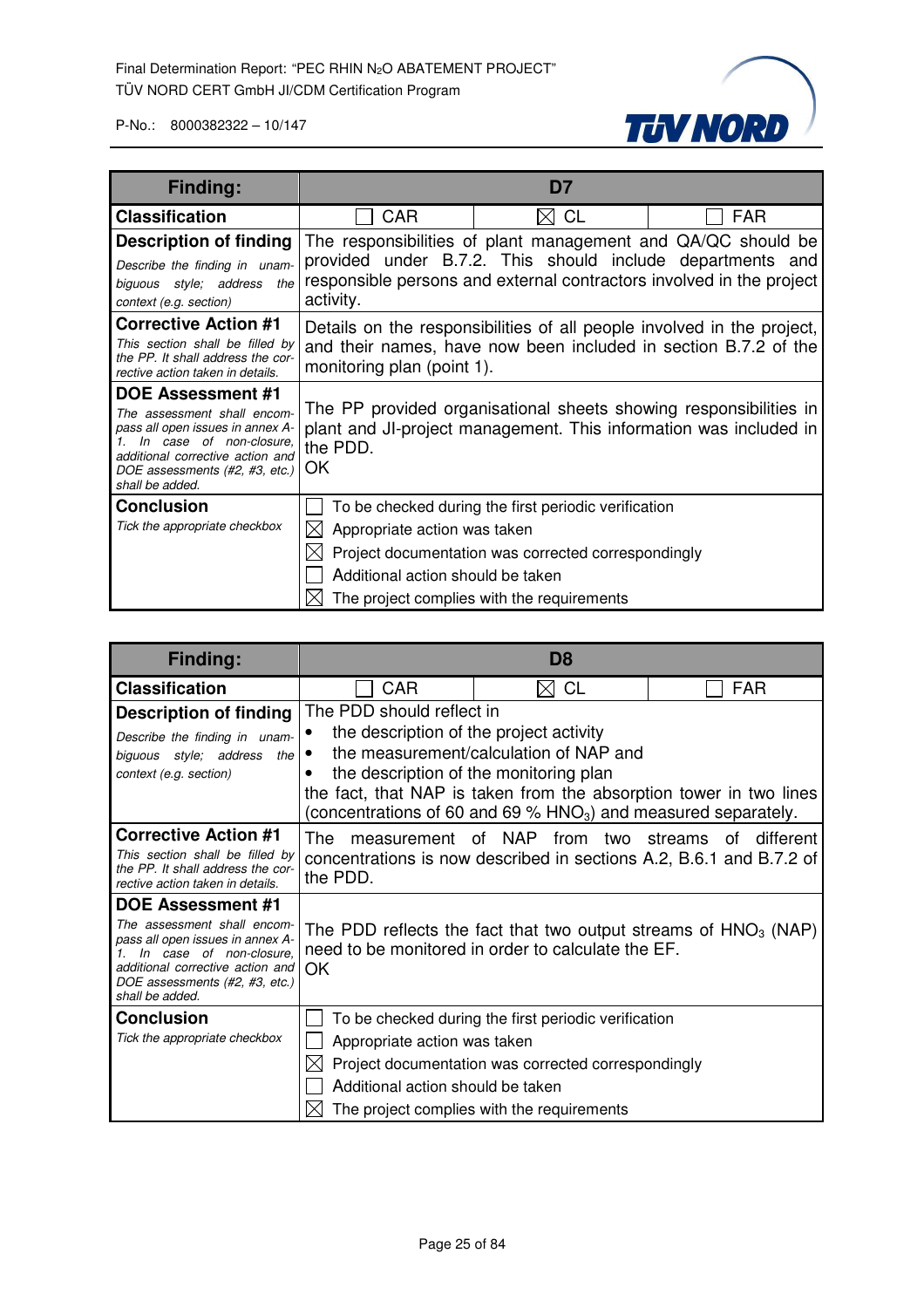

#### **5 DETERMINATION ASSESSMENT SUMMARY**

The following paragraphs include the summary of the final determination assessments after all CARs and CRs are closed out. For details of the assessments pl. refer to the discussion of the validation findings in chapter 4 and the determination protocol (Annex 1).

#### **5.1 General Description of the Project Activity**

#### **5.1.1 Participation**

#### **LOA**

A Letter of Approval (LoA) has been provided from the French DFP after submission of the draft determination report. After registration of the project<sup>2</sup> and presentation of the LoA to the DOE, the final determination report was prepared on 2011-03-03.

#### **Project Participants**

The project participants are listed in section A.3 of the PDD and this information is consistent with the contact details provided in annex 1 of the PDD.

Project participant involved in the project activity is the Pec Rhin S.A. (France) and N.serve Environmental Services GmbH (Germany).

No entities other than those intended to be approved or authorised to be project participants are indicated in these sections of the PDD.

For an in depth evaluation of these topics, please refer to section A.1 of the table A-1 of annex 1.

#### **5.1.2 PDD Editorial Aspects**

The PDD is in line with the structure and guidance specified in the decree set from March 2<sup>nd</sup> 2007 issued by the "Ministère de l'écologie et du développement durable"  $\frac{1}{18-5}$  and with the annex 1 ("Example illustrating the application of this methodology") of the "Projet Domestique" Methodology: Catalytic reduction of N<sub>2</sub>O at nitric acid plants<sup>/B-1/</sup>.

For an in depth evaluation of these topics, please refer to section A.3 of the table A-1 of the annex 1.

 2 http://ji.unfccc.int/UserManagement/FileStorage/BLM2U1ZPXGTICFEQD05N96R4HWAV3O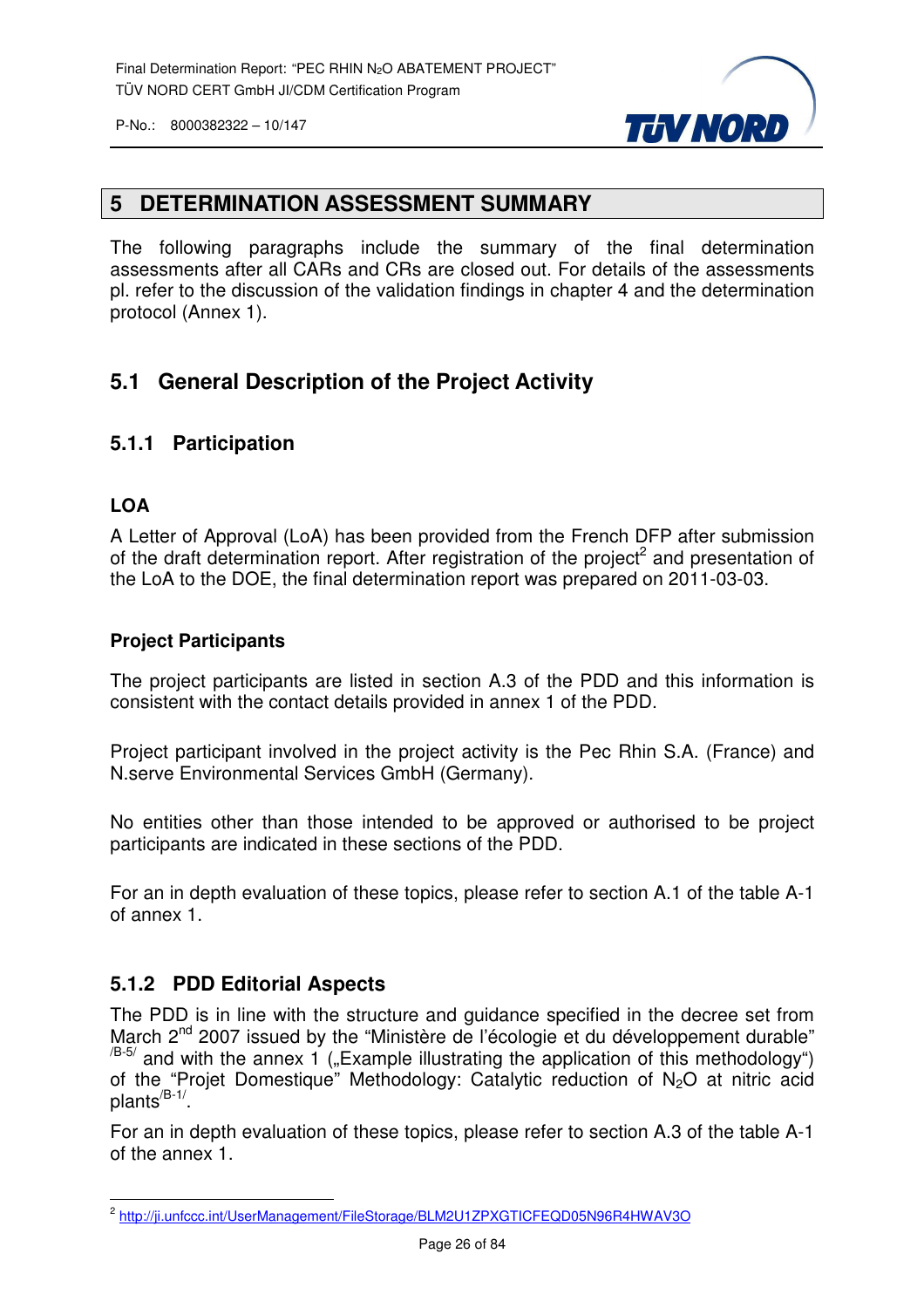

#### **5.1.3 Technology to be Employed**

Within the project,  $N_2O$  emissions from the production of nitric acid at Pec Rhin nitric acid plant will be reduced by installation of a secondary YARA  $N_2O$  abatement technology.

The description of the project as contained in the PDD is complete and accurate and it provides the reader with a clear understanding of the nature of the project activity.

The technology and know-how used in the project activity is assessed to be environmentally safe and sound.

For an in depth evaluation of these topics, please refer to section A.4 of the table A-1 of the annex 1 and chapter 2 of this validation report.

#### **5.1.4 Type of Project**

The project qualifies as a Large Scale JI Track 1 Project, scope 5: "Chemical Industry". The host country France fulfils the requirements for Track 1 participation.

#### **5.2 Project Baseline, Additionality and Monitoring Plan**

#### **5.2.1 Application of the Methodology**

The project applies to a valid version of a French methodology for Projets Domestiques "Catalytic reduction of N<sub>2</sub>O at nitric acid plants"<sup>(B-1, /B-2/, developed and</sup> published by the Ministère de l'Écologie, de l'Énergie, du Dévelopement durable et de la Mer (French Ministry of Ecology and Sustainable Development)<sup>/mist/</sup>.

The project activity meets all applicability conditions of the applied methodology. Beyond this, the proposed project activity meets all the other possible requirements or stipulations mentioned in all sections of the selected methodology.

Furthermore the project activity is not expected to result in significant emissions, related both to project and leakage, other than those listed in the methodology.

Summarised it is assessed that the project applies a valid version of an approved methodology and the methodology is applicable to the project.

For an in depth evaluation of these topics, please refer to section B.1 of the table A-1 of the annex 1.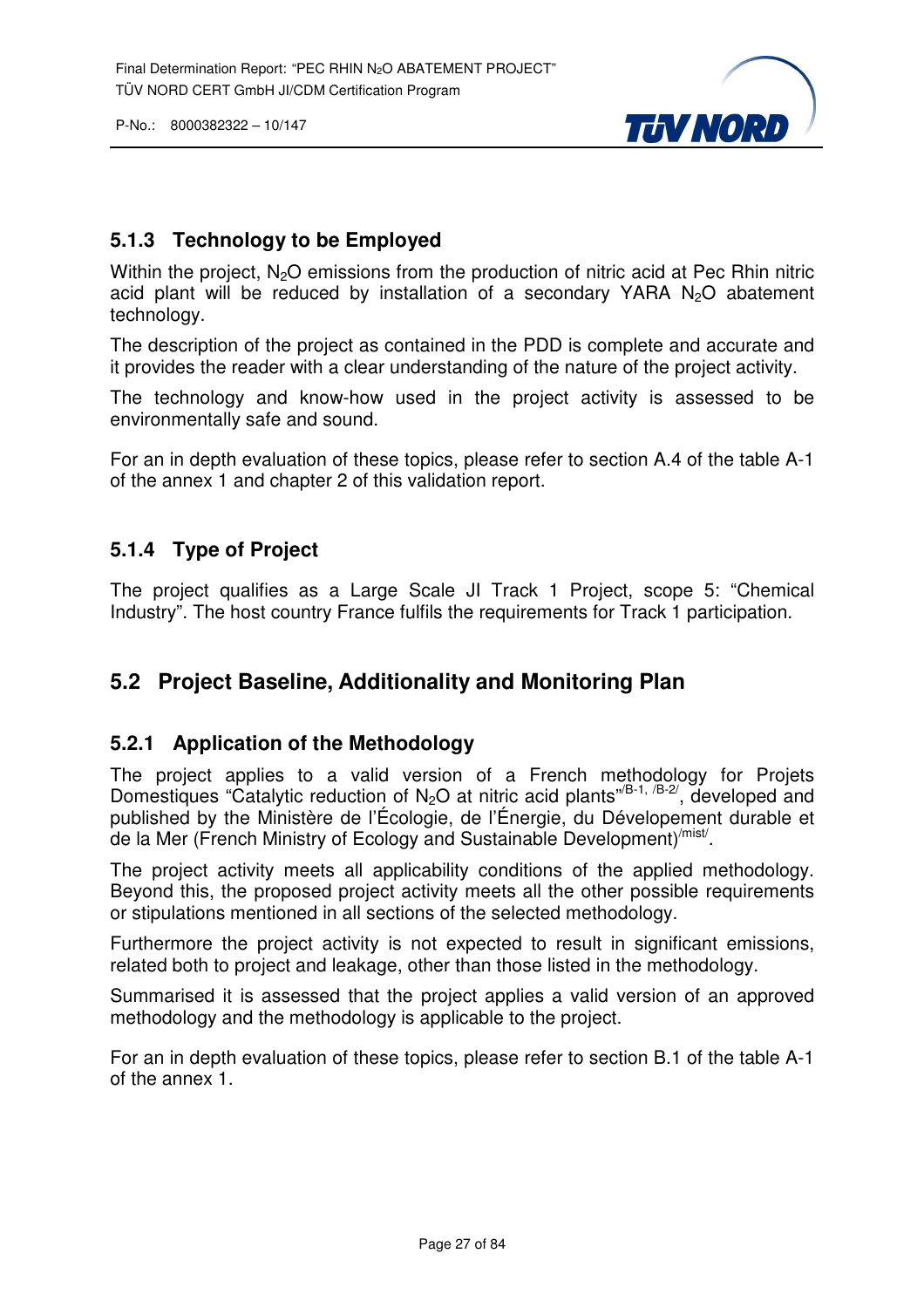

#### **5.2.2 Project Boundary**

The PDD correctly describes the project boundary including the physical delineation of the project activity (all parts of the Nitric Acid Plant Pec Rhin).

All equipment used within the project activity has been indicated in the PDD including the information about its purpose and the technical specification. Project boundary is clearly described in words and a visualisation of the physical project boundary as well as a table defining all significant GHG gases in compliance with the methodology has been included in the PDD.

No emission sources which are impacted by the project activity but not addressed by the approved methodology have been identified during validation.

In the course of determination the determination team has inspected the whole process of  $HNO<sub>3</sub>-production$ . The project boundary begins at the inlets to the ammonia burners and ends at the tail gas stack. It could be verified that all equipment mentioned has been physically installed and is in a good working condition. Furthermore the technical specification of the installed equipment is in line with provided documentation and is in line with the indication in the PDD.

For an in depth evaluation of these topics, please refer to section B.2 of the table A-1 of the annex 1.

#### **5.2.3 Baseline Identification**

The PDD provides a transparent and verifiable description of the identified most plausible baseline scenario, including a description of the technology that would be employed and/or the activities that would take place in the absence of the proposed project activity.

The procedure to identify the most plausible reference scenario derived from the methodology (para 3 of the methodology) has been applied correctly and is transparently and sufficiently documented in the PDD.

The identification of possible alternatives of the project activity was carried out appropriately. Furthermore the PP has shown that all relevant policies and circumstances have been identified and correctly considered in the PDD in accordance with the guidance by the DFP.

In summary it can be assessed that the identified baseline scenario reasonably represents what would occur in the absence of the proposed project activity and the approved methodology used is applicable to the identified baseline scenario.

For an in depth evaluation of these topics, please refer to the section B.3 of the Annex 1 as well as table A-2 of the Annex 2.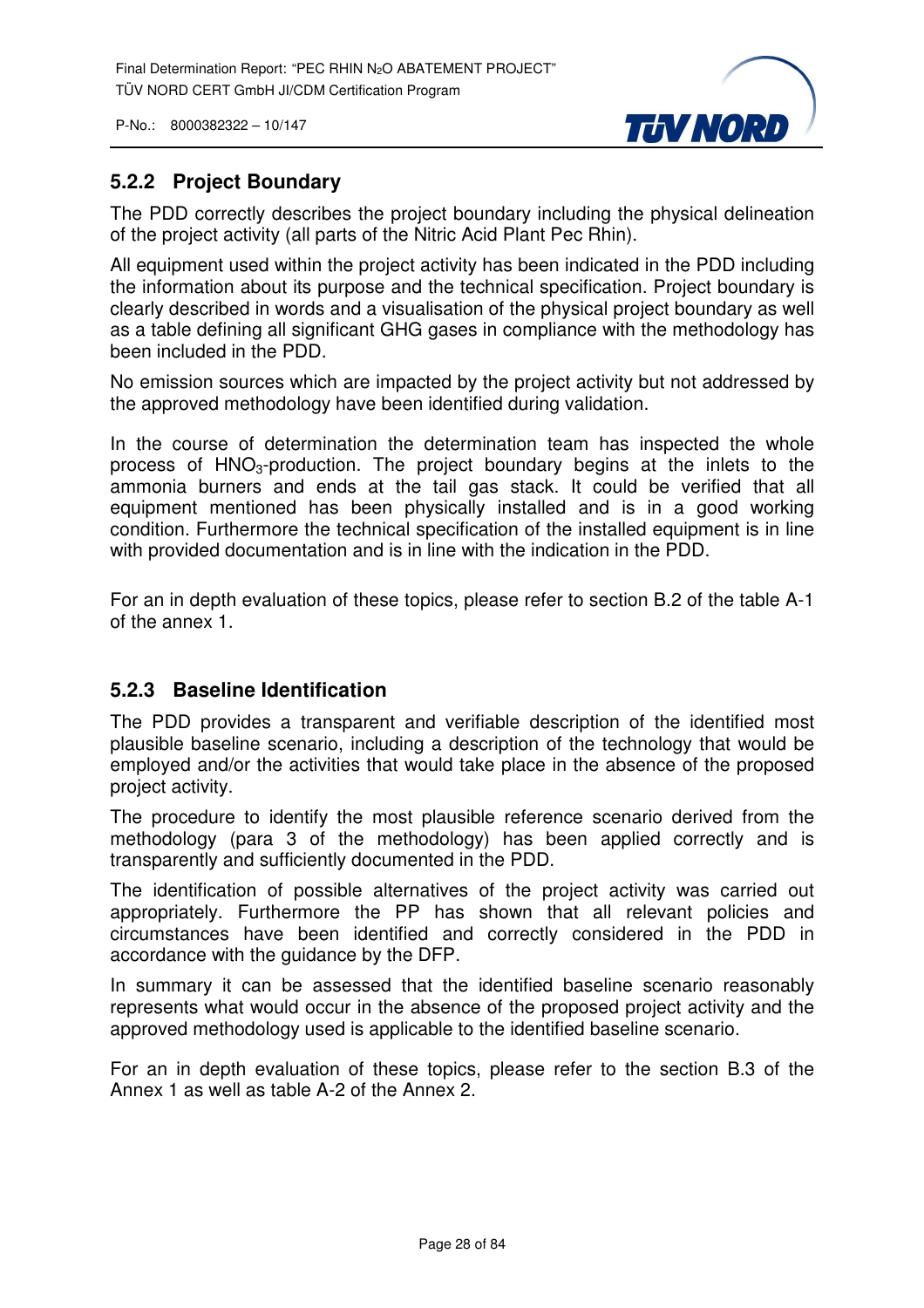

#### **5.2.4 Calculation of GHG Emission Reductions**

The PDD applies steps and equations to calculate project emissions, baseline emissions, leakage and emission reductions as per the requirements of the methodology.

For the calculation of the GHG emission reductions, the correct equations have been used reflecting the methodological choices. Furthermore all equations are applied correctly.

#### **Baseline Emissions:**

The description of baseline identification in the PDD is transparent and verifiable. The procedure to arrive to the baseline is in line with the applied project specific methodology. All plausible alternatives have been identified. Only alternatives were excluded which are assessed not to be plausible alternatives. Within the financial analysis it could be demonstrated that the identified most plausible alternative (i.e. baseline scenario) is financially more attractive than the project scenario.

The baseline emission calculation takes into account

A specific benchmark Emission Factors ( $EF<sub>BM</sub>$ ), set in the baseline methodology:

| These values/years are: |     |      |                                                 |
|-------------------------|-----|------|-------------------------------------------------|
| Year: 2010 2011 2012    |     |      |                                                 |
| Value: 2.5              | 2.5 | 1.85 | [kg N <sub>2</sub> O/t HNO <sub>3</sub> (100%)] |

- A plant-specific arrêté préféctoral from  $13<sup>th</sup>$  August 2008, introduced by the local prefecture (Directions des Collectivités Locales et de l'Environnement, Bureau des Installations Classées), which limits N2O emissions at the Pec Rhin plant to 7.7 kg N<sub>2</sub>O/tHNO<sub>3</sub> (100%) and of 3 kg N<sub>2</sub>O/tHNO<sub>3</sub> from 1<sup>st</sup> January 2011 onwards.
- According to Article 27 of the "Arrêté Ministériel du 02/02/98 relatif aux prélèvements et à la consommation d'eau ainsi qu'aux émissions de toute nature des installations classées pour la protection de l'environnement"/AM/, there is an emission limit of  $7kqN<sub>2</sub>O/tHNO<sub>3</sub>$  applying to nitric acid plants commissioned after February 1998. Since the plant is commissioned after 1998, this limit is not applicable.

Since the applicable regulatory  $N_2O$  emissions limit (7.7 kg  $N_2O$ /tHNO<sub>3)</sub> will be higher than the benchmark value, these arrêté préféctoral values will not be taken into account for calculating the ERUs.

The baseline emission factor is determinated as follows:

| These values/years are: |  |          |                                                 |
|-------------------------|--|----------|-------------------------------------------------|
| Year: 2010 2011 2012    |  |          |                                                 |
| Value: 2.5              |  | 2.5 1.85 | [kg N <sub>2</sub> O/t HNO <sub>3</sub> (100%)] |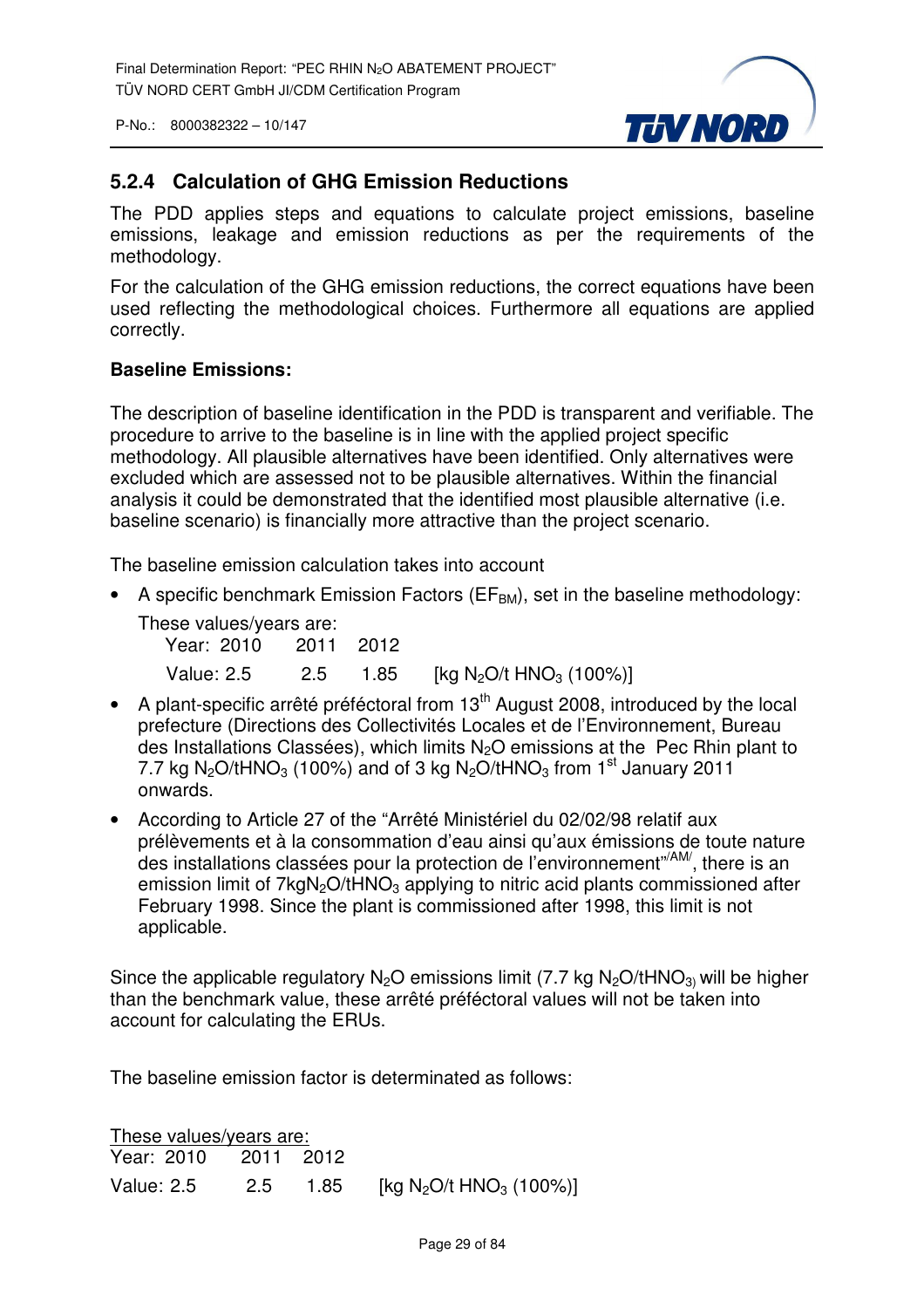

#### **Project Emissions:**

Taking into account an 84.12 % efficiency of the secondary  $N_2O$  abatement catalyst and an Emission Factor of 5.41 kg  $N_2O/tHNO_3$  ( $N_2O$  concentration in the stack measured over a period of 12 months from December 2007 to December 2008), the resulting Project Emission Factor was calculated to  $0.8591$  kg N<sub>2</sub>O/tHNO<sub>3</sub>.

For an in depth evaluation of these topics, please refer to sections B5-B6 of the table A-1 of the annex 1.

#### **5.2.5 Calculation of GHG Emission Reductions**

The calculation has been done as per applied project specific methodology. All data not to be monitored have been assessed as correct. The values for the monitoring parameters assumed within the calculation are plausible. It could be concluded that the estimated emission reductions are plausible and conservative.

#### **5.2.6 Additionality Determination**

#### **Prior consideration of JI**

The starting date of the project is conducted with the installation of the catalyst and the proper implementation of the AMS and will be  $15<sup>th</sup>$  of June. This date is after the determination of the PDD.

Hence, the determination team can confirm that the project complies with the requirements regarding prior consideration of JI.

#### **Application of Methodology / Methodological Tools**

The discussion of additionality in the PDD was justified and conducted according to the step-by-step- approach of the Projet Domestique Methodology<sup>/B-1, B-2/</sup>. A financial barrier assessment, according to the Arrêté du 2 mars 2007 <sup>/B-5/</sup>of the «Ministère de l'écologie et du développement durable» was included in the consideration.

A universal 'Benchmark Emissions Factor' ( $EF<sub>BM</sub>$ ) was applied for all French nitric acid plants eligible to undertake Projets Domestiques, regardless of their size, their technical characteristics and their past and present emissions levels.

The project specific baseline methodology provides an algorithm for identification and justification of the baseline. Data sources and assumptions as provided within the developed methodology draw upon the main provisions of the Projet Domestique Methodology: "Catalytic reduction of  $N<sub>2</sub>O$  at nitric acid plants", stipulated by the French Designated Focal Point (Le Ministère de l'Écologie, de l'Énergie, du Développement Durable et de l'Aménagement du Territoire (MEEDDAT).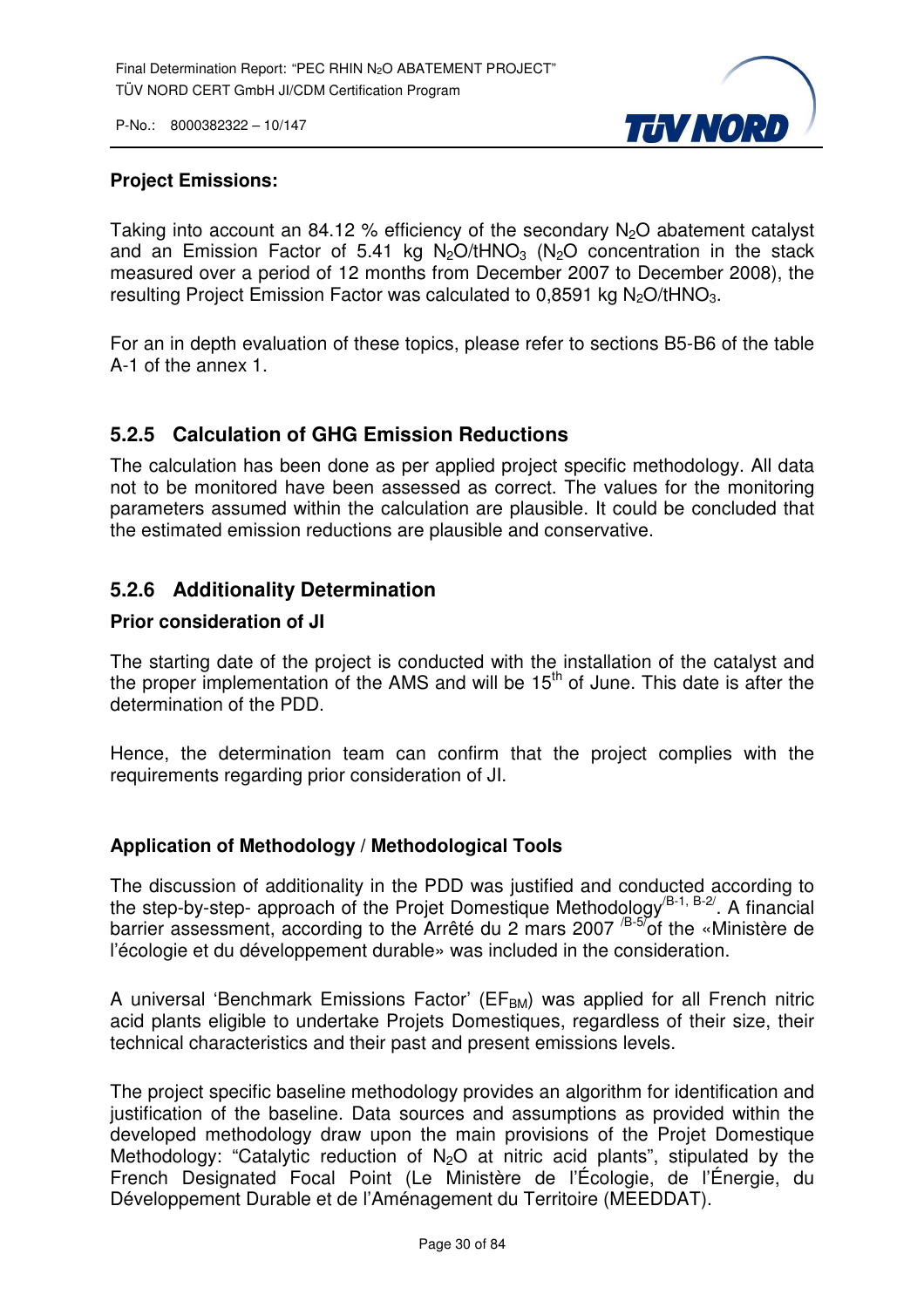

#### **Alternatives**

The PDD contains a complete list of all realistic alternatives to the project scenario. The project activity not undertaken as a JI project activity and the continuation of the current practice taking into account a future emission limit of 3 kg  $N<sub>2</sub>O/tHNO<sub>3</sub>$ , have been identified as plausible and realistic alternatives.

#### **Investment Analysis**

The PP provided an investment-sheet with all relevant types of costs occurred in the project activity**/INV/ .** The basis of this cost assessment is a comparison of costs incurred in absence of the project (to fulfil the legal requirements) against the costs of the project activity.

The main types of costs are:

- Costs for catalyst (difference between project activity and amount to fulfil legal obligations
- Modification of  $N_2O$  analyser/relocation of sampling points
- Sampling gases, new  $HNO<sub>3</sub>$  flow meters & DCS modifications
- Flow, temp & pressure measurements, plus sampling ports
- QAL2 audit (2010)
- QAL 3 (maintenance, calibrations etc) (ongoing)
- Annual Surveillance Test ( 2011, 2012)
- Determination (once)
- First Verification (2010)
- Subsequent Verifications ( 2011 and 2012, total x4)

The validation team has conducted a thorough assessment of the parameters and assumptions used in this calculation. The conclusion is that all relevant financial indicators and parameters are determined accurately. This was checked by means of cross-checking the evidences provided by the PP as well as acquired through background investigation (public regulation, local tax laws, etc.); besides, expertise in relevant accounting practices has been consulted.

It can be confirmed, that none of the  $N_2O$  destruction technology options are expected to generate any significant financial or economic benefits other than JI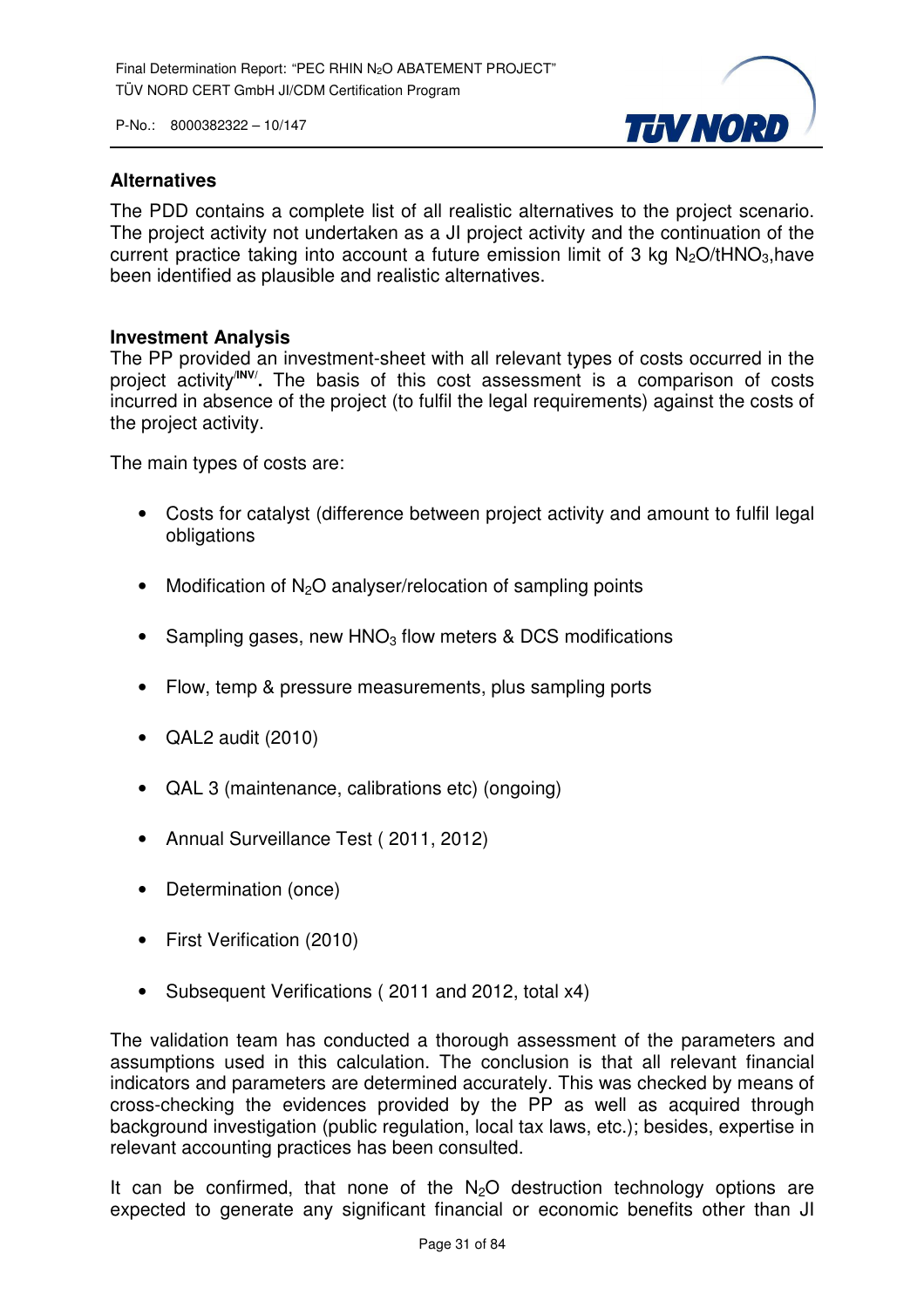

related income. Therefore, the "Business As Usual" scenario, the installation of just enough secondary  $N_2O$  abatement catalyst to comply with the applicable  $N_2O$ regulation, is considered not to face any significant investment barriers.

#### **Barrier Analysis**

The PP has justified the additionality on the basis of

- a) Investment barriers
- b) Technological barriers
- c) Other barriers

Though all barriers are justified to a certain extent, none of the barriers was assessed by the validation team to be a decisive barrier which would have prevented the project from realization.

#### **Investment analysis**

Investment analysis shows that the project scenario is not the most attractive alternative or economically feasible without benefits from ERU sales. All parameters applied within the investment analysis have been assessed as plausible.

#### **Barrier analysis**

A detailed barrier analysis has been carried out by PP

The Determination team analysed: In the course of the determination a sufficient confidence could be gained that an effort has been spent by the project participant to overcome the identified barriers. The justification of the barriers supported by evidence and substantiated. Furthermore the determination team is of the opinion that argumentation as provided by the project participant in this context is convincing.

However the identified barriers could not be assessed as a sufficient to prevent the implementation of this alternative.

#### **Common practice analysis**

The common practice analysis provided in the PDD is accurate. The information and data sources used are appropriately references and could be proved in the course of determination.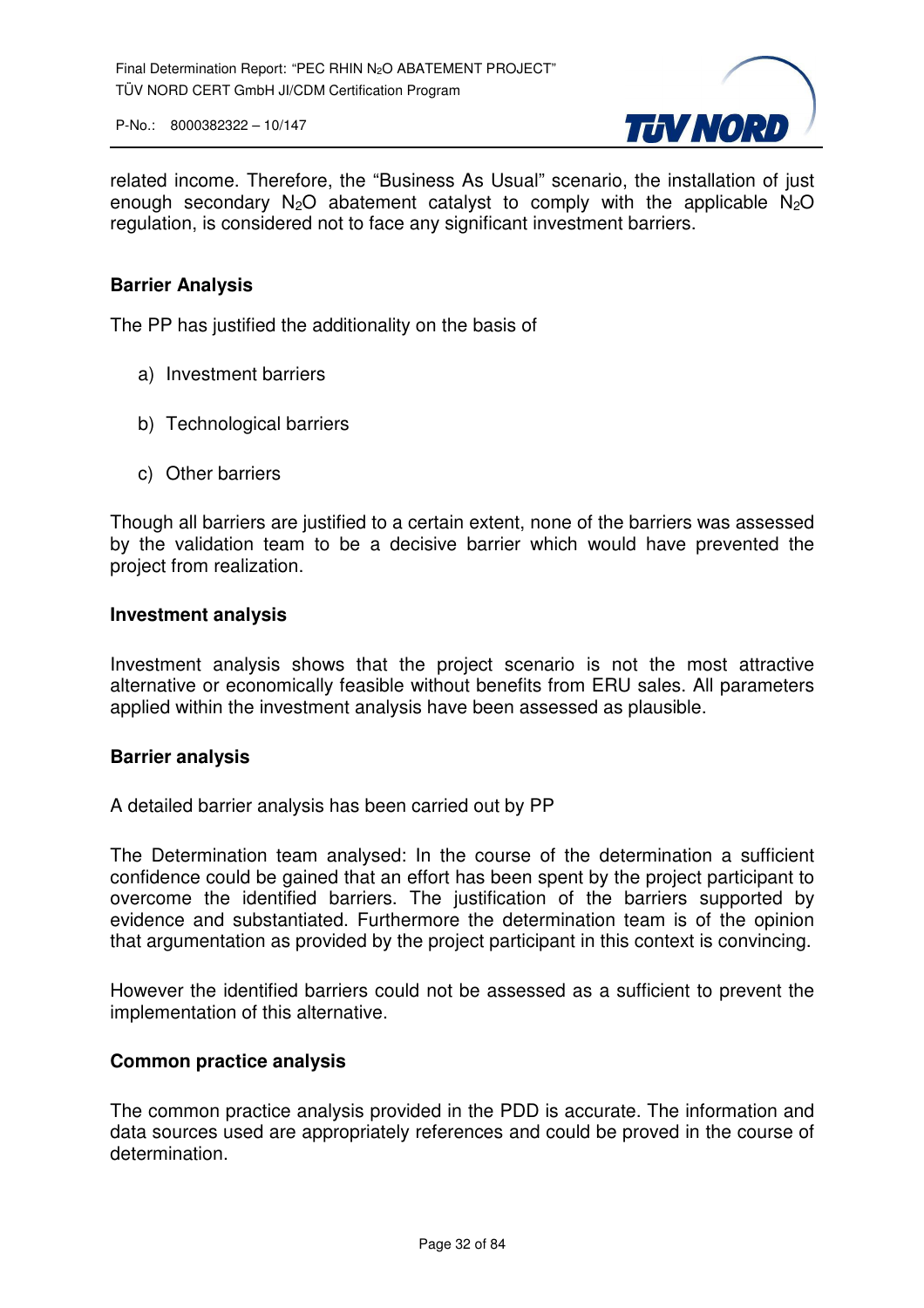

A sufficient confidence could be gained that the proposed project type (i.e.. technology and/or practice) has not diffused in the relevant sector and geographical area and the time the project started.

For an in depth evaluation of these topics, please refer to sections B4 of the table A-1 of the annex 1.

#### **Summary**

The procedure to justify the additionality of the project activity derived from the methodology or required methodological tools has been applied correctly and is transparently documented in the PDD.

The validation team is convinced that the JI was seriously considered during the Management Decision for the project.

Considering all statements above, the validation team arrived at the conclusion that the project activity is **additional** because the project is not financially viable without JI revenues, whereas none of the other presented barriers could be considered as a decisive barrier for the project implementation.

#### **5.2.7 Monitoring Methodology**

The project specific methodology "Catalytic reduction of  $N_2O$  at nitric acid plants" was provided by the DFP requires the collection of  $N<sub>2</sub>O$  emissions data and – in so far as pre-defined trip point values for the plant exist – the monitoring of ammonia and air flow into the ammonia burner during the project's lifetime. The standard of the monitoring equipment and procedures and monitoring methodology are defined I para 6 of the methodology

The data measurement, storage, assessment and processing was discussed with the plant operator Pec Rhin and N.serve, who will process the monitoring data and it can be confirmed, that the monitoring plan is in line with the methodology Projet Domestique Methodology: Catalytic reduction of  $N_2O$  at nitric acid plants<sup>/B-2/</sup>

For an in depth evaluation of these topics, please refer to section B6 of the table A-1 (annex 1).

#### **5.2.8 Monitoring Plan**

The monitoring plan covers all monitoring parameters as stipulated in the applied monitoring procedure of the methodology. The monitoring plan can be implemented and the validation team arrived at the conclusion that all monitoring arrangements are feasible within the project design.

For an in depth evaluation of these topics, please refer to section B6 of the table A-1 (annex 1).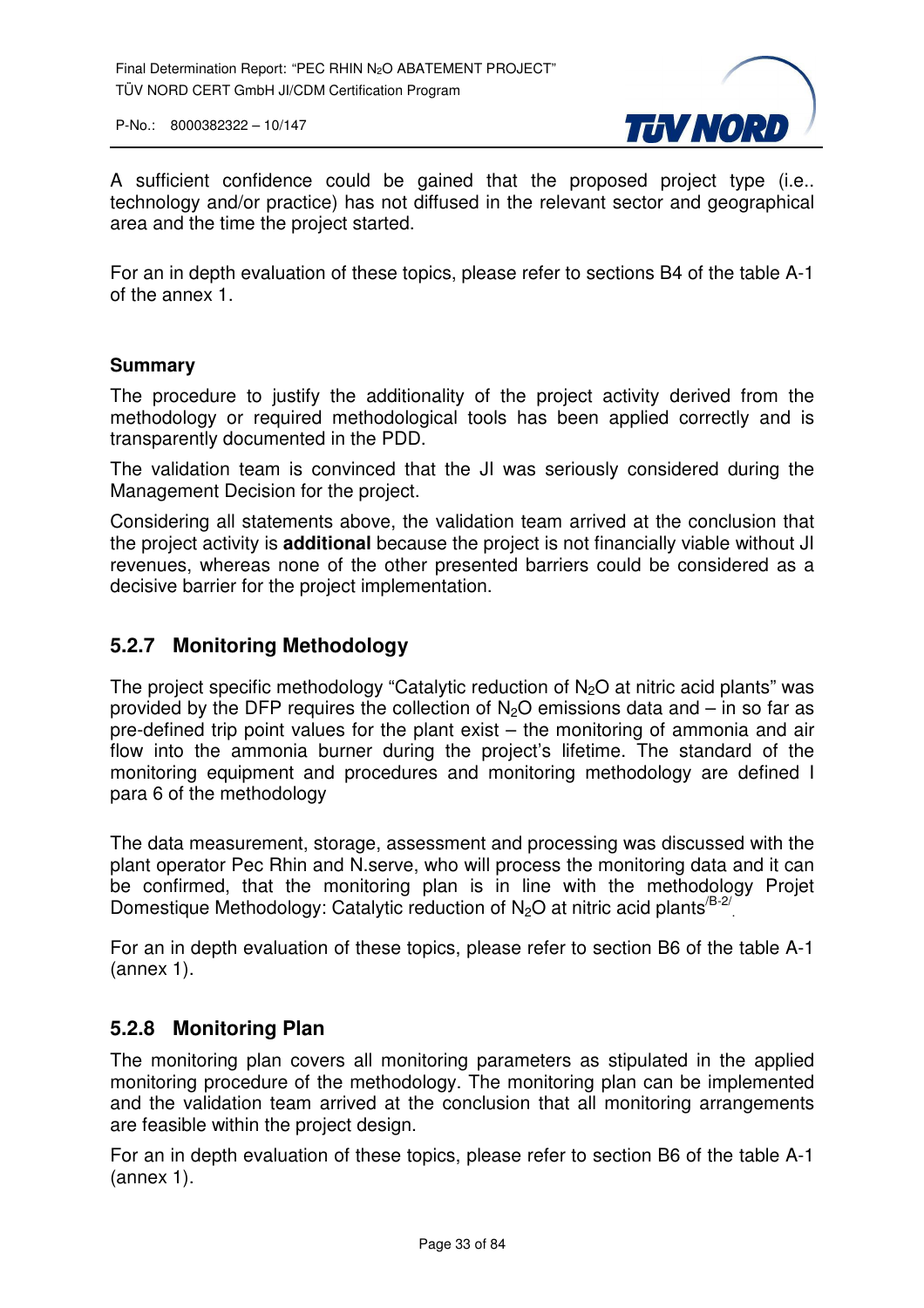

#### **5.2.9 Project Management Planning**

The project management planning is appropriate for the purpose of the projects monitoring.

For an in depth evaluation of these topics, please refer to section B.7 of the table A-1 of the annex 1.

#### **5.2.10 Crediting Period**

The project activity will only become eligible to receive ERUs on receipt of the official government LoA, or at the latest two months after submission of the Project Dossier applying for a LoA. For Pec Rhin, the registration documents were provided to the DFP in June 2010 and start of the crediting period is 2010-09-01.

The duration of the crediting period extends from beginning of September 2010 to 2012-12-31, which is according to the  $LoA<sup>LOA/</sup>$ </sup>.

For an in depth evaluation of these topics, please refer to section C of the table A-1 of the annex 1.

#### **5.2.11 Environmental Impacts**

The Host Country France does not require an Environmental Impact Assessment (EIA) for the project. This could be proved by the PP with a respective e-mail from the DFP/EIA/. Furthermore on the basis of document review and the on-site visit the validation team is convinced that negative environmental impacts due to the project are unlikely to occur.

For an in depth evaluation of these topics, please refer to section D of the table A-1 of the annex 1.

#### **5.2.12 Comments by Stakeholders**

#### **Global**

The global stakeholder consultation for the project was carried out on the TÜV NORD website www.global-warming.de for 30 days<sup>/gw/</sup>, in line with the applicable requirements.

#### **Lokal**

As the JI project does not have any relevance for local air, water or soil emissions, a local stakeholder consultation is not considered necessary.

For an in depth evaluation of these topics, please refer to section E of the table A-1 of the annex 1.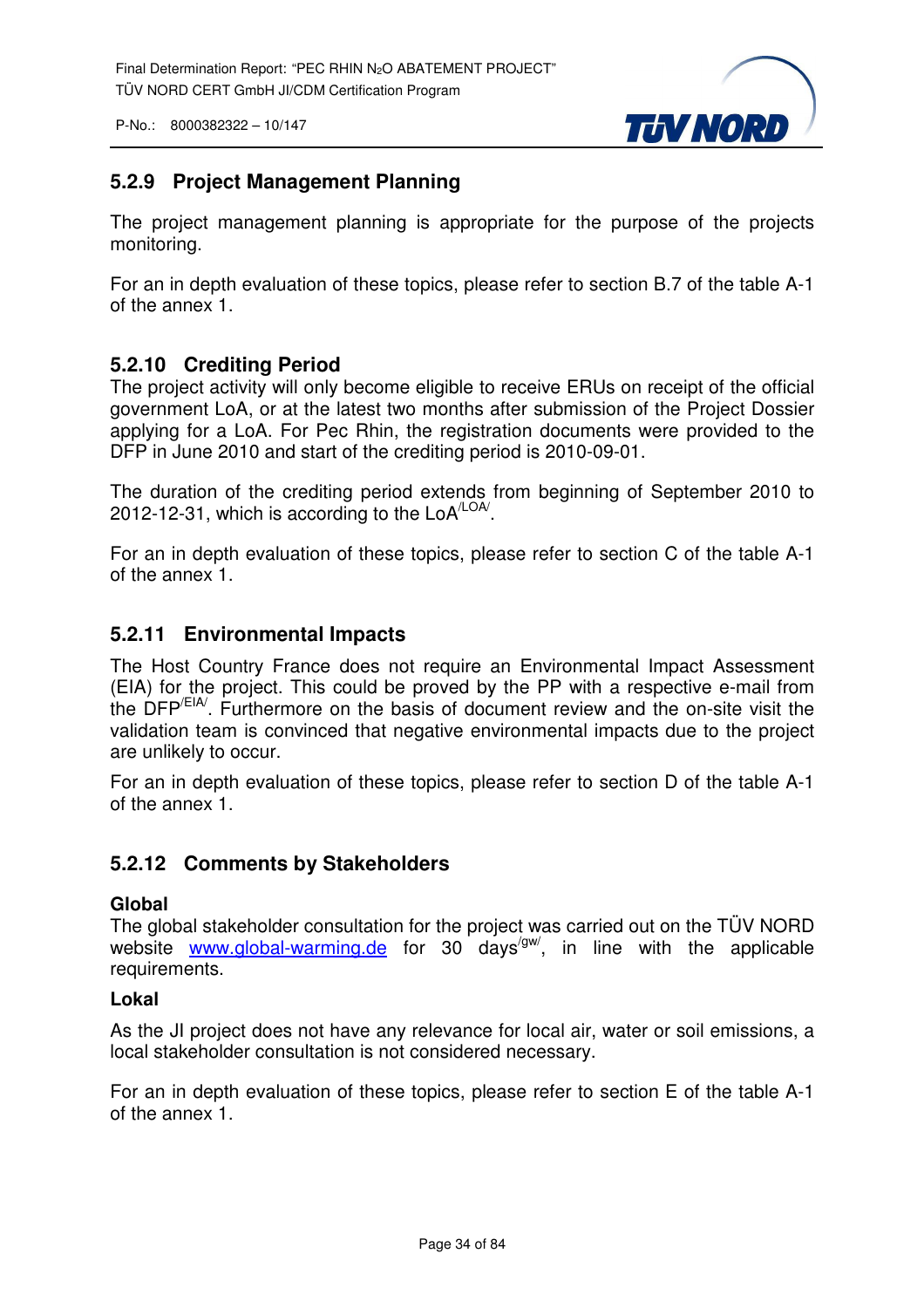

#### **5.2.13 Issues for verification**

The verifier has to check the appropriateness of

- the AMS (with regard to e.g. location of the sampling point, QAL1, QAL 2, uncertainty assessment).
- the gas volume flow meter

since these devices are not installed at the date of on site visit,

- the implemented QA/QS procedures in accordance with ISO 9001 or a related standard
- measurements frequencies for the relevant parameters
- ISO 9001 accreditation and scope of contract of the external contractor 'Cegelec'.

The procedure of processing of the monitoring data needs to be checked by the verifier at the first verification.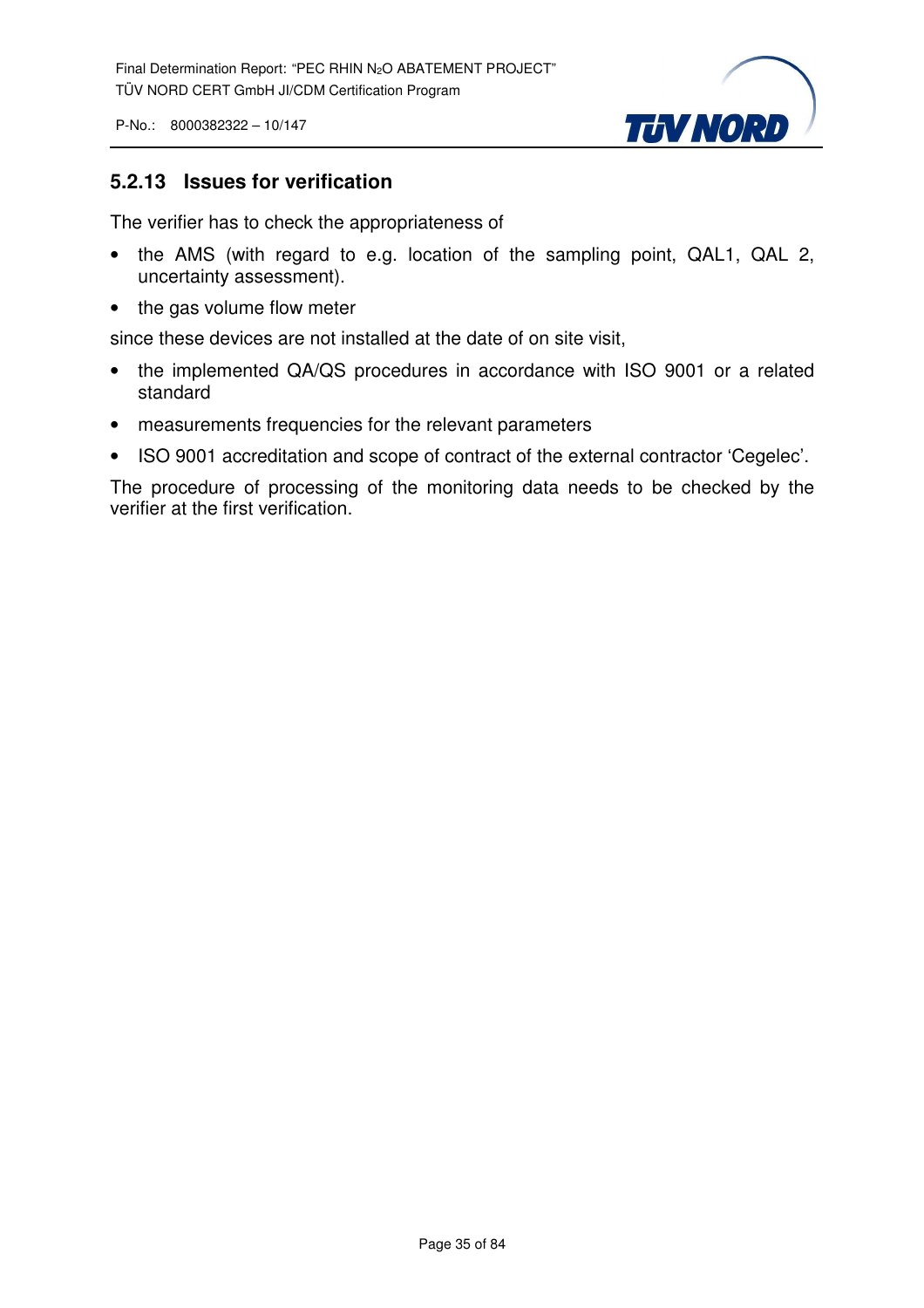

#### **6 DETERMINATION OPINION**

Pec Rhin S.A. has commissioned the TÜV NORD JI/CDM Certification Program (CP) as a Third Party to determinate the project:

"Pec Rhin  $N_2O$  abatement project"

with regard to the relevant requirements of the host country France and of the UNFCCC for JI project activities, as well as criteria for consistent project operations, monitoring and reporting. UNFCCC criteria refer to the Kyoto Protocol Article 6 criteria and the Guidelines for the implementation of Article 6 of the Kyoto Protocol as agreed in the Marrakech Accords.

The project applies to the Projet Domestique Methodology: "Catalytic reduction of N<sub>2</sub>O at nitric acid plants", approved and published by the MEEDDAT in July 2009.

The review of the project design documentation and additional documents related to baseline and monitoring methodology have provided TÜV NORD JI/CDM CP with sufficient evidence to determinate the fulfilment of the stated criteria.

In detail the conclusions can be summarised as follows:

- The project is in line with all relevant host country criteria (France) and all relevant UNFCCC requirements for JI.
- The project additionality is sufficiently justified in the PDD, the monitoring plan is transparent and adequate.
- The calculation of the project emission reductions is carried out in a transparent and conservative manner, so that the calculated emission reductions of 316,296 tCO<sub>2</sub>e (between 2010 and 2012) are most likely to be achieved within the crediting period.

The conclusions of this report show, that the project, as it was described in the project documentation, is in line with all criteria applicable for the determination PDD.

Since the LoA will be issued after registration of the project at the DFP, CAR A1 was closed on 2011-01-11 after submission of the LoA to the DOE.

Essen, 2011-03-03

A Nebre

Mrs Alexandra Nebel, TÜV NORD JI/CDM CP Determination Team Leader

Essen, 2011-03-03

 $42$ 

Final Approval Person TÜV NORD JI/CDM CP Final Approval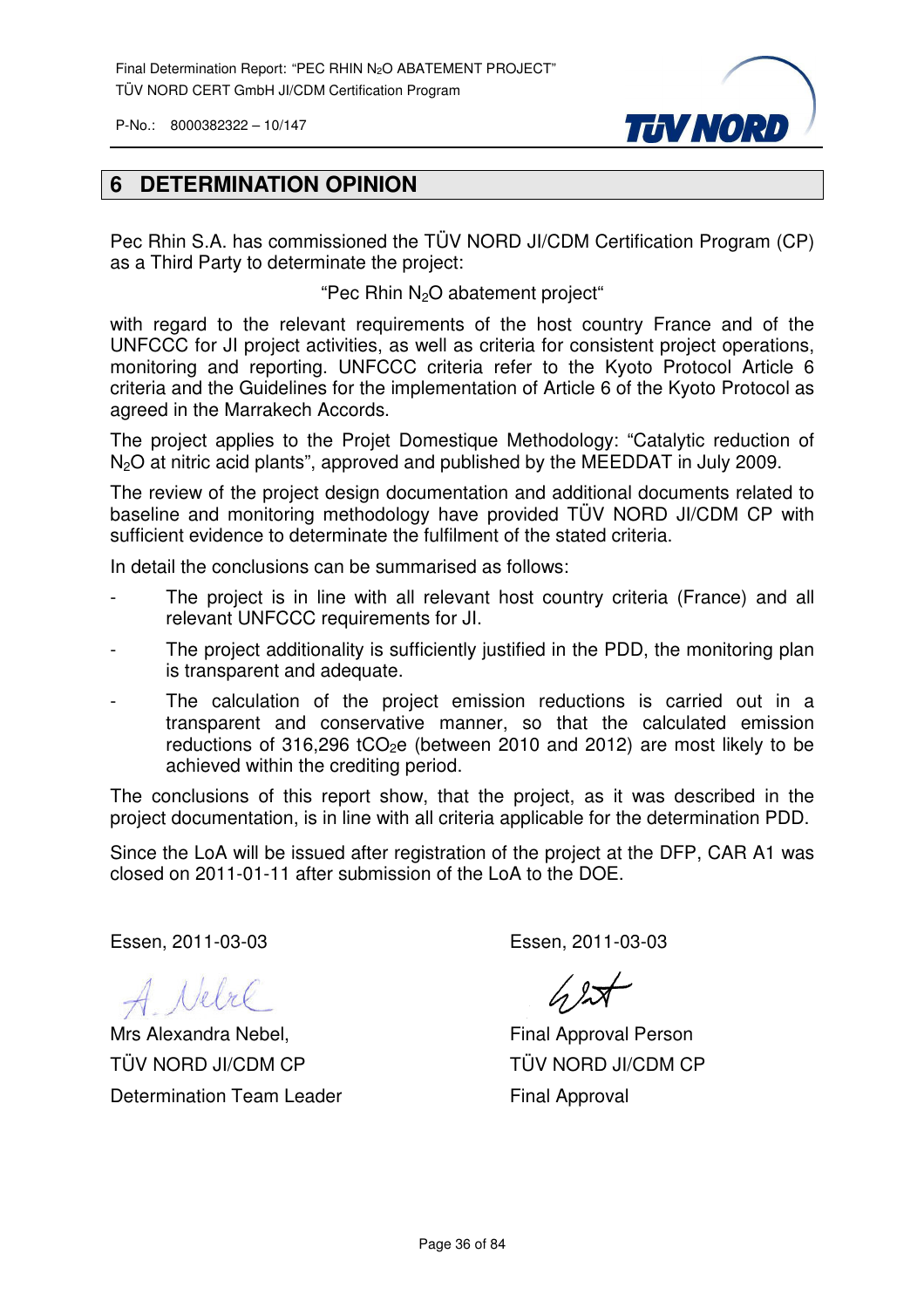

## **7 REFERENCES**

## **Table 7-1**: Documents provided by the project participant

|          | <b>Document</b>                                                                                                                                                                                                                                                                                                                             |
|----------|---------------------------------------------------------------------------------------------------------------------------------------------------------------------------------------------------------------------------------------------------------------------------------------------------------------------------------------------|
| /3KG/    | Emailed proposal from JM for Pec Rhin (to achieve 3 kg $N_2O/tHNO_3$ )                                                                                                                                                                                                                                                                      |
| /ABSORB/ | P&I-Flow sheet with instrumentation of the absorption tower                                                                                                                                                                                                                                                                                 |
| /AM/     | "Arrêté Ministériel du 02/02/98 relatif aux prélèvements et à la consommation<br>d'eau ainsi qu'aux émissions de toute nature des installations classées pour<br>la protection de l'environnement", setting an emission limit of $7 \text{ kgN}_2\text{O}/\text{tHNO}_3$<br>applying to nitric acid plants commissioned after February 1998 |
| /ANOx/   | Analyse de l'entrée et de la sortie de Nox                                                                                                                                                                                                                                                                                                  |
| AP/      | Plant-specific 'arrêté préféctoral from 13 <sup>th</sup> August 2008, introduced by the<br>local prefecture (Directions des Collectivités Locales et de l'Environnement,<br>Bureau des Installations Classées),                                                                                                                             |
| /BENCH/  | Folder from EFMA regarding implementation of $N2O$ emission benchmarks.                                                                                                                                                                                                                                                                     |
| /CC/     | Certificat de conformité que le urant<br>est conforme aux spécifications<br>indiquées par le constructeur<br>(Conformity Certificate of existing gas-analyser from Thermo Electron<br>Company)                                                                                                                                              |
| /CCAGN/  | Certificat de calibration de l'analyseur de gaz nicolet (AMS)<br>(Certificate of calibration of AMS)                                                                                                                                                                                                                                        |
| /CCP/    | Certificat de calibration du filtre polystyrene (Sample ID N 565)<br>(Certificate of calibration of the polystyrene filter (Sample ID N 565)                                                                                                                                                                                                |
| /CCRD/   | Cahier des charges rejets domestiques HNO <sub>3</sub><br>(Implementation plan for measurement of HNO <sub>3</sub> related emissions)                                                                                                                                                                                                       |
| /COND/   | Technical specification of the conductivity meter $(HNO3-conc-meanedurement)$                                                                                                                                                                                                                                                               |
| /COST/   | "PecRhin cos vc revenues.xls" Excel sheet (simple cost analysis)                                                                                                                                                                                                                                                                            |
| /DB/     | Base de données (Database of monitoring data)                                                                                                                                                                                                                                                                                               |
| /EFMAC/  | Association européenne de la fabrication d'engrais<br>(European Fertilizer Manufacture Association)                                                                                                                                                                                                                                         |
| /EIA/    | Email from the DFP regarding Environmental Impact Assessment                                                                                                                                                                                                                                                                                |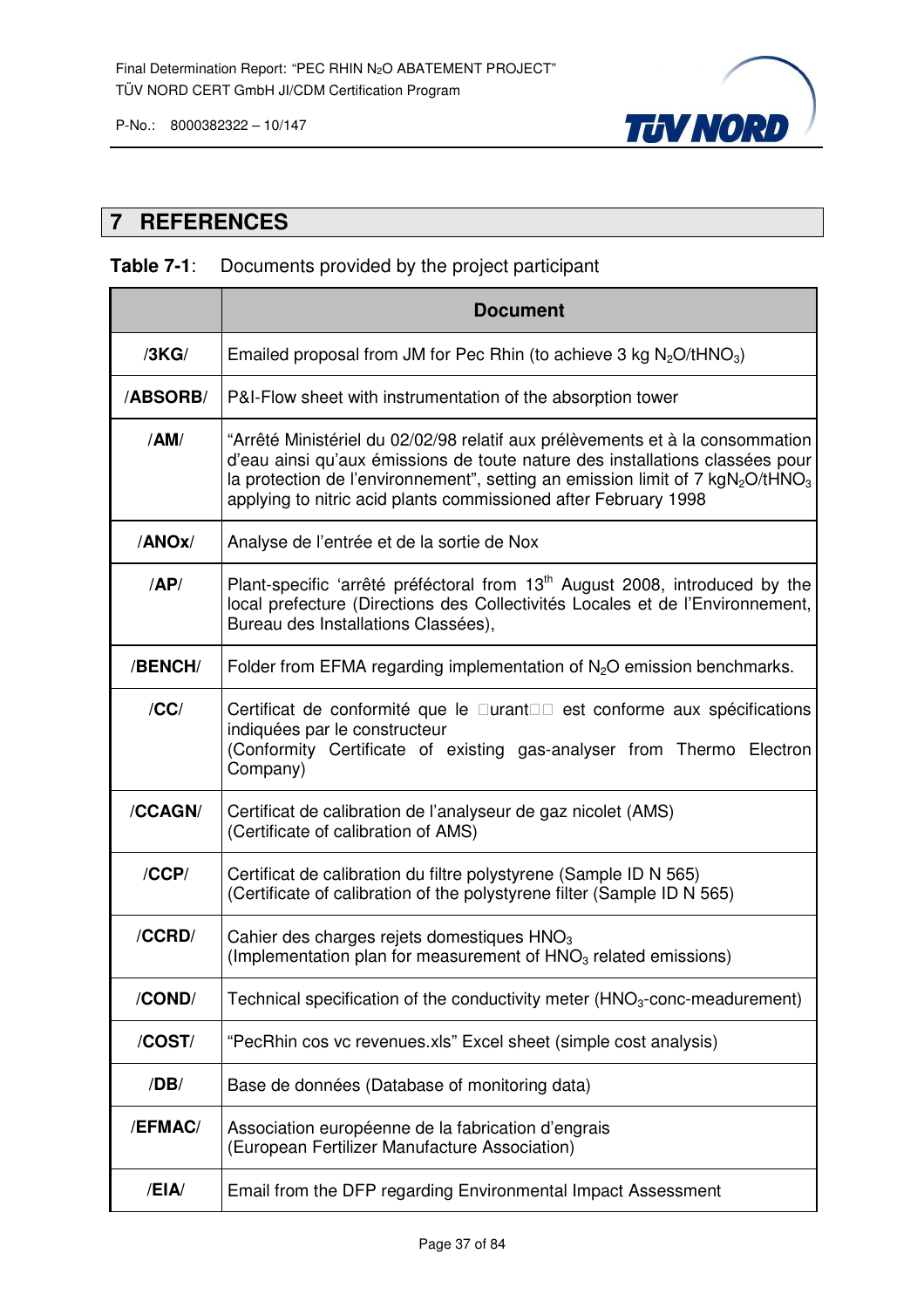

|            | <b>Document</b>                                                                                                                                                                                 |
|------------|-------------------------------------------------------------------------------------------------------------------------------------------------------------------------------------------------|
| /EMAIL/    | Commande des toiles<br>(Order of gauzes)                                                                                                                                                        |
| /EPD/      | Equipe projet domestique<br>(Organisation of staff of the JI Project)                                                                                                                           |
| $/$ FI $/$ | Training carried out during installation                                                                                                                                                        |
| /FIHNO3/   | Technical specification of the $HNO3$ -Flow meter                                                                                                                                               |
| /FO/       | Formation des operateurs salle de controle<br>(Training for operators)                                                                                                                          |
| /FT1021/   | Certificat de calibration du transmetteur du debit<br>(Calibration certificate of flow meter)                                                                                                   |
| /FT1022/   | Certificat de calibration du transmetteur du debit<br>(Calibration certificate of flow meter)                                                                                                   |
| $/$ T $/$  | Informations techniques sur le debit<br>(Technical information of flow meter)                                                                                                                   |
| /JM/       | Johnson Matthey Project Proposal dated 2010-03-10.                                                                                                                                              |
| /JMEFF/    | Statement from Johnson Matthey with estimation of an efficiency of around<br>95 % during the production campaign, based on collected experiences during<br>operation of similar European plants |
| /LAB08/    | Tableau récapitulatif annuel des dépassements 08<br>(Annual emissions summary table 2008)                                                                                                       |
| /LAB09/    | Tableau récapitulatif annuel des dépassements 09<br>(Annual emissions summary table 2009)                                                                                                       |
| /LAB10/    | Tableau récapitulatif annuel des dépassements 10<br>(Annual emissions summary table 2010)                                                                                                       |
| /LETTER/   | Lettre de PEC-Rhin au Préfet du Haut-Rhin sur un nouveau catalyseur Dé<br>$N_2O$<br>(Letter from PEC-Rhin to the local authorities (Préfet du Haut-Rhin) about a<br>new catalyst $DéNO2$ )      |
| /LOA/      | Letter of Approval issued by the French DFP on 2010-12-30, Reference No.:<br>D10022284.                                                                                                         |
| /ML/       | Manuel du laboratoire<br>(Manual of the laboratory -density measurement)                                                                                                                        |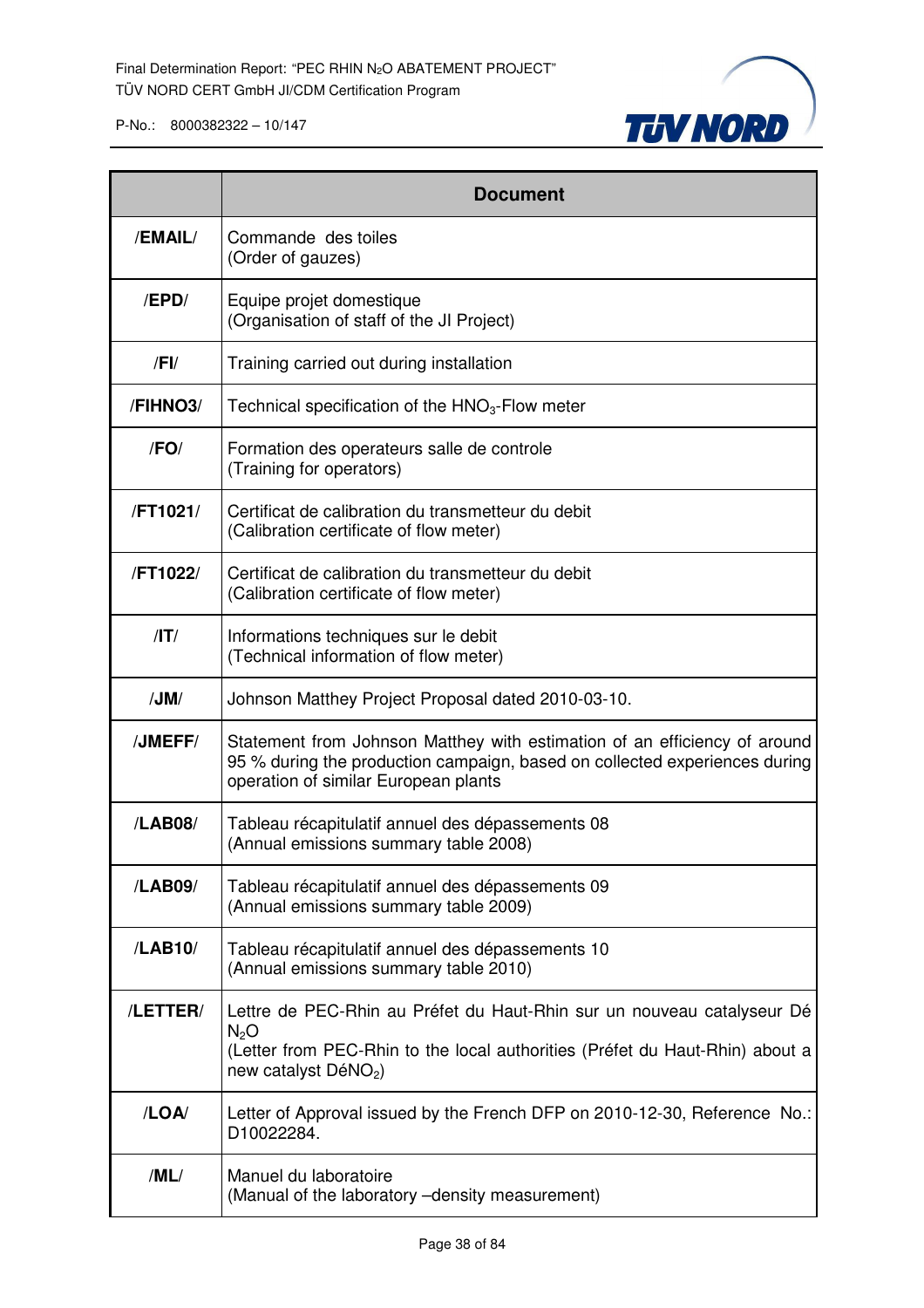

|          | <b>Document</b>                                                                                                                                                                                                                |
|----------|--------------------------------------------------------------------------------------------------------------------------------------------------------------------------------------------------------------------------------|
| /MMTR/   | Manuel maintenance travaux neufs<br>(Maintenance manual for N <sub>2</sub> O-Analyser)                                                                                                                                         |
| /MON/    | CDM Monitoring Report No. 2 by N.serve: "Project for the catalytic reduction<br>of $N_2O$ emissions with a secondary catalyst inside the ammonia reactor of<br>the N1 & N2 nitric acid plants at Haifa Chemicals Ltd., Israel" |
| /MPQ/    | Manuel des procedures qualité<br>(Manual for quality prodecures)                                                                                                                                                               |
| /NM/     | Flow and Layout chart of existing gas analyser                                                                                                                                                                                 |
| IO/      | Organigramme<br>(Organisational Chart)                                                                                                                                                                                         |
| /OFFRE/  | Offre pour le débit mètre avec temperature et pression proposée par<br>Endress+Hauser<br>(Offer for flow meter with temperature and pressure proposed<br>by<br>Endress+Hauser)                                                 |
| /OPER/   | Operation manual incl. trip-points for the abatement catalyst (QA/QS-<br>document)                                                                                                                                             |
| /P&I/    | Pipes and installation sheet of the plant                                                                                                                                                                                      |
| /PEC/    | Produits & Engrais Chimiques du Rhin (PEC-Rhin)<br>(Products from the PecRhin plant)                                                                                                                                           |
| /PDD/    | Title of the project activity/PDD: Pec Rhin $N_2O$ abatement project<br>First (published) version 01 dated 2010-03-23<br>Final version 02 dated 2010-05-04                                                                     |
| /PSI/    | Procès du système d'information<br>(Screenshots from the process information system)                                                                                                                                           |
| /REA08/  | Auto-controle des rejets dans l'eau et dans l'air 2008<br>(Declaration of water and air emissions in year 2008)                                                                                                                |
| /REA09/  | Auto-controle des rejets dans l'eau et dans l'air 2009<br>(Declaration of water and air emissions in year 2009)                                                                                                                |
| /SCREEN/ | Screenshot of PI regarding calculation of Nitric Acid concentration to 100 %                                                                                                                                                   |
| /SCREEN/ | Internal calculation of 100% $HNO3$ in the PI-system (Screenshot).                                                                                                                                                             |
| /SPAN/   | Schéma du procédé acide nitrique<br>(Scheme of the nitric acid production plant including figures)                                                                                                                             |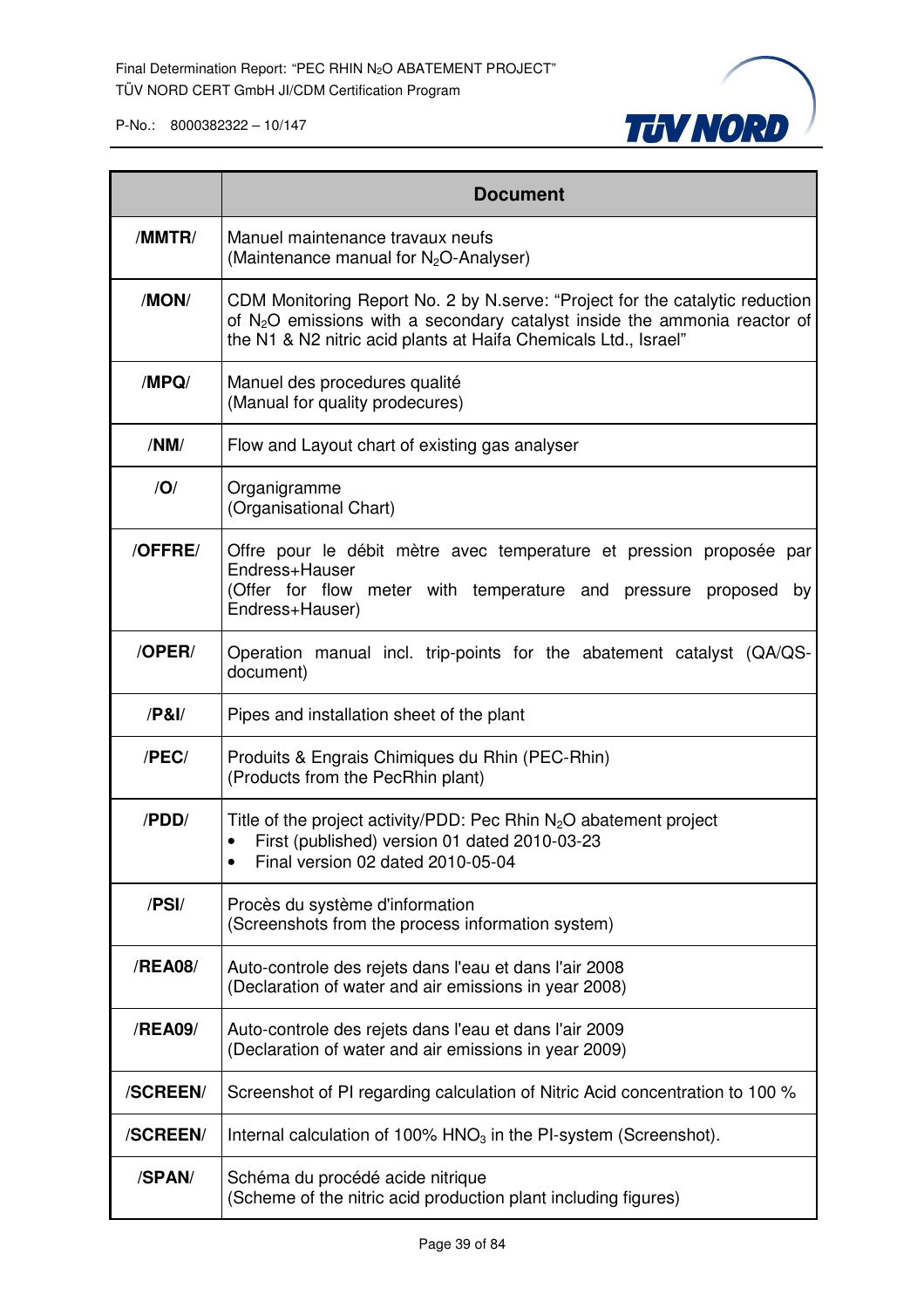

|       | <b>Document</b>                                                                                                                                                                                                                   |
|-------|-----------------------------------------------------------------------------------------------------------------------------------------------------------------------------------------------------------------------------------|
| /VER/ | Verification/Certification Report by DNV: "Project for the catalytic reduction of<br>$N_2$ O emissions with a secondary catalyst inside the ammonia reactor of the<br>N1 & N2 nitric acid plants at Haifa Chemicals Ltd., Israel" |
| YARA/ | "Yara plant 1 data.xls" (ER-calculation from Sept. 2009 – Jan. 2010),                                                                                                                                                             |

## **Table 7-2:** Background investigation and assessment documents

| <b>Reference</b> | <b>Document</b>                                                                                                                                                                                                                                                                                                                |
|------------------|--------------------------------------------------------------------------------------------------------------------------------------------------------------------------------------------------------------------------------------------------------------------------------------------------------------------------------|
| $/B-1/$          | Méthode pour les Projets Domestiques<br>Réduction catalytique du $N2O$ dans des usines d'acide nitrique<br>(Projet Domestique Methodology: Catalytic reduction of N <sub>2</sub> O at nitric acid<br>plants)                                                                                                                   |
| $/B-2/$          | Projet Domestique Methodology<br>Catalytic reduction of $N_2O$ at nitric acid plants (Translation of /B-1/)                                                                                                                                                                                                                    |
| $/B-3/$          | European Standard DIN EN 14181: "Stationary source emissions - Quality<br>assurance of automated measuring systems                                                                                                                                                                                                             |
| $/B-4/$          | Projet Design Document (PDD): YARA Ambès N <sub>2</sub> O abatement project<br>Version: 15th June 2009 (Annex 1 of /B-2/)                                                                                                                                                                                                      |
| $/B-5/$          | Arrêté du 2 mars 2007 of the 'Ministère de l'écologie et du développement<br>durable (Implementation of the JI-Guidelines in France)                                                                                                                                                                                           |
| $/B-6/$          | Reference Document on Best Available Techniques for the Manufacture of<br>Large Volume Inorganic Chemicals - Ammonia, Acids and Fertilisers                                                                                                                                                                                    |
| $/B-7/$          | baseline and monitoring methodology AM0034: "Catalytic<br>Approved<br>reduction of $N_2O$ inside the ammonia burner of nitric acid plants", version 3.4                                                                                                                                                                        |
| $/B-8/$          | Guidance: Developing a CDM or JI project to reduce greenhouse gas<br>emissions, issued by the:<br>French Ministry for Economy, Industry and Employment<br>French Ministry for Ecology, Energy, Sustainable Development and Town<br>$\bullet$<br>and Country Planning<br><b>French Global Environment Facility</b><br>$\bullet$ |
| $/B-9/$          | Background paper: "N <sub>2</sub> O EMISSIONS FROM ADIPIC ACID AND NITRIC<br>PRODUCTION", Good Practice<br>ACID<br>Guidance<br>Uncertainty<br>and<br>Management in National Greenhouse Gas Inventories issued by the NGGIP                                                                                                     |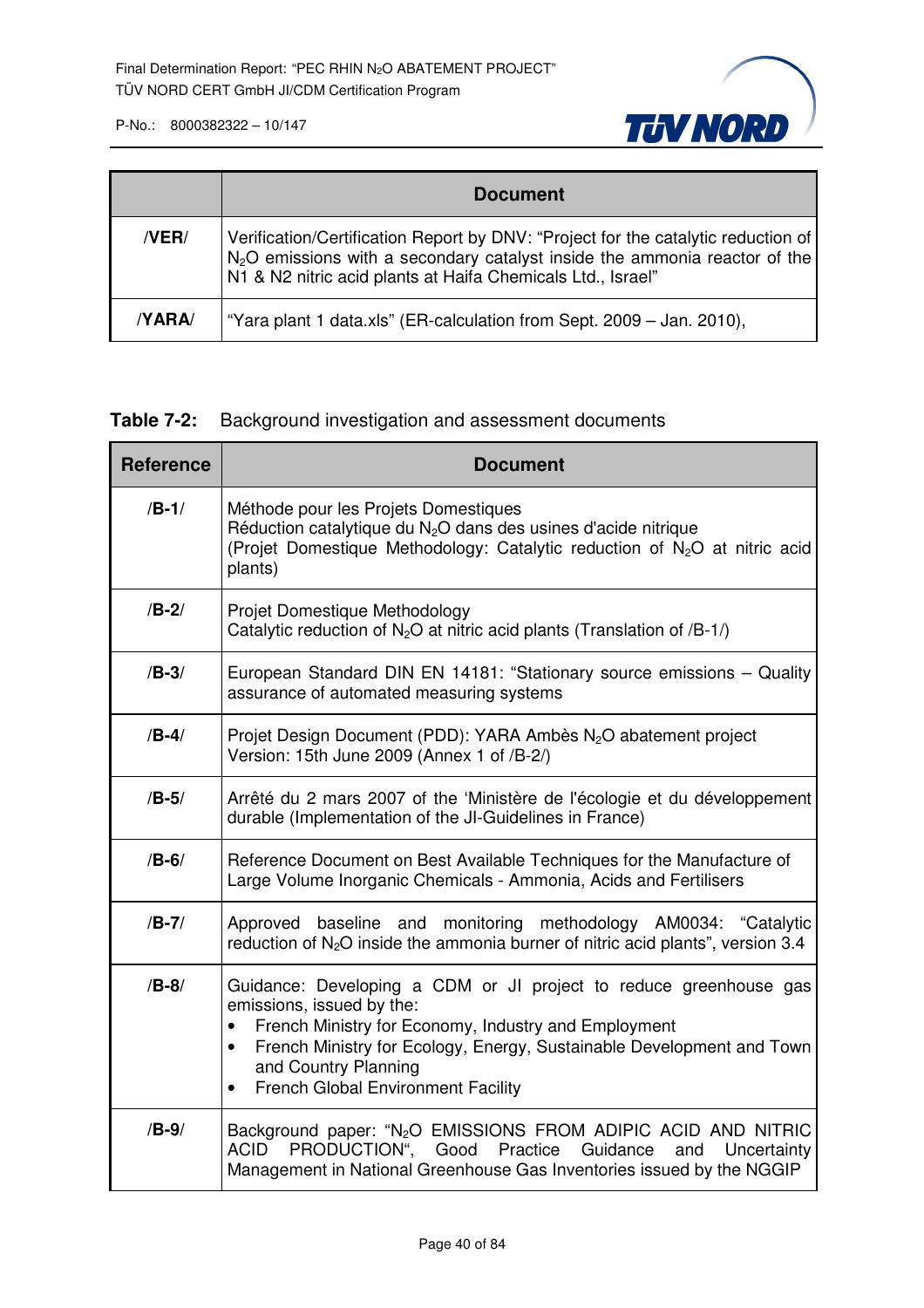

#### **Table 7-3:** Websites used

| <b>Reference</b> | Link                                                          | Organisation                                                                                                                                                     |
|------------------|---------------------------------------------------------------|------------------------------------------------------------------------------------------------------------------------------------------------------------------|
| /bref/           | http://eippcb.jrc.ec.europa.eu/<br>reference/                 | Website of the European Commission, Joint<br>Research Centre, Institute for Prospective<br>Technological Studies (Provision of BAT-<br>Reference documents)      |
| /dfp/            | http://www.developpement-<br>durable.gouv.fr/                 | Ministère de l'Écologie, de l'Énergie,<br>du<br>Développement Durable et de la Mer, en<br>charge des Technologies vertes<br>et des<br>Négociations sur le climat |
| /dehst/          | http://www.dehst.de                                           | German Emissions Trading Authority (DEHSt)<br>at the Federal Environment Agency                                                                                  |
| /douane/         | http://www.douane.gouv.fr/da<br>ta/file/6146.pdf              | Web-file regarding $N_2O$ emission taxation.                                                                                                                     |
| /gw/             | http://www.global-<br>warming.de/                             | TÜV Nord platform hosting projects open for<br>comments at the determination stage                                                                               |
| $/$ ipcc $/$     | www.ipcc-nggip.iges.or.jp                                     | <b>IPCC</b> publications                                                                                                                                         |
| /                | http://www.legifrance.gouv.fr/                                | Site of the Legifrance (La service public de la<br>diffusion du droit)                                                                                           |
| /mist/           | http://www.ecologie.gouv.fr/M<br>ethodologies-de-projets.html | Ministère de l'Écologie, de l'Énergie, du<br>Développement durable<br>de<br>et<br>la<br>Mer<br>(Ministry<br>of<br>ecology<br>sustainable<br>and<br>development)  |
| $/$ nfg $/$      | http://www.effet-de-<br>serre.gouv.fr/accueil                 | Mission interministérielle sur l'effet de serre<br>Inter-Ministry Mission<br>(French<br>the<br><b>on</b><br>Greenhouse Effect)                                   |
| /unfccc/         | http://ji.unfccc.int                                          | <b>UNFCCC</b>                                                                                                                                                    |

**Table 7-4:** List of interviewed persons

| Reference | Mol <sup>1</sup> |                       | <b>Organisation / Function</b><br><b>Name</b> |                          |
|-----------|------------------|-----------------------|-----------------------------------------------|--------------------------|
| /IM01/    |                  | $\boxtimes$ Mr.<br>Ms | Marc Vaupel                                   | PecRhin, General Manager |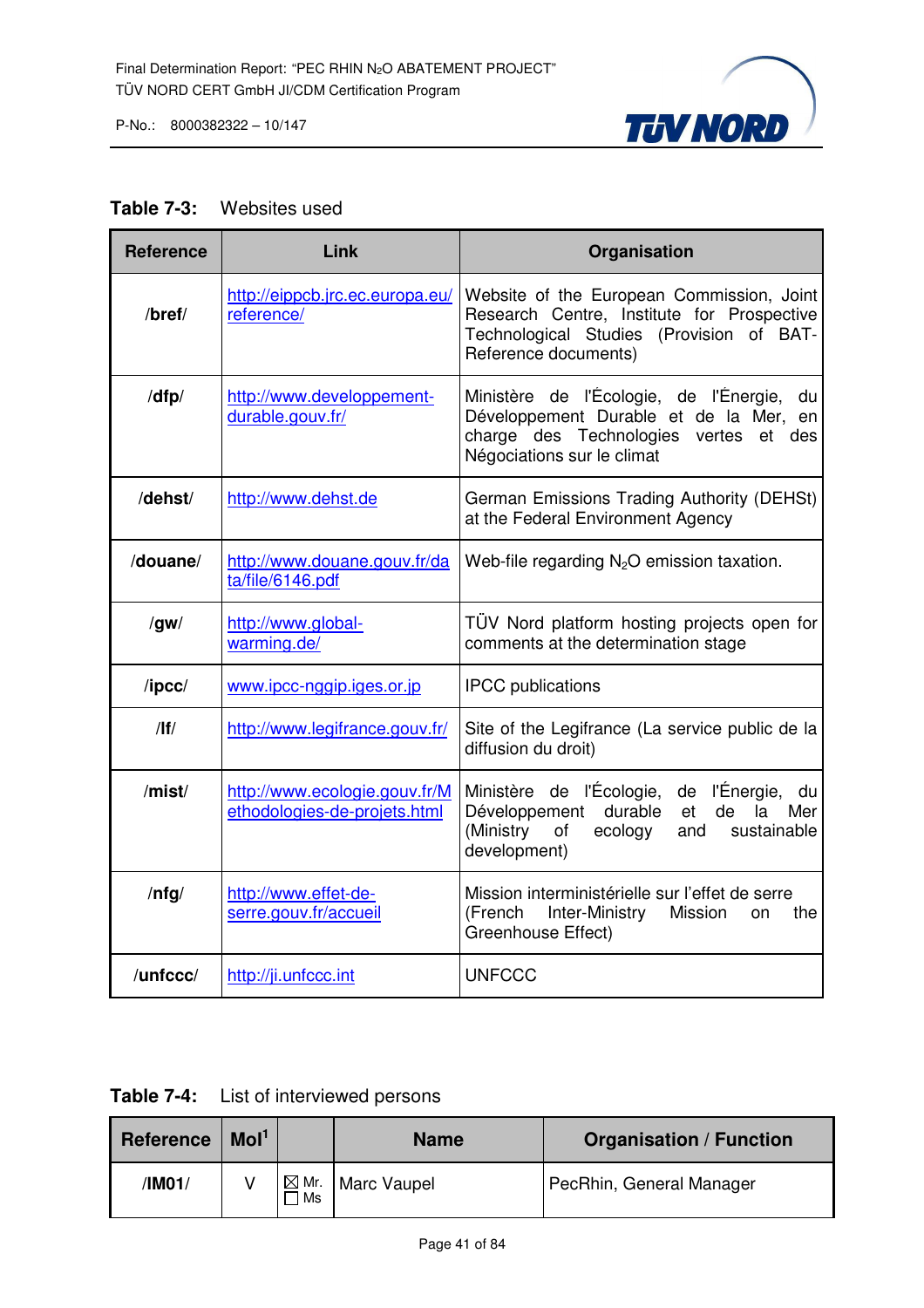

| <b>Reference</b> | Mol <sup>1</sup> |                            | <b>Name</b>               | <b>Organisation / Function</b>                                       |  |
|------------------|------------------|----------------------------|---------------------------|----------------------------------------------------------------------|--|
| /IM01/           | V                | $\boxtimes$ Mr.<br>Ms<br>П | Jean marc Bastian         | PecRhin, Plant manager                                               |  |
| /IM01/           | v                | $\boxtimes$ Mr.<br>Ms      | <b>Tibergyien Thibaud</b> | PecRhin, Plant staff                                                 |  |
| /IMO1/           | V                | $\boxtimes$ Mr.<br>Ms      | J. Paul Vailin            | Head<br>PecRhin,<br>of<br>Electricity<br>Department                  |  |
| /IM01/           | V                | $\boxtimes$ Mr.<br>Ms      | Jean-Pierre Emond         | PecRhin, Head of Laboratory                                          |  |
| /IMO1/           | V                | Mr.<br>$\boxtimes$ Ms      | Delphine Homatter         | PecRhin, Resp. for Permissions and<br>communication with authorities |  |
| /IM01/           | V                | $\boxtimes$ Mr.<br>Ms      | <b>Bertrand Walle</b>     | GPN, JI-project coordinator                                          |  |
| /IM01/           | v                | Mr.<br>$\boxtimes$ Ms      | Rebecca Cardani-Strange   | N.serve, Project manager                                             |  |
| /IM02/           | V                | $\boxtimes$ Mr.<br>Ms      | Cedic Auger               | PecRhin, Shift Foreman                                               |  |
| /IM02/           | V                | $\boxtimes$ Mr.<br>Ms      | Jean Bigi                 | Cegelec, Maintenance technican                                       |  |

1) Means of Interview: (**T**elephone, **E**-Mail, **V**isit)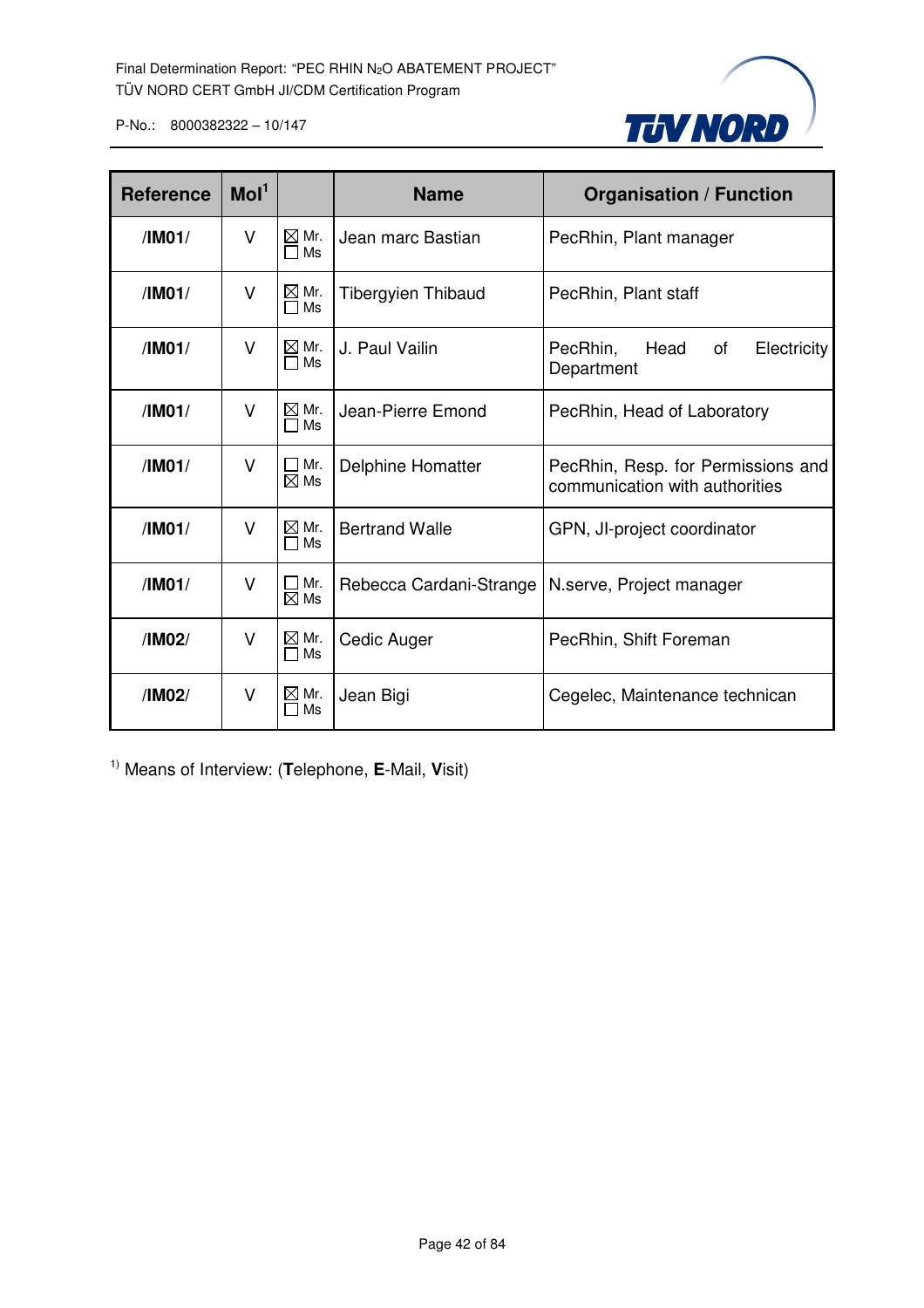

# **ANNEX**

| A1:    | <b>Determination Protocol</b>                                                       |
|--------|-------------------------------------------------------------------------------------|
| A2:    | <b>Assessment of Baseline</b><br>Information                                        |
| A3:    | <b>Assessment of Financial</b><br>Parameters                                        |
| $AA$ : | <b>Assessment of Barrier Analysis</b>                                               |
| A5:    | Outcome of the GSCP                                                                 |
| A6:    | Application of non approved<br><b>Methodologies Requirement</b><br><b>Checklist</b> |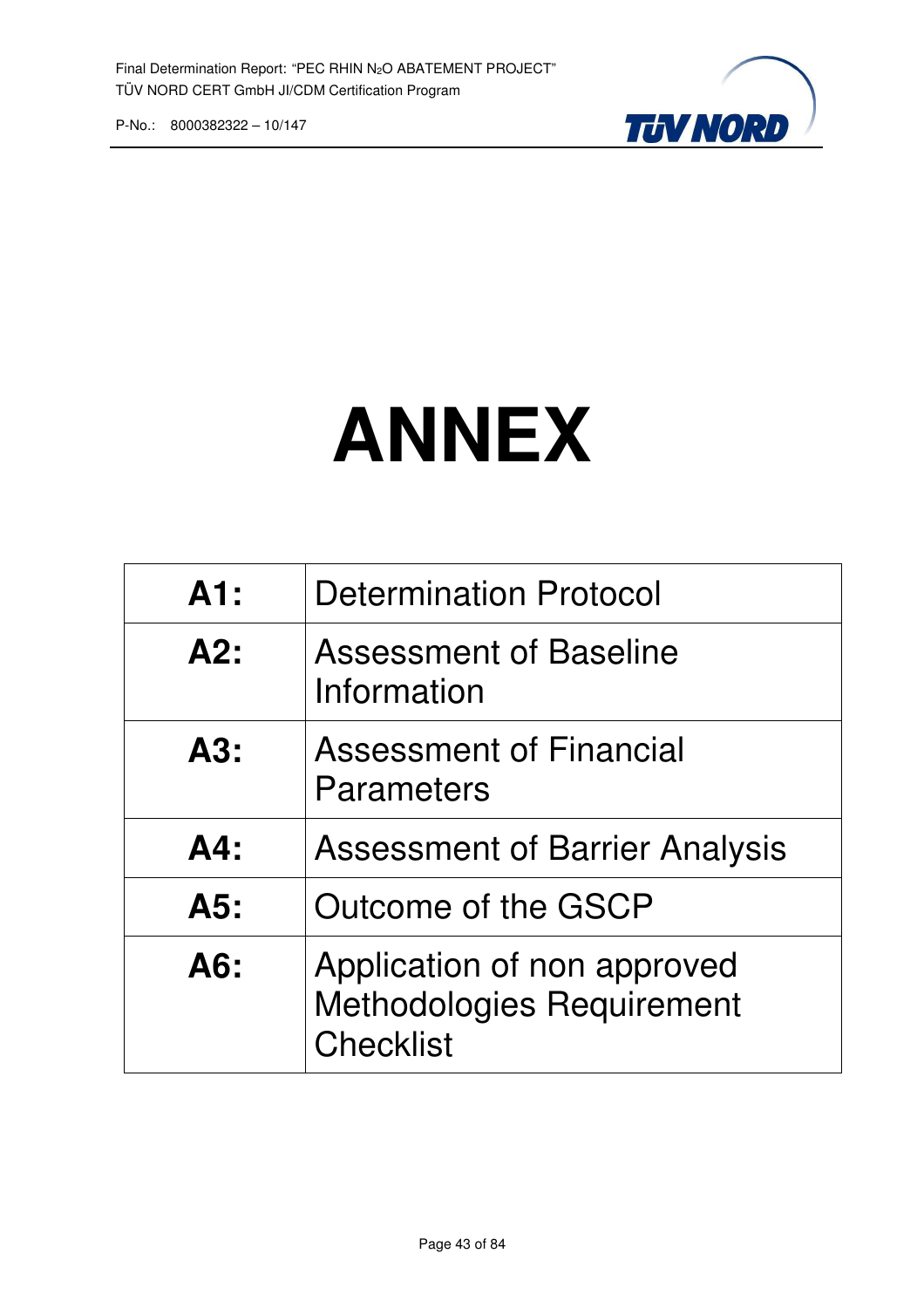P-No.: 8000382322 – 10/147



# **ANNEX 1: DETERMINATION PROTOCOL**

#### **Table A-1:** Requirements Checklist

| <b>Checklist Item</b><br>(incl. guidance for the determination team)                           | <b>Determination Team Comments</b><br>(Means and results of assessment)                                                                                                                                     | Ref.                          | <b>Draft</b><br>Concl.       | <b>Final</b><br>Concl. |
|------------------------------------------------------------------------------------------------|-------------------------------------------------------------------------------------------------------------------------------------------------------------------------------------------------------------|-------------------------------|------------------------------|------------------------|
| <b>General Description of Project Activity</b><br>А.                                           |                                                                                                                                                                                                             |                               |                              |                        |
| Approval<br>A.1.<br>The written approval of the parties involved is a<br>mandatory requirement |                                                                                                                                                                                                             |                               |                              |                        |
| A.1.1. Which Parties and project Participants are<br>involved in the project?                  | Parties involved are France (as a Host Party) and Germany.<br>The Project Participant of the Host Country is Pec Rhin S.A.<br>The Project Participant of Germany is N. serve Environmental<br>Services GmbH | /PDD/                         |                              | OK                     |
| A.1.2. Are the parties involved eligible for JI Track 1?                                       | By means of checking the UNFCCC website, it was<br>confirmed that France and Germany are eligible under JI<br>track 1.                                                                                      | /mist/<br>/dehst/<br>/unfccc/ |                              | OK                     |
| Has the project provided written approvals of<br>A.1.3.<br>all parties involved?               | The pending letters of approval will be provided only on the<br>basis of the successful conclusion of this determination. Thus<br>this CAR will be closed if the host country issues their LoA.             | /PDD/                         | <b>GAR</b><br>A <sup>1</sup> | <b>OK</b>              |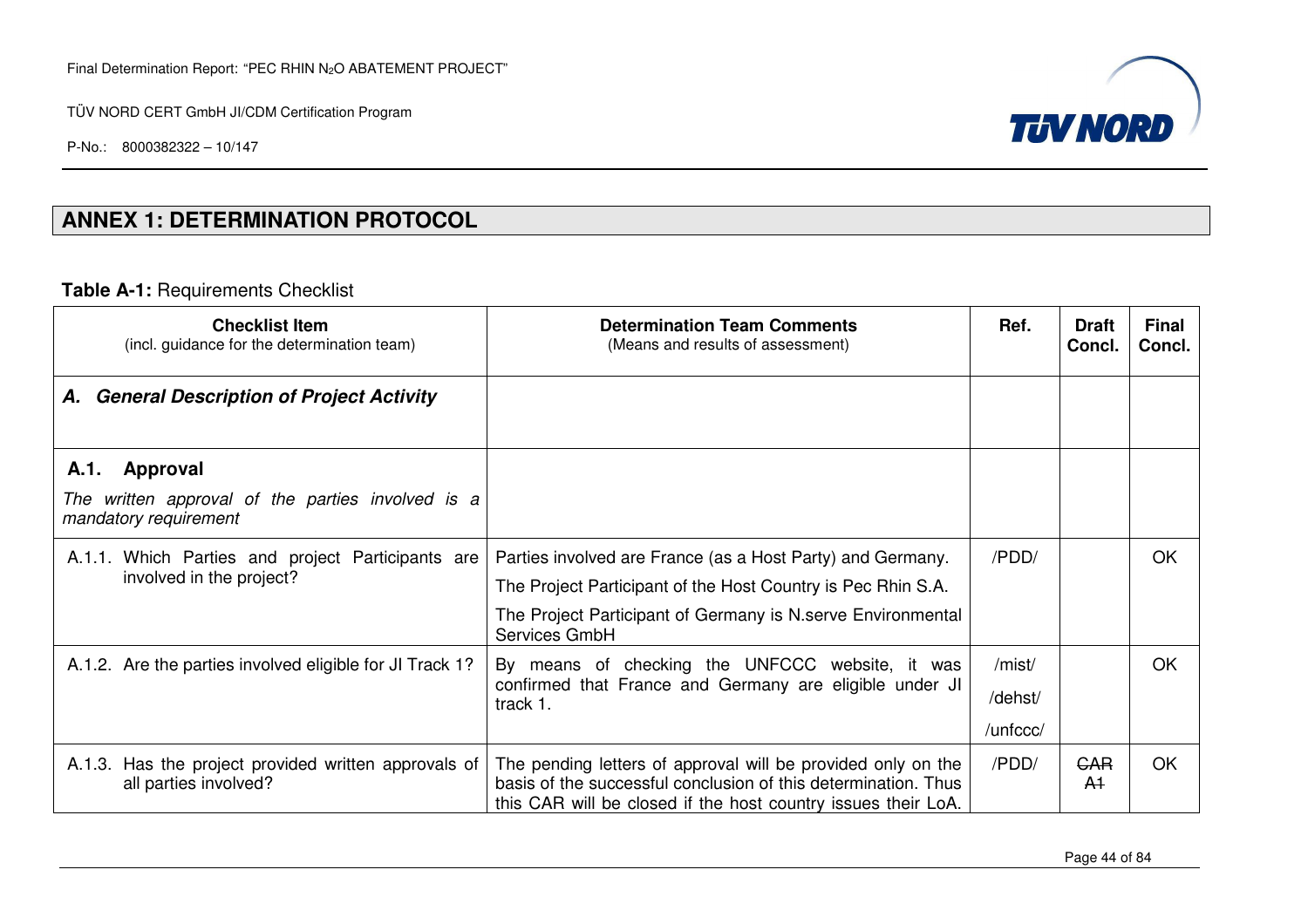

|          |                                                                                                                                                                | Nevertheless, a corresponding CAR was raised.                                                                              |                      |                              |           |
|----------|----------------------------------------------------------------------------------------------------------------------------------------------------------------|----------------------------------------------------------------------------------------------------------------------------|----------------------|------------------------------|-----------|
|          | A.1.4. Are the approvals issued from organisations<br>listed as DFPs on the UNFCCC JI website?                                                                 | Please refer to the comment under A.1.3.                                                                                   |                      | <b>GAR</b><br>A <sup>1</sup> | <b>OK</b> |
|          | A.1.5. Do the written approvals confirm that the<br>corresponding party is a Party to the Kyoto<br>Protocol?                                                   | Please refer to the comment under A.1.3.                                                                                   |                      | <b>GAR</b><br>A <sup>1</sup> | <b>OK</b> |
|          | A.1.6. Do the written approvals refer to the precise<br>project title in the PDD submitted for<br>registration?                                                | Please refer to the comment under A.1.3.                                                                                   |                      | <b>GAR</b><br>A <sup>1</sup> | <b>OK</b> |
|          | A.1.7. Is the information regarding the project<br>participants listed in section A3 and in Annex 1<br>of the PDD internally consistent to each other?         | No, the information regarding the name of the organisation<br>given in Annex 1 is not consistent with A.3                  |                      | <b>GAR</b><br>A <sub>3</sub> | <b>OK</b> |
|          | A.1.8. Are all project participants listed in the PDD<br>approved at least by one Party involved?                                                              | Please refer to the comment under A.1.3.                                                                                   |                      | <b>CAR</b><br>A <sub>1</sub> | <b>OK</b> |
|          | A.1.9. Are any other project participants approved but<br>not listed in the PDD?                                                                               | Please refer to the comment under A.1.3.                                                                                   |                      | CAR<br>A <sub>1</sub>        | <b>OK</b> |
| A.2.     | <b>PDD editorial aspects</b>                                                                                                                                   |                                                                                                                            |                      |                              |           |
| website. | The PDD used as a basis for determination shall be<br>prepared in accordance with the latest template and<br>guidance from the JISC available on the UNFCCC JI |                                                                                                                            |                      |                              |           |
|          | A.2.1. Has the latest version of the PDD form been<br>applied?                                                                                                 | Since this is a JI Track 1 project activity there are no<br>mandatory forms that have to be used.                          | /PDD/<br>$/B-1/B-2/$ |                              | <b>OK</b> |
|          |                                                                                                                                                                | A Project Design Document in accordance with the annex 1<br>"Example illustrating the application of this methodology") of | $/B-4/$              |                              |           |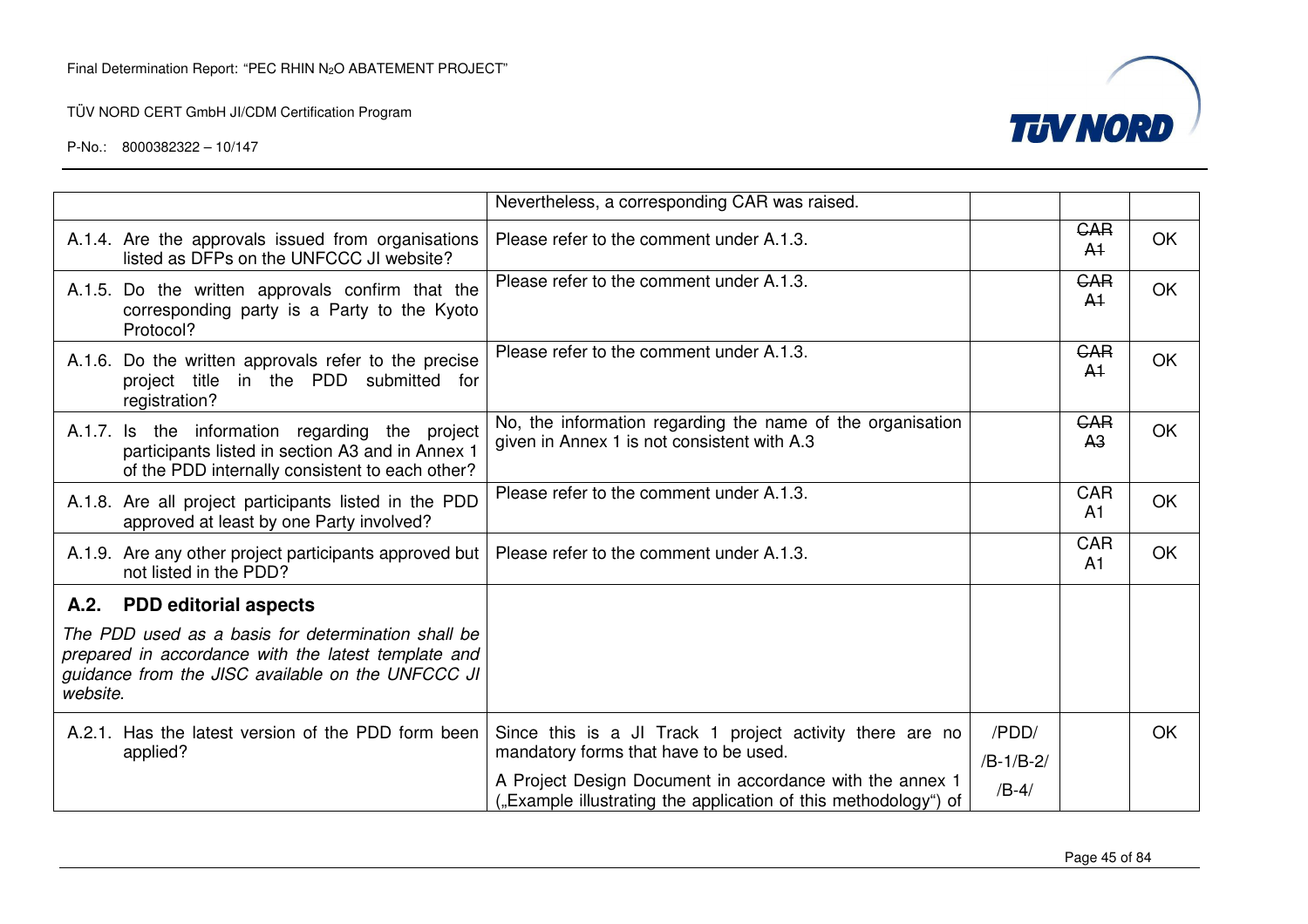

|                                                                                                                                                                                                                                                                                       | the Projet Domestique Methodology: "Catalytic reduction of<br>$N2O$ at nitric acid plants" has been used.                                                                                                                                                                                                                                                                                                                                                                                                                                                                                                                                                                        |                                        |           |
|---------------------------------------------------------------------------------------------------------------------------------------------------------------------------------------------------------------------------------------------------------------------------------------|----------------------------------------------------------------------------------------------------------------------------------------------------------------------------------------------------------------------------------------------------------------------------------------------------------------------------------------------------------------------------------------------------------------------------------------------------------------------------------------------------------------------------------------------------------------------------------------------------------------------------------------------------------------------------------|----------------------------------------|-----------|
| A.2.2. Has the PDD been duly filled in accordance<br>with the latest guidance(s)?                                                                                                                                                                                                     | The PDD is in line with the "Example illustrating the<br>application of this methodology" (Annex 1) of the Projet<br>Domestique Methodology: "Catalytic reduction of $N_2O$ at nitric<br>acid plants".<br>The PDD have in general been filled in accordance with the<br>structure and guidance given in the methodology.                                                                                                                                                                                                                                                                                                                                                         | /PDD/<br>$/B-1/$<br>$/B-2/$<br>$/B-4/$ | OK.       |
| <b>Technology to be employed</b><br>A.3.<br>Determination of project technology focuses on the<br>project engineering, choice of technology and<br>competence/ maintenance needs. The DOE should<br>ensure that environmentally safe and<br>sound<br>technology and know-how is used. |                                                                                                                                                                                                                                                                                                                                                                                                                                                                                                                                                                                                                                                                                  |                                        |           |
| A.3.1. Does the PDD contain a clear, accurate and<br>complete project description?                                                                                                                                                                                                    | Within the project, $N_2O$ emissions from the production of nitric<br>acid at Pec Rhin nitric acid plant will be reduced by<br>installation of a secondary $N_2O$ abatement catalyst.<br>The project description was provided in various parts of the<br>PDD, esp. in the chapters A.2, A.4.2 and A.4.3. The<br>description of the project activity is assessed as clear,<br>accurate, complete and sufficient; the PDD is in line with<br>provided evidences and physical implementation (regarding<br>N2O-plant) of the project activity.<br>The details including the technical specification of the state of<br>the art catalyst technology for the abatement of $N_2O$ have | /PDD/<br>/CON1/<br>/PA                 | <b>OK</b> |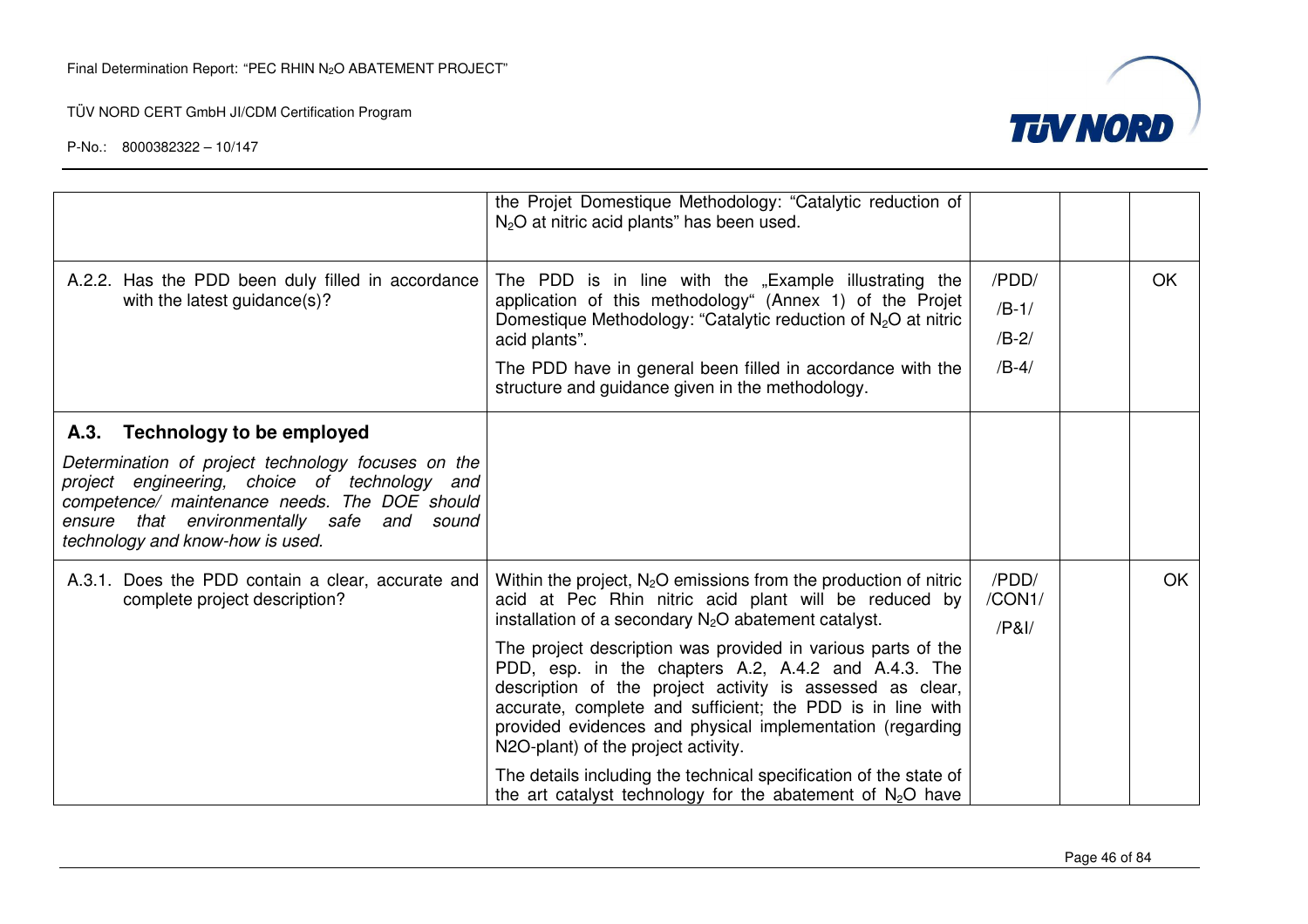

|                                                                                                                                                                                                       | been provided in the PDD in a detailed and appropriate<br>manner.<br>The applicability of the type of installed abatement catalyst<br>(YARA abatement catalyst) under<br>appropriate<br>plant<br>conditions is suitable to decompose $N2O$ .                                                                                                                                                                                                                                                                                                                                                                                                                                                                                                                                                                                                                                                                                                                                                                                                                                                                                                                                        |                             |                                                          |    |
|-------------------------------------------------------------------------------------------------------------------------------------------------------------------------------------------------------|-------------------------------------------------------------------------------------------------------------------------------------------------------------------------------------------------------------------------------------------------------------------------------------------------------------------------------------------------------------------------------------------------------------------------------------------------------------------------------------------------------------------------------------------------------------------------------------------------------------------------------------------------------------------------------------------------------------------------------------------------------------------------------------------------------------------------------------------------------------------------------------------------------------------------------------------------------------------------------------------------------------------------------------------------------------------------------------------------------------------------------------------------------------------------------------|-----------------------------|----------------------------------------------------------|----|
| A.3.2. Is this description in accordance with the real<br>situation or (in case of greenfield projects) is it<br>most likely that the project will be implemented<br>acc. to the project description? | The situation on site was inspected by the determination<br>team and is as described in the PDD and other project<br>documentation documents.<br>During the on-site visit the determination team has inspected<br>the facilities of the $HNO3-production$ site and it could be<br>verified that physical implementation of the project activity is<br>in line with the information provided in the PDD.<br>Since the check of the installed AMS regarding compliance<br>with requirements of the project methodology could not<br>carried out at the date of on-site visit, FAR D5 was raised to<br>check the correct implementation according to ISO 14181<br>standard during verification.<br>CL D8 was raised since the $HNO3$ -output is separated in two<br>lines (60 and 69% $HNO3$ ), which has to be taken into account<br>in the NAP-calculations.<br>CL A2 was raised because the difference of the budgeted<br>capacity of 2010 (330.000 tonnes $HNO3/a$ ) to 2011 and 2012<br>was not comprehensible for the determination team and<br>clarification was requested.<br>CL A4 was raised regarding mentioning of replacement of<br>burners in 2005 and of hoods in 2007. | <b>PDD</b><br>/SPAN/<br>/PA | <b>FAR</b><br>D <sub>5</sub><br>$CL-DB$<br>GLA2<br>CL A4 | OK |
| A.3.3. In case the project involves alteration of the                                                                                                                                                 | Within the project, $N_2O$ emissions from the production of nitric                                                                                                                                                                                                                                                                                                                                                                                                                                                                                                                                                                                                                                                                                                                                                                                                                                                                                                                                                                                                                                                                                                                  | <b>PDD</b>                  |                                                          | OK |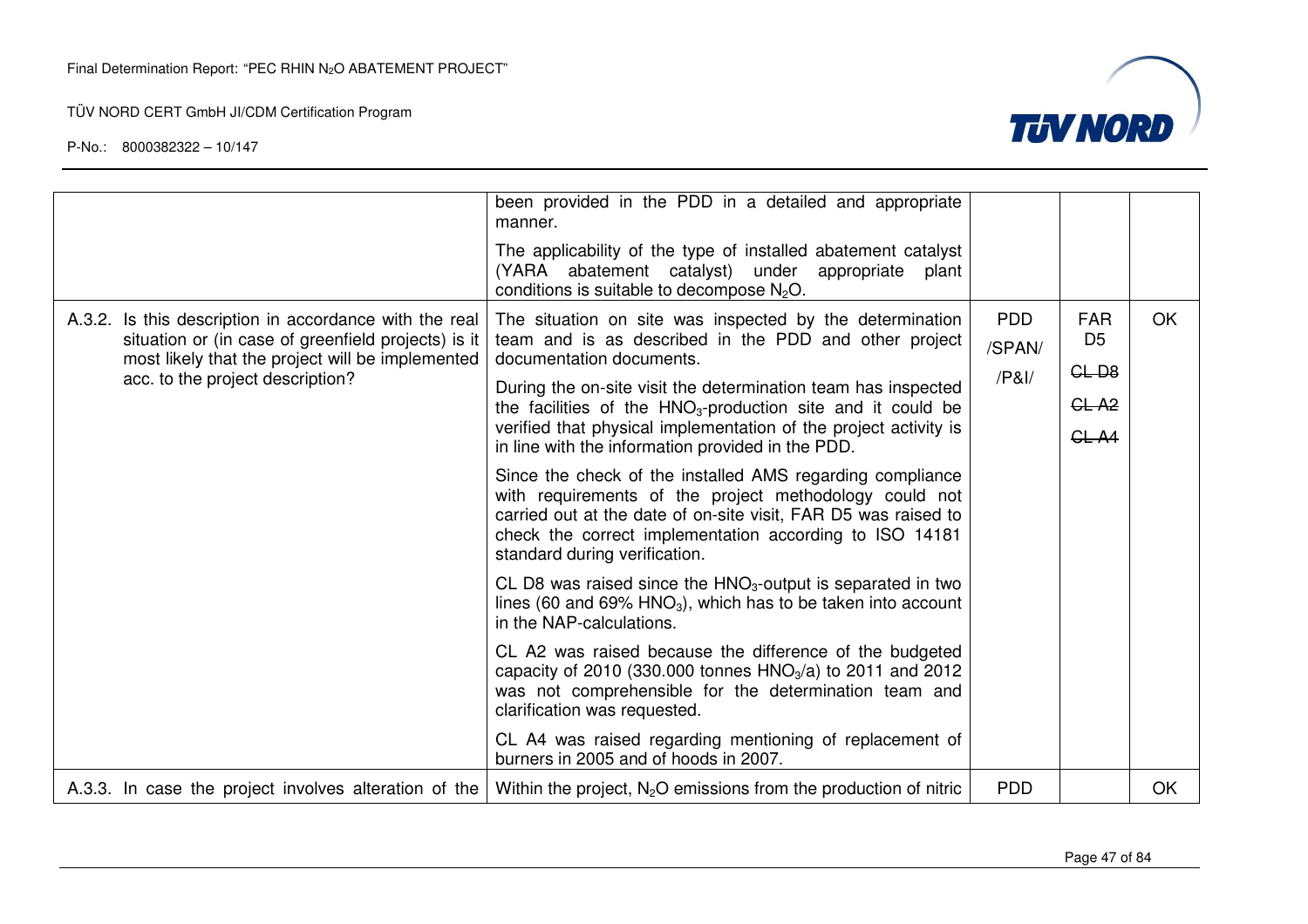

| existing installation or process, is a clear<br>description available regarding the differences<br>between the project and the pre-project<br>situation?                                          | acid at Pec Rhin nitric acid plant will be reduced by<br>installation of a secondary $N_2O$ abatement catalyst. The $N_2O$<br>catalyst will be installed in the ammonia burner. Prior to the<br>project activity, no $N_2O$ abatement-technology was used so<br>that the pre-project situation does not envisage any $N_2O$<br>abatement measures. |                  |     |
|---------------------------------------------------------------------------------------------------------------------------------------------------------------------------------------------------|----------------------------------------------------------------------------------------------------------------------------------------------------------------------------------------------------------------------------------------------------------------------------------------------------------------------------------------------------|------------------|-----|
| A.3.4. Does the project design engineering reflect<br>current good practices?                                                                                                                     | Yes. The project involves the installation of a secondary<br>catalyst in the ammonia burner to abate nitrous oxide. Since<br>this or similar type of catalyst is installed in several nitric acid<br>plants which are involved in CDM and JI-projects, this project<br>reflects current good practices.                                            | /PDD/<br>$/B-6/$ | OK. |
| A.3.5. Does the project use state of the art<br>technology or would the technology result in a<br>significantly better performance than any<br>commonly used technologies in the host<br>country? | The employed technology is defined as best available<br>technology acc. to the BREF-Documents of the IPCC.                                                                                                                                                                                                                                         | /PDD/<br>$/B-6/$ | OK. |
| A.4. Small scale project activity                                                                                                                                                                 |                                                                                                                                                                                                                                                                                                                                                    |                  |     |
| It is assessed whether the project qualifies as small-<br>scale JI project activity                                                                                                               |                                                                                                                                                                                                                                                                                                                                                    |                  |     |
| A.4.1. Does the project qualify as a small scale<br>project activity as defined by the JISC                                                                                                       | Not applicable, because the project activity is a large scale<br>project since the estimated mean value of emission reduction<br>of 105,432 tCO2/year (316,296 tCO <sub>2</sub> e between 2010 and<br>2012) exceeds the limit of $60,000$ tCO <sub>2</sub> e annually.                                                                             | /PDD/            | OK  |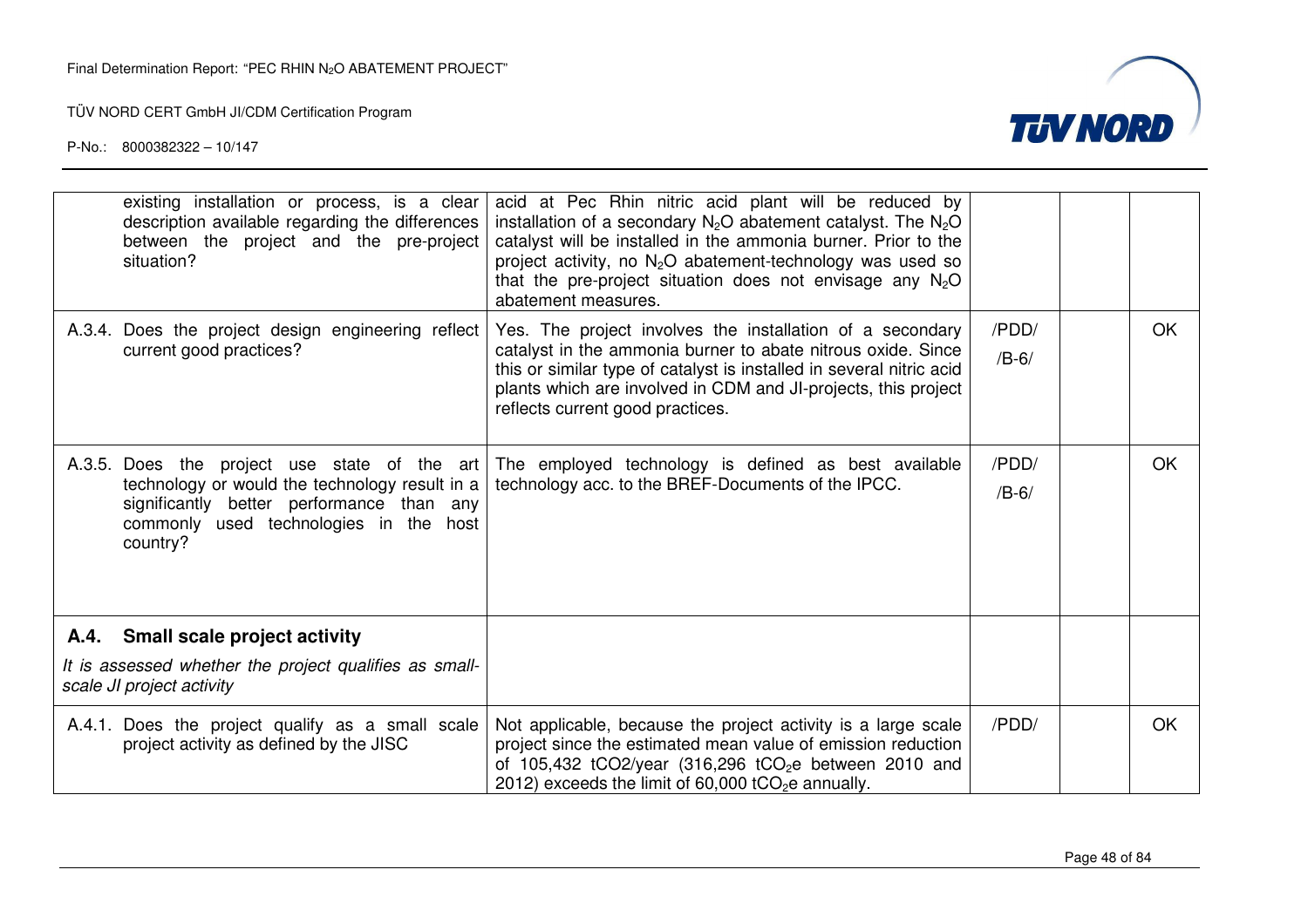

| A.4.2. Does the project apply one of the approved<br>small scale categories and any methodology<br>and tool referred therein? | See A.4.1.                                                                                                                                                                                                                                                                                                                                                                                                                                                                                 |                                                   |    |
|-------------------------------------------------------------------------------------------------------------------------------|--------------------------------------------------------------------------------------------------------------------------------------------------------------------------------------------------------------------------------------------------------------------------------------------------------------------------------------------------------------------------------------------------------------------------------------------------------------------------------------------|---------------------------------------------------|----|
| A.4.3. Is the small scale project activity not a<br>debundled component of a larger project<br>activity?                      | See A.4.1.                                                                                                                                                                                                                                                                                                                                                                                                                                                                                 |                                                   |    |
| <b>B.</b> Project Baseline, Additionality and<br><b>Monitoring Plan</b>                                                       |                                                                                                                                                                                                                                                                                                                                                                                                                                                                                            |                                                   |    |
| <b>Application of the Methodology</b><br><b>B.1.</b>                                                                          |                                                                                                                                                                                                                                                                                                                                                                                                                                                                                            |                                                   |    |
| B.1.1. What kind of methodology has been used?                                                                                | Name: Méthode pour les Projets Domestiques: Réduction<br>catalytique du N <sub>2</sub> O dans des usines d'acide nitrique (Projet<br>Domestique Methodology: Catalytic reduction of $N_2O$ at nitric<br>acid plants) from 2009-07.<br>Type:<br>CDM Approved Methodology – latest version<br>Ŀ.<br>CDM Approved Methodology – older version<br>II:<br>$\boxtimes$<br><b>National Methodology</b><br>III:<br>IV: Combination of Approved Methodologies<br>Project specific Methodology<br>V. | /PDD/<br>$/B-1/$<br>$/B-2/$<br>$/B-4/$<br>$/B-8/$ | OK |
| B.1.2. In case of methodology types I and II:                                                                                 | The proposed project activity applies the French Projet                                                                                                                                                                                                                                                                                                                                                                                                                                    | /PDD/                                             | OK |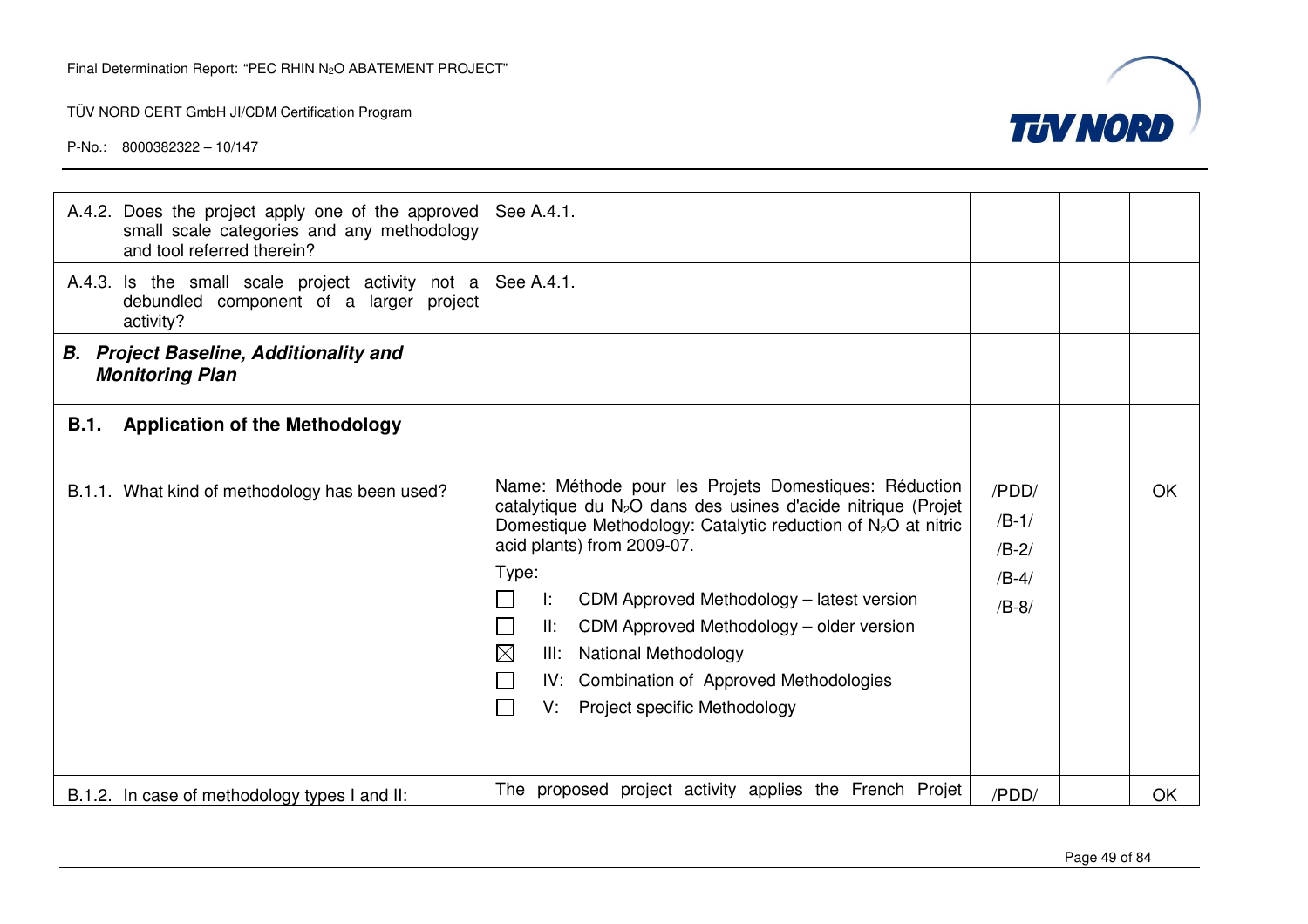

| Is the applied CDM methodology identical with<br>the version available on UNFCCC website or<br>-in case of a country or project-specific<br>methodology- is the methodology approved by<br>the Host Country?<br>In case of methodology types $III - V$ :<br>Annex 6 has to be filled     | Domestique Methodology: "Catalytic reduction of $N_2O$ at nitric<br>acid plants", which was approved and published by the<br>French Ministry of ecology and sustainable development in<br>2009-07. Since this is a JI Track 1 project and an official<br>methodology from the French DFP was used, Annex 6 must<br>not be filled.                                                                                                                                                                                                                                                                                                                        | $/B-8/$                                                               |                   |           |
|------------------------------------------------------------------------------------------------------------------------------------------------------------------------------------------------------------------------------------------------------------------------------------------|----------------------------------------------------------------------------------------------------------------------------------------------------------------------------------------------------------------------------------------------------------------------------------------------------------------------------------------------------------------------------------------------------------------------------------------------------------------------------------------------------------------------------------------------------------------------------------------------------------------------------------------------------------|-----------------------------------------------------------------------|-------------------|-----------|
| B.1.3. Are all applicability criteria in the methodology,<br>the applied tools or any other methodology<br>component referred to therein fulfilled?<br>B.1.4. Is the project in accordance to every other<br>stipulation or requirement mentioned in all<br>sections of the methodology? | Yes, the applicability criteria in the methodology, the applied<br>tools and other methodology components are in line with:<br>French guidelines for the implementation of JI-<br>Projects<br>Local decrees regarding the limiting of $N2O$ -emissions<br>$\bullet$<br>The methodology is applicable to project activities using<br>secondary and tertiary $N_2O$ abatement technology.<br>Yes, the project meets all stipulations of the methodology. In<br>this context it has to be mentioned, that there has been a<br>close contact between the project proponents and the DFP<br>regarding the development of the project specific<br>methodology. | /PDD/<br>$/B-2/$<br>$/B-5/$<br>$/B-8/$<br>/PDD/<br>$/B-1/$<br>$/B-2/$ | CL A <sub>5</sub> | OK.<br>OK |
| <b>Project Boundaries</b><br><b>B.2.</b><br>Project Boundaries are the limits and borders defining<br>the GHG emission reduction project<br>B.2.1. Are the project's spatial boundaries<br>(geographical) clearly defined?                                                               | The project boundary includes the nitric acid plant from the<br>inlets to the ammonia burner to the outlet of the stack. All<br>$NOx$ and $N2O$ abatement-devices and the AMS in the stack                                                                                                                                                                                                                                                                                                                                                                                                                                                               | /PDD/                                                                 |                   | OK.       |
|                                                                                                                                                                                                                                                                                          | are included. According to the methodology, only the<br>emissions of $N2O$ as tail gas emission have to be considered                                                                                                                                                                                                                                                                                                                                                                                                                                                                                                                                    |                                                                       |                   |           |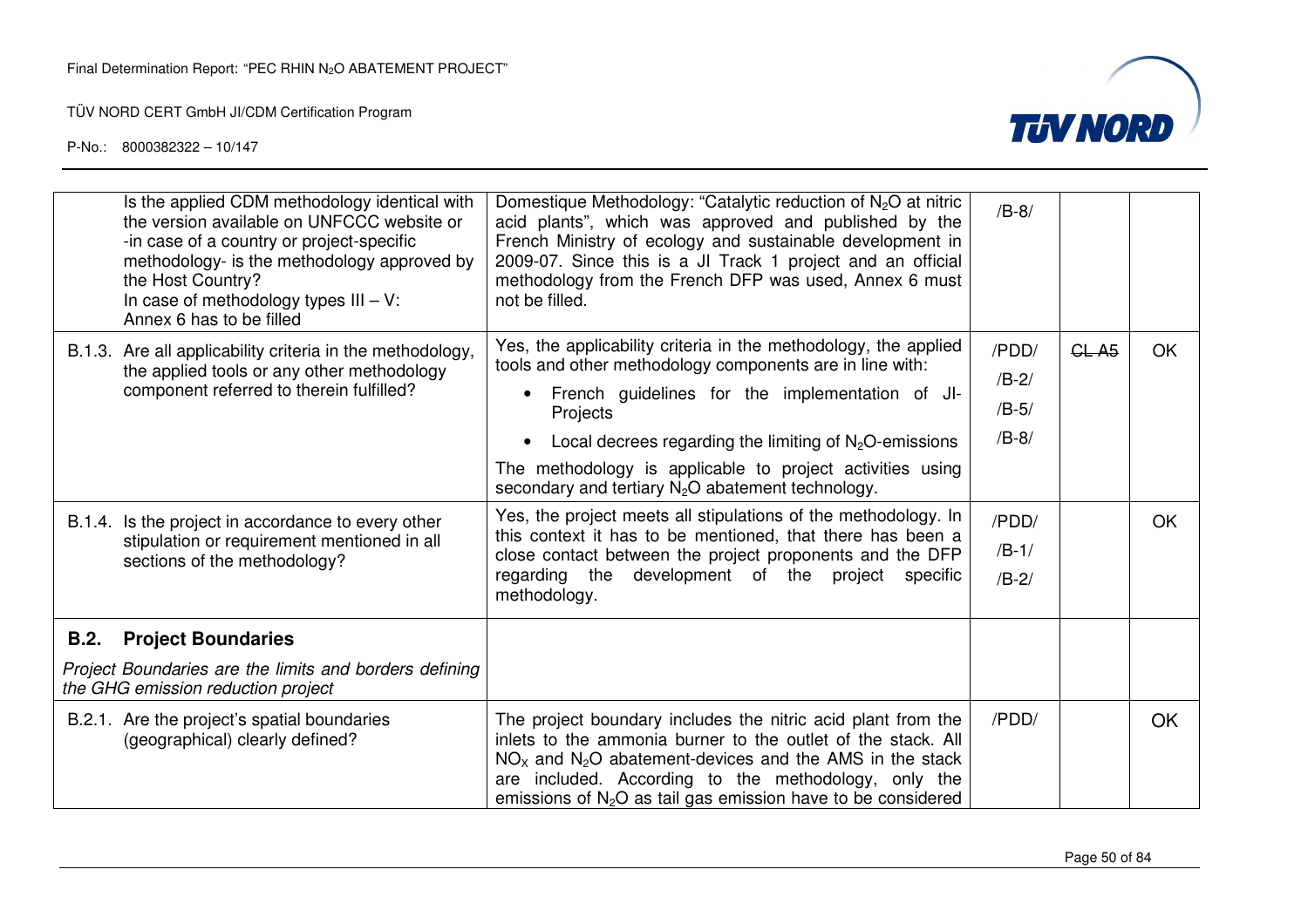

|                                                                                                                                                                                                                                                | in the project boundary.                                                                                                                                                                                            |       |           |
|------------------------------------------------------------------------------------------------------------------------------------------------------------------------------------------------------------------------------------------------|---------------------------------------------------------------------------------------------------------------------------------------------------------------------------------------------------------------------|-------|-----------|
|                                                                                                                                                                                                                                                | This is -according to the methodology- clearly described in<br>words and a visualisation of the physical project boundary as<br>well as a table defining all significant GHG gases has been<br>included in the PDD. |       |           |
| B.2.2. Are all sources and GHGs included in the                                                                                                                                                                                                | The methodology only considers $N_2O$ as the main emission                                                                                                                                                          | /PDD/ | <b>OK</b> |
| project boundary as required in the applied<br>methodology?                                                                                                                                                                                    | source in tail gas after the destruction facility. All other<br>gases/sources are not included in the project boundary.                                                                                             |       |           |
| B.2.3. In case the methodology allows to choose<br>whether a source and/or gas is to be included,<br>is the choice sufficiently explained and<br>justified?                                                                                    | See B.2.2                                                                                                                                                                                                           | /PDD/ | OK.       |
| B.3.<br><b>Baseline Identification</b>                                                                                                                                                                                                         |                                                                                                                                                                                                                     |       |           |
| The choice of the baseline scenario will be validated<br>with focus on whether the baseline is a likely scenario,<br>and whether the methodology to define the baseline<br>scenario has been followed in a complete and<br>transparent manner. |                                                                                                                                                                                                                     |       |           |
| B.3.1. What has been identified as the baseline                                                                                                                                                                                                | The baseline scenario includes the installation of a $N2O-$                                                                                                                                                         | /PDD/ | <b>OK</b> |
| scenario?                                                                                                                                                                                                                                      | abatement-technology (catalyst) to reduce the $N_2O$ -emissions<br>according to the legal requirements, which limits the $N_2O$ -                                                                                   | AP/   |           |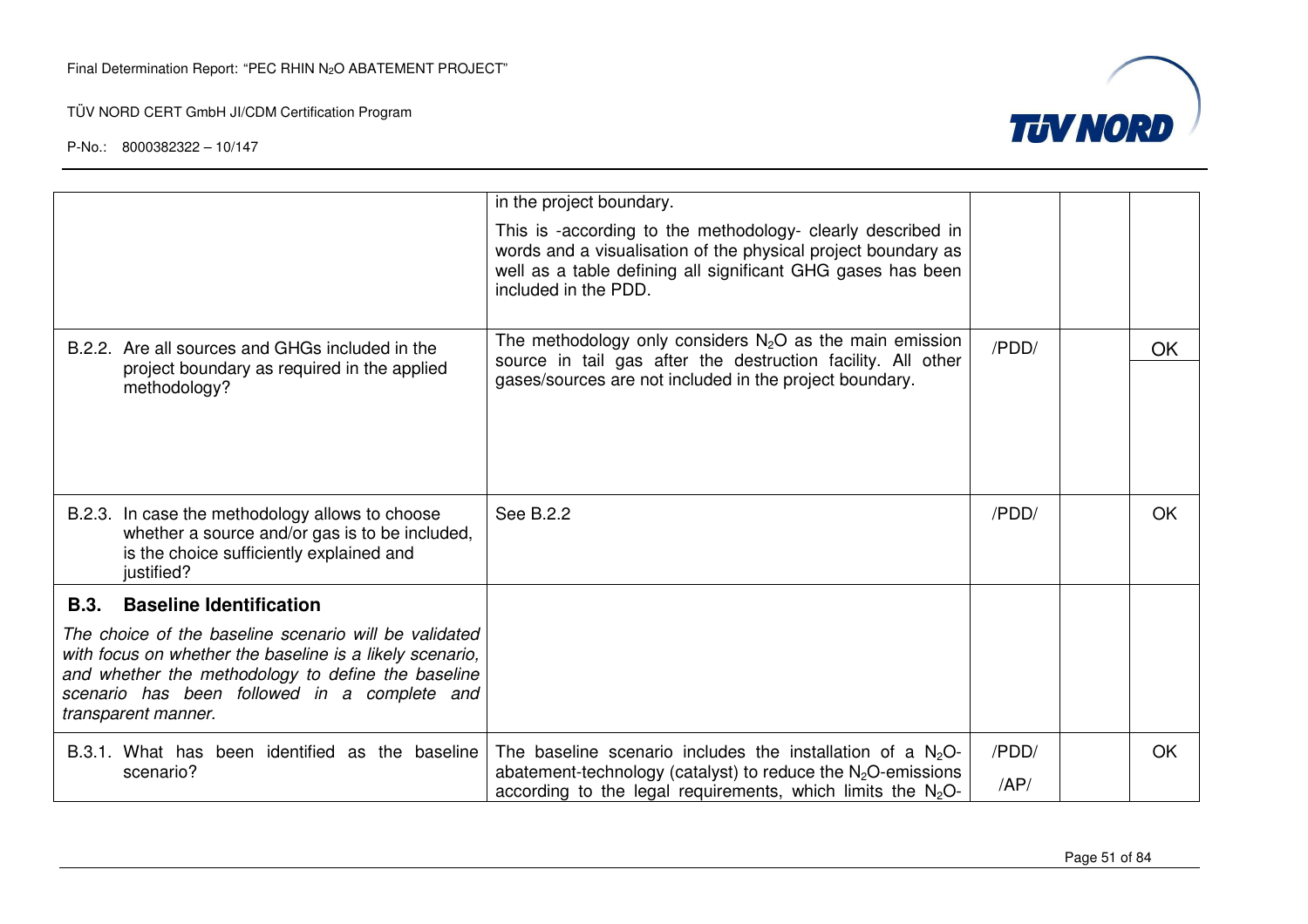

|                                                                                                                                                           | emissions to 3 kg $N_2O/t$ HNO <sub>3</sub> from 1 <sup>st</sup> January 2011 onward.                                                                                                                                                                                                                                                                                                                                                                                                                                                                                                                                                                                                                                                                                                                                                                                                                                                                     |       |     |
|-----------------------------------------------------------------------------------------------------------------------------------------------------------|-----------------------------------------------------------------------------------------------------------------------------------------------------------------------------------------------------------------------------------------------------------------------------------------------------------------------------------------------------------------------------------------------------------------------------------------------------------------------------------------------------------------------------------------------------------------------------------------------------------------------------------------------------------------------------------------------------------------------------------------------------------------------------------------------------------------------------------------------------------------------------------------------------------------------------------------------------------|-------|-----|
|                                                                                                                                                           | Considerably less (in comparison to the project activity) of<br>catalyst material would be needed to achieve compliance<br>with the local decree.                                                                                                                                                                                                                                                                                                                                                                                                                                                                                                                                                                                                                                                                                                                                                                                                         |       |     |
| B.3.2. What possible baseline scenarios have been<br>considered?                                                                                          | Following alternative to the project activity has been<br>identified:<br>Continuation of the Status Quo, where<br>$\bullet$<br>a. there is no $N_2O$ destruction technology<br>installed<br>b. an N <sub>2</sub> O abatement catalyst has already been<br>installed for a preliminary technical trial, but<br>the catalyst would either be removed at the<br>end of this trial campaign<br>c. only a sufficient amount of secondary catalyst<br>material is installed to ensure compliance with<br>any applicable legal N <sub>2</sub> O regulations<br>(Business as Usual).<br>Alternative uses of $N_2O$ , such as:<br>a. Recycling of N <sub>2</sub> O for feedstock<br>b. External use of $N_2O$<br>Installation of a Non-Selective Catalytic Reduction unit<br>(NSCR)<br>Implementation of a primary, secondary or tertiary<br>$N2O$ destruction technology in the absence of the<br>registration of the project activity as a Projet<br>Domestique. | /PDD/ | OK. |
| B.3.3. In case alternatives have to be considered, are<br>all scenarios supplemental to those provided in<br>the methodology reasonable in the context of | No additional scenarios have been considered.                                                                                                                                                                                                                                                                                                                                                                                                                                                                                                                                                                                                                                                                                                                                                                                                                                                                                                             | /PDD/ | OK  |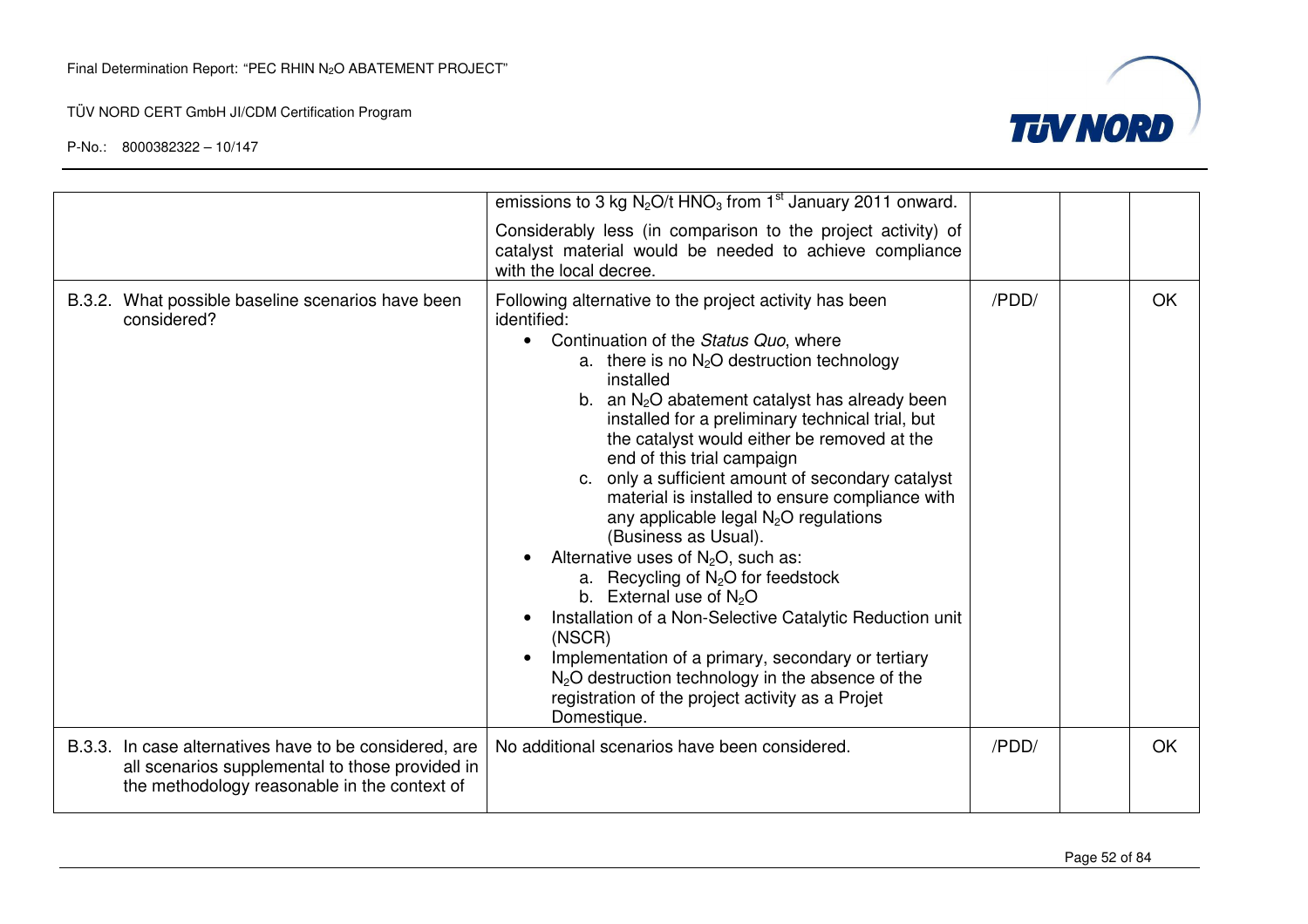

|                                                | the project activity?                                                                                               |                                                                                                                       |                |           |
|------------------------------------------------|---------------------------------------------------------------------------------------------------------------------|-----------------------------------------------------------------------------------------------------------------------|----------------|-----------|
|                                                | B.3.4. Has the baseline scenario been determined                                                                    | Yes, the baseline scenario was determined according to the                                                            | /PDD/          | <b>OK</b> |
|                                                | according to the methodology?                                                                                       | methodology. For further information see B.3.5.                                                                       | $/B-1/$        |           |
|                                                |                                                                                                                     |                                                                                                                       | $/B-2/$        |           |
|                                                | B.3.5. Is the list of alternatives complete?<br>Yes, the list of alternatives is identical with the<br>methodology. | /PDD/                                                                                                                 | <b>OK</b>      |           |
|                                                |                                                                                                                     | $/B-1/$                                                                                                               |                |           |
|                                                |                                                                                                                     |                                                                                                                       | $/B-2/$        |           |
|                                                | B.3.6. Has the baseline scenario been determined                                                                    | Yes, e.g. the baseline emissions have been calculated                                                                 | /PDD/          | OK.       |
|                                                | using conservative assumptions where<br>possible?                                                                   | applying the baseline values as presented in B.5.4 which are<br>much lower than the historical emission factor.       | /LAB08/        |           |
|                                                | B.3.7. Does the baseline scenario sufficiently take                                                                 | Yes, as explained above, all legal requirements have been                                                             | /PDD/          | <b>OK</b> |
|                                                | into account relevant national and/or sectoral                                                                      | taken into account, it was check by the determination team                                                            | $/B-1/$        |           |
|                                                | policies, macro-economic trends and political<br>aspirations?                                                       | that the benchmark value is lower than emission limits set by<br>local government.                                    | $/B-2/$<br>AP/ |           |
| B.3.8.                                         | Is the baseline scenario determination                                                                              | The baseline scenario determination is compatible with the                                                            | /PDD/          | <b>OK</b> |
| compatible with the available data and are all | available data and literature sources are clearly referenced.                                                       | $/B-1/$                                                                                                               |                |           |
|                                                | literature and sources clearly referenced?                                                                          | The PDD provides references to all relevant literature<br>sources (sources were submitted for determination, too) and |                |           |
|                                                |                                                                                                                     | data. Main source is the Méthode pour les Projets                                                                     |                |           |
|                                                |                                                                                                                     | Domestiques, issued and published by the DFP of France.                                                               |                |           |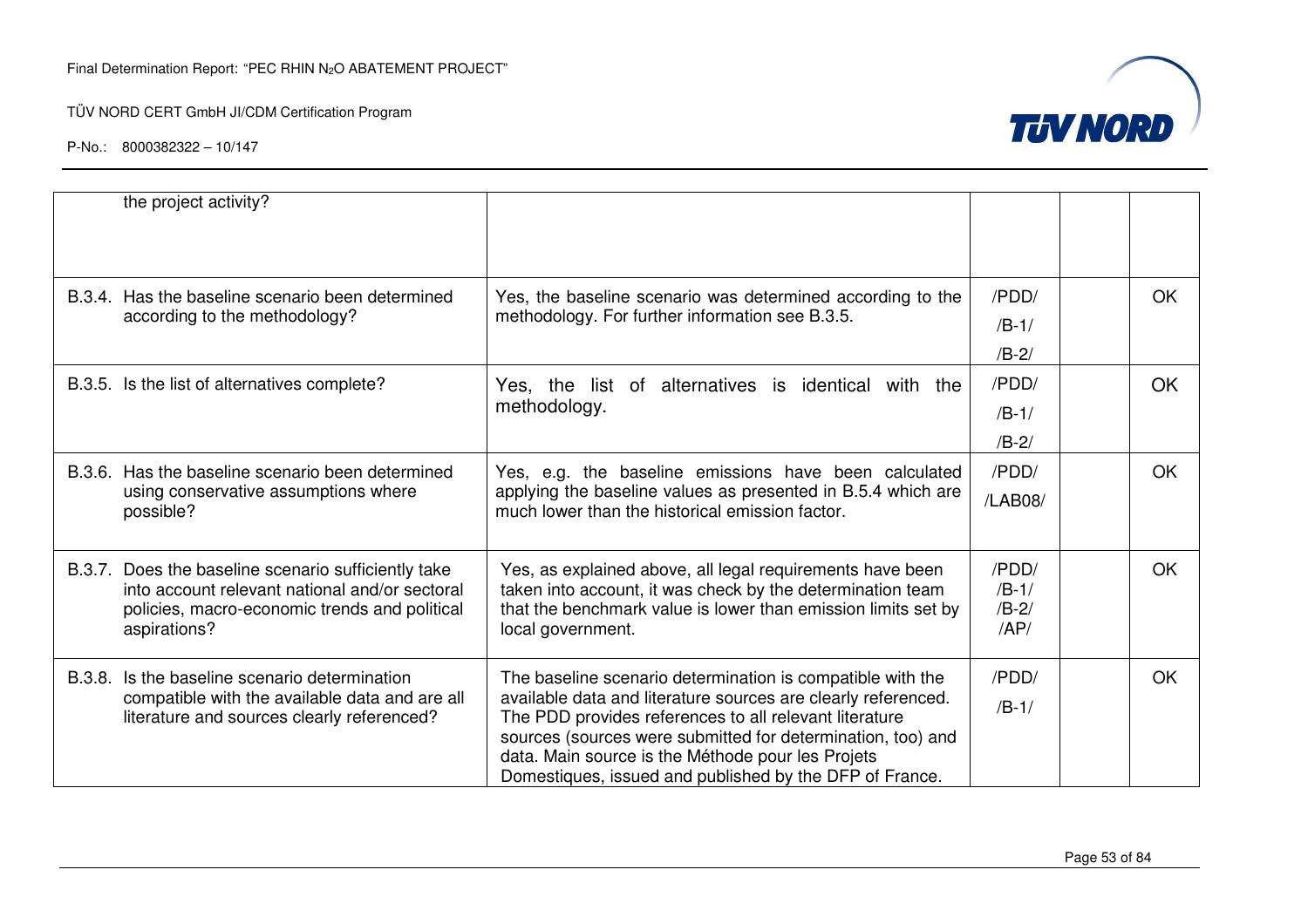

| <b>B.4.</b> Additionality Determination                                                                                             |                                                                                                                                                                                                                                                                                                                                                      |         |           |
|-------------------------------------------------------------------------------------------------------------------------------------|------------------------------------------------------------------------------------------------------------------------------------------------------------------------------------------------------------------------------------------------------------------------------------------------------------------------------------------------------|---------|-----------|
| The assessment of additionality will be validated with<br>focus on whether the project itself is not a likely<br>baseline scenario. |                                                                                                                                                                                                                                                                                                                                                      |         |           |
| <b>B.4.1. Methodology</b>                                                                                                           |                                                                                                                                                                                                                                                                                                                                                      |         |           |
| B.4.1.1. Did the additionality justification follows the                                                                            | The additionality has been assessed according to the                                                                                                                                                                                                                                                                                                 | /PDD/   | <b>OK</b> |
| requirements of the applied methodology<br>and/or methodological tools?                                                             | methodology, which includes a scheme for the assessment of<br>the reference scenario and additionality of the project activity.                                                                                                                                                                                                                      | $/B-1/$ |           |
|                                                                                                                                     | Under Step1, the complete list of alternative scenarios to the<br>project activity were identified.                                                                                                                                                                                                                                                  | $/B-2/$ |           |
|                                                                                                                                     | Step 2 includes a barrier analysis according to the<br>methodology. Investment, technological and barriers to<br>prevailing practice were assessed.                                                                                                                                                                                                  |         |           |
|                                                                                                                                     | In Step 3, an investment analysis was carried out                                                                                                                                                                                                                                                                                                    |         |           |
|                                                                                                                                     | If the Projet Domestique alleviates the identified barriers that<br>prevent the proposed project activity from occurring, then the<br>proposed project activity can be considered 'additional' to the<br>baseline scenario. The determination team assessed that the<br>project is "additional" according to the requirements of the<br>methodology. |         |           |
| B.4.2. Consideration of JI before project                                                                                           |                                                                                                                                                                                                                                                                                                                                                      |         |           |
| B.4.2.1. Is the project starting date reported in<br>accordance with the glossary of JI terms?                                      | Since a country specific methodology has been applied, the<br>accordance with the JI glossary of terms is not necessary.<br>The starting date of the project is expected to be the                                                                                                                                                                   | /PDD/   | <b>OK</b> |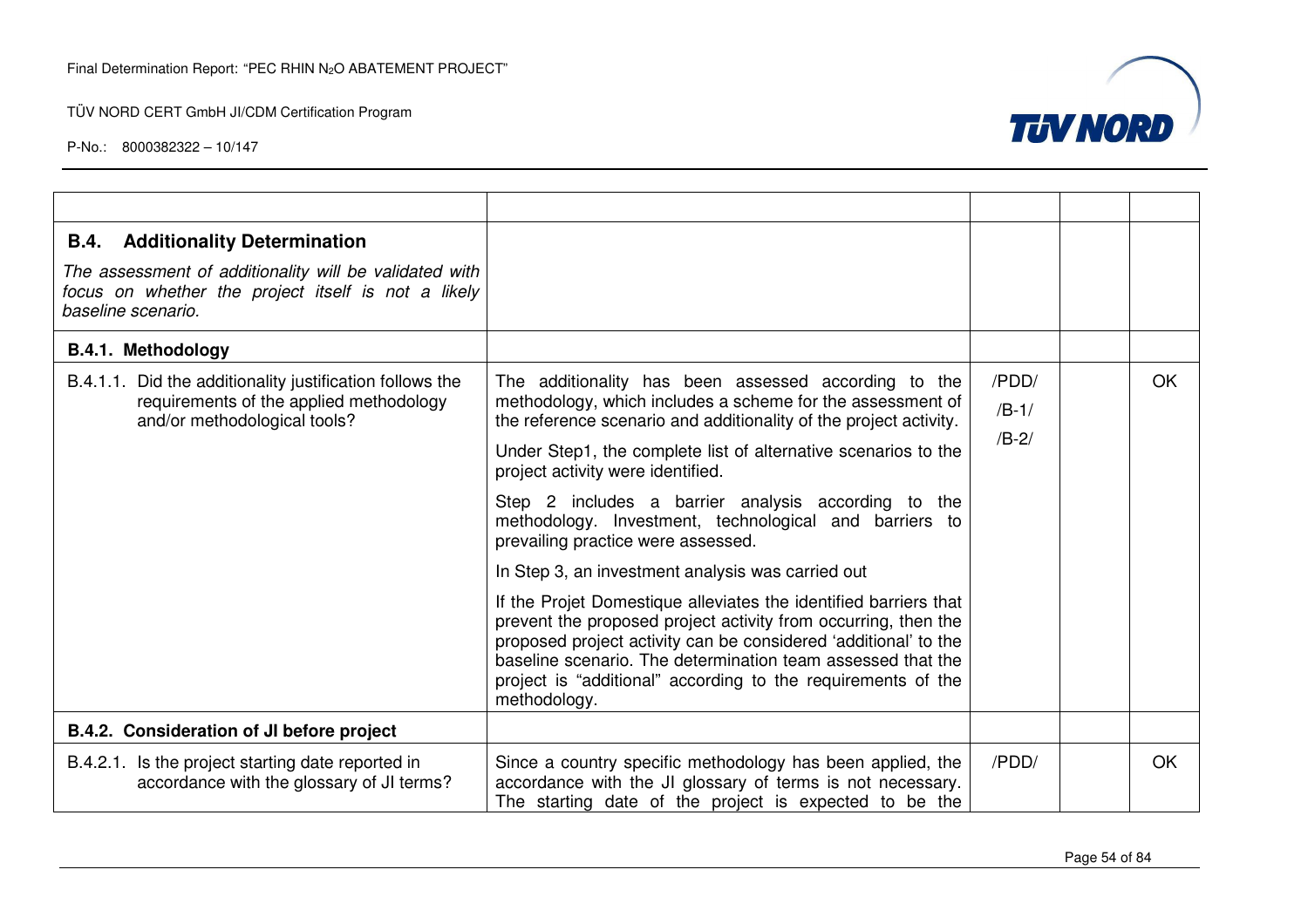

|                                                                                                                                                                          | 15/06/2010 (or the date when the plant restarts production<br>with the catalyst installed, following the planned May<br>shutdown).                                                                                                                                                                                                            |                  |           |
|--------------------------------------------------------------------------------------------------------------------------------------------------------------------------|-----------------------------------------------------------------------------------------------------------------------------------------------------------------------------------------------------------------------------------------------------------------------------------------------------------------------------------------------|------------------|-----------|
| B.4.2.2. In case the project start date is before<br>commencing of determination, was the<br>incentive from JI seriously considered and<br>are details given in the PDD? | The starting date of the project is expected to be the<br>15/06/2010, which is later than the determination date. A<br>prove of considering of JI before this date is not necessary.                                                                                                                                                          | /PDD/            | <b>OK</b> |
| B.4.2.3. How and when was the decision to proceed<br>with the project?                                                                                                   | N/A                                                                                                                                                                                                                                                                                                                                           |                  |           |
| B.4.2.4. Is the project start date consistent with the<br>available evidences?                                                                                           | Since the project start is estimated in August 2010, this date<br>could not be evidenced at this time, but the PP provided<br>evidences regarding the scheduled work of next months to<br>shut down and restart the plant. The PP provided a<br>confirmation of abatement catalyst supplier to deliver the<br>catalyst before shut down date. | /PDD/<br>/EMAIL/ | OK        |
| B.4.2.5. Was the decision to proceed with the project<br>taken by a person entity which has the<br>authority to do so?                                                   | N/A                                                                                                                                                                                                                                                                                                                                           |                  |           |
| B.4.2.6. How was the JI involved in the decision                                                                                                                         | It is obviously, that the only incentive to carry out the project                                                                                                                                                                                                                                                                             | /PDD/            |           |
| making process?                                                                                                                                                          | activity is the income generated by the ERUs claimed. JI is<br>the prerequisite to implement the project and the main driver<br>in the decision making process.                                                                                                                                                                               | /COST/           |           |
| B.4.2.7. Can the JI involvement in the decision be<br>assessed as serious?                                                                                               | Yes, see above                                                                                                                                                                                                                                                                                                                                |                  |           |
| B.4.3. Identification of alternatives Step 1<br>(in case of SSC projects pl. skip steps 1 and 2)                                                                         |                                                                                                                                                                                                                                                                                                                                               |                  |           |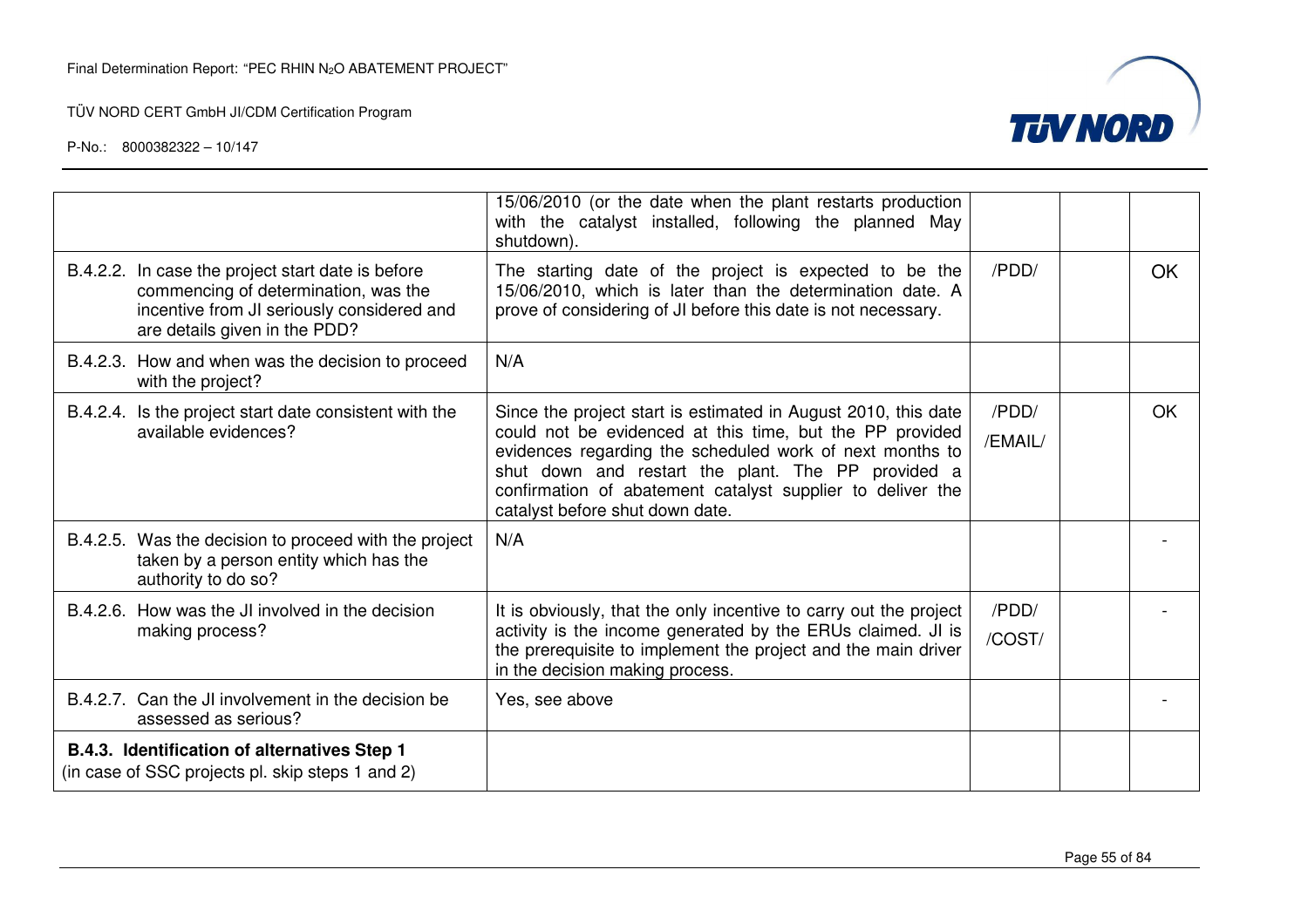P-No.: 8000382322 – 10/147



| B.4.3.1. Have all realistic alternatives been identified<br>to the project?                                                                                                                                           | Yes, the Step 1 includes all realistic scenarios mentioned in<br>the methodology:<br>Continuation of the Status Quo, where<br>a. only a sufficient amount of secondary catalyst<br>material is installed to ensure compliance with<br>any applicable legal $N_2O$ regulations<br>(Business as Usual).                                                                | /PDD/           |                    | OK |
|-----------------------------------------------------------------------------------------------------------------------------------------------------------------------------------------------------------------------|----------------------------------------------------------------------------------------------------------------------------------------------------------------------------------------------------------------------------------------------------------------------------------------------------------------------------------------------------------------------|-----------------|--------------------|----|
|                                                                                                                                                                                                                       | Implementation of the abatement technology in the<br>absence of the registration of the project activity as a<br>Projet Domestique.                                                                                                                                                                                                                                  |                 |                    |    |
| B.4.3.2. Contains the list of alternatives at least the<br>status-quo situation and the project not<br>undertaken as a JI project?                                                                                    | Yes the list of alternatives includes the status-quo situation<br>and the implementation of the abatement technology in the<br>absence of the registration of the project activity as a Projet<br>Domestique.                                                                                                                                                        | /PDD/           |                    | OK |
| B.4.3.3. Do all identified alternatives comply with<br>applicable regulation?                                                                                                                                         | Yes, the alternatives are complying with the legal obligations,<br>which limit the $N_2O$ -emissions of the plant.                                                                                                                                                                                                                                                   | /PDD/           |                    | OK |
| B.4.4. Investment analysis Step 2                                                                                                                                                                                     |                                                                                                                                                                                                                                                                                                                                                                      |                 |                    |    |
| In case the investment analysis as per step 2 is<br>chosen to justify the additionality Annex 2 "Assessment<br>of Financial Parameters" has to be used to provide<br>additional details of the calculation parameters |                                                                                                                                                                                                                                                                                                                                                                      |                 |                    |    |
| B.4.4.1. Is an appropriate analysis method chosen for<br>the project (simple cost analysis, investment<br>comparison analysis or benchmark<br>analysis)?                                                              | It was clarified in the PDD that no significant financial or<br>economic benefits other than JI related income can be<br>generated by any of the possible $N_2O$ destruction<br>technologies. According to the methodology, the investment<br>requirements, caused by the implementation of the project<br>activity, should be depicted in an investment cost sheet. | /PDD/<br>/COST/ | <b>GAR</b><br>$B+$ | OK |

Page 56 of 84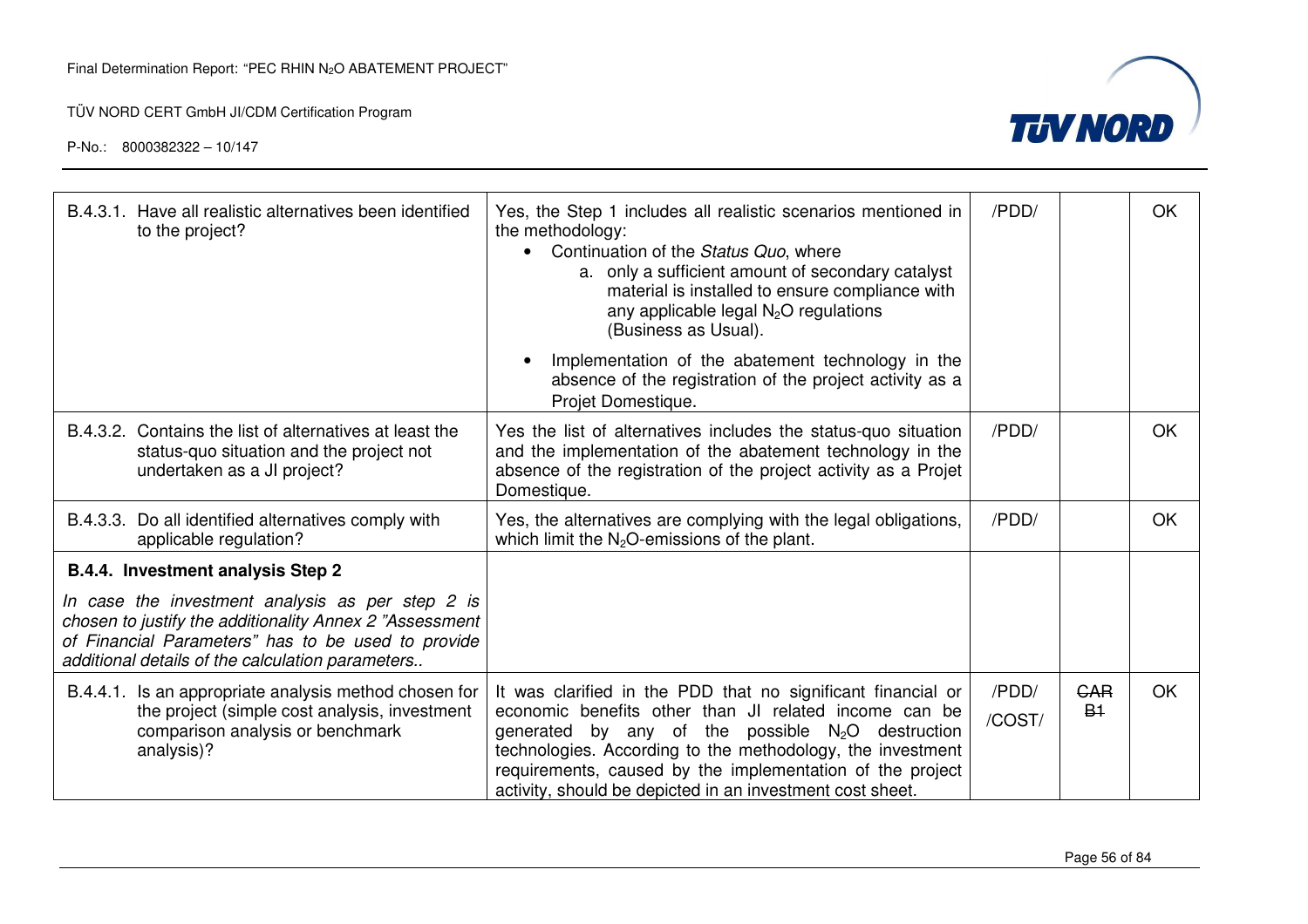

|                                                                                                                                                              |                                                                                                                                                                                                                                                                                                       | Since this financial calculation sheet was not available at the<br>site visit, a corresponding CL B1 was raised. |           |                              |           |
|--------------------------------------------------------------------------------------------------------------------------------------------------------------|-------------------------------------------------------------------------------------------------------------------------------------------------------------------------------------------------------------------------------------------------------------------------------------------------------|------------------------------------------------------------------------------------------------------------------|-----------|------------------------------|-----------|
|                                                                                                                                                              | B.4.4.2. Is a clear, viewable and unprotected Excel<br>spreadsheet available for the investment<br>calculation?                                                                                                                                                                                       | No, see B.4.4.1.                                                                                                 |           | GAR<br><b>B<sub>1</sub></b>  | <b>OK</b> |
|                                                                                                                                                              | B.4.4.3. Does the period chosen for the investment<br>analysis reflect the technical lifetime of the<br>project activity or in case a shorter period is<br>chosen, is the fair value of the project<br>activity's assets at the end of the investment<br>analysis period (as a cash inflow) included? | No, see B.4.4.1.                                                                                                 |           | <b>GAR</b><br>B <sub>1</sub> | <b>OK</b> |
| B.4.4.4. Is the fair value calculated in accordance<br>with local accounting regulations (where<br>calculated.<br>available) or international best practice? | According to the methodology, a fair value should not be                                                                                                                                                                                                                                              | /PDD/                                                                                                            |           | OK                           |           |
|                                                                                                                                                              |                                                                                                                                                                                                                                                                                                       | $/A-1/$                                                                                                          |           |                              |           |
|                                                                                                                                                              |                                                                                                                                                                                                                                                                                                       |                                                                                                                  | $/A - 2/$ |                              |           |
|                                                                                                                                                              | B.4.4.5. Is the book value as well as the expectation                                                                                                                                                                                                                                                 | According to the methodology, a book value should not be<br>calculated.                                          | /PDD/     |                              | OK        |
|                                                                                                                                                              | of the potential profit or loss included in the<br>fair value calculation?                                                                                                                                                                                                                            |                                                                                                                  | $/A-1/$   |                              |           |
|                                                                                                                                                              |                                                                                                                                                                                                                                                                                                       |                                                                                                                  | $/A-2/$   |                              |           |
|                                                                                                                                                              | B.4.4.6. Are depreciation and other non-cash related                                                                                                                                                                                                                                                  | According to the methodology, a specific depreciation should                                                     | /PDD/     |                              | OK        |
|                                                                                                                                                              | items added back to net profits for the<br>purpose to calculate the financial indicator?                                                                                                                                                                                                              | not be calculated.                                                                                               | $/A-1/$   |                              |           |
|                                                                                                                                                              |                                                                                                                                                                                                                                                                                                       |                                                                                                                  | $/A - 2/$ |                              |           |
| B.4.4.7.                                                                                                                                                     | Is taxation excluded in the investment<br>analysis or is the benchmark intended for<br>post tax comparisons?                                                                                                                                                                                          | see B.4.4.1.                                                                                                     |           |                              |           |
|                                                                                                                                                              | B.4.4.8. Were the input values used in the investment   No, see B.4.4.1.                                                                                                                                                                                                                              |                                                                                                                  |           |                              |           |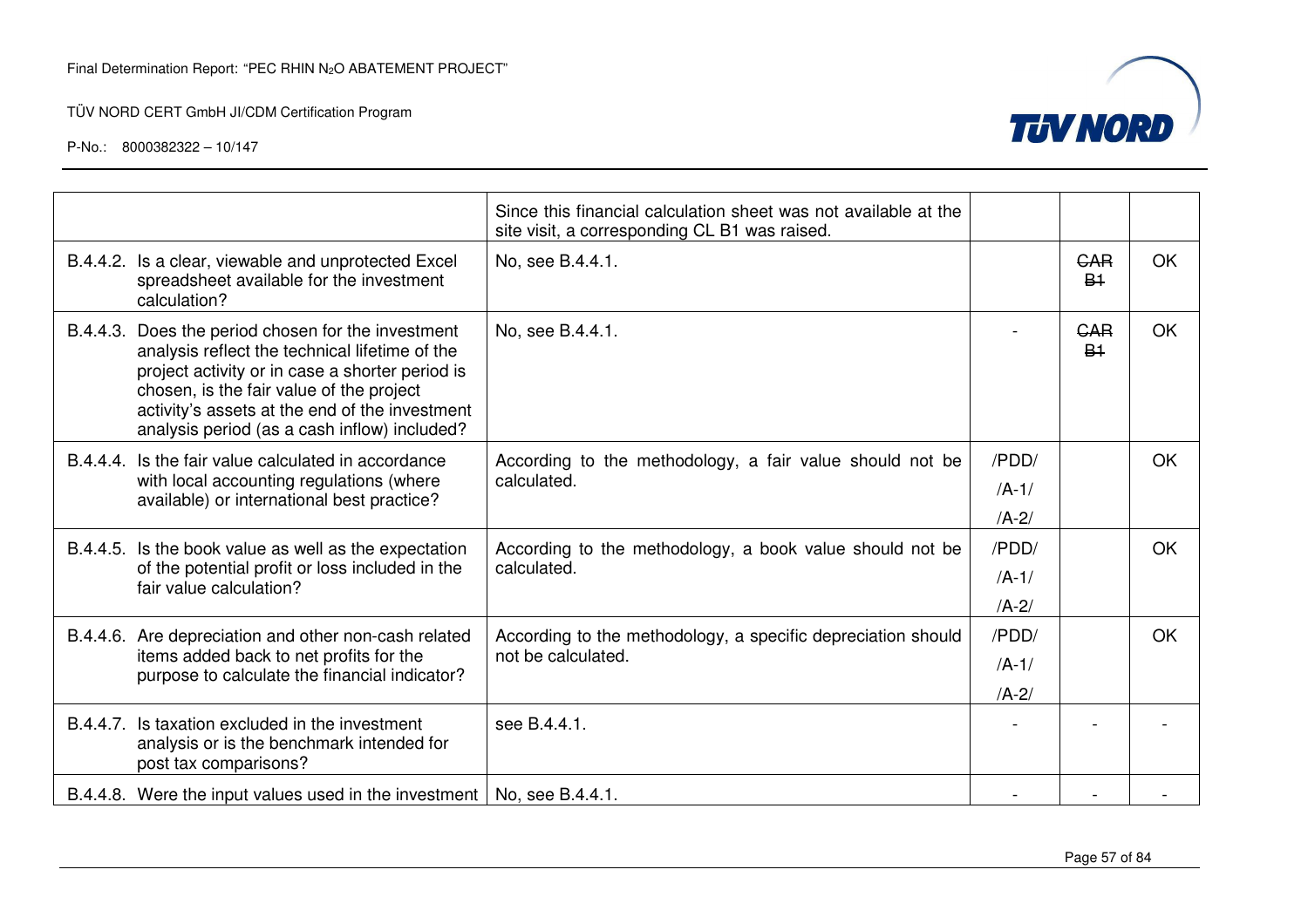

| analysis valid and applicable at the time of<br>the investment decision?                                                                                                                                                                            |                                                                             |  |  |
|-----------------------------------------------------------------------------------------------------------------------------------------------------------------------------------------------------------------------------------------------------|-----------------------------------------------------------------------------|--|--|
| <b>Investment comparison</b>                                                                                                                                                                                                                        |                                                                             |  |  |
| B.4.4.9. In case of project IRR: Are the costs of<br>financing expenditures (loan repayments and<br>interests) excluded from the calculation of<br>project IRR?                                                                                     | N/A: No project<br>IRR<br>(benchmark)<br>is given in<br>the<br>methodology. |  |  |
| B.4.4.10. In case of equity IRR: Is the part of the<br>investment costs, which is financed by equity<br>considered as net cash outflow and is the<br>part financed by debt excluded in net cash<br>outflow?                                         | N/A: No equity IRR (benchmark) is given in the methodology.                 |  |  |
| B.4.4.11. Is the type of benchmark chosen appropriate<br>for the type of IRR calculated (e.g. local<br>commercial lending rates or weighted<br>average costs of capital for project IRR;<br>required/expected returns on equity for<br>equity IRR)? | N/A, see above                                                              |  |  |
| B.4.4.12. Is the benchmark value suitable for the<br>project activity?                                                                                                                                                                              | N/A, see above                                                              |  |  |
| B.4.4.13. Is it ensured that the project cannot be<br>developed by other developers than the PP?                                                                                                                                                    | N/A, see above                                                              |  |  |
| B.4.4.14. Was the benchmark consistently used in the<br>past for similar projects with similar risks?                                                                                                                                               | N/A, see above.                                                             |  |  |
| B.4.4.15. Was sensitivity analysis appropriately done<br>by the project participants?                                                                                                                                                               | N/A, see above                                                              |  |  |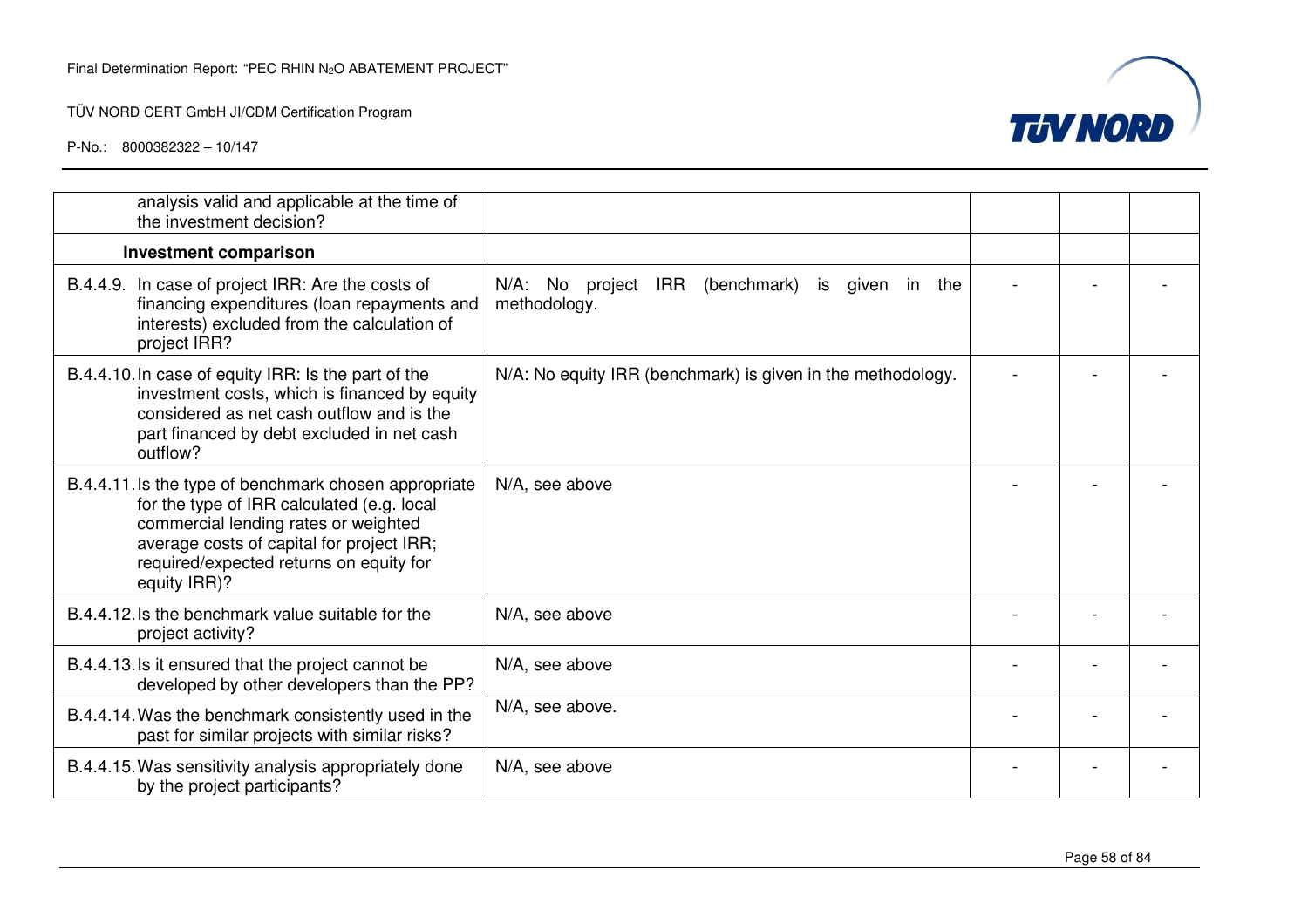

| B.4.5. Barrier analysis Step 3 or SSC additionality<br>assessment         |                                                                                                                                                                                                       |  |  |
|---------------------------------------------------------------------------|-------------------------------------------------------------------------------------------------------------------------------------------------------------------------------------------------------|--|--|
| B.4.5.1. Are there any barriers given whose issues                        | The identified barriers are:                                                                                                                                                                          |  |  |
| have a clear and definable impact on the<br>profitability of the project? | Investment barriers;<br>$\bullet$                                                                                                                                                                     |  |  |
|                                                                           | Technological barriers, including :                                                                                                                                                                   |  |  |
|                                                                           | Technical and operational risks of the alternative<br>scenarios;                                                                                                                                      |  |  |
|                                                                           | Technical efficiency of the alternatives (i.e. destruction<br>of $N_2O$ , abatement efficiency);                                                                                                      |  |  |
|                                                                           | Lack of qualified personnel;<br>$\blacksquare$                                                                                                                                                        |  |  |
|                                                                           | implementing<br>Lack of<br>infrastructure<br>for<br>the<br>technology;                                                                                                                                |  |  |
|                                                                           | Common practice barriers, including :                                                                                                                                                                 |  |  |
|                                                                           | Technology with which project developers are not<br>familiar;                                                                                                                                         |  |  |
|                                                                           | -There is no other similar project in operation in the<br>relevant geographical area                                                                                                                  |  |  |
| B.4.5.2. How is it justified and evidenced that the                       | The PP explained and proved that:                                                                                                                                                                     |  |  |
| barriers given in the PDD are real?                                       | None of the $N_2O$ destruction technology options (including<br>NSCR) are expected to generate any significant financial<br>or economic benefits other than JI related income<br>(Financial barriers) |  |  |
|                                                                           | It is therefore unlikely that any plant operator would install<br>such technologies on a voluntary basis without the                                                                                  |  |  |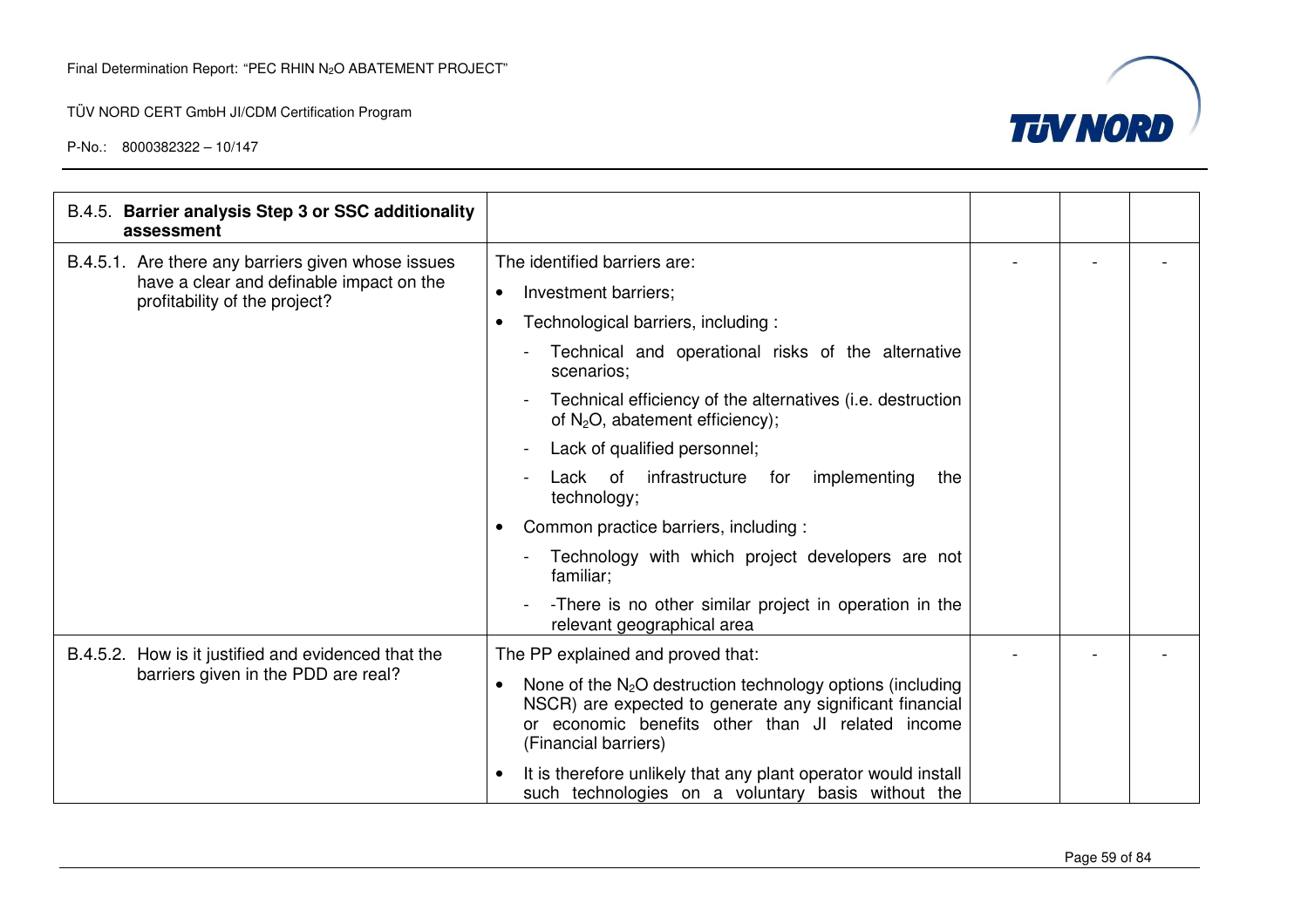

|                                                                                                                              | incentive of any regulatory requirements (emissions caps)<br>or financial benefits (such as revenues from the sale of<br>ERUs).                                                                                                                                                                                                  |                  |         |           |
|------------------------------------------------------------------------------------------------------------------------------|----------------------------------------------------------------------------------------------------------------------------------------------------------------------------------------------------------------------------------------------------------------------------------------------------------------------------------|------------------|---------|-----------|
|                                                                                                                              | In the case where plants are subject to $N_2O$ regulations<br>and the installation of some catalyst is therefore<br>unavoidable, these plant operators would only be willing<br>to incur costs associated with the operation of such<br>technology in order to comply with these regulations.                                    |                  |         |           |
|                                                                                                                              | A deep evaluation is made in annex A4: assessment of<br>barrier analysis.                                                                                                                                                                                                                                                        |                  |         |           |
| B.4.5.3. How is it justified that one or a set of real<br>barriers prevent(s) the implementation of the<br>project activity? | See above                                                                                                                                                                                                                                                                                                                        |                  |         |           |
| B.4.6. Common practice analysis Step 4<br>(in case of SSC projects skip this step)                                           |                                                                                                                                                                                                                                                                                                                                  |                  |         |           |
| B.4.6.1. Is the defined region for the common<br>practice analysis appropriate for the<br>technology/industry type?          | The shareholder GPN starts three similar projects in France,<br>reducing the $N_2O$ -emission with secondary abatement<br>catalysts in 2009/2010. The chosen technology has been<br>implemented in several other project activities (i.e. Spain,<br>Germany and Sweden) which are comparable/similar to the<br>Pec Rhin project. | /PDD/<br>/BENCH/ | $GL-B3$ | OK        |
|                                                                                                                              | This project type is already diffused in the region resp.<br>industrial sector (fertilizer industry) but always related to JI-<br>projects. The EFMA published a folder regarding the<br>implementation of benchmarks in near future related to JI<br>projects and future inclusion of $N_2O$ in the ETS.                        |                  |         |           |
| B.4.6.2. To what extent similar projects have been                                                                           | There are at least three similar projects related to JI-activities                                                                                                                                                                                                                                                               |                  |         | <b>OK</b> |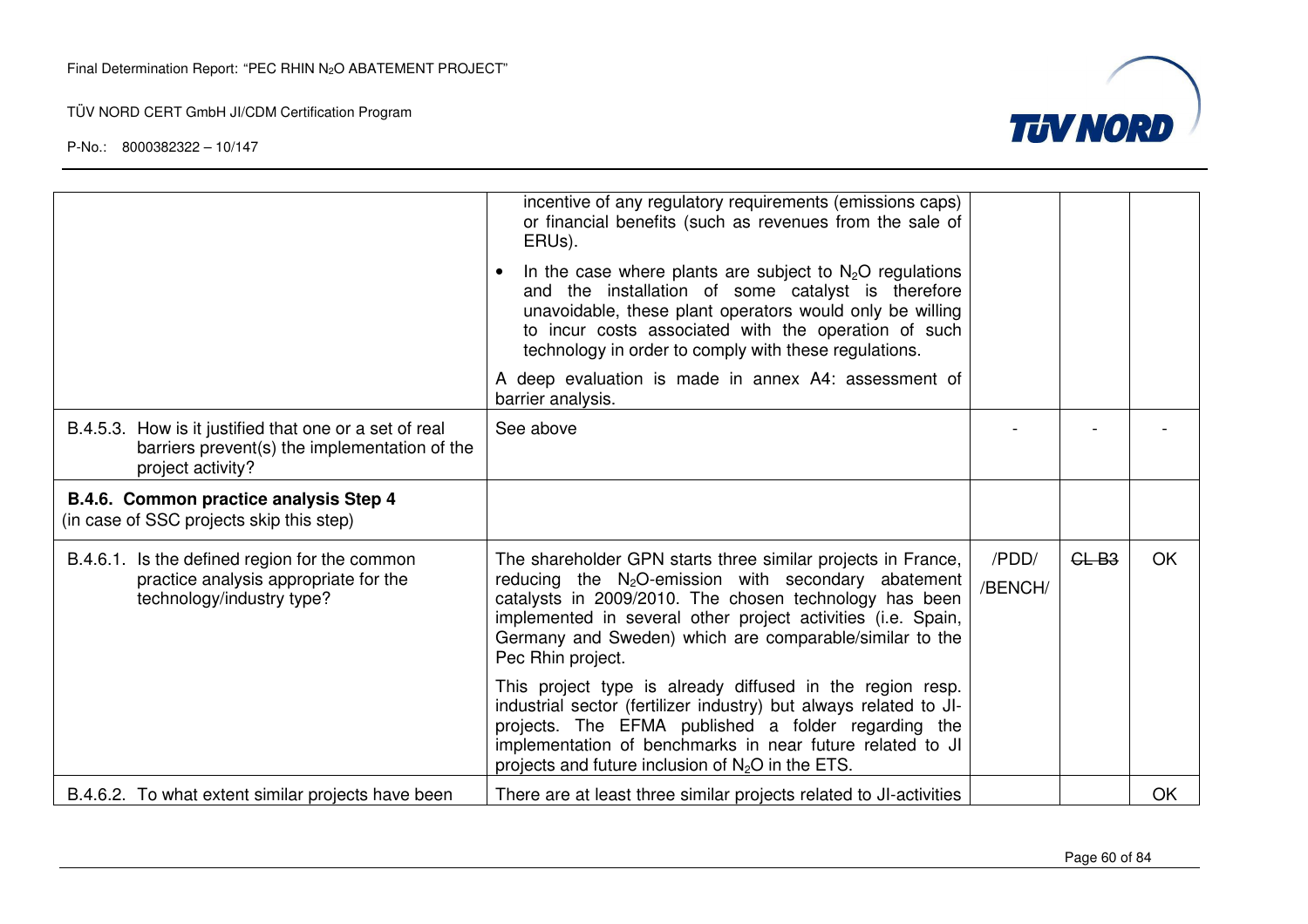

| undertaken in the relevant region?                                                                                                                                                                                                                                                                                                         | France.<br>projects<br>All<br>in<br>the<br>of<br>in.<br>are<br>phase<br>determination/registration or in preparation of first verification.                                                                 |                    |         |    |
|--------------------------------------------------------------------------------------------------------------------------------------------------------------------------------------------------------------------------------------------------------------------------------------------------------------------------------------------|-------------------------------------------------------------------------------------------------------------------------------------------------------------------------------------------------------------|--------------------|---------|----|
| B.4.6.3. In case similar projects are identified, are<br>there any key differences between the<br>proposed project and existing or ongoing<br>projects and what kind of differences are<br>observed?                                                                                                                                       | No, all projects are in the same scope and using the same<br>technology for N <sub>2</sub> O-abatement resp. emission reduction. All<br>projects are referring to the same Projet Domestique<br>Methodology | /PDD/<br>$/B-1/$   |         | OK |
| <b>Calculation of GHG Emission</b><br><b>B.5.</b><br><b>Reductions</b>                                                                                                                                                                                                                                                                     |                                                                                                                                                                                                             |                    |         |    |
| It is assessed whether the calculations of project<br>emissions, baseline emissions, leakage emissions are<br>stated according to the methodology and whether the<br>argumentation for the choice of default factors and<br>values - where applicable - is justified. Furthermore<br>calculation of emission reductions shall be assessed. |                                                                                                                                                                                                             |                    |         |    |
| B.5.1. Are the emission reductions real, measurable<br>and give long-term benefits related to the<br>mitigation of climate change?                                                                                                                                                                                                         | The emission reductions are real, measurable and give long-<br>term benefits related to the mitigation of climate change.                                                                                   | /PDD/<br>$/B-1/$   |         | OK |
| B.5.2. Are the equations applied correctly according<br>to the applied approved methodology?                                                                                                                                                                                                                                               | Yes, the equations applied for calculation are correctly<br>applied according to the approved methodology.                                                                                                  | /PDD/I<br>$/B-1/$  | $CL-B2$ | OK |
|                                                                                                                                                                                                                                                                                                                                            | The formulae to calculate the project and baseline emissions<br>are presented in the section B.6.1. of the PDD in a clear and<br>transparent manner according to the methodology.                           | $/B-2/$<br>$/B-3/$ |         |    |
|                                                                                                                                                                                                                                                                                                                                            | The calculation of estimated emission reductions has been<br>carried out in the section B.6.2. of the PDD. The calculations<br>as presented in this section strictly follow the algorithm of the            |                    |         |    |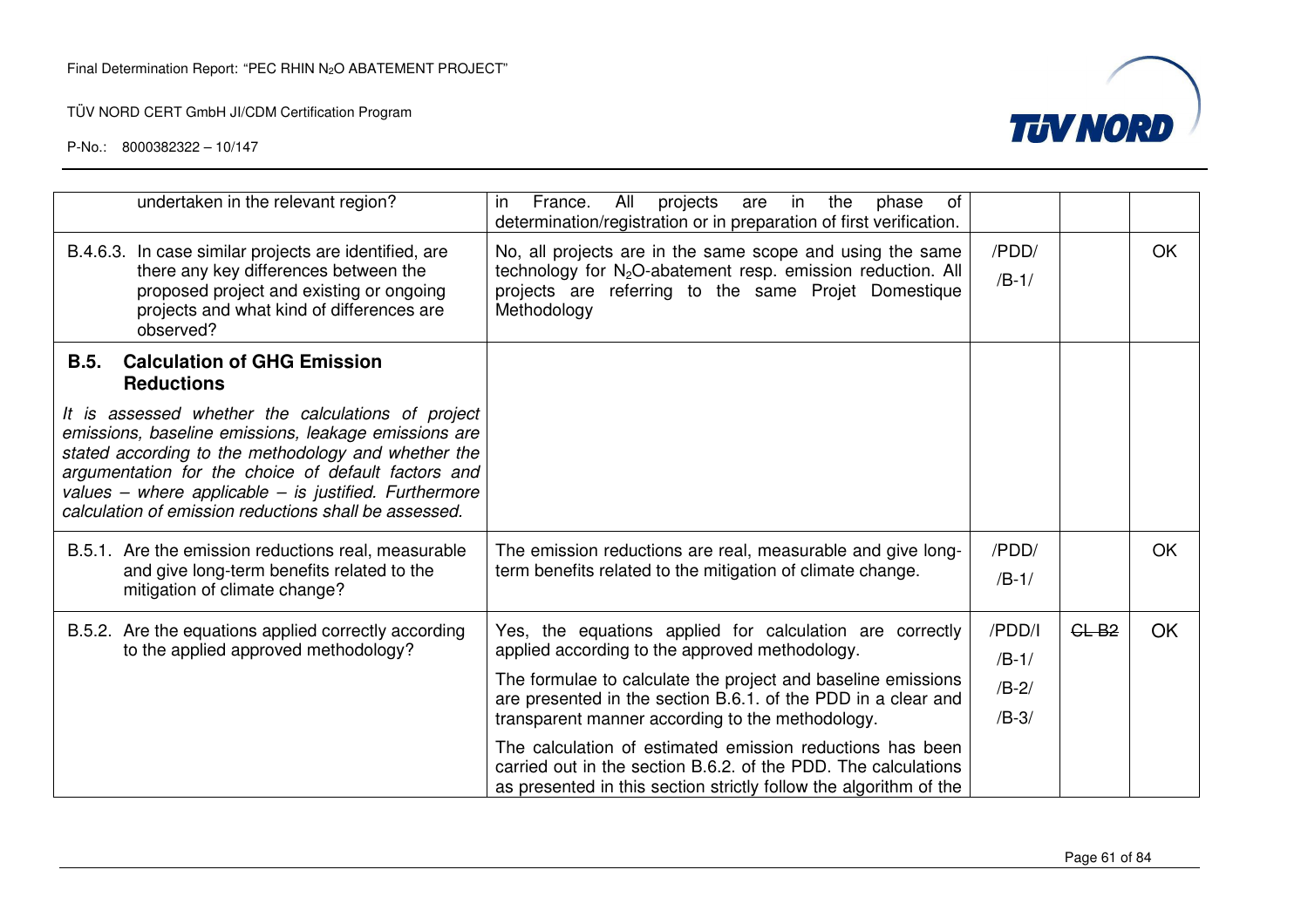



|                                                                                                                                                                                                                                          | monitoring plan.<br>The considering of leakage is discussed in the methodology.<br>In accordance with the methodology, no leakage calculation<br>is required, because the technology used is a secondary<br>catalyst.<br>A clarification (CL B2) was requested since the historical<br>emission factor should be calculated using $N_2O$ emissions<br>and production data from 2008 and not using the empirical                                                                                                                                                                                                                      |                                               |    |  |
|------------------------------------------------------------------------------------------------------------------------------------------------------------------------------------------------------------------------------------------|--------------------------------------------------------------------------------------------------------------------------------------------------------------------------------------------------------------------------------------------------------------------------------------------------------------------------------------------------------------------------------------------------------------------------------------------------------------------------------------------------------------------------------------------------------------------------------------------------------------------------------------|-----------------------------------------------|----|--|
| B.5.3. In case the methodology allows for different<br>methodological choices, are the equations<br>applied properly justified and have they been<br>used reflecting the other methodological<br>choices (i.e. baseline identification)? | correlation factor of 160 ppmv stated in the IPPC BAT Ref<br>document of 2006.<br>The project specific methodology has been developed for the<br>considered project activity. The methodology provides a clear<br>procedure for calculation of the emission reductions. There<br>are no provisions for choices between<br>different<br>methodological approaches.                                                                                                                                                                                                                                                                    | /PDD/<br>$/B-1/$<br>$/B-2/$<br>$/B-3/$        | OK |  |
| B.5.4. Have conservative assumptions been used<br>when calculating the project emissions?                                                                                                                                                | Yes. The baseline methodology takes into account a decree<br>of the MEEDDAT, setting the benchmark Emission Factors<br>$(EFBM)$ for the calculation of the reduction of N <sub>2</sub> O-Emission in<br>future years.<br>These values/years are:<br>2010 2011 2012<br>2.5<br>2.5<br>1.85<br>kg N <sub>2</sub> O/t HNO <sub>3</sub> (100%)<br>In addition to that, a plant-specific arrêté préféctoral from 13 <sup>th</sup><br>August 2008, introduced by the local prefecture (Directions<br>des Collectivités Locales et de l'Environnement, Bureau des<br>Installations Classées), which limits N <sub>2</sub> O emissions at the | /PDD/<br>$/B-1/$<br>$/B-2/$<br>$/B-4/$<br>AP/ | OK |  |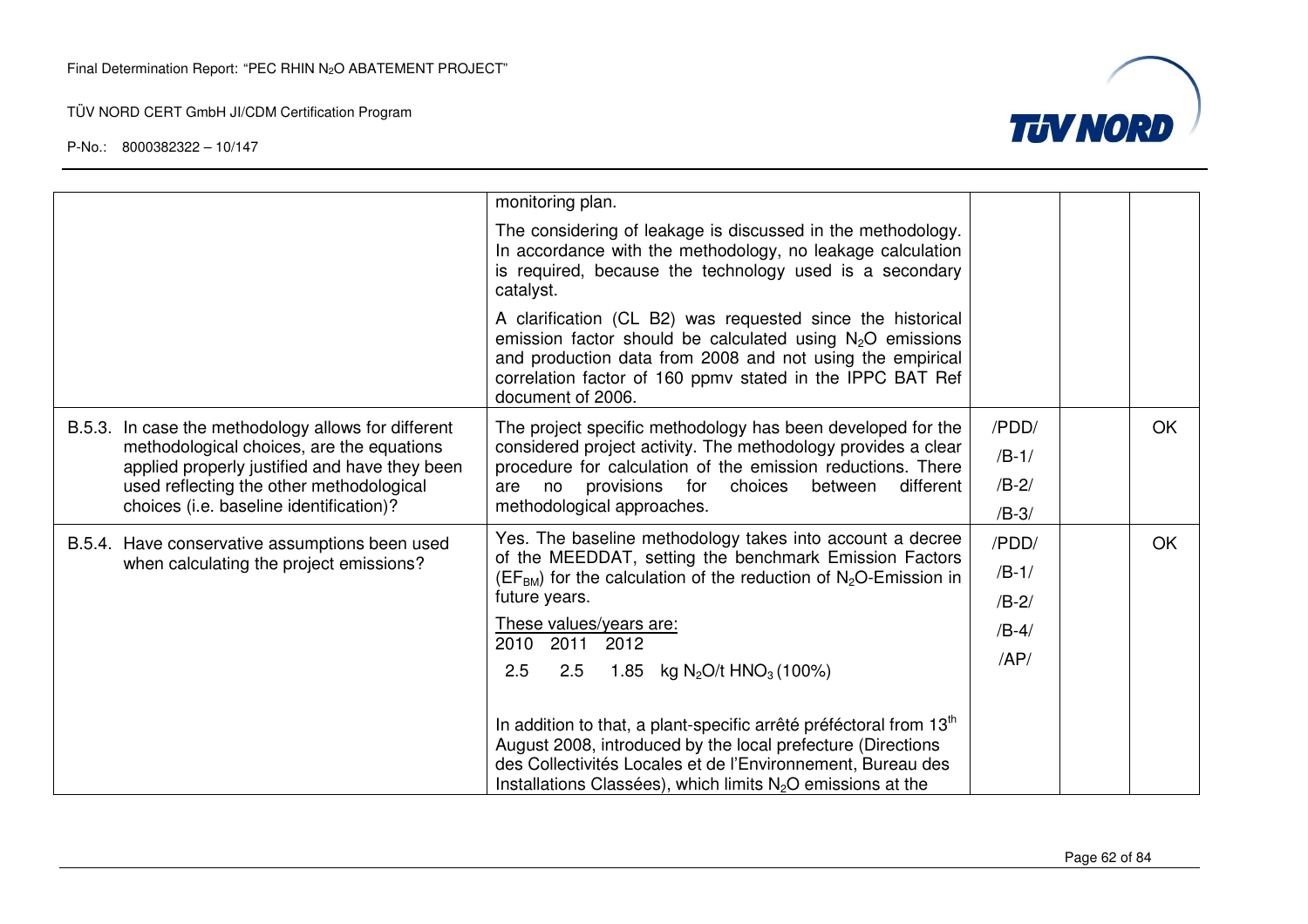

|                               |                                                                                                                                                                                          | Pec Rhin plant to 7.7 kg $N_2O/tHNO_3$ (100%) and of 3 kg<br>$N_2O$ /tHNO <sub>3</sub> from 1 <sup>st</sup> January 2011 onwards.<br>Since the regulatory $N_2O$ emission limits will be higher than<br>the benchmark value, these arrêté préféctoral values will not<br>be taken into account for calculating the ERUs, but proves,<br>that the calculations are carried out in a conservative<br>manner. |                  |         |           |
|-------------------------------|------------------------------------------------------------------------------------------------------------------------------------------------------------------------------------------|------------------------------------------------------------------------------------------------------------------------------------------------------------------------------------------------------------------------------------------------------------------------------------------------------------------------------------------------------------------------------------------------------------|------------------|---------|-----------|
| reductions?                   | B.5.5. Are all data and parameters which remain<br>fixed throughout the crediting period correct,<br>applicable to the project and will lead to a<br>conservative estimation of emission | Yes, the regulatory limits and benchmark values are fixed<br>over the crediting period. Since the project takes into account<br>a low baseline emission factor instead of historical emission<br>data, the calculation of emission reductions can be rated as<br>conservative.                                                                                                                             | /PDD/            |         | <b>OK</b> |
| reasonable?                   | B.5.6. Is the choice of the value for the data and<br>parameters which have to be monitored                                                                                              | Yes, the choice of data is<br>in line with the methodology and<br>checked to be reasonable.                                                                                                                                                                                                                                                                                                                | /PDD/            |         | OK.       |
| <b>B.6.</b>                   | <b>Monitoring of Emission Reductions</b>                                                                                                                                                 |                                                                                                                                                                                                                                                                                                                                                                                                            |                  |         |           |
| lt is<br>applied methodology. | assessed whether the monitoring plan is<br>appropriate for the project activity and in line with the                                                                                     |                                                                                                                                                                                                                                                                                                                                                                                                            |                  |         |           |
| monitoring plan?              | B.6.1. Are all monitoring parameters required by the<br>applied methodology contained in the                                                                                             | A monitoring methodology and description of a monitoring<br>plan is specified in the methodology of the "Projet<br>Domestiques". The parameters required by this methodology<br>are contained in the monitoring plan.<br>A clarification CL D1 was necessary because table 10 in<br>section B.7.1 should include the measurement frequency for<br>all relevant parameters.                                 | /PDD/<br>$/B-1/$ | $GL-D1$ | <b>OK</b> |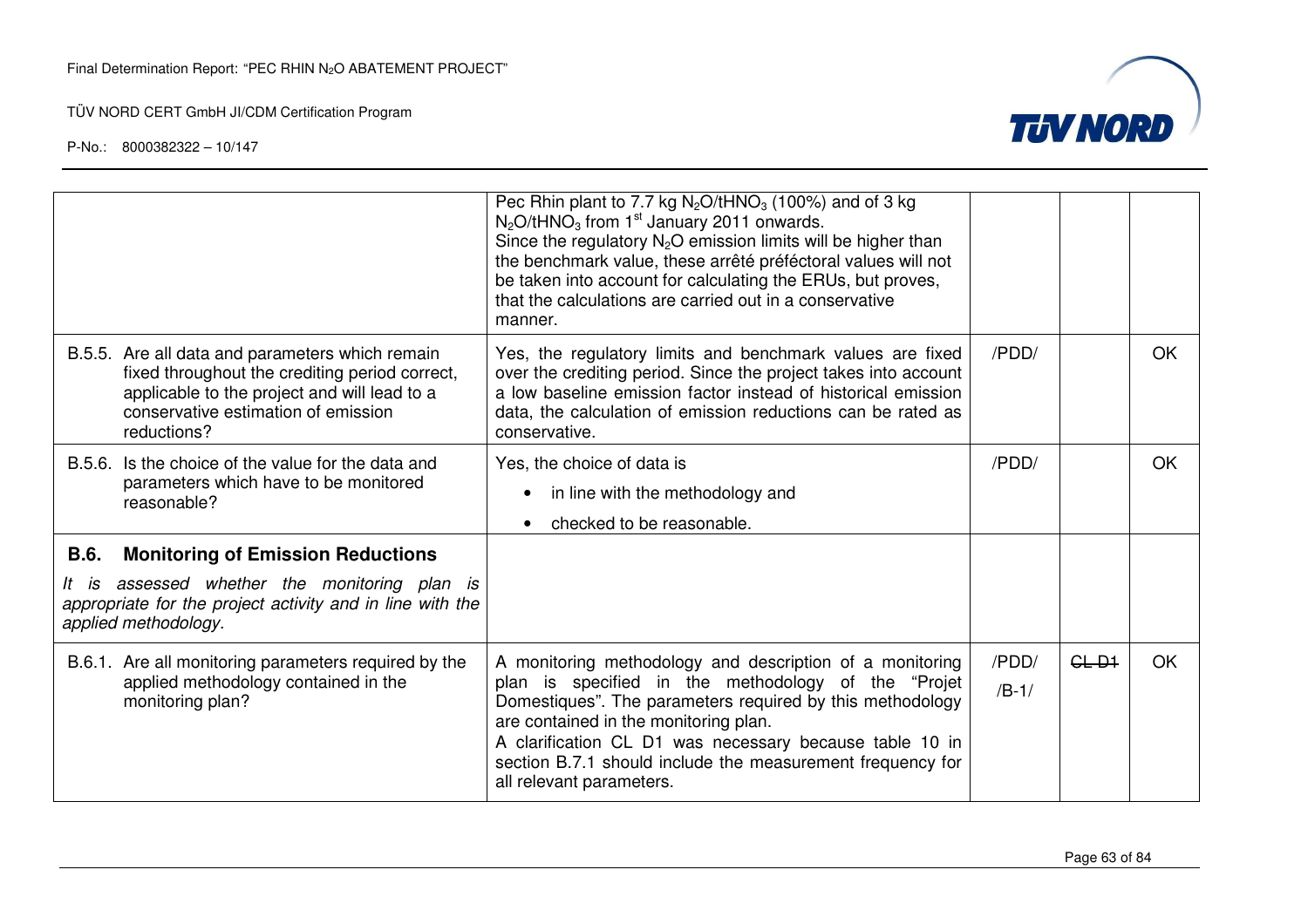

| B.6.2. In case different approaches can be chosen<br>acc. to the methodology, is the selection of<br>parameters justified and correct?                         | N/A                                                                                                                                                                                                                              |       |        |    |
|----------------------------------------------------------------------------------------------------------------------------------------------------------------|----------------------------------------------------------------------------------------------------------------------------------------------------------------------------------------------------------------------------------|-------|--------|----|
| B.6.3. Are the means of monitoring of all parameters<br>contained in the monitoring plan in accordance<br>with the requirements of the applied<br>methodology? | No, one CL were raised.<br>CAR D3: Since the methodology requires full compliance with<br>EN 14181 or an appropriate French standard, the PP should<br>reference the chosen standard for QA/QC of the AMS.                       | /PDD/ | $GL-3$ | OK |
| B.6.4. Are all parameters appropriately labelled?                                                                                                              | Yes, the parameters are labelled according to<br>the<br>methodology.                                                                                                                                                             | /PDD/ |        | OK |
| B.6.5. Is it likely that the monitoring arrangements<br>described in the PDD can properly be<br>implemented in the context of the project<br>activity?         | No, since the AMS was not installed during on site visit, a<br>FAR D5 was raised to check the correct implementation<br>during first verification. The FAR forwards to the first<br>verification to check the appropriateness of | /PDD/ |        | OK |
|                                                                                                                                                                | the AMS (with regard to e.g. location of the sampling<br>point, QAL1, QAL 2, uncertainty assessment).                                                                                                                            |       |        |    |
|                                                                                                                                                                | the gas volume flow meter                                                                                                                                                                                                        |       |        |    |
|                                                                                                                                                                | since these devices are not installed at the date of on site<br>visit,                                                                                                                                                           |       |        |    |
|                                                                                                                                                                | the implemented QA/QS procedures in accordance with<br>ISO 9001 or a related standard                                                                                                                                            |       |        |    |
|                                                                                                                                                                | measurements frequencies for the relevant parameters                                                                                                                                                                             |       |        |    |
|                                                                                                                                                                | ISO 9001 accreditation and scope of contract of the external<br>contractor 'Cegelec'.                                                                                                                                            |       |        |    |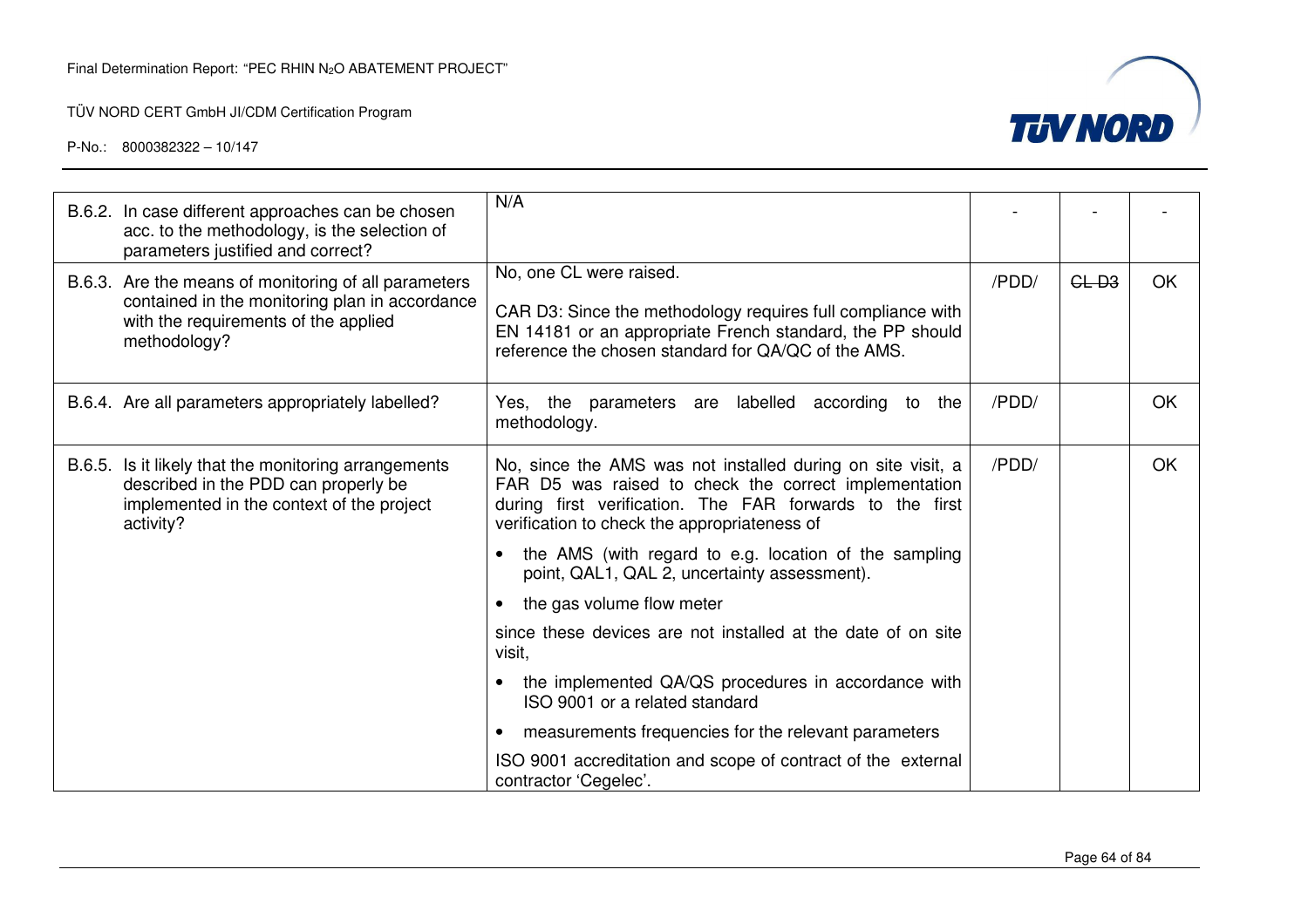

| B.6.6. Are the means of implementation of the<br>monitoring plan, including QA/QC procedures<br>sufficient to ensure that emission reductions                                                                                  | Additional information should be given in the monitoring plan<br>presented in chapter B.7. In this context following findings<br>were raised:                                                                                                                                                                             | /PDD/ | $GL-D7$<br>CLD6              | OK |
|--------------------------------------------------------------------------------------------------------------------------------------------------------------------------------------------------------------------------------|---------------------------------------------------------------------------------------------------------------------------------------------------------------------------------------------------------------------------------------------------------------------------------------------------------------------------|-------|------------------------------|----|
| can be reported without material<br>misstatement?                                                                                                                                                                              | CL D7: The responsibilities of plant management and QA/QC<br>should be provided under B.7.2. This should include                                                                                                                                                                                                          |       | <b>FAR</b><br>D <sub>5</sub> |    |
|                                                                                                                                                                                                                                | departments and responsible persons<br>external<br>and<br>contractors involved in the project activity.                                                                                                                                                                                                                   |       | $GL-D4$                      |    |
|                                                                                                                                                                                                                                | CL D6: Since ISO 9001 is not implemented at the plant-site,<br>the PDD should not reference to this standard.                                                                                                                                                                                                             |       | $GL-3$<br>$GL-D2$            |    |
|                                                                                                                                                                                                                                | FAR D5 (see above)                                                                                                                                                                                                                                                                                                        |       |                              |    |
|                                                                                                                                                                                                                                | CL D4: It should be clarified, how operation hours $OHn$ will be<br>recorded/calculated and OH in which the plant operates<br>outside the trip points are excluded from the ER-calculation.                                                                                                                               |       |                              |    |
|                                                                                                                                                                                                                                | CL D3: Since the methodology requires full compliance with<br>EN 14181 or an appropriate French standard, the PP should<br>reference the chosen standard for QA/QC of the AMS.                                                                                                                                            |       |                              |    |
|                                                                                                                                                                                                                                | CL D2: The measurement/calculation and cross check of the<br>parameter $NAP_n$ (P.5) in Table 10 in section B.7.1 should be<br>described in detail in section B.6.1. Also the separation of the<br>output of Nitric Acid into two streams (60 % and 69 %) and<br>the calculation of the total output should be explained. |       |                              |    |
| B.6.7. Will all monitored data required for verification<br>and issuance be kept for two years after the<br>end of the crediting period or the last issuance<br>of CERs, for this project activity, whichever<br>occurs later? | Yes, all monitored data required for verification and issuance<br>will be stored in a central data system of the company and<br>kept for two years after the project end. This is stated in the<br>PDD under B.7.2.                                                                                                       | /PDD/ |                              | OK |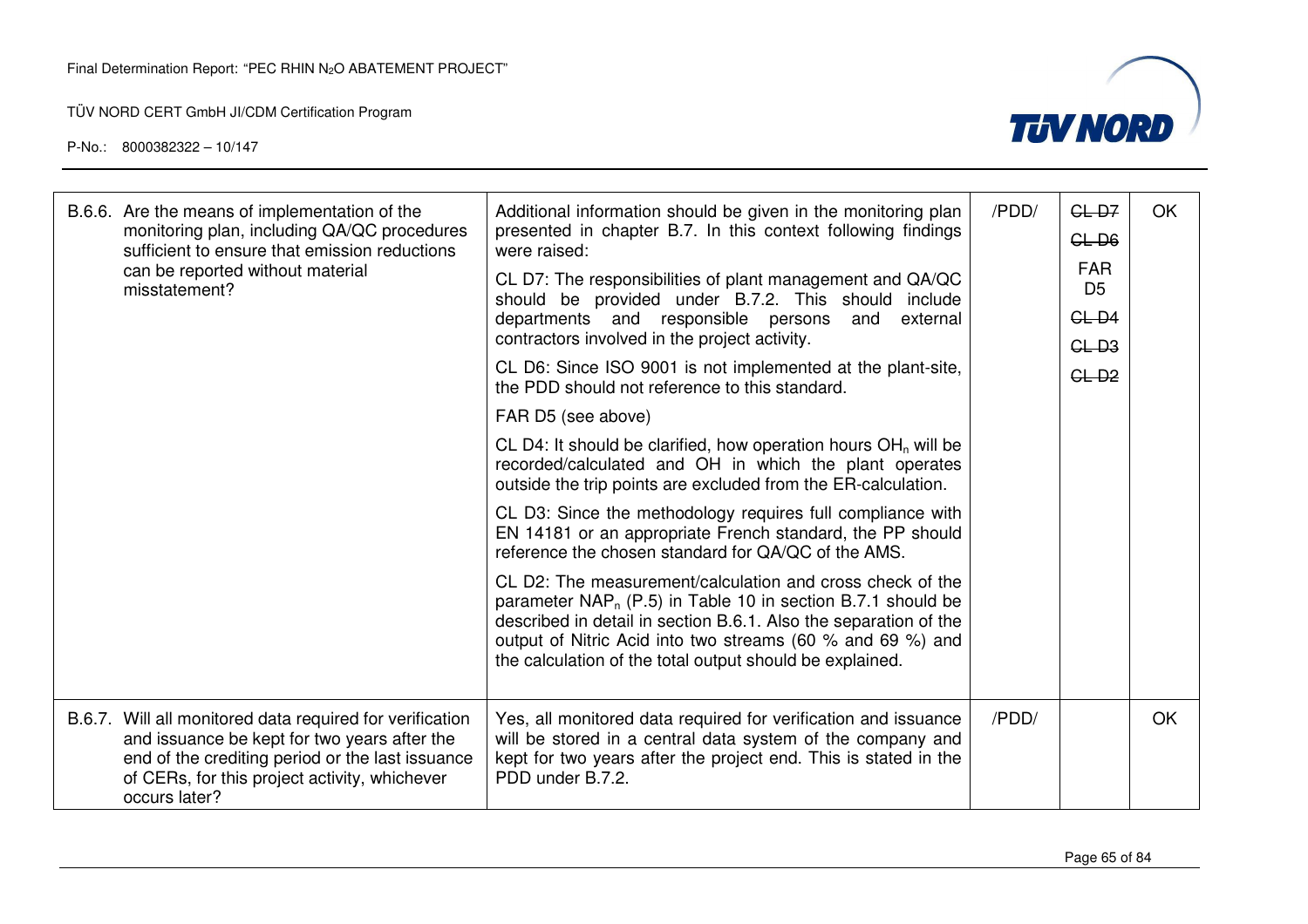

|  | B.6.8. Does the monitoring plan provide for the                                                                                                                                              | <b>Baseline emissions:</b>                                                                                                                                                                                                                 | /PDD/   | OK        |
|--|----------------------------------------------------------------------------------------------------------------------------------------------------------------------------------------------|--------------------------------------------------------------------------------------------------------------------------------------------------------------------------------------------------------------------------------------------|---------|-----------|
|  | collection and archiving of all relevant data<br>necessary for determining baseline emissions,<br>project emissions, and leakage within the<br>project boundary during the crediting period? | As per the national authorities, baseline emissions should be<br>calculated applying a "Benchmark Emission Factor (EF <sub>BM</sub> ), or<br>if lower, regulatory limits of local authorities (see B.5.4.).                                | $/B-1/$ |           |
|  |                                                                                                                                                                                              | Therefore, the acquisition of data of $N_2O$ -emissions in order<br>to determine the baseline emissions is not necessary.                                                                                                                  |         |           |
|  |                                                                                                                                                                                              | However, the monitoring of trip point values and data related<br>to the amount of produced $HNO3$ are completely included in<br>the monitoring plan.                                                                                       |         |           |
|  |                                                                                                                                                                                              | Project emissions:                                                                                                                                                                                                                         |         |           |
|  |                                                                                                                                                                                              | According to the methodology, the monitoring plan provides<br>all relevant data necessary for measurement of the project<br>emissions within the project boundary.                                                                         |         |           |
|  |                                                                                                                                                                                              | Leakage:                                                                                                                                                                                                                                   |         |           |
|  |                                                                                                                                                                                              | According to the methodology, leakage shall not be<br>monitored. Caused by an increased amount of catalyst, a<br>constant pressure loss in the tail gas reactor occurs, but will<br>not be monitored over the crediting period.            |         |           |
|  | B.6.9. Are the choices of GHG indicators reasonable<br>and conservative?                                                                                                                     | Yes, e.g. the reference value (benchmark emissions factor)<br>that will be applied to calculate the emissions reductions from<br>a specific verification period was determined according to<br>French Government decision and Methodology. | /PDD/   | <b>OK</b> |
|  |                                                                                                                                                                                              | The violation of these limits will lead to a reduction of ERUs<br>for the relevant period.                                                                                                                                                 |         |           |
|  |                                                                                                                                                                                              | The included and excluded GHG indicators are listed in a<br>table provided by the methodology:                                                                                                                                             |         |           |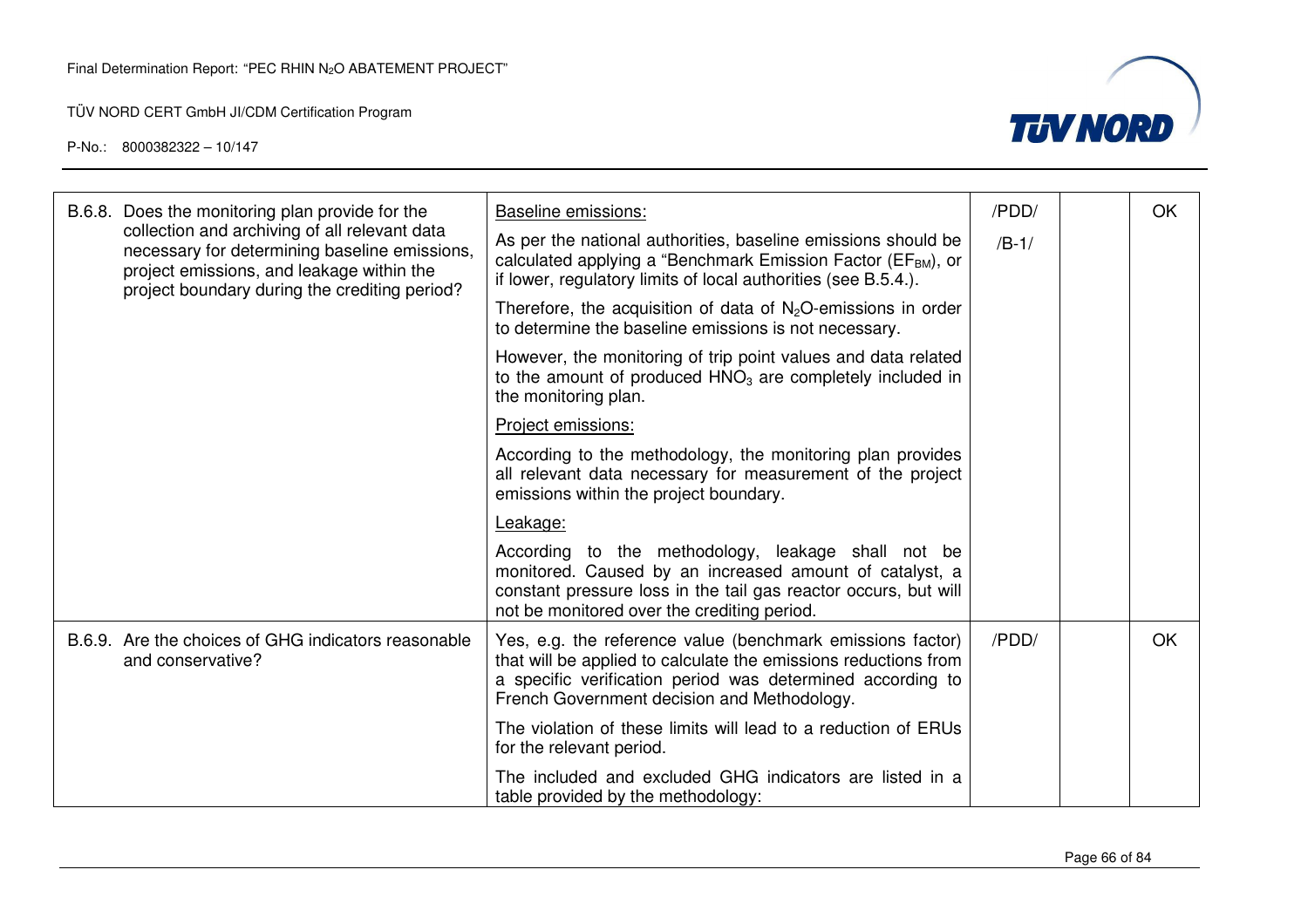

|                                                                                                 |                                                                                                                | <b>Source</b>                                                                                                                                                                             | Gas              | Included /<br>excluded | Justification /<br><b>Explanation</b>                                                                              |                  |                                     |    |
|-------------------------------------------------------------------------------------------------|----------------------------------------------------------------------------------------------------------------|-------------------------------------------------------------------------------------------------------------------------------------------------------------------------------------------|------------------|------------------------|--------------------------------------------------------------------------------------------------------------------|------------------|-------------------------------------|----|
|                                                                                                 | Reference<br>scenario                                                                                          | <b>Benchmark</b><br>emissions                                                                                                                                                             | CO <sub>2</sub>  | Excluded               | N <sub>2</sub> O abatement<br>project does not                                                                     |                  |                                     |    |
|                                                                                                 |                                                                                                                | level                                                                                                                                                                                     | CH <sub>4</sub>  | Excluded               | lead to any CO <sub>2</sub><br>or $CH4$<br>emissions                                                               |                  |                                     |    |
|                                                                                                 |                                                                                                                |                                                                                                                                                                                           | N <sub>2</sub> O | Included               |                                                                                                                    |                  |                                     |    |
|                                                                                                 | Project                                                                                                        | <b>Nitric</b><br>plant                                                                                                                                                                    | CO <sub>2</sub>  | Excluded               | N <sub>2</sub> O abatement<br>project does not                                                                     |                  |                                     |    |
|                                                                                                 | activity                                                                                                       | (burner<br>inlet to stack)                                                                                                                                                                | CH <sub>4</sub>  | Excluded               | lead to any CO <sub>2</sub><br>or CH <sub>4</sub><br>emissions                                                     |                  |                                     |    |
|                                                                                                 |                                                                                                                |                                                                                                                                                                                           | $N_2O$           | Included               |                                                                                                                    |                  |                                     |    |
|                                                                                                 |                                                                                                                | Leakage<br>emissions                                                                                                                                                                      | CO <sub>2</sub>  | Excluded               | No Leakage<br>Emissions are                                                                                        |                  |                                     |    |
|                                                                                                 |                                                                                                                |                                                                                                                                                                                           | CH <sub>4</sub>  | Excluded               | expected                                                                                                           |                  |                                     |    |
|                                                                                                 |                                                                                                                |                                                                                                                                                                                           | $N_2O$           | Excluded               |                                                                                                                    |                  |                                     |    |
| B.6.10. Is the measurement method clearly stated for<br>each indicator to be monitored and also |                                                                                                                |                                                                                                                                                                                           |                  |                        | Yes, the monitoring plan of the PDD which reflect the<br>necessities of the methodology provides clear measurement | /PDD/            | GL<br><b>B<sub>11</sub></b>         | OK |
| deemed appropriate?                                                                             | methods in for project emissions in chapter B.6.2 of the PDD.                                                  |                                                                                                                                                                                           |                  |                        |                                                                                                                    |                  | <b>GAR</b><br><b>B<sub>12</sub></b> |    |
| B.6.11. Is the measurement equipment described and<br>deemed appropriate?                       |                                                                                                                | The requirements for main equipment for measurement of<br>project emissions is described appropriate in the PDD and in<br>documents provided during the site visit. Since it is not clear |                  |                        |                                                                                                                    | /PDD/<br>/OFFRE/ | <b>FAR</b><br>D <sub>5</sub>        | OK |
|                                                                                                 | whether the existing AMS can be used for the project, an<br>appropriate assessment could not been carried out. |                                                                                                                                                                                           |                  |                        |                                                                                                                    | /IT/<br>/FT1021/ |                                     |    |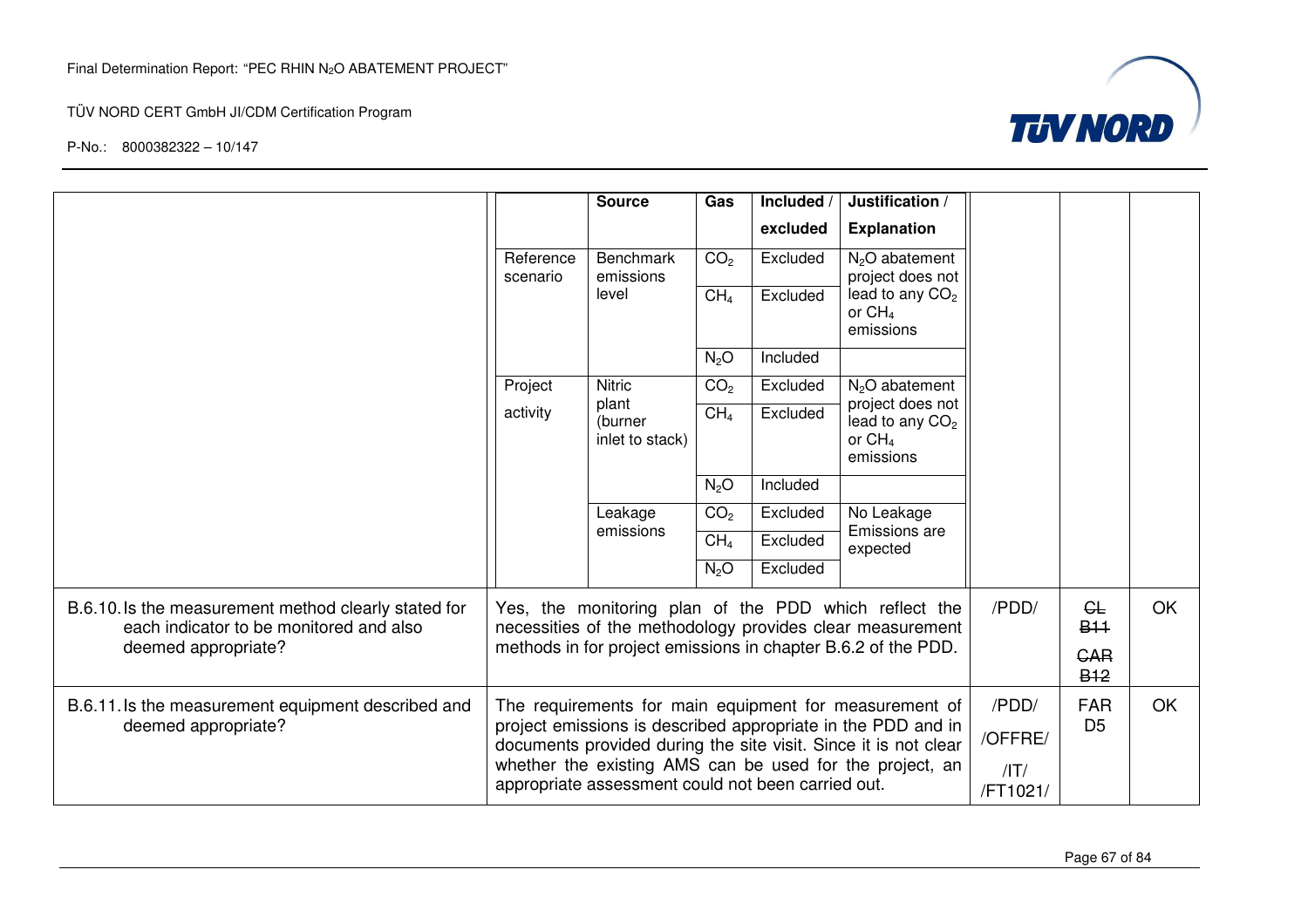

|                                                                                                                                                | FAR D5 was raised to check this during first verification.<br>The determination of NAP (HNO <sub>3</sub> -output) will be measured<br>existing devices. Quality procedures, technical<br>with<br>specifications were provided during on site visit. Cross check<br>of density value in the plant-laboratory and implementation of<br>a correction factor in the plant PI-system were inspected. | /FT1022/<br>/ML/<br>/PSI/<br>/SCREE<br>N/<br>/COND/<br>/FIHNO3/<br>/NM/ |                              |           |
|------------------------------------------------------------------------------------------------------------------------------------------------|-------------------------------------------------------------------------------------------------------------------------------------------------------------------------------------------------------------------------------------------------------------------------------------------------------------------------------------------------------------------------------------------------|-------------------------------------------------------------------------|------------------------------|-----------|
| B.6.12.1s the measurement accuracy addressed and<br>deemed appropriate? Are procedures in place<br>on how to deal with erroneous measurements? | See FAR D5:<br>As documents/certificates regarding the appropriateness of<br>the AMS for measurement of project emissions could not<br>provided during the site visit, the verifier has to check the<br>suitability of the AMS with regard to e.g.:<br>location of the sampling point<br>QAL1, QAL 2<br>uncertainty assessment.                                                                 | /PDD/                                                                   | <b>FAR</b><br>D <sub>5</sub> | <b>OK</b> |
| B.6.13. Is the measurement interval identified and<br>deemed appropriate?                                                                      | The AMS for project emissions is working as an online- and<br>permanent-measurement device. The measurement of other<br>devices was not described sufficiently in the PDD, and CL D1<br>was raised.<br>Table 10 in section B.7.1 should include the measurement<br>frequency for all relevant parameters                                                                                        | /PDD/                                                                   | $GL-D1$                      | <b>OK</b> |
| B.6.14. Is the registration, monitoring, measurement                                                                                           | The data of the AMS for the calculation of project emissions                                                                                                                                                                                                                                                                                                                                    | /PDD/                                                                   |                              | OK        |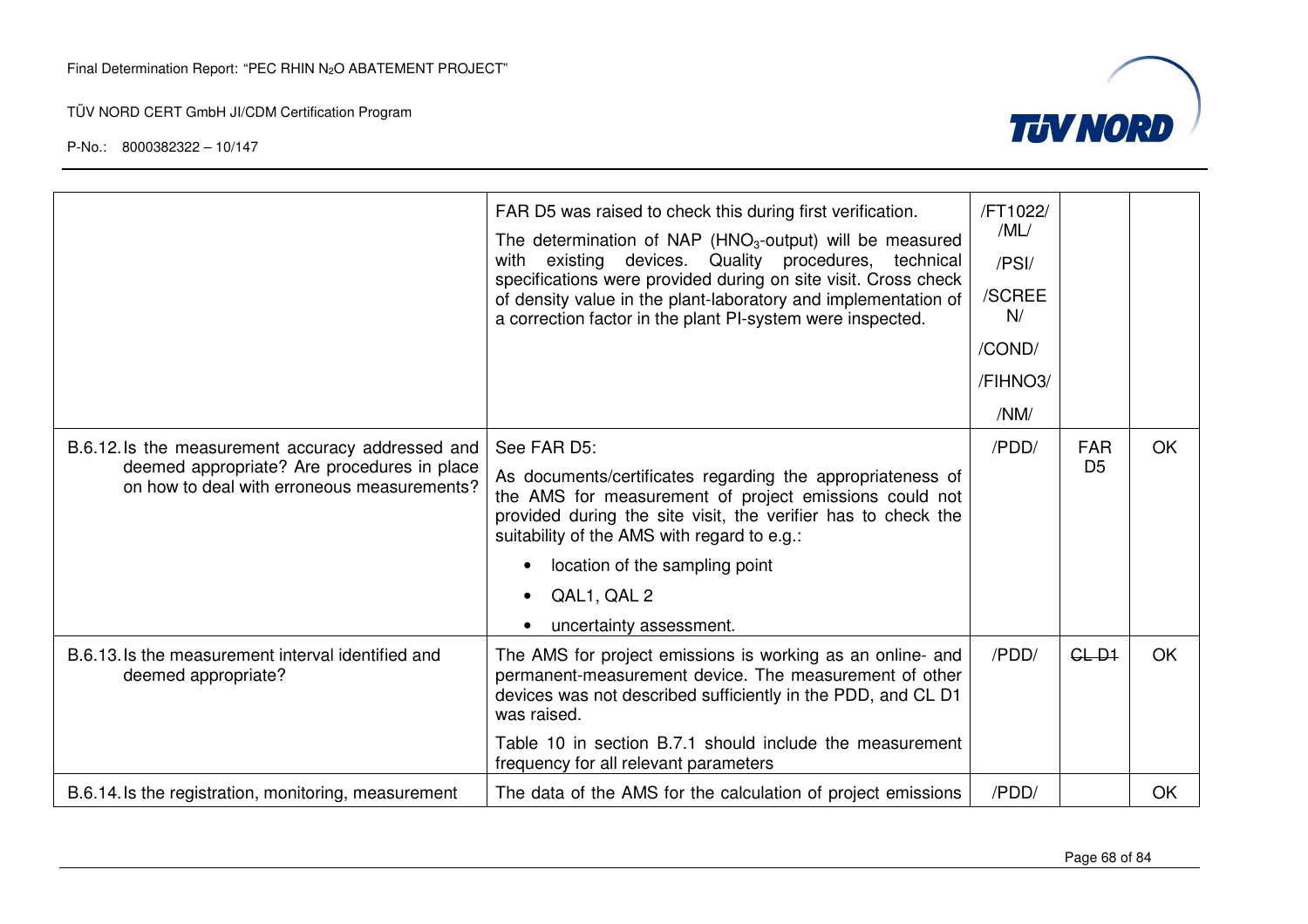

| and reporting procedure defined?                                                                                                                                                  | will be transferred to central data acquisition system of the<br>company and evaluated by N.serve according to the<br>regulations of the methodology.                                                                                                                                                                                                                                                                                                                                                                                                                                                                                                                  |                                                                |         |           |
|-----------------------------------------------------------------------------------------------------------------------------------------------------------------------------------|------------------------------------------------------------------------------------------------------------------------------------------------------------------------------------------------------------------------------------------------------------------------------------------------------------------------------------------------------------------------------------------------------------------------------------------------------------------------------------------------------------------------------------------------------------------------------------------------------------------------------------------------------------------------|----------------------------------------------------------------|---------|-----------|
| B.6.15. Are procedures identified for maintenance of<br>monitoring equipment and installations? Are<br>the calibration intervals being observed?                                  | The AMS for emission reduction will be maintained using a<br>QA/QC programme which refers to the EN 14181 and<br>through internal measures for quality assurance related to<br>Product Stewardship' standard, established by the European<br>Fertilizer Manufacturers Association (EFMA). The PP<br>provided QA/QS documents regarding maintenance of<br>monitoring equipment regarding this standard.<br>Regarding quality procedures, following CL B7 was made:<br>Reference in B.7.2. (AMS/QAL1) should be made to recent<br>EB decisions to QAL1 requirements since the methodology<br>requires the compliance with EN 14181 or an appropriate<br>French standard. | /PDD/<br>/MMTR/<br>/MPQ/<br>/CCRD/<br>/CCP/<br>/CCAGN/<br>/CC/ | $GL-B7$ | <b>OK</b> |
| B.6.16. Are procedures identified for day-to-day<br>records handling (including what records to<br>keep, storage area of records and how to<br>process performance documentation) | The PP provided a process flow sheet explaining the<br>collecting, processing and storage of data. Process data will<br>send via I/O cards to the ABB freelance process control<br>system (PCS). They will be processed and provided to plant<br>operator via server of the process information system (2-10)<br>sec. cycles). The storage of process data for provision to<br>N.serve will be carried out on a so called "VIKI server" via<br>Ethernet LAN (3 level of data processing).                                                                                                                                                                              | /PDD/<br>/DB/<br>/PSI/                                         |         | <b>OK</b> |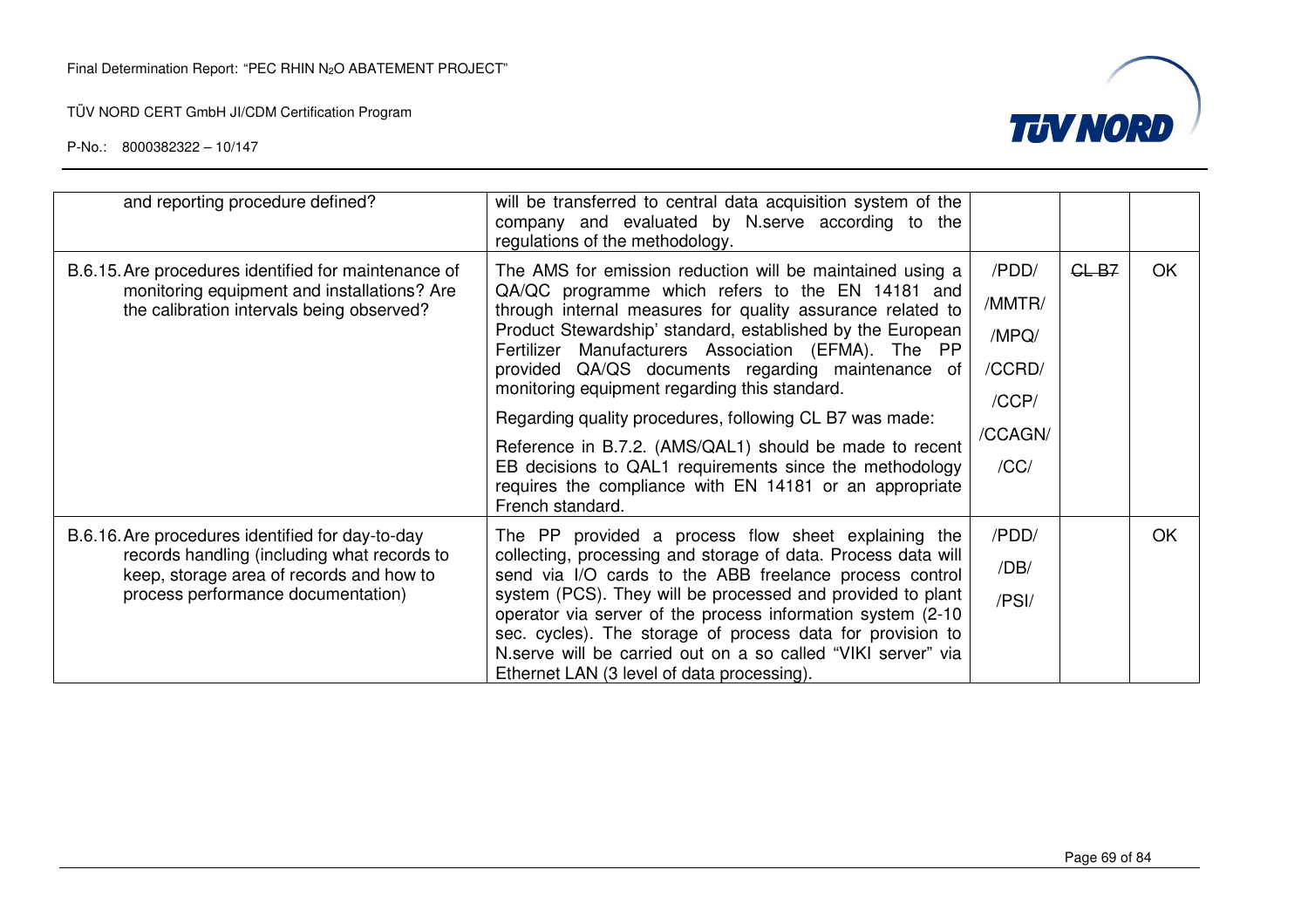

| <b>B.7.</b> | <b>Project Management Planning</b><br>It is checked that project implementation is<br>properly prepared for and that critical<br>arrangements are addressed. |                                                                                                                                                                                                                                                                                                                                                                                                                                                                                                                                                                                       |                                                                                              |                              |           |
|-------------|--------------------------------------------------------------------------------------------------------------------------------------------------------------|---------------------------------------------------------------------------------------------------------------------------------------------------------------------------------------------------------------------------------------------------------------------------------------------------------------------------------------------------------------------------------------------------------------------------------------------------------------------------------------------------------------------------------------------------------------------------------------|----------------------------------------------------------------------------------------------|------------------------------|-----------|
|             | B.7.1. Is the authority and responsibility of overall<br>project management clearly described?                                                               | Yes, the operational structure of the QMS of the plant is<br>certified Product Stewardship' standard, established by the<br>European Fertilizer Manufacturers Association (EFMA)<br>Several quality documents regarding maintenance of<br>monitoring equipment and emission determination were<br>provided to the determination team. The PP presented an<br>organisational chart of the plant and project management to<br>the determination team.<br>The processing of the raw $N_2O$ -data sets will be carried out<br>by N serve who is responsible for this part of the project. | /PDD/<br>/EFMAC/<br>/MMTR/<br>/MPQ/<br>/CCRD/<br>/CCP/<br>/CCAGN/<br>$\overline{O}$<br>/EPD/ |                              | OK        |
|             | B.7.2. Are procedures identified for training of<br>monitoring personnel?                                                                                    | Specific training measures are planned and made after<br>installation of new measurement instruments. This could be<br>evidenced with specific protocols. The maintenance of<br>meters will be carried out by an external company, which is<br>permanent available on the plant site. A FAR D5 was raised<br>to check the qualification of the company, since no<br>documents were available during on-site visit.                                                                                                                                                                    | /PDD/<br>$/$ FI $/$<br>/FO/<br>/OPER/                                                        | <b>FAR</b><br>D <sub>5</sub> | <b>OK</b> |
|             | B.7.3. Are procedures identified for review of<br>reported results/data?                                                                                     | Yes, all monitoring related data will be sent to N. serve for<br>revision, plausibility check and calculation of the project<br>emissions. N.serve is involved in many other N <sub>2</sub> O-based<br>projects and can provide experiences in data handling and                                                                                                                                                                                                                                                                                                                      | /PDD/                                                                                        |                              | OK        |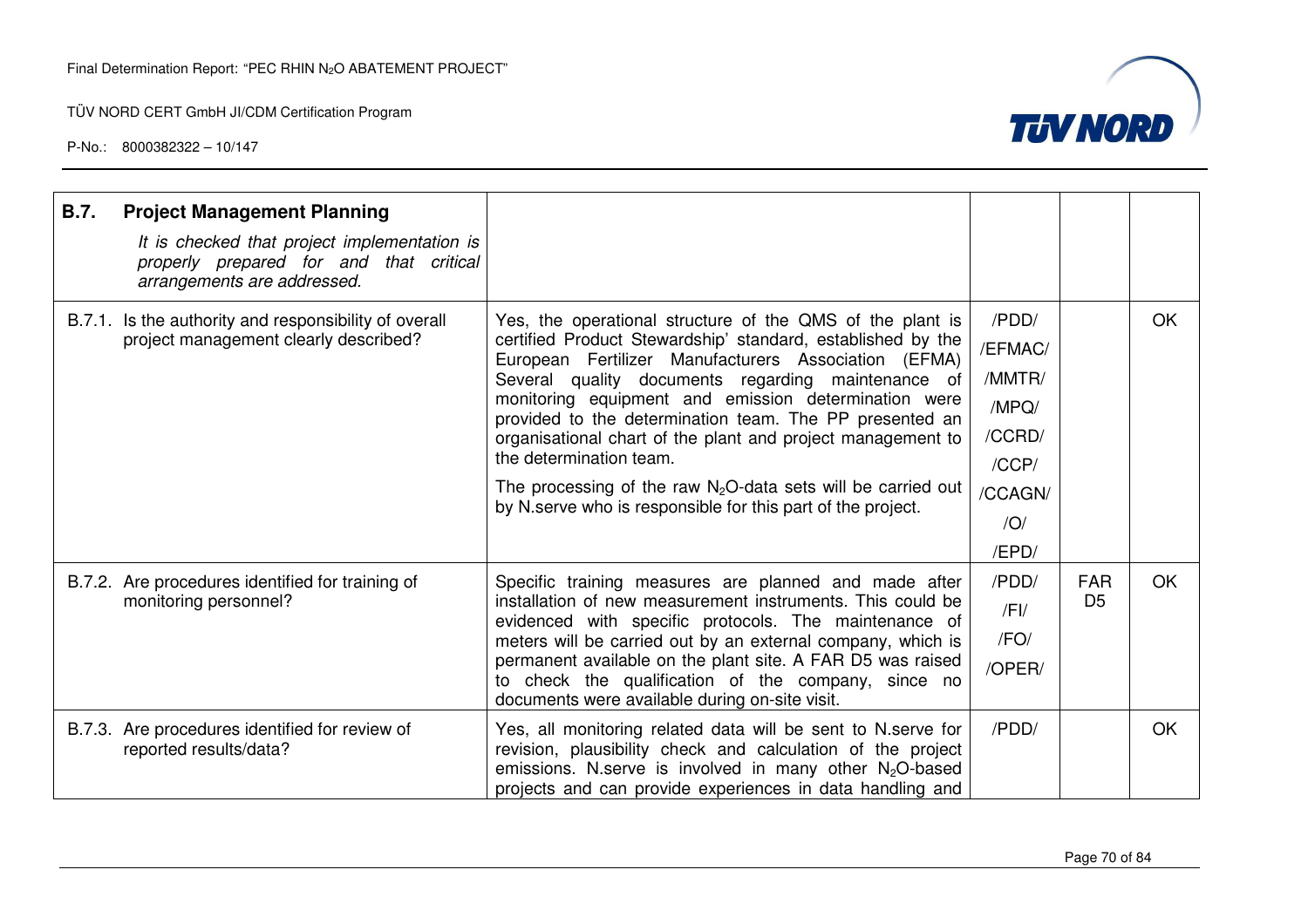

|                                                                                                               | processing.                                                                                                                                                                                                                           |       |                    |           |
|---------------------------------------------------------------------------------------------------------------|---------------------------------------------------------------------------------------------------------------------------------------------------------------------------------------------------------------------------------------|-------|--------------------|-----------|
| B.7.4. Is the authority and responsibility of overall<br>project management clearly described?                | Yes, see above.                                                                                                                                                                                                                       | /PDD/ |                    | <b>OK</b> |
| C. Duration of the Project/ Crediting Period                                                                  |                                                                                                                                                                                                                                       |       |                    |           |
| It is assessed whether the temporary boundaries of the<br>project are clearly defined.                        |                                                                                                                                                                                                                                       |       |                    |           |
| C.1.<br>Is the project's starting date and the project<br>duration clearly defined and evidenced?             | The projects starting date is expected in July 2010 with<br>installation of the catalyst and provision of a suitable AMS as<br>explained during on-site visit. Since this is not clearly<br>referenced in the PDD, CAR C1 was raised. | /PDD/ | <b>GAR</b><br>$C+$ | <b>OK</b> |
|                                                                                                               | The Crediting period will start most likely after the approval of<br>the project at the DFP in the beginning of September, two<br>months after provision of registration documents to the<br>French DFP.                              |       |                    |           |
| C.2.<br>Is the project's operational lifetime clearly<br>defined and evidenced?                               | The operational lifetime (efficiently of the catalyst) is<br>estimated at 3 years, which is guaranteed by the catalyst<br>supplier.                                                                                                   | /PDD/ |                    | OK.       |
| C.3.<br>Is the start of the crediting period clearly<br>defined and reasonable?                               | The project activity will only become eligible to receive ERUs<br>on receipt of the official government LoA, or at the latest two<br>months after submission of the Project Dossier applying for a<br>LoA.                            | /PDD/ |                    | OK        |
| <b>D.</b> Environmental Impacts                                                                               |                                                                                                                                                                                                                                       |       |                    |           |
| Documentation on the analysis of the environmental<br>impacts will be assessed, and if deemed significant, an |                                                                                                                                                                                                                                       |       |                    |           |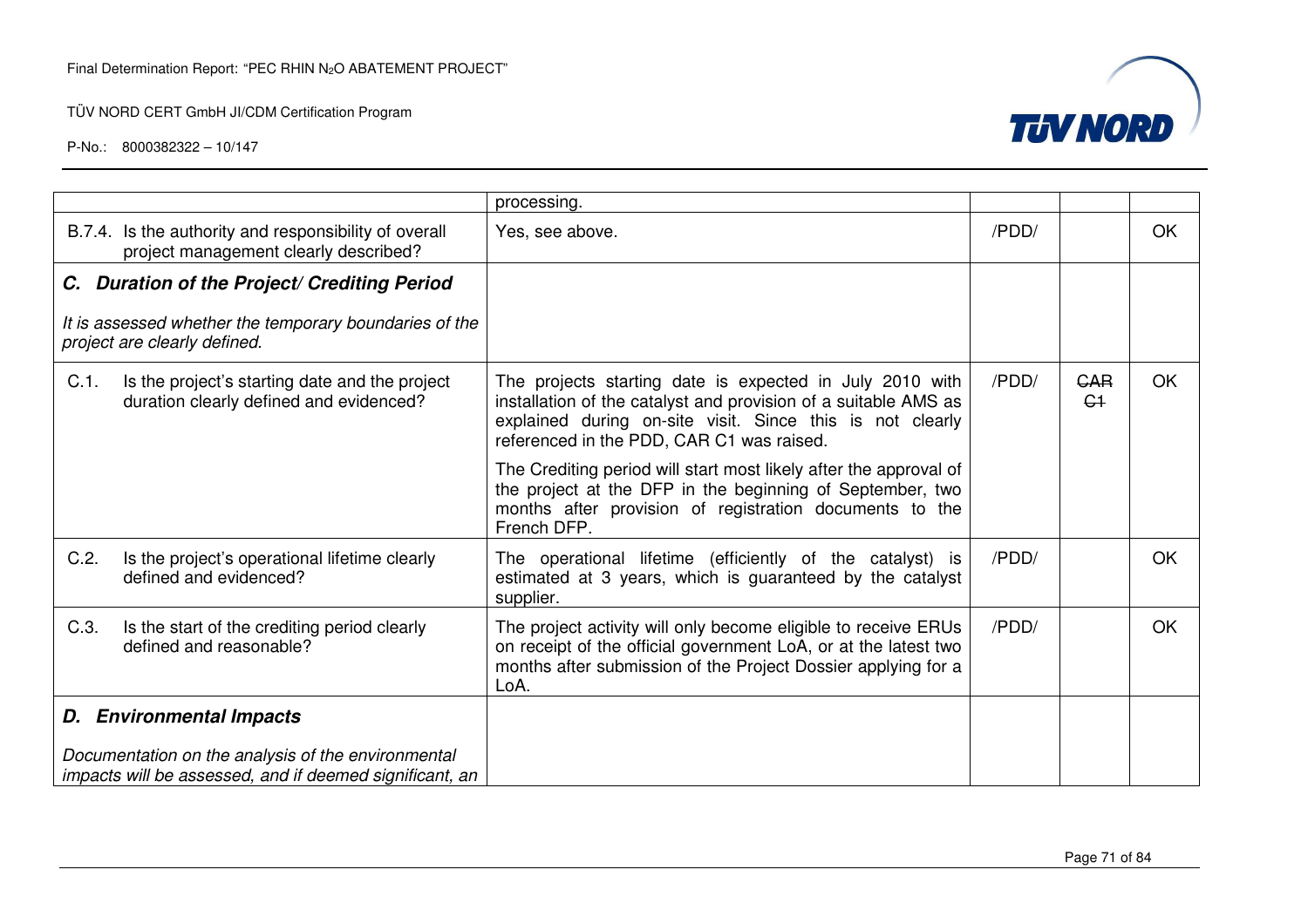

|      | EIA should be provided to the DOE.                                                                                        |                                                                                                                                                                                                                                                                                                                                                                                                                                                                                                                                                                                                                                            |                |           |
|------|---------------------------------------------------------------------------------------------------------------------------|--------------------------------------------------------------------------------------------------------------------------------------------------------------------------------------------------------------------------------------------------------------------------------------------------------------------------------------------------------------------------------------------------------------------------------------------------------------------------------------------------------------------------------------------------------------------------------------------------------------------------------------------|----------------|-----------|
| D.1. | Has an analysis of the environmental impacts<br>of the project activity been sufficiently<br>described?                   | The environmental impacts are sufficiently described in the<br>PDD under Section D.: Environmental Impacts.<br>Apart from the reduction of emissions of $N_2O$ , there will be no<br>significant further positive or negative impacts on the<br>environment.                                                                                                                                                                                                                                                                                                                                                                               | /PDD/<br>/EIA/ | <b>OK</b> |
| D.2. | Are there any Host Party requirements for an<br>Environmental Impact Assessment (EIA), and<br>if yes, is an EIA approved? | The host government (France) does not request an EIA.<br>The PP provided a statement of the DFP, that an<br>environmental impact assessment is not necessary for the<br>project activity.                                                                                                                                                                                                                                                                                                                                                                                                                                                  | /EH            | <b>OK</b> |
| D.3. | Will the project create any adverse<br>environmental effects?                                                             | See D.1.                                                                                                                                                                                                                                                                                                                                                                                                                                                                                                                                                                                                                                   |                |           |
| D.4. | Are transboundary environmental impacts<br>considered in the analysis?                                                    | See D.1.                                                                                                                                                                                                                                                                                                                                                                                                                                                                                                                                                                                                                                   |                |           |
| D.5. | Have identified environmental impacts been<br>addressed in the project design?                                            | N/A                                                                                                                                                                                                                                                                                                                                                                                                                                                                                                                                                                                                                                        |                |           |
| D.6. | Does the project comply with environmental<br>legislation in the host country?                                            | Yes, the project fully complies with environmental legislation<br>of France.<br>A plant-specific arrêté préféctoral from 13 <sup>th</sup> August 2008,<br>introduced by the local prefecture (Directions des<br>Collectivités Locales et de l'Environnement, Bureau des<br>Installations Classées), which limits $N_2O$ emissions at the<br>Pec Rhin plant to 7.7 kg $N_2O/tHNO_3$ (100%) and of 3 kg<br>$N_2$ O/tHNO <sub>3</sub> from 1 <sup>st</sup> January 2011 onwards, but since the<br>project benchmark (2.5/1.85 kg $N_2O/t$ HNO <sub>3</sub> ) is lower than<br>these values, applicable environmental legislations will not be | AP/<br>/LETTRE | <b>OK</b> |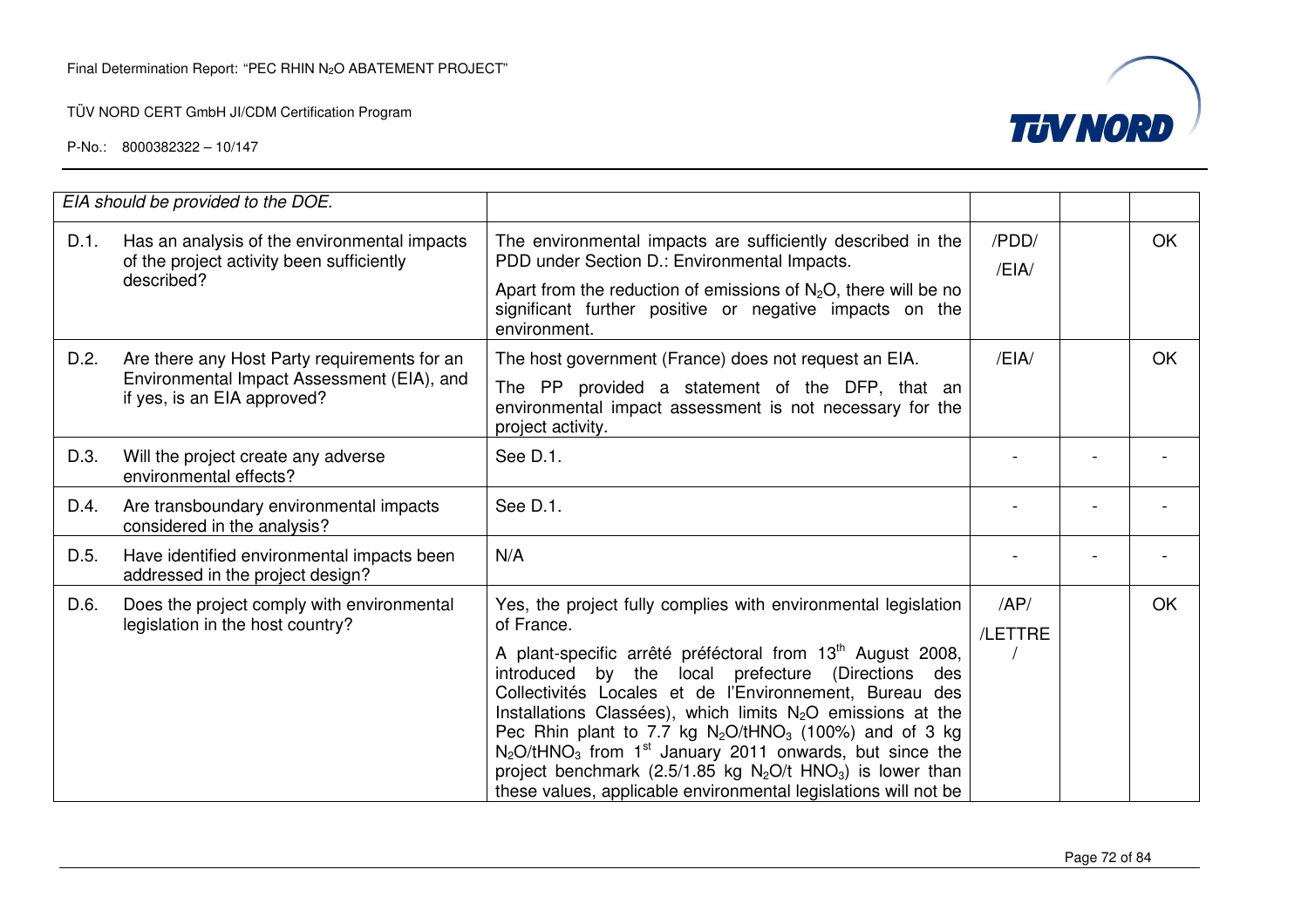TÜV NORD CERT GmbH JI/CDM Certification Program



|                                                                                                                                                                                                                    | violated.                                                                                                                                                                                                                                                                 |                         |           |
|--------------------------------------------------------------------------------------------------------------------------------------------------------------------------------------------------------------------|---------------------------------------------------------------------------------------------------------------------------------------------------------------------------------------------------------------------------------------------------------------------------|-------------------------|-----------|
|                                                                                                                                                                                                                    | Furthermore, the PP provided a letter addressed to the local<br>government, announcing the implementation of the project<br>activity and installation of the abatement catalyst.                                                                                          |                         |           |
| <b>E.</b> Stakeholder Comments                                                                                                                                                                                     |                                                                                                                                                                                                                                                                           |                         |           |
| The DOE should ensure that stakeholder comments<br>have been invited with appropriate media and that due<br>account has been taken of any comments received.                                                       |                                                                                                                                                                                                                                                                           |                         |           |
| E.1.<br>Have relevant stakeholders been invited to                                                                                                                                                                 | A global stakeholder consultation was carried out on the TÜV                                                                                                                                                                                                              | /PDD/                   | <b>OK</b> |
| consultation?                                                                                                                                                                                                      | NORD website www.global-warming.de during a 30 days<br>period from 2010-04-15 to 2010-05-15. No comments were<br>received.                                                                                                                                                | $\sqrt{g}$ w $\sqrt{g}$ |           |
|                                                                                                                                                                                                                    | A local stakeholder process has not been carried out. This is<br>considered to be appropriate for this kind of project activities<br>as no affected local stakeholders could be identified. A local<br>stakeholder process was not requested<br>by French<br>authorities. |                         |           |
| E.2.<br>Have appropriate media been used to invite<br>comments by local stakeholders?                                                                                                                              | See E.1.                                                                                                                                                                                                                                                                  | /PDD/                   | <b>OK</b> |
| E.3.<br>If a stakeholder consultation process is<br>required by regulations/laws in the host<br>country, has the stakeholder consultation<br>process been carried out in accordance with<br>such regulations/laws? | See E.1.                                                                                                                                                                                                                                                                  | /PDD/                   | OK.       |
| E.4.<br>Is an appropriate summary of the stakeholder<br>comments received provided in the PDD?                                                                                                                     | No comments were received during the period of 30 days of<br>the global stakeholder process.                                                                                                                                                                              | /PDD/                   | OK        |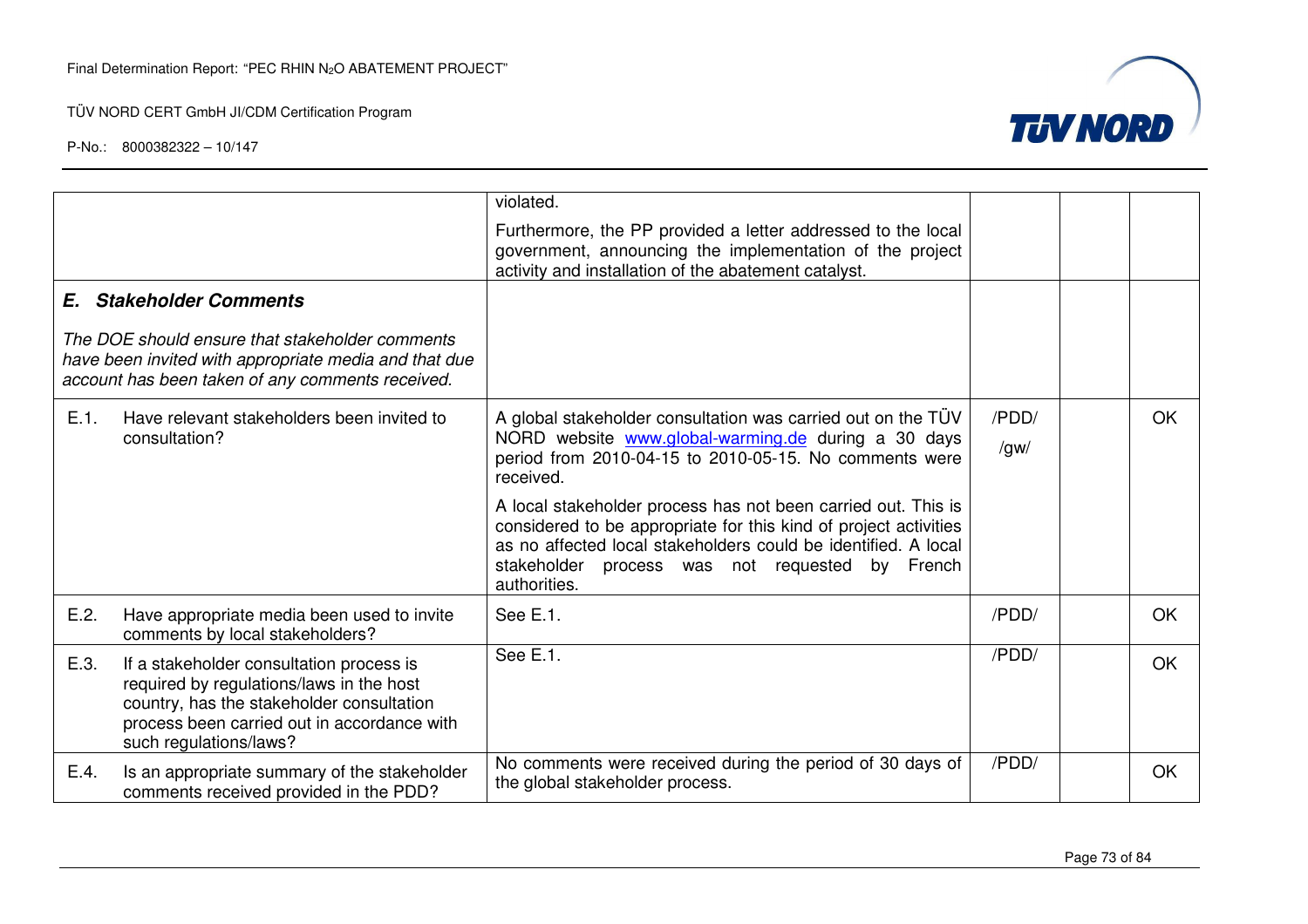#### Final Determination Report: "PEC RHIN N2O ABATEMENT PROJECT"

TÜV NORD CERT GmbH JI/CDM Certification Program

| --- | account been taken of anv ؛<br>aue<br>1d.<br>comments received?<br>stakeholder | ピヘヘ<br>ovv.<br>. | ייט<br>ישט ּ |  | OK |
|-----|--------------------------------------------------------------------------------|------------------|--------------|--|----|
|-----|--------------------------------------------------------------------------------|------------------|--------------|--|----|

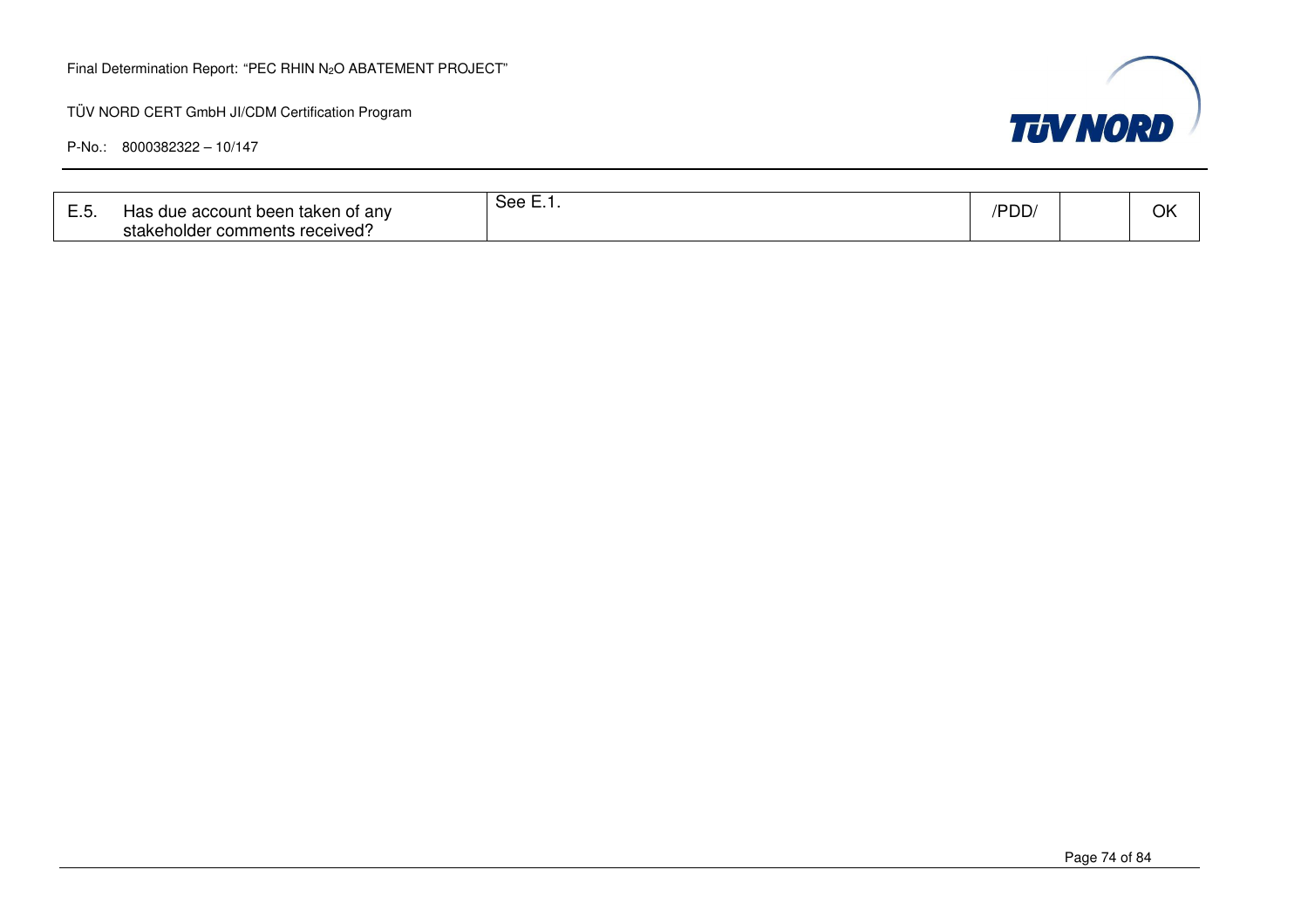

## **ANNEX 2: ASSESSMENT OF BASELINE IDENTIFICATION**

#### **Table A-2:** Assessment of Baseline Identification

|             | <b>Baseline alternatives are not identified</b>  |
|-------------|--------------------------------------------------|
| $\boxtimes$ | Assessment of alternatives of baseline see below |

|                                                                                                                                                                                                                          |                                          |                      |                                                                                                                                                                                                                                                                                                             |                       |                                                         | <b>DOE Assessment</b>                                                                                                                                                                                                                                                                            |  |  |
|--------------------------------------------------------------------------------------------------------------------------------------------------------------------------------------------------------------------------|------------------------------------------|----------------------|-------------------------------------------------------------------------------------------------------------------------------------------------------------------------------------------------------------------------------------------------------------------------------------------------------------|-----------------------|---------------------------------------------------------|--------------------------------------------------------------------------------------------------------------------------------------------------------------------------------------------------------------------------------------------------------------------------------------------------|--|--|
| <b>Baseline Alternatives</b><br>identified                                                                                                                                                                               | In line<br>with the<br>Metho-<br>dology? | Eli-<br>mina-<br>ted | Reasons for elimination / non-<br>elimination from list of<br>alternatives                                                                                                                                                                                                                                  | Evi-<br>dence<br>used | <b>Appro-</b><br>priate-<br>ness of<br>elimi-<br>nation | Assessment of determination team<br>(results and means of assessment)                                                                                                                                                                                                                            |  |  |
| a) Continuation of the<br><b>Status Quo (Business as</b><br><b>Usual Scenario). The</b><br>continuation of the<br>business as usual<br>scenario, where:<br>i) there is no $N_2O$<br>destruction technology<br>installed. | $\boxtimes$                              | $\boxtimes$          | The scenario not to install any<br>$N2O$ abatement technology is not<br>in complience with the "Arrêté<br>Préféctoral" which limits the $N_2O$<br>emissions to 3 kg $N_2O/t$ HNO <sub>3</sub><br>(100%) from 2011-01-01 onwards.<br>This alternative has to be<br>removed from list of alternatives.        | /PDD/<br>AP/          | $\boxtimes$                                             | The determination team follows the statements for the<br>elimination of scenario a)i), since the 'Arrêté Préféctoral',<br>which is an official decision of the local government<br>obliges the plant operator to reduce the emission level to<br>the limit of 3.99kg $N_2O$ /tHNO <sub>3</sub> . |  |  |
| a) Continuation of the<br><b>Status Quo (Business as</b><br><b>Usual Scenario). The</b><br>continuation of the<br>business as usual<br>scenario, where:<br>ii) only sufficient<br>secondary catalyst is                  | $\boxtimes$                              |                      | The scenario which includes the<br>option to install only just enough<br>catalyst material in the de- $N_2O$<br>bed to achieve compliance with<br>the local 'Arrêté Préféctoral' on<br>$N2O$ emissions will not lead to an<br>emission reduction beyond the<br>3. $N_2O$ /tHNO <sub>3</sub> and the project | /PDD/<br>AP/          |                                                         | The determination team follows the statement for the<br>eligibility of scenario a)ii), since only the reduction of<br>emissions below the limits of the governmental decree<br>will lead to claim for Emission Reduction Units in<br>compliance with the country specific methodology.           |  |  |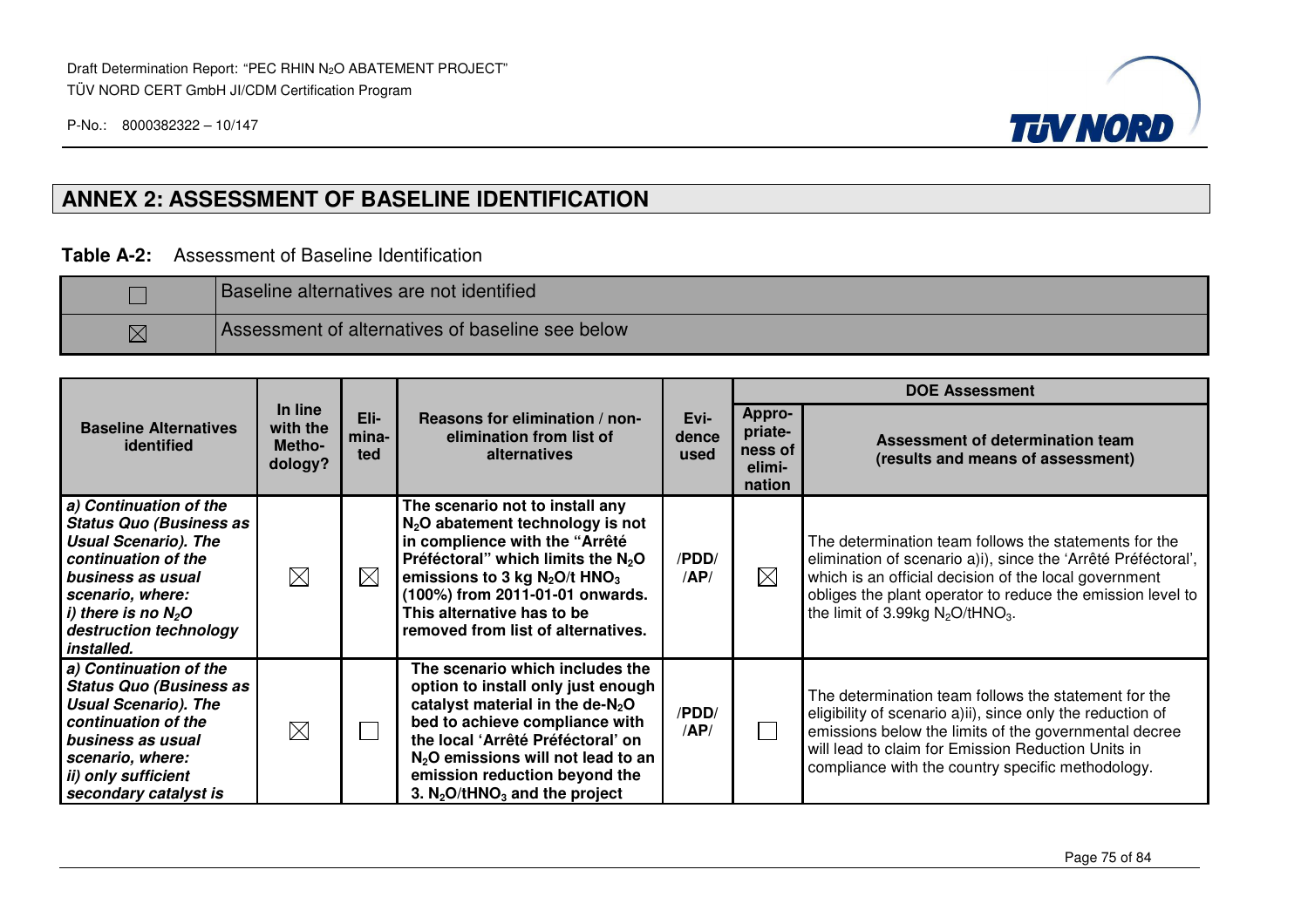Draft Determination Report: "PEC RHIN N2O ABATEMENT PROJECT" TÜV NORD CERT GmbH JI/CDM Certification Program



|                                                                                                                                                                                                                 |                                          |                      |                                                                                                                                                                                                                                                                                               |                       | <b>DOE Assessment</b>                            |                                                                                                                                                                                                            |  |
|-----------------------------------------------------------------------------------------------------------------------------------------------------------------------------------------------------------------|------------------------------------------|----------------------|-----------------------------------------------------------------------------------------------------------------------------------------------------------------------------------------------------------------------------------------------------------------------------------------------|-----------------------|--------------------------------------------------|------------------------------------------------------------------------------------------------------------------------------------------------------------------------------------------------------------|--|
| <b>Baseline Alternatives</b><br>identified                                                                                                                                                                      | In line<br>with the<br>Metho-<br>dology? | Eli-<br>mina-<br>ted | Reasons for elimination / non-<br>elimination from list of<br>alternatives                                                                                                                                                                                                                    | Evi-<br>dence<br>used | Appro-<br>priate-<br>ness of<br>elimi-<br>nation | Assessment of determination team<br>(results and means of assessment)                                                                                                                                      |  |
| installed to ensure<br>compliance with any<br>applicable legal N <sub>2</sub> O<br>regulations.                                                                                                                 |                                          |                      | activity will not take place. This<br>alternative will be not removed<br>from list of alternatives.                                                                                                                                                                                           |                       |                                                  |                                                                                                                                                                                                            |  |
| b) Alternative uses of<br>$N2O$ , such as:<br>- Recycling of $N_2O$ for<br>feedstock<br>- External use of N <sub>2</sub> O                                                                                      | $\boxtimes$                              | $\boxtimes$          | The use of $N_2O$ as a feedstock for<br>the production of nitric acid is<br>technically not feasible, because<br>it is not possible to produce nitric<br>acid from $N_2O$ at the quantities<br>found in the tail gas of nitric acid<br>plants.                                                | /PDD/<br>/BREF/       | $\boxtimes$                                      | Due to low concentrations of $N_2O$ in the exhaust of the<br>plant, the recycling is not a technically suitable and<br>economically attractive alternative.                                                |  |
| <b>Installation of NCSR</b><br>C)<br>(Non Specific<br><b>Catalytic Reduction)</b>                                                                                                                               | $\boxtimes$                              | $\boxtimes$          | The application of a Non Specific<br><b>Catalytic Reduction Unit causes</b><br>high investment and operation<br>costs due to permanent demand<br>of a reduction agent. This<br>technology produces emissions<br>of CO, CO <sub>2</sub> and remaining<br>hydrocarbons.                         | /PDD/<br>/BREF/       | $\boxtimes$                                      | Since there is an efficient $N_2O$ -abatement system<br>available on market, there is no need to choose a not-<br>state-of-the-art-technology which causes higher costs<br>conducted with less efficiency. |  |
| $\vert d$<br>Implementation of a<br>primary, secondary<br>or tertiary $N_2O$<br>destruction<br>technology in the<br>absence of the<br>registration of the<br>project activity as a<br><b>Projet Domestique.</b> | $\boxtimes$                              | $\boxtimes$          | Since there is no financial benefit<br>to reduce the $N_2O$ -emission below<br>the regulatory limit of 3 kg $N_2O/t$<br>$HNO3$ from 2011 on, the<br>implementation of a catalyst<br>technology in absence of the<br>project activity will not take place.<br>Implementation in the absence of | /PDD/                 | $\boxtimes$                                      | The determination team follows the justification of the<br>PP, that there is no incentive to implement an abatement<br>technology in a comparable extent in absence of the<br>project activity             |  |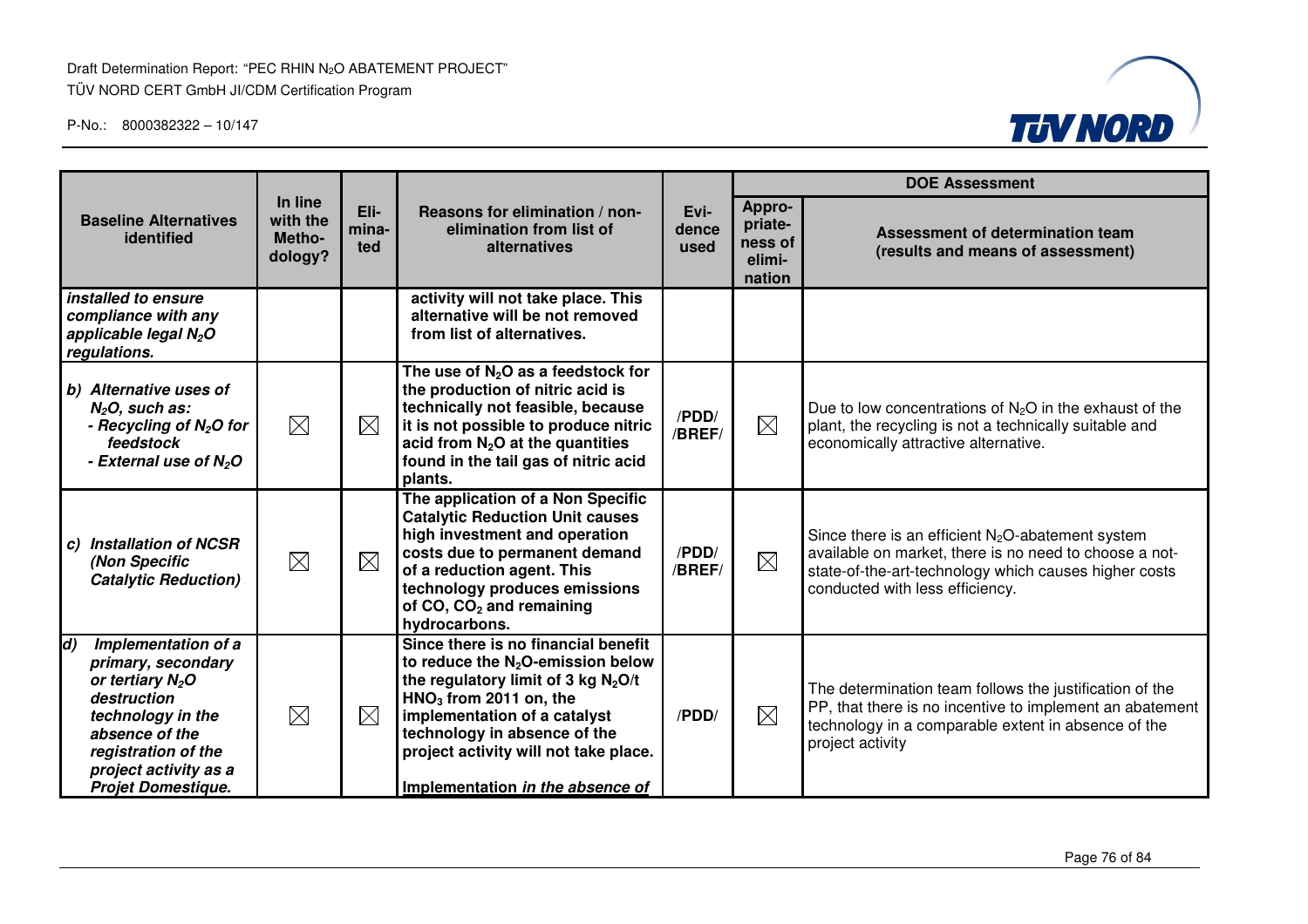Draft Determination Report: "PEC RHIN N2O ABATEMENT PROJECT" TÜV NORD CERT GmbH JI/CDM Certification Program



|                                            |                                          |                      |                                                                                              |                       | <b>DOE Assessment</b>                            |                                                                       |  |
|--------------------------------------------|------------------------------------------|----------------------|----------------------------------------------------------------------------------------------|-----------------------|--------------------------------------------------|-----------------------------------------------------------------------|--|
| <b>Baseline Alternatives</b><br>identified | In line<br>with the<br>Metho-<br>dology? | Eli-<br>mina-<br>ted | Reasons for elimination / non-<br>elimination from list of<br>alternatives                   | Evi-<br>dence<br>used | Appro-<br>priate-<br>ness of<br>elimi-<br>nation | Assessment of determination team<br>(results and means of assessment) |  |
|                                            |                                          |                      | the registration of the project<br>activity as a Projet Domestique:<br>See alternative a)ii) |                       |                                                  |                                                                       |  |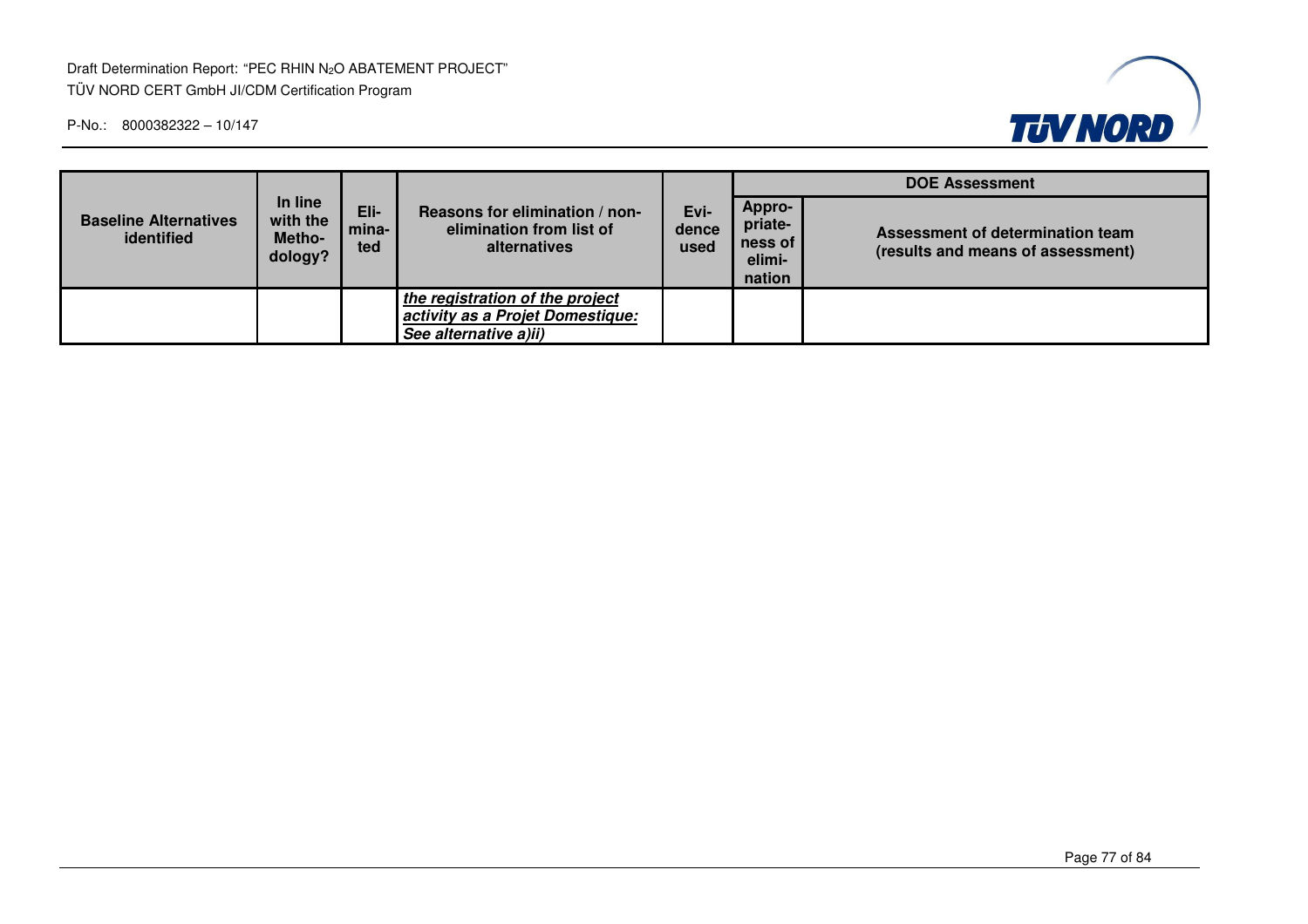

## **ANNEX 3: ASSESSMENT OF FINANCIAL PARAMETERS**

**Table A-3:** Assessment of Financial Parameters

|             | No financial parameters are used for additionality justification so far |
|-------------|-------------------------------------------------------------------------|
| $\boxtimes$ | Assessment of all financial parameters see below                        |

|                  |                                         |             | Source of                                                    |                                |                                           |                                                 | <b>DOE ASSESSMENT</b>                                                                     |  |  |                                                                                                                                    |                              |                               |
|------------------|-----------------------------------------|-------------|--------------------------------------------------------------|--------------------------------|-------------------------------------------|-------------------------------------------------|-------------------------------------------------------------------------------------------|--|--|------------------------------------------------------------------------------------------------------------------------------------|------------------------------|-------------------------------|
| <b>Parameter</b> | Value<br>applied                        | <b>Unit</b> | <b>Information</b><br>(please indicate<br>document and page) | Reference                      | <b>Correctness</b><br>of value<br>applied | Appropriateness<br>of information<br>source     | <b>Comment</b>                                                                            |  |  |                                                                                                                                    |                              |                               |
|                  | 1,990,514<br>(2010 –<br>2012<br>period) | <b>EUR</b>  | PecRhin cost vs.<br>revenues100504.xls<br>(Excel sheet)      |                                |                                           |                                                 | The parameter "Project revenues" of the cost<br>analysis is related to following figures: |  |  |                                                                                                                                    |                              |                               |
|                  |                                         |             |                                                              | - Project<br>document<br>ation |                                           | The information                                 | Expected $HNO3$ production (t)<br>$\bullet$                                               |  |  |                                                                                                                                    |                              |                               |
|                  |                                         |             |                                                              |                                |                                           |                                                 | Benchmark emissions ( $tCO2e$ )                                                           |  |  |                                                                                                                                    |                              |                               |
| Project revenues |                                         |             |                                                              |                                |                                           |                                                 |                                                                                           |  |  | The values<br>are correct                                                                                                          | sources are<br>checked to be | Project Emissions ( $tCO2e$ ) |
|                  |                                         |             |                                                              |                                |                                           | appropriate                                     | 10% deduction of ERUs generated                                                           |  |  |                                                                                                                                    |                              |                               |
|                  |                                         |             |                                                              |                                |                                           |                                                 | ERU price of 9 EUR (estimated)                                                            |  |  |                                                                                                                                    |                              |                               |
|                  |                                         |             |                                                              |                                |                                           |                                                 |                                                                                           |  |  | is correct calculated and assessed. There are<br>no emission taxes regarding $N_2O$ -emission<br>included as an additional income. |                              |                               |
| Tax savings      | 140,926<br>$(2010 -$<br>2012            | <b>EUR</b>  | PecRhin cost vs.<br>revenues100504.xls<br>(Excel sheet)      | - Project<br>document<br>ation | The values<br>are correct                 | The information<br>sources are<br>checked to be | A special environmental tax is payable in<br>accordance with article 45 of the 'Loi de    |  |  |                                                                                                                                    |                              |                               |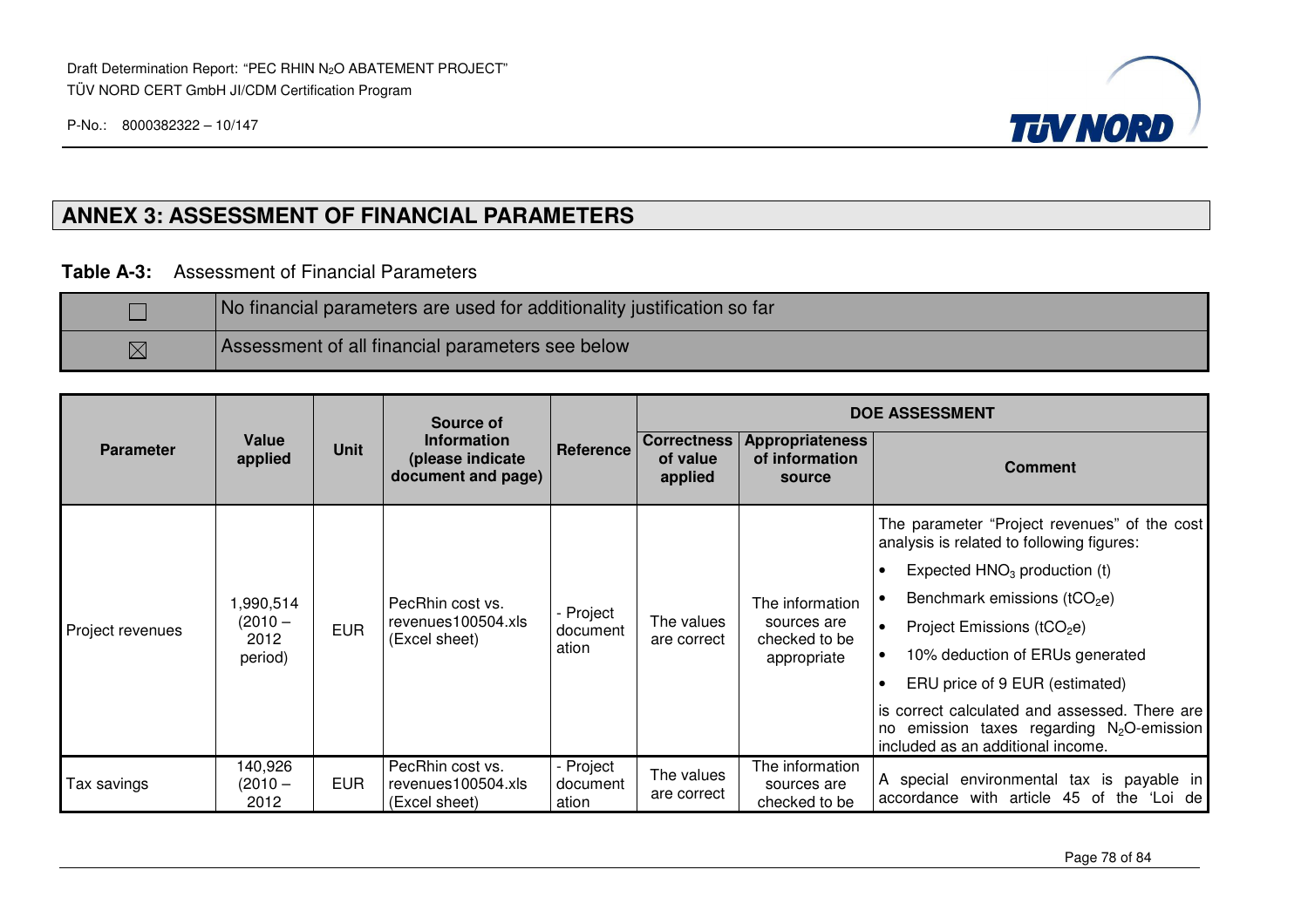

|                                                  |                                         |             | Source of                                                    |                                |                                           | <b>DOE ASSESSMENT</b>                                                                  |                                                                                                                                                                                                                                                                                                                                                                          |                                            |  |
|--------------------------------------------------|-----------------------------------------|-------------|--------------------------------------------------------------|--------------------------------|-------------------------------------------|----------------------------------------------------------------------------------------|--------------------------------------------------------------------------------------------------------------------------------------------------------------------------------------------------------------------------------------------------------------------------------------------------------------------------------------------------------------------------|--------------------------------------------|--|
| <b>Parameter</b>                                 | Value<br>applied                        | <b>Unit</b> | <b>Information</b><br>(please indicate<br>document and page) | Reference                      | <b>Correctness</b><br>of value<br>applied | <b>Appropriateness</b><br>of information<br>source                                     | <b>Comment</b>                                                                                                                                                                                                                                                                                                                                                           |                                            |  |
|                                                  | period)                                 |             |                                                              |                                |                                           | appropriate                                                                            | Finances 1999' and article 266 nonies of the<br>'Code des Douanes"/douane'. The law stipulates<br>a tax of 67.01 EU per tonne $N_2O$ emitted<br>(value of 2010). The tax savings were not<br>added to the project revenues but used as an<br>argument, that the project activity cannot be<br>financed with these tax savings and without<br>support of the ERU issuing. |                                            |  |
|                                                  |                                         |             |                                                              |                                |                                           |                                                                                        | The parameter "Secondary Catalyst Costs" of<br>the cost analysis includes the costs <sup>/JM/</sup> for                                                                                                                                                                                                                                                                  |                                            |  |
|                                                  | 542.150<br>$(2010 -$<br>2012<br>period) | <b>EUR</b>  | PecRhin cost vs.<br>revenues100504.xls<br>(Excel sheet)      | Project<br>document<br>ation   |                                           |                                                                                        | > 90 % red.:<br>€1.03/tHNO <sub>3</sub><br>leasing<br>$\bullet$                                                                                                                                                                                                                                                                                                          |                                            |  |
|                                                  |                                         |             |                                                              |                                |                                           |                                                                                        | The information                                                                                                                                                                                                                                                                                                                                                          | €0,97/tHNO <sub>3</sub><br>$> 85 \%$ red.: |  |
|                                                  |                                         |             |                                                              |                                | The values                                | sources are<br>checked during<br>on site visit to be                                   | > 80 % red.:<br>€0:937tHNO <sub>3</sub>                                                                                                                                                                                                                                                                                                                                  |                                            |  |
| Catalyst costs                                   |                                         |             |                                                              |                                | are correct                               |                                                                                        | > 75 % red.:<br>€0,87/tHNO <sub>3</sub>                                                                                                                                                                                                                                                                                                                                  |                                            |  |
|                                                  |                                         |             |                                                              |                                |                                           | appropriate                                                                            | installing just enough catalyst material to<br>be in complience<br>with the "Arrêté<br>the<br>Préféctoral"<br>limits<br>which<br>N <sub>2</sub> O<br>emissions to 3 kg $N_2O/t$ HNO <sub>3</sub> (100%) from<br>2010-01-01 onwards $/3$ <sup>kg/</sup> .                                                                                                                 |                                            |  |
|                                                  |                                         |             |                                                              |                                |                                           |                                                                                        | and is correct calculated and assessed.                                                                                                                                                                                                                                                                                                                                  |                                            |  |
| Automated<br>monitoring<br>system<br>(AMS) costs | 123,000<br>$(2010 -$<br>2012<br>period) | <b>EUR</b>  | PecRhin cost vs.<br>revenues100504.xls<br>(Excel sheet)      | - Project<br>document<br>ation | The values<br>are correct                 | The information<br>sources are<br>checked during<br>on site visit to be<br>appropriate | The parameter "AMS costs" of the cost<br>analysis includes the costs for<br>Modification of N2O analyser/relocation of<br>sampling points                                                                                                                                                                                                                                |                                            |  |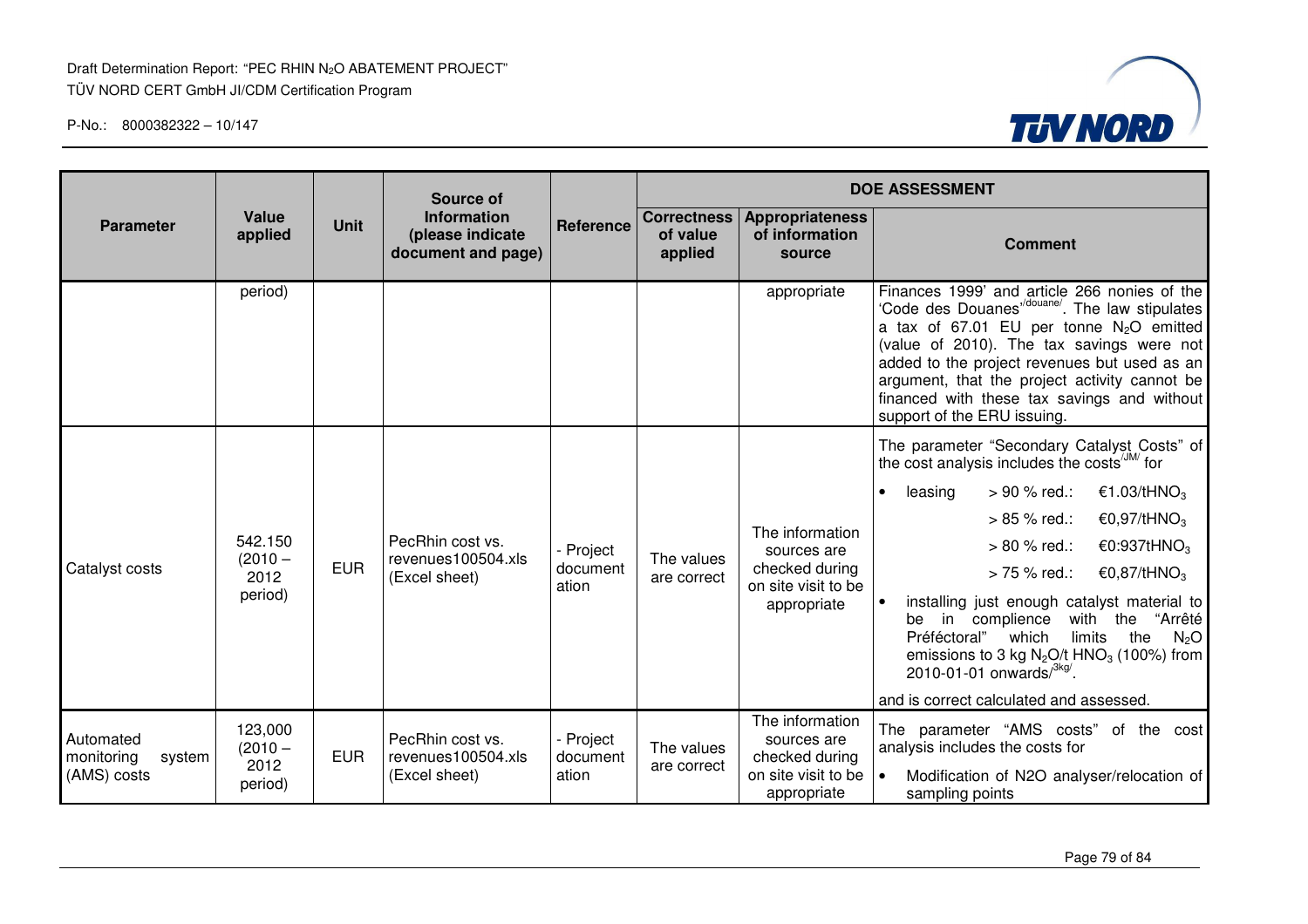

|                      |                  |             | <b>Source of</b>                                             |                       |                                           |                                                    | <b>DOE ASSESSMENT</b>                                                                                                |  |  |  |
|----------------------|------------------|-------------|--------------------------------------------------------------|-----------------------|-------------------------------------------|----------------------------------------------------|----------------------------------------------------------------------------------------------------------------------|--|--|--|
| <b>Parameter</b>     | Value<br>applied | <b>Unit</b> | <b>Information</b><br>(please indicate<br>document and page) | Reference             | <b>Correctness</b><br>of value<br>applied | <b>Appropriateness</b><br>of information<br>source | <b>Comment</b>                                                                                                       |  |  |  |
|                      |                  |             |                                                              |                       |                                           |                                                    | Sampling gases, new HNO3 flow meters &<br><b>DCS</b> modifications                                                   |  |  |  |
|                      |                  |             |                                                              |                       |                                           |                                                    | Flow, temp & pressure measurements,<br>plus sampling ports                                                           |  |  |  |
|                      |                  |             |                                                              |                       |                                           |                                                    | and is correct calculated and assessed. The<br>determination team valuating these costs as<br>customary and correct. |  |  |  |
|                      |                  |             |                                                              |                       |                                           |                                                    | The parameter "JI Project operating costs" of<br>the cost analysis includes the costs for                            |  |  |  |
|                      |                  |             |                                                              |                       |                                           |                                                    | QAL2 audit (2010)<br>$\bullet$                                                                                       |  |  |  |
|                      | 191,500          |             |                                                              |                       |                                           | The information                                    | QAL3<br>(maintenance, calibrations<br>$\bullet$<br>etc)<br>(ongoing)                                                 |  |  |  |
| JI Project operating | $(2010 -$        | <b>EUR</b>  | PecRhin cost vs.<br>revenues100504.xls                       | - Project<br>document | The values                                | sources are<br>checked during                      | Annual Surveillance Test (2011, 2012)                                                                                |  |  |  |
| costs                | 2012<br>period)  |             | (Excel sheet)                                                | ation                 | are correct                               | on site visit to be                                | Determination (once)<br>$\bullet$                                                                                    |  |  |  |
|                      |                  |             |                                                              |                       |                                           | appropriate                                        | <b>First Verification</b><br>$\bullet$                                                                               |  |  |  |
|                      |                  |             |                                                              |                       |                                           |                                                    | Subsequent Verifications (x 4)<br>$\bullet$                                                                          |  |  |  |
|                      |                  |             |                                                              |                       |                                           |                                                    | and is correct calculated and assessed. The<br>determination team valuating these costs as<br>customary and correct. |  |  |  |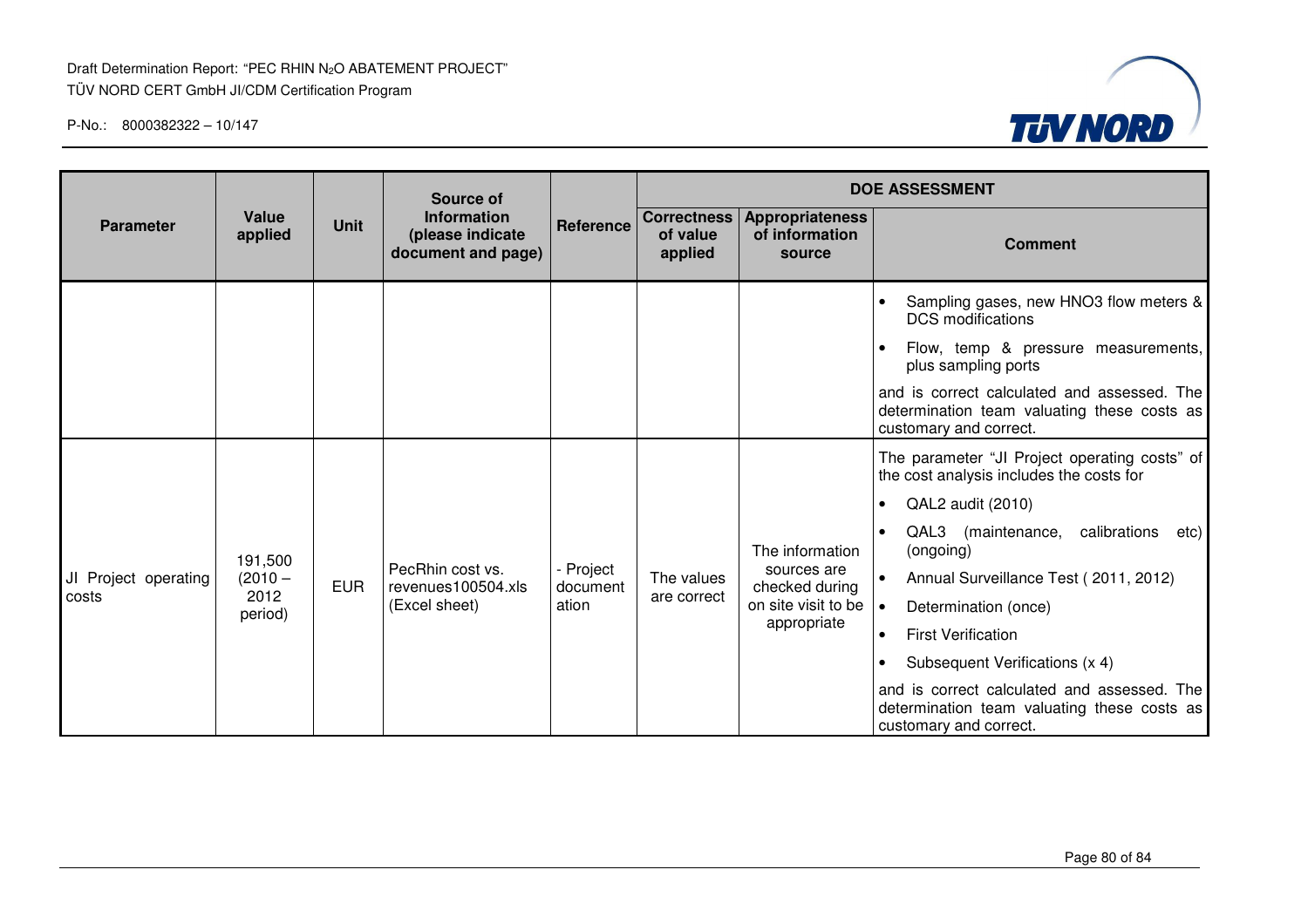

### **ANNEX 4: ASSESSMENT OF BARRIER ANALYSIS**

#### **Table A-4:** Assessment of Barrier Analysis

|             | No barrier parameters are used for additionality justification |
|-------------|----------------------------------------------------------------|
| $\boxtimes$ | Assessment of barriers see below                               |

| Kind of                                    |                                                                                                                                                                                                                                                                                                                                                                                                                                                                                                 |                                                                     |                                                                                                                                                                                                  | Assessment of determination team                                                                                                                                                                                                                                                                                                                     |
|--------------------------------------------|-------------------------------------------------------------------------------------------------------------------------------------------------------------------------------------------------------------------------------------------------------------------------------------------------------------------------------------------------------------------------------------------------------------------------------------------------------------------------------------------------|---------------------------------------------------------------------|--------------------------------------------------------------------------------------------------------------------------------------------------------------------------------------------------|------------------------------------------------------------------------------------------------------------------------------------------------------------------------------------------------------------------------------------------------------------------------------------------------------------------------------------------------------|
| <b>Barrier</b><br>(invest,<br>tech, other) | <b>Description of Barrier</b>                                                                                                                                                                                                                                                                                                                                                                                                                                                                   | <b>Evidence</b><br>used                                             | <b>Appropriat</b><br>eness of<br>information<br>source                                                                                                                                           | <b>Explanation of final result</b>                                                                                                                                                                                                                                                                                                                   |
| Investment                                 | None of the $N2O$ destruction<br>technology options (including<br>NSCR) are expected to generate<br>any financial or economic benefits<br>other than JI-related income<br>(minor tax savings caused by<br>lower N <sub>2</sub> O-emissions excepted).<br>Their operation does not create<br>any marketable products or by-<br>products. However, any operator<br>willing to install and thereafter<br>operate such technology faces<br>significant investment and<br>additional operating costs | /PDD/<br>Check of<br>legal frame<br>conditions<br>of the<br>country | The source<br>are<br>appropriate<br>to prove,<br>that there<br>are no<br>financial<br>benefits<br>which can<br>be<br>generated<br>by the<br>reduction<br>of $N_2O$ or<br>other GHG<br>emissions. | The PP could prove, that the project activity faces an investment barrier since the<br>implementation of the project activity can only be financed through the benefit of the<br>JI. There is no incentive beyond the JI for plant operator to implement an abatement<br>technology which reduced N <sub>2</sub> O-emissions beyond the legal limit. |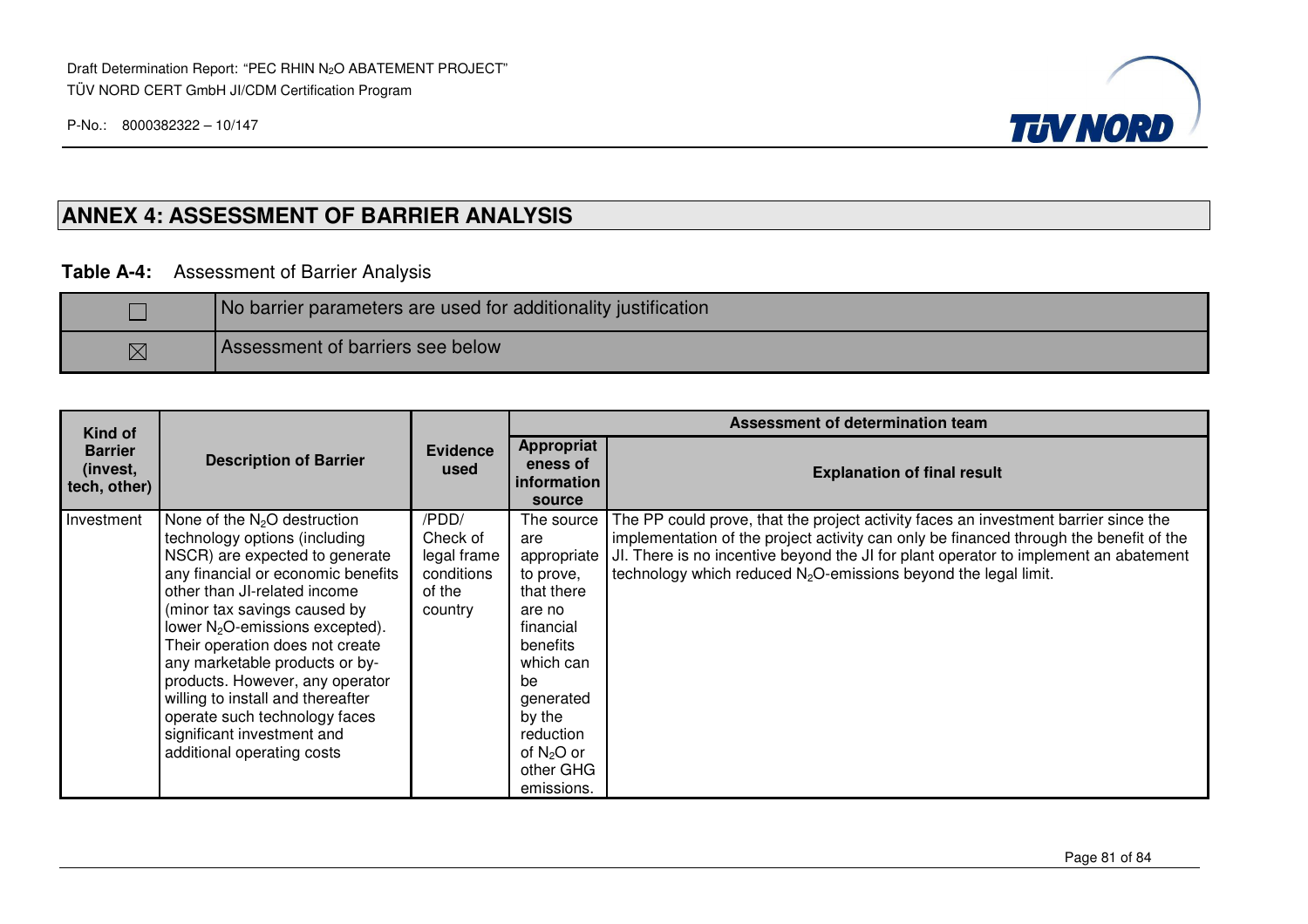#### Draft Determination Report: "PEC RHIN N2O ABATEMENT PROJECT" TÜV NORD CERT GmbH JI/CDM Certification Program



| Techno- | It is unlikely that any plant operator | /PDD/  | The BREF         | The PP could prove, that the project activity faces a technological barrier. |
|---------|----------------------------------------|--------|------------------|------------------------------------------------------------------------------|
| logical | would install such technologies on     | /BREF/ | documents        |                                                                              |
|         | a voluntary basis without the          |        | show             |                                                                              |
|         | incentive of any regulatory            |        | clearly, that    |                                                                              |
|         | requirements (emissions caps) or       |        | the imple-       |                                                                              |
|         | financial benefits (such as            |        | mentation        |                                                                              |
|         | revenues from the sale of ERUs).       |        | of an            |                                                                              |
|         |                                        |        | additional       |                                                                              |
|         |                                        |        | N <sub>2</sub> O |                                                                              |
|         |                                        |        | abatement        |                                                                              |
|         |                                        |        | technology       |                                                                              |
|         |                                        |        | in an exis-      |                                                                              |
|         |                                        |        | ting plant is    |                                                                              |
|         |                                        |        | coupled          |                                                                              |
|         |                                        |        | with com-        |                                                                              |
|         |                                        |        | prehensive       |                                                                              |
|         |                                        |        | construc-        |                                                                              |
|         |                                        |        | tion works.      |                                                                              |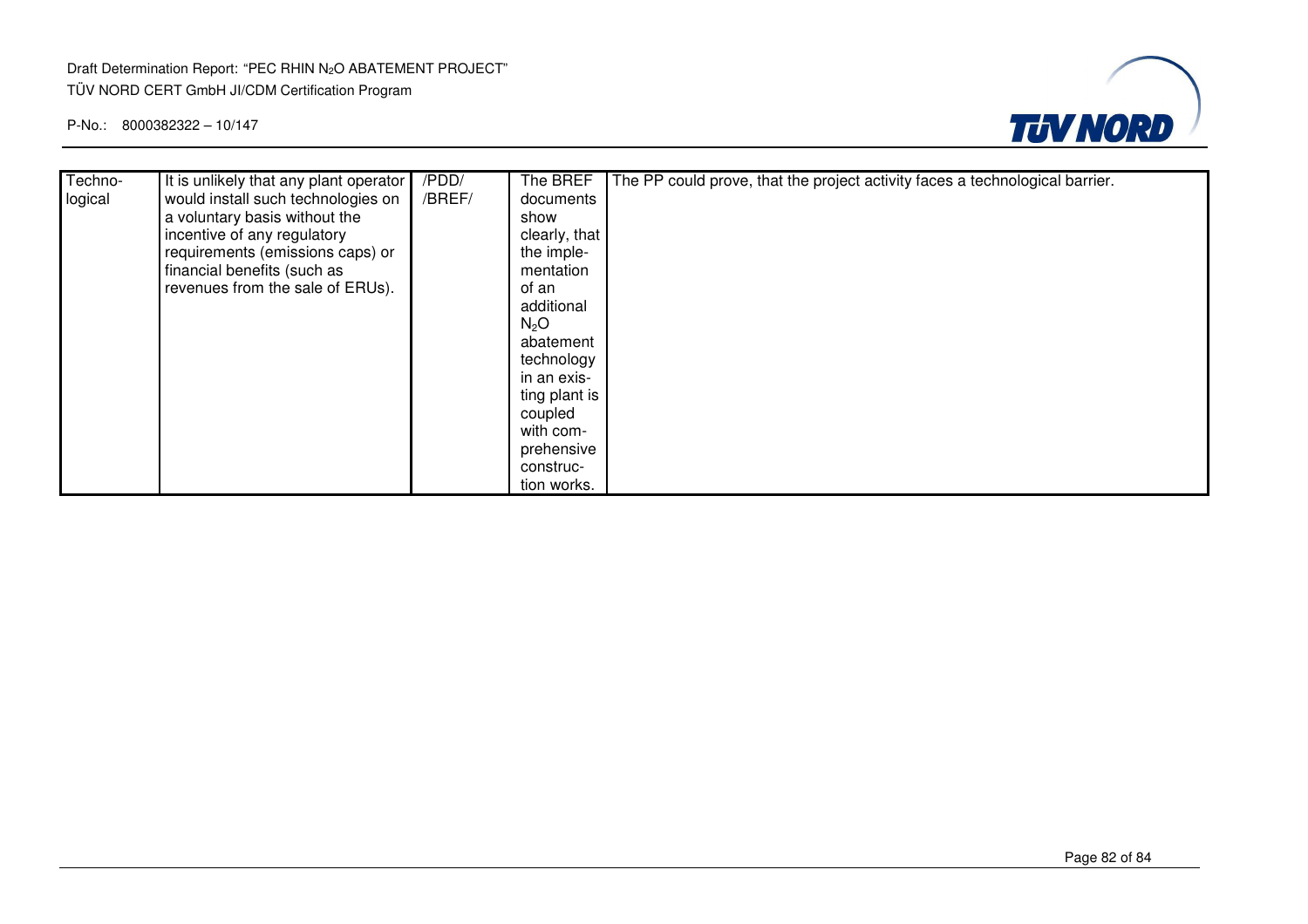

## **ANNEX 5: OUTCOME OF THE GSCP**

**Table A-5:** Outcome of the Global Stakeholder Consultation Process

| No comments were received during the global stakeholder consultation period                                                                                                             |
|-----------------------------------------------------------------------------------------------------------------------------------------------------------------------------------------|
| Comments were received during the global stakeholder consultation period. The comments (in unedited form) and the consideration/response of the determination team are presented below: |

| Comment <sup>I</sup><br>$No.$ : | <b>Comment by:</b> | Inserted on: | <b>Subject</b> | Comment <sup>"</sup> | <b>Response determination</b><br>team | <b>Conclusion</b><br>(incl. CARs<br><b>CLs or</b><br>FARs) |
|---------------------------------|--------------------|--------------|----------------|----------------------|---------------------------------------|------------------------------------------------------------|
|                                 |                    |              |                |                      |                                       |                                                            |

 $\frac{1}{1}$  In case clarifications have been requested by the determination team corresponding rows shall be added